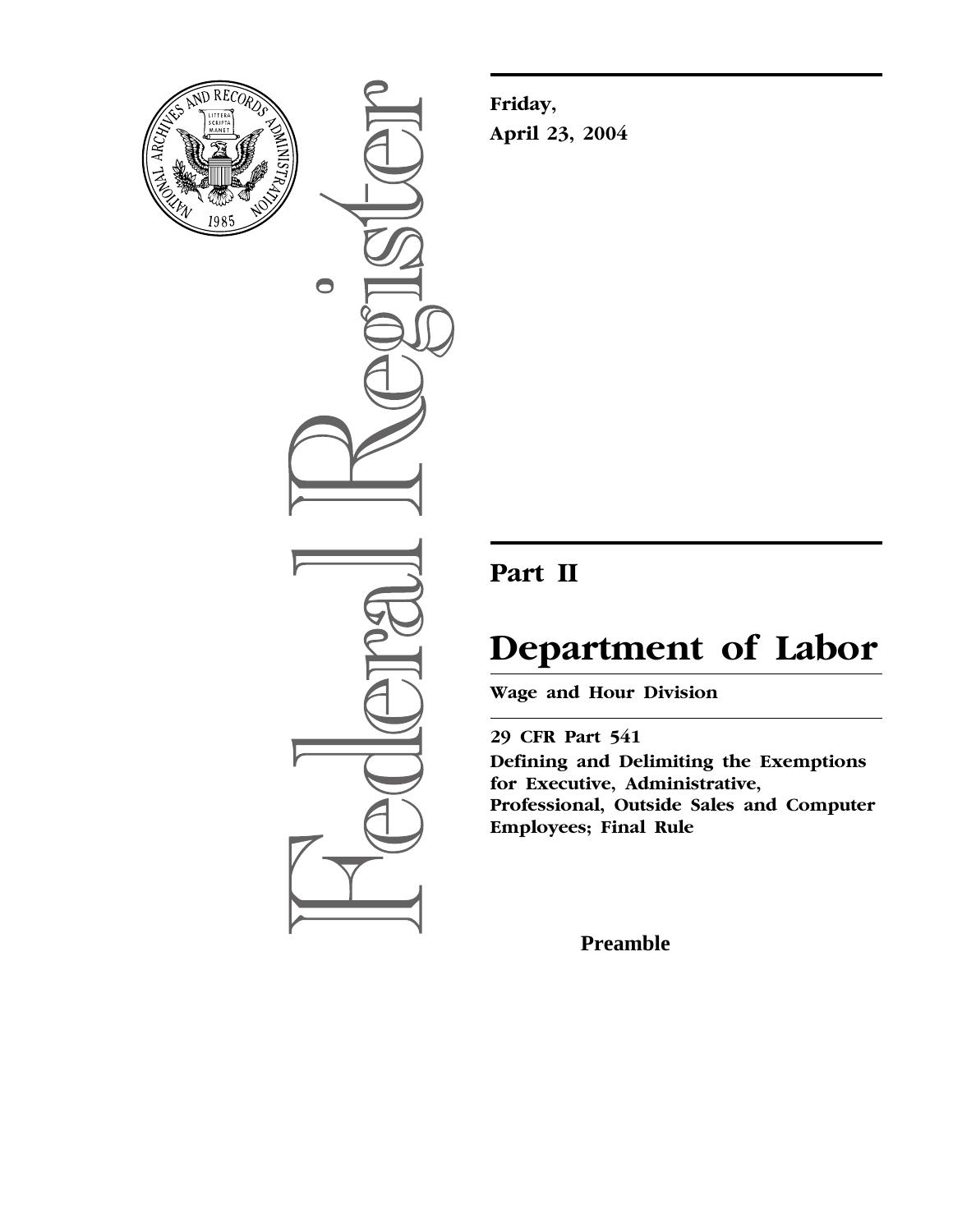#### **DEPARTMENT OF LABOR**

#### **Wage and Hour Division**

#### **29 CFR Part 541**

#### **RIN 1215–AA14**

#### **Defining and Delimiting the Exemptions for Executive, Administrative, Professional, Outside Sales and Computer Employees**

**AGENCY:** Wage and Hour Division, Employment Standards Administration, Labor.

#### **ACTION:** Final rule.

**SUMMARY:** This document provides the text of final regulations under the Fair Labor Standards Act implementing the exemption from minimum wage and overtime pay for executive, administrative, professional, outside sales and computer employees. These exemptions are often referred to as the "white collar" exemptions. To be considered exempt, employees must meet certain minimum tests related to their primary job duties and, in most cases, must be paid on a salary basis at not less than minimum amounts as specified in pertinent sections of these regulations.

**EFFECTIVE DATE:** These rules are effective on August 23, 2004.

**FOR FURTHER INFORMATION CONTACT:**  Richard M. Brennan, Senior Regulatory Officer, Wage and Hour Division, Employment Standards Administration, U.S. Department of Labor, Room S– 3506, 200 Constitution Avenue, NW., Washington, DC 20210. Telephone: (202) 693–0745 (this is not a toll-free number). For an electronic copy of this [rule, go to DOL/ESA's Web site \(](http://www.dol.gov/esa)*http:/ /www.dol.gov/esa*), select ''**Federal Register**'' under ''Laws and Regulations," and then "Final Rules." Copies of this rule may be obtained in alternative formats (Large Print, Braille, Audio Tape or Disc), upon request, by calling (202) 693–0023 (not a toll-free number). TTY/TDD callers may dial toll-free 1–877–889–5627 to obtain information or request materials in alternative formats.

Questions of interpretation and/or enforcement of regulations issued by this agency or referenced in this notice may be directed to the nearest Wage and Hour Division District Office. Locate the nearest office by calling our toll-free help line at 1–866–4USWAGE (1–866– 487–9243) between 8 a.m. and 5 p.m., in your local time zone, or log onto the Wage and Hour Division's Web site for a nationwide listing of Wage and Hour District and Area Offices at: *[http://](http://www.dol.gov/esa/contacts/whd/america2.htm)* 

*[www.dol.gov/esa/contacts/whd/](http://www.dol.gov/esa/contacts/whd/america2.htm)  america2.htm.* 

#### **SUPPLEMENTARY INFORMATION:**

#### **I. Summary of Major Changes and Economic Impact**

The minimum wage and overtime pay requirements of the Fair Labor Standards Act (FLSA) are among the nation's most important worker protections. These protections have been severely eroded, however, because the Department of Labor has not updated the regulations defining and delimiting the exemptions for ''white collar'' executive, administrative and professional employees. By way of this rulemaking, the Department seeks to restore the overtime protections intended by the FLSA.

Under section 13(a)(1) of the FLSA and its implementing regulations, employees cannot be classified as exempt from the minimum wage and overtime requirements unless they are guaranteed a minimum weekly salary and perform certain required job duties. The minimum salary level was last updated in 1975, almost 30 years ago, and is only \$155 per week. The job duty requirements in the regulations have not been changed since 1949—almost 55 years ago.

Revisions to both the salary tests and the duties tests are necessary to restore the overtime protections intended by the FLSA which have eroded over the decades. In addition, workplace changes over the decades and federal case law developments are not reflected in the current regulations. Under the existing regulations, an employee earning only \$8,060 per year may be classified as an "executive" and denied overtime pay. By comparison, a minimum wage employee earns about \$10,700 per year. The existing duties tests are so confusing, complex and outdated that often employment lawyers, and even Wage and Hour Division investigators, have difficulty determining whether employees qualify for the exemption. The existing regulations are very difficult for the average worker or small business owner to understand. The regulations discuss jobs like key punch operators, legmen, straw bosses and gang leaders that no longer exist, while providing little guidance for jobs of the 21st Century.

Confusing, complex and outdated regulations allow unscrupulous employers to avoid their overtime obligations and can serve as a trap for the unwary but well-intentioned employer. In addition, more and more, employees must resort to lengthy court battles to receive their overtime pay. In

the Department's view, this situation cannot be allowed to continue. Allowing more time to pass without updating the regulations contravenes the Department's statutory duty to "define and delimit" the section  $13(a)(1)$ exemptions "from time to time."

Accordingly, on March 31, 2003, the Department published a Notice of Proposed Rulemaking (68 FR 15560) suggesting changes to the Part 541 regulations, including the largest increase of the salary levels in the 65 year history of the FLSA. The proposed changes to the duties tests were designed to ensure that employees could understand their rights, employers could understand their legal obligations, and the Department could vigorously enforce the law.

During a 90-day comment period, the Department received 75,280 comments from a wide variety of employees, employers, trade and professional associations, small business owners, labor unions, government entities, law firms and others. In addition, the Department's proposal prompted vigorous public policy debate in Congress and the media. The public commentary revealed significant misunderstandings regarding the scope of the "white collar" exemptions, but also provided many helpful suggestions for improving the proposed regulations.

After carefully considering all of the relevant comments, and as detailed in this preamble, the Department has made numerous changes from the *proposed*  rule to the final rule, including the following:

#### *Scope of the Exemptions*

• New section 541.3(a) states that exemptions do not apply to manual laborers or other "blue collar" workers who perform work involving repetitive operations with their hands, physical skill and energy. Thus, for example, non-management production-line employees and non-management employees in maintenance, construction and similar occupations such as carpenters, electricians, mechanics, plumbers, iron workers, craftsmen, operating engineers, longshoremen, construction workers and laborers have always been, and will continue to be, entitled to overtime pay.

• New section 541.3(b) states that the exemptions do not apply to police officers, fire fighters, paramedics, emergency medical technicians and similar public safety employees who perform work such as preventing, controlling or extinguishing fires of any type; rescuing fire, crime or accident victims; preventing or detecting crimes; conducting investigations or inspections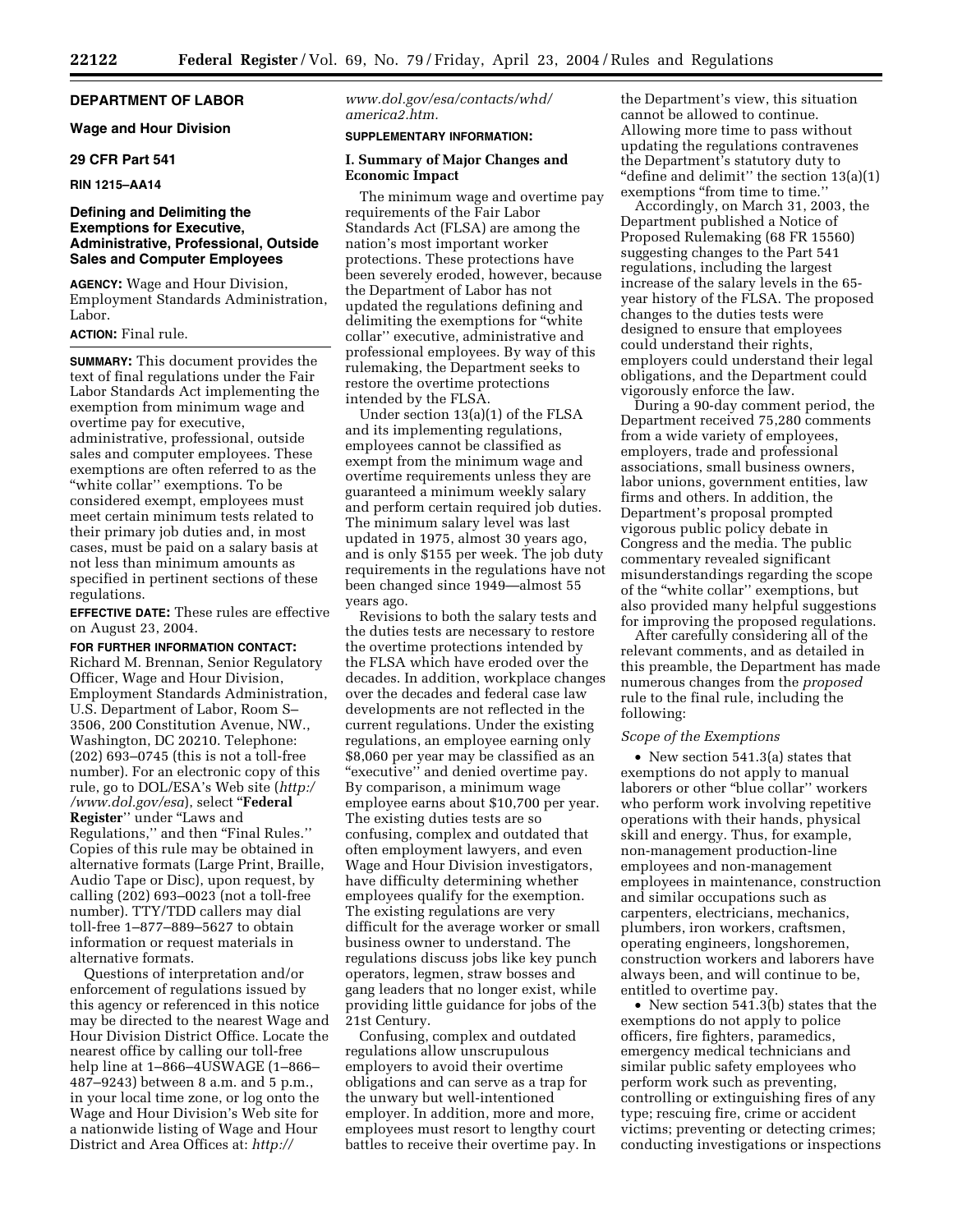for violations of law; performing surveillance; interviewing witnesses; interrogating and fingerprinting suspects; preparing investigative reports; and similar work.

• New section 541.4 clarifies that the FLSA provides minimum standards that may be exceeded, but cannot be waived or reduced. Employers must comply with State laws providing additional worker protections (a higher minimum wage, for example), and the Act does not preclude employers from entering into collective bargaining agreements providing wages higher than the statutory minimum, a shorter workweek than the statutory maximum, or a higher overtime premium (double time, for example).

#### *Salary*

• The final rule nearly triples the current \$155 per week minimum salary level required for exemption to \$455 per week—a \$30 per week increase over the proposal and a \$300 per week increase over the existing regulations.

• The "highly compensated" test in the final rule applies only to employees who earn at least \$100,000 per year, a \$35,000 increase over the proposal.

• The "highly compensated" test in the final rule applies only to employees who receive at least \$455 per week on a salary basis.

• The final regulation adds a new requirement that exempt highly compensated employees also must ''customarily and regularly'' perform exempt duties.

#### *Executive*

• The final rule deletes the special rules for exemption applicable to ''sole charge'' executives.

• The final rule adds the requirement that employees who own at least a bona fide 20-percent equity interest in an enterprise are exempt only if they are ''actively engaged in its management.''

• The final rule retains the ''long'' duties test requirement that an exempt executive must have authority to ''hire or fire'' other employees or must make recommendations as to the ''hiring, firing, advancement, promotion or any other change of status" which are "given particular weight,'' but provides a new definition of ''particular weight.''

#### *Administrative*

• The final rule eliminates the proposed ''position of responsibility'' test for the administrative exemption.

• The final rule eliminates the proposed ''high level of skill or training'' standard under the administrative exemption.

• The final rule retains the existing requirement (deleted in the proposed regulations) that exempt administrative employees must exercise discretion and independent judgment.

#### *Professional*

• The final section 541.301(e)(2) states that licensed practical nurses and other similar health care employees do not qualify as exempt professionals. The final rule retains the provisions of the existing regulations regarding registered nurses.

• As intended in the proposal, the final rule does not make any changes to the educational requirements for the professional exemption. Further, the Department never intended to allow the professional exemption for any employee based on veterans' status. The final rule has been modified to avoid any such misinterpretations. The references to training in the armed forces, attending a technical school and attending a community college have been removed from final section 541.301(d).

• The final rule defines "work" requiring advanced knowledge,'' one of the three essential elements of the professional primary duties test, as ''work which is predominantly intellectual in character, and which includes work requiring the consistent exercise of discretion and judgment.''

As a result of these changes, made in response to public commentary, the final Part 541 regulations strengthen overtime protections for millions of lowwage and middle-class workers, while reducing litigation costs for employers. Both employees and employers benefit from the final rules. Employees will be better able to understand their rights to overtime pay, and employees who know their rights are better able to complain if they are not being paid correctly. Employers will be able to more readily determine their legal obligations and comply with the law. The Department's Wage and Hour Division will be better able to vigorously enforce the law.

The economic analysis found in section VI of this preamble concludes that the final rule guarantees overtime protection for all workers earning less than the \$455 per week (\$23,660 annually), the new minimum salary level required for exemption. Because of the increased salary level, overtime protection will be strengthened for more than 6.7 million salaried workers who earn between the current minimum salary level of \$155 per week (\$8,060 annually) and the new minimum salary level of \$455 per week (\$23,660 annually). These 6.7 million salaried workers include:

• 1.3 million currently exempt whitecollar workers who will gain overtime protection;

• 2.6 million nonexempt salaried white-collar workers who are at particular risk of being misclassified; and

• 2.8 million nonexempt workers in blue-collar occupations whose overtime protection will be strengthened because their protection, which is based on the duties tests under the current rules, will be automatic under the final rules regardless of their job duties.

The standard duties tests adopted in the final regulation are equally or more protective than the short duties tests currently applicable to workers who earn between \$23,660 and \$100,000 per year. The final "highly compensated" test might result in 107,000 employees who earn \$100,000 or more per year losing overtime protection.

Because the rules have not been adjusted in decades, the final rule does impose additional costs on employers, including up to \$375 million in additional annual payroll and \$739 million in one-time implementation costs. However, updating and clarifying the rule will reduce Part 541 violations and are likely to save businesses at least an additional \$252.2 million every year that could be used to create new jobs. The final rule is not likely to have a substantial impact on small businesses, state and local governments, or any other geographic or industry sector.

#### **II. Background**

The FLSA generally requires covered employers to pay employees at least the federal minimum wage for all hours worked, and overtime premium pay of time-and-one-half the regular rate of pay for all hours worked over 40 in a single workweek. However, the FLSA includes a number of exemptions from the minimum wage and overtime requirements. Section 13(a)(1) of the FLSA provides an exemption from both minimum wage and overtime pay for ''any employee employed in a bona fide executive, administrative, or professional capacity \* \* \* or in the capacity of outside salesman (as such terms are defined and delimited from time to time by regulations of the Secretary, subject to the provisions of the Administrative Procedure Act \* \* \*).'' 29 U.S.C. 213(a)(1).

Congress has never defined the terms ''executive,'' ''administrative,'' ''professional,'' or ''outside salesman.'' Although section 13(a)(1) was included in the original FLSA enacted in 1938, specific references to the exemptions in the legislative history are scant. The legislative history indicates that the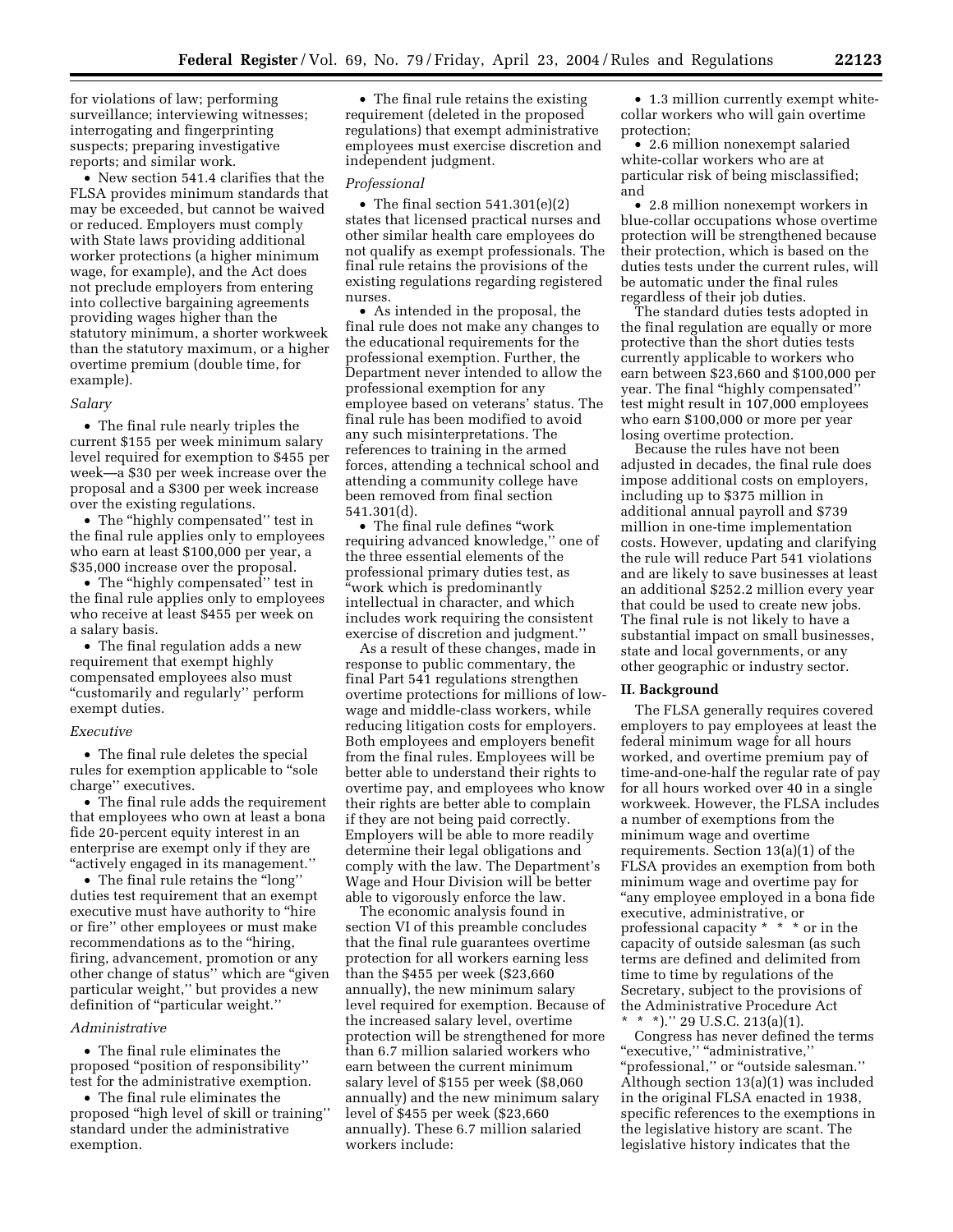section 13(a)(1) exemptions were premised on the belief that the workers exempted typically earned salaries well above the minimum wage, and they were presumed to enjoy other compensatory privileges such as above average fringe benefits and better opportunities for advancement, setting them apart from the nonexempt workers entitled to overtime pay. Further, the type of work they performed was difficult to standardize to any time frame and could not be easily spread to other workers after 40 hours in a week, making compliance with the overtime provisions difficult and generally precluding the potential job expansion intended by the FLSA's time-and-a-half overtime premium. *See* Report of the Minimum Wage Study Commission, Volume IV, pp. 236 and 240 (June 1981).

Pursuant to Congress' specific grant of rulemaking authority, the Department of Labor has issued implementing regulations, at 29 CFR Part 541, defining the scope of the section 13(a)(1) exemptions. Because the FLSA delegates to the Secretary of Labor the power to define and delimit the specific terms of these exemptions through notice-and-comment rulemaking, the regulations so issued have the binding effect of law. *See Batterton* v. *Francis*, 432 U.S. 416, 425 n. 9 (1977).

The existing Part 541 regulations generally require each of three tests to be met for the exemption to apply: (1) The employee must be paid a predetermined and fixed salary that is not subject to reductions because of variations in the quality or quantity of work performed (the "salary basis test"); (2) the amount of salary paid must meet minimum specified amounts (the ''salary level test''); and (3) the employee's job duties must primarily involve executive, administrative or professional duties as defined by the regulations (the ''duties tests'').1

The major substantive provisions of the Part 541 regulations have remained virtually unchanged for 50 years. The FLSA became law on June 25, 1938, and the first version of Part 541 was issued later that year in October. 3 FR 2518 (Oct. 20, 1938). After receiving many comments on the original regulations, the Wage and Hour Division issued revised regulations in 1940. 5 FR 4077 (Oct. 15, 1940). *See also*, ''Executive, Administrative, Professional \* \* \* Outside Salesman'' Redefined, Wage

and Hour Division, U.S. Department of Labor, Report and Recommendations of the Presiding Officer (Harold Stein) at Hearings Preliminary to Redefinition (Oct. 10, 1940) (''1940 Stein Report''). The Department issued the last major revision of the duties test regulatory provisions in 1949. 14 FR 7705 (Dec. 24, 1949). Also in 1949, an explanatory bulletin interpreting some of the terms in the regulatory provisions was published as Subpart B of Part 541. 14 FR 7730 (Dec. 28, 1949). *See also*, Report and Recommendations on Proposed Revisions of Regulations, Part 541, by Harry Weiss, Presiding Officer, Wage and Hour and Public Contracts Divisions, U.S. Department of Labor (June 30, 1949) (''1949 Weiss Report''). In 1954, the Department issued the last major revisions to the regulatory interpretations of the "salary basis" test. 19 FR 4405 (July 17, 1954). After the initial minimum salary levels were set at \$30 per week in 1938, the Department revised the Part 541 regulations to increase the salary levels in 1940, 1949, 1958, 1963, 1970 and 1975. 5 FR 4077 (Oct. 15, 1940); 14 FR 7705 (Dec. 24, 1949); 23 FR 8962 (Nov. 18, 1958); 28 FR 9505 (Aug. 30, 1963); 35 FR 883 (Jan. 22, 1970); 40 FR 7092 (Feb. 15, 1975). *See also*, Report and Recommendations on Proposed Revisions of Regulations, Part 541, under the Fair Labor Standards Act, by Harry S. Kantor, Presiding Officer, Wage and Hour and Public Contracts Divisions, U.S. Department of Labor (March 3, 1958) ("1958 Kantor Report'').2

The framework of the existing Part 541 regulation is based upon the 1940 Stein Report, the 1949 Weiss Report and the 1958 Kantor report, which reflect the best evidence of the American workplace a half-century ago. The existing regulation, therefore, reflects the structure of the workplace, the type of jobs, the education level of the workforce, and the workplace dynamics of an industrial economy that has long been altered. As the workplace and structure of our economy has evolved, so, too, must Part 541 be modernized to remain current and relevant. This necessary adaptation forms the philosophical underpinnings of this update and reflects the Department's efforts to remain true to the intent of Congress, which mandated that the DOL "from time to time" define and delimit

these exemptions and the myriad terms contained therein.

The Department notes, however, that much of the reasoning of the Stein, Weiss and Kantor reports remains as relevant as ever. This preamble notes such instances, and articulates why the reasoning is still sound. However, while the Department carefully has reviewed these reports in undertaking this update, it is not bound by the reports. The Department is responsible for updating regulations that, with each passing decade of inattention, have become increasingly out of step with the realities of the workplace. Indeed, under this rulemaking, the Department is charged with utilizing record evidence submitted in 2003  $*$   $*$   $*$  not in the 1940s or 1950s  $*$   $*$   $*$  in exercising its discretion to update the terms of this Part.

Suggested changes to the Part 541 regulations have been the subject of extensive public commentary for two decades, including public comments responding to an Advance Notice of Proposed Rulemaking issued by the Department in November 1985,<sup>3</sup> a March 1995 oversight hearing by the Subcommittee on Workforce Protections of the Committee on Economic and Educational Opportunities, U.S. House of Representatives, a report issued by the General Accounting Office (GAO) in September 1999,<sup>4</sup> and a May 2000 hearing before the Subcommittee on Workforce Protections of the Committee on Education and the Workforce, U.S. House of Representatives. In its 1999 report to Congress and at the May 2000 hearing, the GAO chronicled the background and history of the exemptions, estimated the number of workers who might be included within the scope of the exemptions, identified the major concerns of employers and employees regarding the exemptions, and suggested possible solutions to the issues of concern raised by the affected interests. In general, the employers contacted by the GAO were concerned that the regulatory tests are too complicated, confusing, and outdated for the modern workplace, and create potential liability for violations when errors in classification occur. Employers were particularly concerned about potential liability for violations of the complex "salary basis" test, and complained that the ''discretion and independent judgment'' standard for administrative employees is confusing and applied inconsistently by the Wage

<sup>1</sup> A number of states arguably have more stringent exemption standards than those provided by Federal law. The FLSA does not preempt any such stricter State standards. If a State or local law establishes a higher standard than the provisions of the FLSA, the higher standard applies. *See* Section 18 of the FLSA, 29 U.S.C. § 218.

<sup>2</sup> Revisions to increase the salary rates in January 1981 were stayed indefinitely. 46 FR 11972 (Feb. 12, 1981). The Department also revised the regulations to accommodate statutory amendments to the FLSA in 1961, 1967, 1973, and 1992. 26 FR 8635 (Sept. 15, 1961); 32 FR 7823 (May 30, 1967); 38 FR 11390 (May 7, 1973); 57 FR 37677 (Aug. 19, 1992); 57 FR 46744 (Oct. 9, 1992).

<sup>3 50</sup> FR 47696 (Nov. 11, 1985).

<sup>4</sup> *Fair Labor Standards Act: White Collar Exemptions in the Modern Work Place*, GAO/ HEHS–99–164, September 30, 1999 (GAO Report).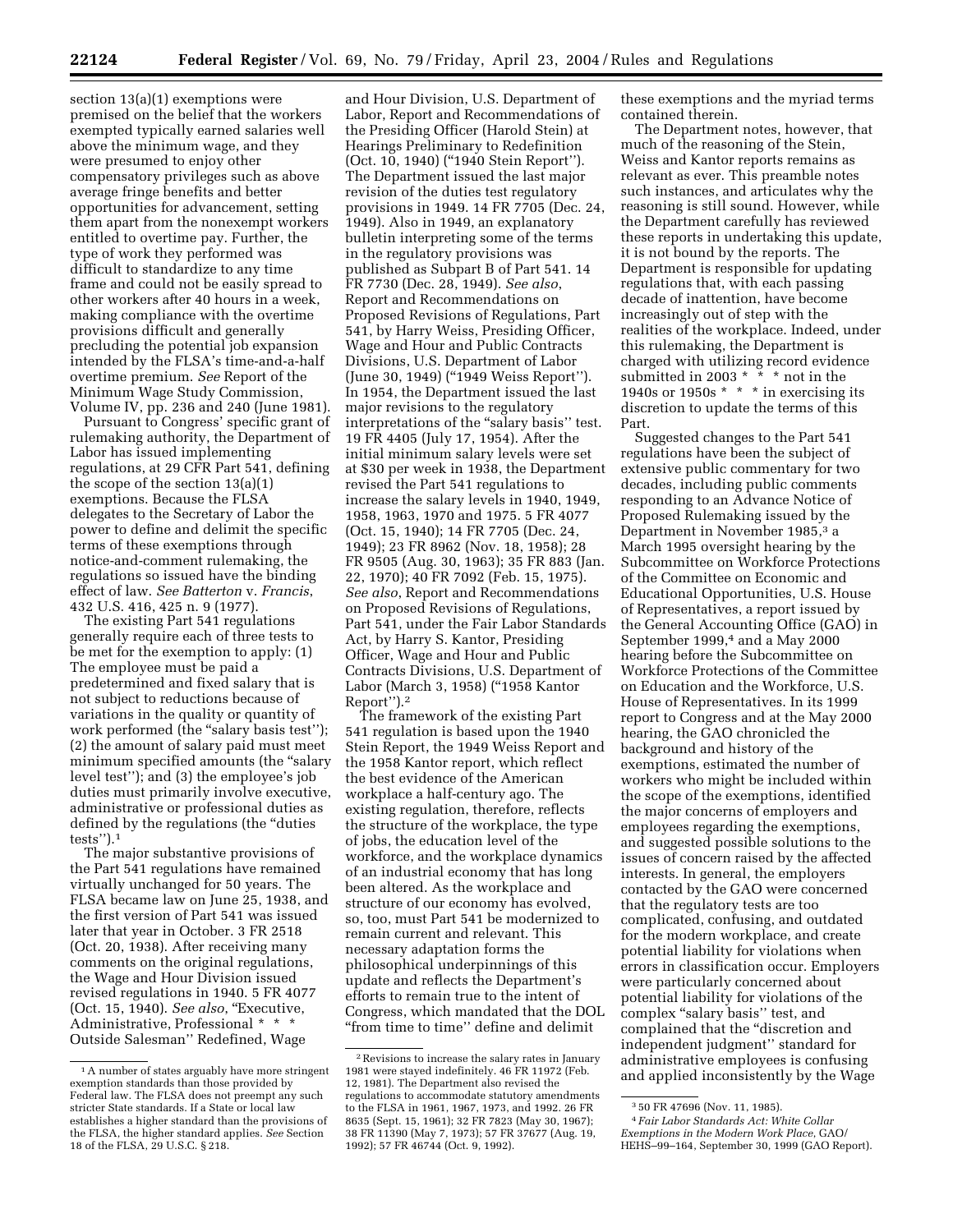and Hour Division. They also noted the traditional limits of the exemptions have blurred in the modern workplace. Employee representatives contacted by the GAO, in contrast, were most concerned that the use of the exemptions be limited to preserve existing overtime work hour limits and the 40-hour standard workweek for as many employees as possible. They believed the tests have become weakened as applied today by judicial rulings and do not adequately restrict employers' use of the exemptions. When combined with the low salary test levels, the employee representatives felt that few protections remain, particularly for low-income supervisory employees. The GAO Report noted that the conflicting interests affected by these rules have made consensus difficult and that, since the FLSA was enacted, the interests of employers to expand the white collar exemptions have competed with those of employees to limit use of the exemptions. To resolve the issues presented, the GAO suggested that employers' desires for clear and unambiguous regulatory standards must be balanced with employees' desires for fair and equitable treatment in the workplace. The GAO recommended that the Secretary of Labor comprehensively review the regulations and restructure the exemptions to better accommodate today's workplace and to anticipate future workplace trends.

Responding to the extensive public commentary, on March 31, 2003, the Department published proposed revisions to these regulations in the **Federal Register** inviting public comments for 90 days (see 68 FR 15560; March 31, 2003). In response to the proposed rule, the Department received a total of 75,280 comments during the official comment period. The Department received comments from a wide variety of individuals, employees, employers, trade and professional associations, labor unions, governmental entities, Members of Congress, law firms, and others.

Most of the comments received were form letters submitted by e-mail or facsimile. Form letters expressing general support of the proposal were received, for example, from members of the Society for Human Resource Management and from individuals who identified themselves as being in agreement with the HR Policy Association or the National Funeral Directors Association. More than 90 percent of the comments were form letters generated by organizations affiliated with the American Federation of Labor and Congress of Industrial Organizations (AFL–CIO) expressing

general opposition to the proposal. These largely identical submissions raise concerns that the proposal would, for example, "diminish the application of overtime pay and seriously erode the 40 hour workweek'' and lead to ''[c]utting overtime pay'' which ''would really hurt America's working families.'' The form letters, however, do not address any particular aspect of the changes being proposed to the existing regulations. Indeed, some letters and emails appear to be from individuals who clearly perform non-exempt duties and are not covered by the Part 541 exemptions.

Approximately 600 of the comments include substantive analysis of the proposed revisions. Virtually all of these 600 comments favor some change to the existing regulations. Among the commenters there are a wide variety of views on the merits of particular sections of the proposed regulations. Acknowledging that there are strong views on the issues presented in this rulemaking, the Department has carefully considered all of the comments and the arguments made for and against the proposed changes.

The major comments received on the proposed regulatory changes are summarized below, together with a discussion of the changes that have been made in the final regulatory text in response to the comments received. In addition to the more substantive comments discussed below, the Department received some editorial suggestions, some of which have been adopted and some of which have not. A number of other minor editorial changes have been made to better organize or structure the regulatory text. Finally, a number of comments were received on issues that go beyond the scope or authority of these regulations (such as eliminating all exemptions from overtime, lowering the overtime threshold to fewer hours worked per week or per day, banning all mandatory overtime, and basing overtime on a twoweek/80-hour limit), which the Department will not address in the discussion that follows.

#### **III. Authority of the Secretary of Labor**

Section 13(a)(1) of the FLSA provides exemptions from the minimum wage and overtime requirements for employees ''employed in a bona fide executive, administrative, or professional capacity or in the capacity of outside salesman \* \* \*.'' 29 U.S.C. 213(a)(1). Congress included these exemptions in the original enactment of the FLSA in 1938, but the statute contains no definitions, guidance or instructions as to their meaning.

Rather than define the section 13(a)(1) exemptions in the statute, Congress granted the Secretary of Labor broad authority to "define and delimit" these terms ''from time to time by regulations.'' *Id.* A unanimous Supreme Court reaffirmed the broad nature of this delegation in *Auer* v. *Robbins*, 519 U.S. 452, 456 (1997), stating that the "FLSA grants the Secretary broad authority to 'defin[e] and delimi[t]' the scope of the exemption for executive, administrative and professionals employees.'' *See also Addison* v. *Holly Hill Fruit Products, Inc.*, 322 U.S. 607, 613 n.6 (1944) (authority given to define and delimit the terms ''bona fide executive, administrative, professional''); *Spradling* v. *City of Tulsa, Oklahoma*, 95 F.3d 1492, 1495 (10th Cir. 1996) (the Department ''is responsible for determining the operative definitions of these terms through interpretive regulations''), *cert. denied*, 519 U.S. 1149 (1997); *Dalheim* v. *KDFW–TV*, 918 F.2d 1220, 1224 (5th Cir. 1990) (the FLSA ''empowers the Secretary of Labor'' to define by regulation the terms executive, administrative, and professional).

Several commenters, including the AFL–CIO, claim that the proposal exceeds the authority of the Secretary and will not be entitled to judicial deference. They assert that the proposal improperly broadens the exemptions, fails to safeguard employees from being misclassified, and is not consistent with Congressional intent. As an initial matter, the Supreme Court's decision in *Auer* confirmed the Secretary's ''broad authority'' to define and delimit these exemptions. 519 U.S. at 456. Moreover, as this preamble establishes, the final rule will simplify, clarify and better organize the regulations defining and delimiting the exemptions for administrative, executive and professional employees. Rather than broadening the exemptions, the final rule will enhance understanding of the boundaries and demarcations of the exemptions Congress created. The final rule will protect more employees from being misclassified and reduce the likelihood of litigation over employee classifications because both employees and employers will be better able to understand and follow the regulations.

Other commenters contend that the proposal violates the rule of interpretation articulated in *Arnold* v. *Ben Kanowsky, Inc.*, 361 U.S. 388, 392 (1960), that FLSA exemptions are to be ''narrowly construed.'' However, in *Auer*  v. *Robbins*, 519 U.S. at 462–63, the Supreme Court addressed the difference between the "narrowly construed" rule of judicial interpretation and the broad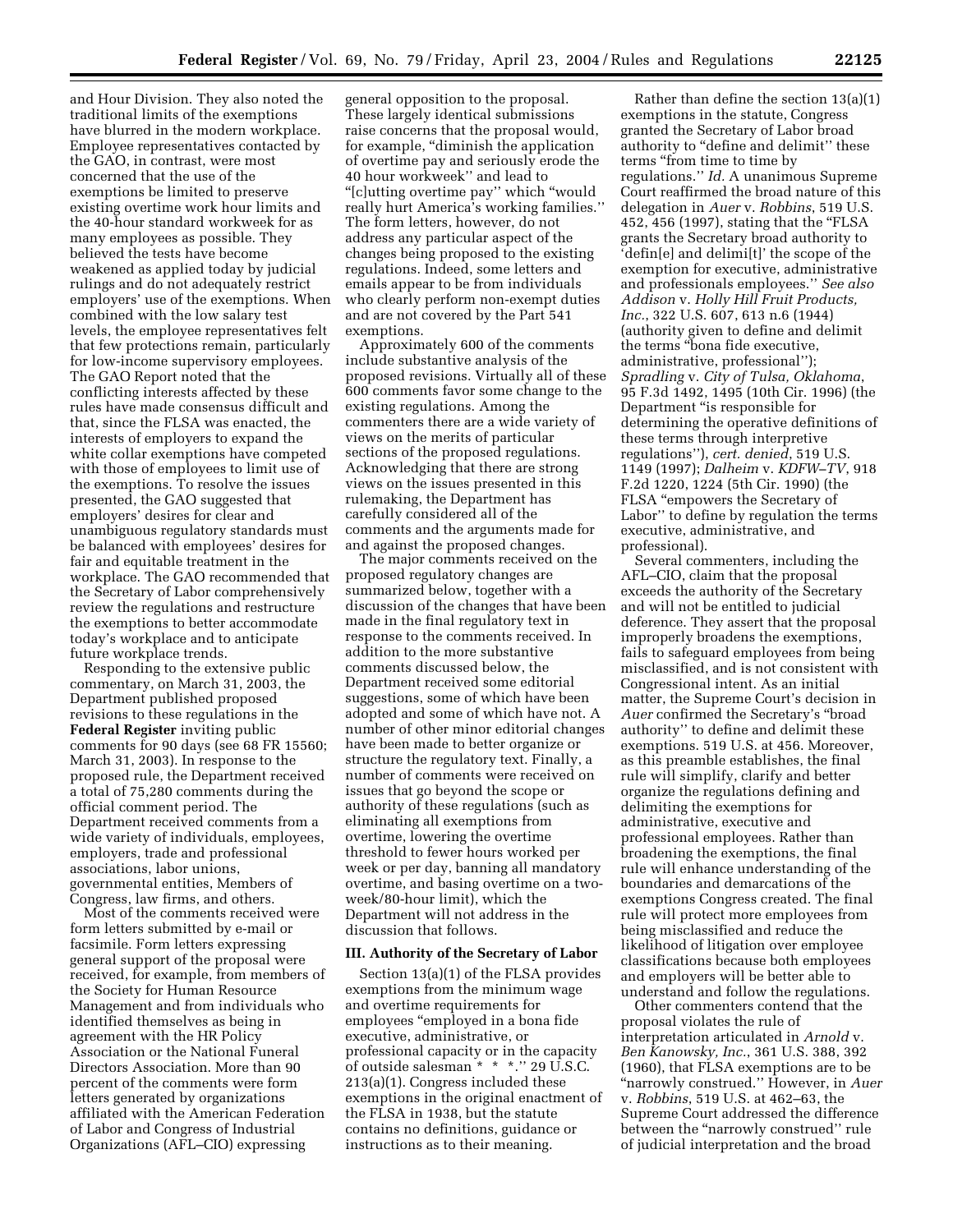authority possessed by the Secretary to promulgate these regulations: Petitioners also suggest that the Secretary's approach contravenes the rule that FLSA exemptions are to be "narrowly construed against \* \* \* employers'' and are to be withheld except as to persons ''plainly and unmistakably within their terms and spirit.'' *Arnold* v. *Ben Kanowsky, Inc.*, 361 U.S. 388, 392, 80 S. Ct. 453, 456, 4 L. Ed. 2d 393 (1960). But that is a rule governing judicial interpretation of statutes and regulations, not a limitation on the Secretary's power to resolve ambiguities in his own regulations. A rule requiring the Secretary to construe his own regulations narrowly would make little sense, since he is free to write the regulations as broadly as he wishes, subject only to the limits imposed by the statute.

Thus, the commenters' contentions are unfounded because the "narrowly construed'' standard does not govern or limit the Secretary's broad rulemaking authority.

#### **IV. Summary of Major Comments**

#### *Effective Date*

There were very few comments concerning the effective date of the regulations. The National Association of Convenience Stores (NACS) recommends that the rules become effective 180 days after they are published, but in no event before the passage of 90 days. NACS asserts that ''employers will need considerable time to make and implement important business decisions about how to arrange their affairs in light of the revisions,'' and that a "relatively long period is certainly justified.'' The Department has set an effective date that is 120 days after the date of publication of these final regulations. The Department believes that a period of 120 days will provide employers ample time to make any changes necessary to ensure compliance with the final regulations. Moreover, a 120-day effective date exceeds the 30-day minimum required under the Administrative Procedure Act, 5 U.S.C. 553(d), and the 60 days mandated for a ''major rule'' under the Congressional Review Act, 5 U.S.C. 801(a)(3)(A).

The law firm of Morgan Lewis & Bockius and the Information Technology Industry Council request that the Department establish a ''shortterm 'amnesty' program'' that would exist for two years after the regulations'' effective date. The program, the commenters suggest, would either allow or require employees seeking unpaid overtime wages based on a misclassification occurring prior to the effective date of the final regulations to submit their claims to the Department for resolution. Under the program, the Department would request that the

employer conduct a self-audit of past compliance concerning the positions at issue and would supervise payments of up to two years of back wages, excluding liquidated damages. The statute of limitations would be tolled during this administrative procedure. If the employer refused to perform a selfaudit, or did not pay the back wages due, the employee could then bring a lawsuit. The commenters cite FLSA section 16(b) as the source of the Department's authority to implement such a program. Section 16(b) provides aggrieved employees a private right of action that terminates upon the Department's filing a lawsuit for back wages for such employees under section 17. Nothing in section 16(b) or in any other section of the statute authorizes the Department to create the proposed amnesty program.

#### *Structure and Organization*

The existing Part 541 contains two subparts. Current Subpart A provides the regulatory tests that define each category of the exemption (executive, administrative, professional, and outside sales). Current Subpart B provides interpretations of the terms used in the exemptions. Subpart B was first issued as an explanatory bulletin in 1949 (effective in January 1950) to provide guidance to the public on how the Wage and Hour Division interpreted and applied the exemption criteria when enforcing the FLSA.

The Department proposed to eliminate this distinction between the "regulations" in Subpart A and the "interpretations" in Subpart B. The proposed rule also reorganized the subparts according to each category of exemption, eliminated outdated and uninformative examples, updated definitions of key terms and phrases, and consolidated provisions relevant to several or all of the exemption categories into unified, common sections to eliminate unnecessary repetition (*e.g.*, a number of sections pertaining to salary issues were proposed to be consolidated into a new Subpart G, Salary Requirements, discussed below). The proposed rule also streamlined, reorganized, and updated the regulations in other ways. The proposed regulations utilized objective, plain language in an attempt to make the regulations more understandable to employees and employee representatives, small business owners and human resource professionals. This proposed restructuring of Part 541 was intended to consolidate and streamline the regulatory text, reduce unnecessary duplication and redundancies, make the regulations easier to understand and decipher when applying them to particular factual situations, and eliminate the confusion regarding the appropriate level of deference to be given to the provisions in each subpart.

The proposed regulations also streamlined the existing regulations by adopting a single standard duties test for each exemption category, rather than the existing "long" and "short" duties tests structure. Because of the outdated salary levels, the "long" duties tests have, as a practical matter, become effectively dormant. As the American Payroll Association states, the "long" duties tests have "become 'inoperative' because of the extremely low minimum salary test (\$155 per week) and federal courts' refusal to apply the percentage restrictions on nonexempt work in the modern workplace.'' The U.S. Chamber of Commerce similarly notes that the ''elements unique to the long test have largely been dormant for some time due to the compensation levels.'' The U.S. House of Representatives' Committee on Education and the Workforce also comments that the "long" duties tests have "become rarely, if ever, used." The Fisher & Phillips law firm notes that ''the 'long' test has played little role in the executive exemption's application for many years.'' Similarly, the American Bakers Association notes that the ''long'' duties tests ''lack[] current relevance.'' Finally, the National Association of Federal Wage Hour Consultants states that the ''long'' duties tests are ''seldom used today in the business community.'' Faced with this reality, the Department decided that elimination of most of the "long" duties tests requirements is warranted, especially since the relatively small number of employees currently earning from \$155 to \$250 per week, and thus tested for exemption under the ''long'' duties tests, will gain stronger protections under the increased minimum salary level which, under the final rule, guarantees overtime protection for all employees earning less than \$455 per week (\$23,660 annually). Further, as explained in the preamble to the proposed rule, the former tests are complicated and require employers to time-test managers for the duties they perform, hour-by-hour in a typical workweek. Reintroducing these effectively dormant requirements now would add new complexity and burdens to the exemption tests that do not currently apply. For example, employers are not generally required to maintain any records of daily or weekly hours worked by exempt employees (see 29 CFR 516.3), nor are they required to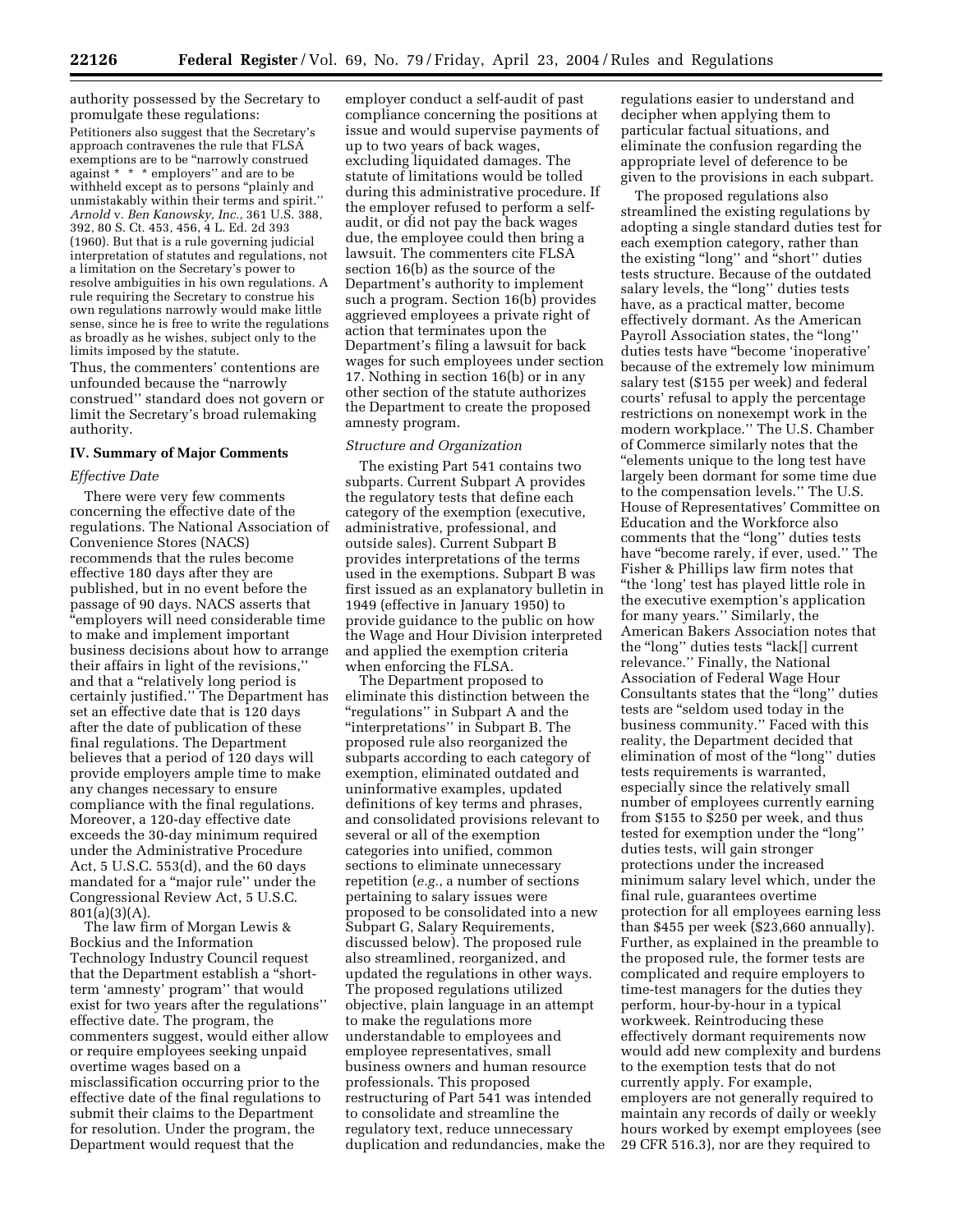perform a moment-by-moment examination of an exempt employee's specific duties to establish that an exemption is available. Yet reactivating the former strict percentage limitations on nonexempt work in the existing ''long'' duties tests could impose significant new monitoring requirements (and, indirectly, new recordkeeping burdens) and require employers to conduct a detailed analysis of the substance of each particular employee's daily and weekly tasks in order to determine if an exemption applied. When employers, employees, as well as Wage and Hour Division investigators applied the ''long'' test exemption criteria in the past, distinguishing which specific activities were inherently a part of an employee's exempt work proved to be a subjective and difficult evaluative task that prompted contentious disputes. Moreover, making such finite determinations would become even more difficult in light of developments in case law that hold that an exempt employee's managerial duties can be carried out at the same time the employee performs nonexempt manual tasks. *See, e.g., Jones* v. *Virginia Oil Co.,*  2003 WL 21699882, at \*4 (4th Cir. 2003) (assistant manager who spent 75 to 80 percent of her time performing basic line-worker tasks held exempt because she ''could simultaneously perform many of her management tasks''); *Donovan* v. *Burger King Corp.,* 672 F.2d 221, 226 (1st Cir. 1982) (''an employee can manage while performing other work,'' and ''this other work does not negate the conclusion that his primary duty is management''). Accordingly, given these developments, the Department believed that the percentage limitations on particular duties formerly applied under the ''long'' tests were not useful criteria that should be reintroduced for defining the ''white collar'' exemptions in today's workplace, and that employees who would have been tested under the ''long'' tests are better protected by the final rule's guarantee of overtime protection to all employees earning less than \$455 per week.

Most comments addressing the structure and organization of the proposed rule generally favor the proposed restructuring, indicating the consolidation of the former regulations and interpretations into a unified set of rules and other proposed changes provide needed simplification and more clarity to a complex regulation. The weight of comments support replacing the former "long" and "short" test structure with the proposed standard

tests and deleting the former ''long'' test percentage limits on performing nonexempt duties.5 For example, the U.S. Chamber of Commerce comments that it was their members' experience that the percentage limitations have been difficult to apply and have been of little utility. The Associated Prevailing Wage Contractors states that the percentage requirements created additional and needless recordkeeping requirements. The National Small Business Association comments that a move away from a percentage basis test will alleviate the burden on small business owners.

However, some commenters oppose these changes, asserting that they weakened the requirements for exemption, would allow manipulation of job titles to evade paying overtime to lower-level employees, would open the floodgates to misclassification of employees, and lead to more lawsuits. Some commenters state that the proposed language is too simple for this complex subject or that the proposed language continues to be vague in some areas, making it susceptible to differing interpretations and a continuation of an overly complex subject under the law. Other dissenting comments point to a loss of judicial and opinion letter interpretative precedent that would occur by changing the duties tests as the Department proposed.6

The Department has carefully considered these arguments, and

5 *See, e.g.*, Comments of American Bakers Association; American Corporate Counsel Association; American Hotel and Lodging Association; American Insurance Association; American Nursery and Landscape Association; American Payroll Association; American Network of Community Options and Resources (ANCOR); Associated Builders and Contractors; Associated Prevailing Wage Contractors; Colley & McCoy Company; Contract Services Association of America; Financial Services Roundtable; Grocery Manufacturers of America; National Association of Chain Drug Stores; National Association of Manufacturers; National Council of Agricultural Employers; National Grocers Association; National Newspaper Association; National Restaurant Association; National Small Business Association; New Jersey Restaurant Association; Pennsylvania Credit Union Association; Public Sector FLSA Coalition; Society for Human Resource Management; State of Oklahoma Office of Personnel Management; Tennessee Valley Authority; the U.S. Chamber of Commerce; and Virginia Department of Human Resource Management.

6 *See, e.g.*, Comments of 9–5 National Association of Working Women; AFL-CIO; American Federation of State, County and Municipal Employees; American Federation of Teachers; Building and Construction Trades Department, AFL-CIO; Communication Workers of America; International Association of Fire Fighters; International Association of Machinists and Aerospace Workers; International Federation of Professional & Technical Engineers; National Employment Law Project; New York State Public Employees Federation; United Food and Commercial Workers Union; Weinberg, Roger and Rosenfeld; and World at Work.

continues to believe that reducing the inherent complexity of the exemption criteria by replacing the subjective and effectively dormant "long" test requirements is an essential goal to be pursued in this rulemaking. Streamlining and simplification of the applicable standards is critical to ensuring correct interpretations and proper application of the exemptions in the workplace today. It serves no productive interest if a complicated regulatory structure implementing a statutory directive means that few people can arrive at a correct conclusion, or that many people arrive at different conclusions, when trying to apply the standards to widely varying and diverse employment settings. The extensive public comments on the difficulties experienced under the existing regulatory standards amply demonstrate the need for change, in the Department's view. The comments suggesting there is no need to change the current regulatory "long" and "short" test structure are not persuasive when contrasted with the described difficulties under the existing regulatory standards, as confirmed by many other commenters. The Department also does not agree with the comments suggesting that elimination of the "long" test percentage limitations on nonexempt work, which are rarely applied today, and retention of the primary duty approach as currently interpreted by federal courts, will somehow increase litigation or decrease the protections currently afforded to employees. Rather, we believe that employees are more clearly protected by the final rule, which guarantees overtime protection to all employees earning less than \$455 per week, than by the existing rule which contains confusing and differing requirements for employees earning between \$155 and \$455 per week. Moreover, as explained in more detail in Subpart B of the preamble, the Department's final "standard" duties test for the executive exemption incorporates the "authority to hire or fire'' requirement from the existing long test.

A number of commenters suggest that the 20-percent limitation on nonexempt work is mandated by the FLSA itself because, when amending the FLSA in 1961 to cover retail and service establishments, Congress added in section 13(a)(1) that "an employee of a retail or service establishment shall not be excluded from the definition of employee employed in a bona fide executive or administrative capacity because of the number of hours in his workweek which he devotes to activities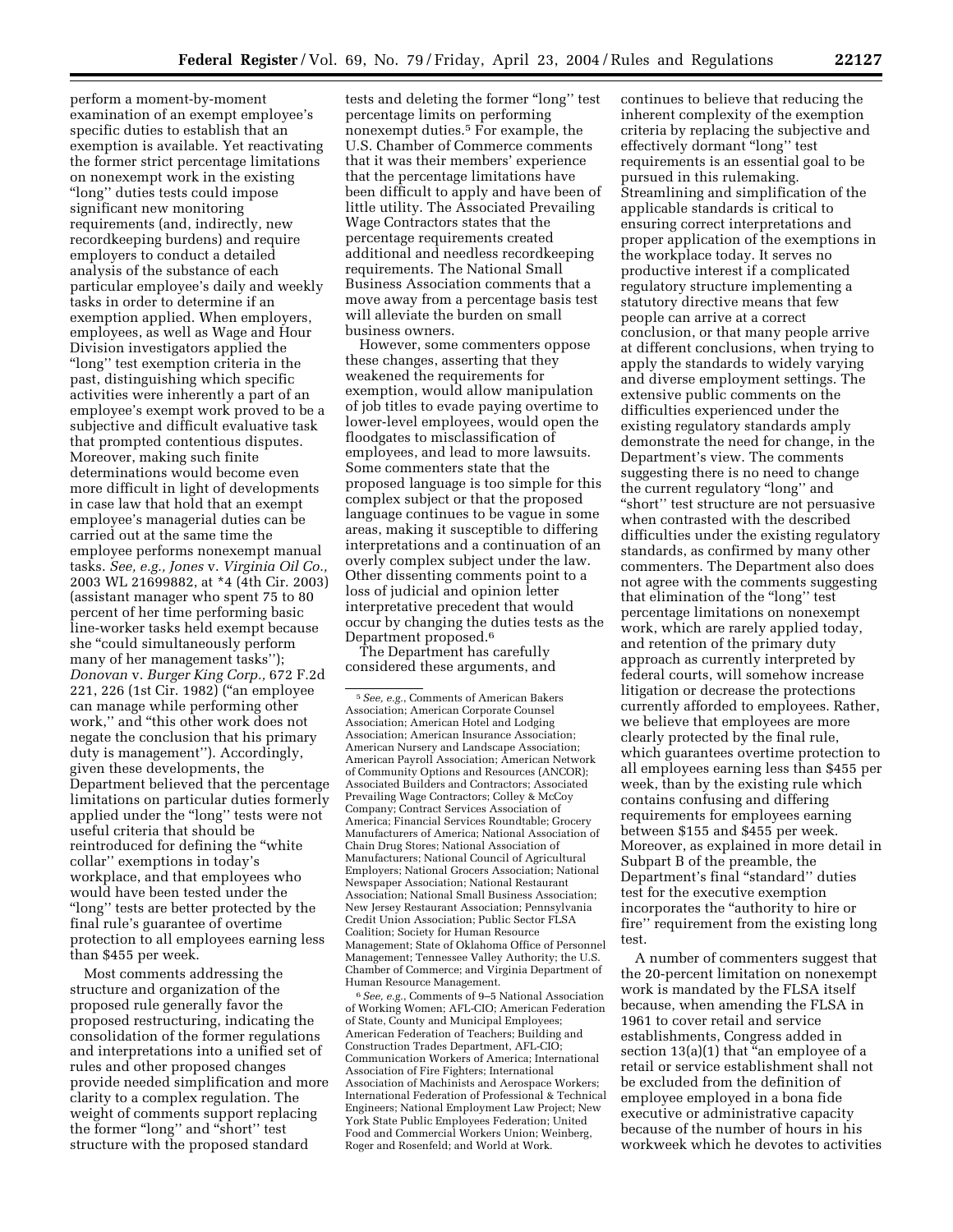not directly or closely related to the performance of executive or administrative activities, if less than 40 per centum of his hours worked in the workweek are devoted to such activities.''

The Department does not believe that eliminating the 20-percent rule from the new standard test contravenes Congress' intent. By adding the 40-percent language in 1961, Congress intended that the 20-percent limitation in the ''long'' tests would not be used to prohibit employers from applying the exemption to retail and service employees, even if they spent more than 20 percent of their time in nonexempt work. Thus, this statutory language is a limitation on the Department's authority to define certain employees as *nonexempt*—not a Congressional declaration that the Department can never reconsider the 20-percent limitation. Congress could have imposed the 20-percent rule on all employees in 1961, but it did not. In fact, the primary duty approach of the final regulations was first adopted by the Department as part of the ''short'' tests in 1949. When Congress amended the FLSA in 1961, the primary duty tests were in effect and did not contain mandatory percentage limitations on nonexempt work. *See* 29 CFR 541.103 (50 percent is ''rule of thumb''); *Jones,*  2003 WL 21699882, at \*3 (the 50 percent "rule of thumb" is not dispositive). Congress did not act to abrogate the primary duty tests, and the Department believes that the ''short'' duties tests are in no way inconsistent with section 13(a)(1) of the Act.

In reaching its regulatory decisions, the Department is mindful of its obligations under the delegated statutory authority applicable in this situation, and other laws and Executive Orders that apply to the regulatory process, to define and delimit the ''white collar'' exemption criteria in ways that reduce unnecessary burdens (*e.g.*, the Paperwork Reduction Act, the Regulatory Flexibility Act, the Unfunded Mandates Reform Act, and Executive Orders 12866, 13272, and 13132). Under currently applicable guidelines, implementation of regulatory standards should, to the maximum extent possible within the limits of controlling statutory authority and intent, strike an appropriate balance and be compatible with existing recordkeeping and other prudent business practices, not unduly disruptive of them. Regulatory standards should also strive to apply plain, coherent, and unambiguous terminology that is easily understandable to everyone affected by

the rules. Consequently, the Department has decided to adopt the proposed restructuring of the regulations into separate subparts containing standard tests under each category of the exemption, which do not include the former "long" test requirements that require calculating the 20-percent (or 40-percent in retail or service establishments) limits on the amount of time devoted to nonexempt tasks.

#### *Subpart A, General Regulations*

Proposed Subpart A included several general, introductory provisions scattered throughout the existing regulations. Proposed section 541.0 combined an introductory statement from existing section 541.99 and information currently located at section 541.5b regarding the application of the equal pay provisions in section 6(d) of the FLSA to employees exempt from the minimum wage and overtime provisions of the FLSA under section 13(a)(1). Proposed section 541.0 also provided new language to reflect legislative changes to the FLSA regarding computer employees and information regarding the new organizational structure of the proposed regulations. Proposed section 541.1 provided definitions of "Act" and "Administrator" from their current location in section 541.0. Finally, proposed section 541.2 provided a general statement that job titles alone are insufficient to establish the exempt status of an employee. This fundamental concept, equally applicable to all the exemption categories, currently appears in section 541.201(b) of the existing regulations regarding administrative employees.

The Department received few comments on these general regulations. Thus, Subpart A is adopted as proposed, except for the addition of a new section 541.3 entitled ''Scope of the section 13(a)(1) exemptions'' and a new section 541.4 entitled ''Other laws and collective bargaining agreements.'' The Department adds these new sections in response to public commentary which evidenced general confusion, especially among employees, regarding the scope of the exemptions and the impact of these regulations on state laws and collective bargaining agreements.

The subsection 541.3(a) clarifies that the section 13(a)(1) exemptions and the Part 541 regulations do not apply to manual laborers or other ''blue collar'' workers who "perform work involving" repetitive operations with their hands, physical skill and energy.'' Such employees ''gain the skills and knowledge required for performance of their routine manual and physical work through apprenticeships and on-the-job training, not through the prolonged course of specialized intellectual instruction required of exempt learned professional employees such as medical doctors, architects and archeologists. Thus, for example, non-management production-line employees and nonmanagement employees in maintenance, construction and similar occupations such as carpenters, electricians, mechanics, plumbers, iron workers, craftsmen, operating engineers, longshoremen, construction workers and laborers are entitled to minimum wage and overtime premium pay under the Fair Labor Standards Act, and are not exempt under the regulations in this part no matter how highly paid they might be.''

The new § 541.3(a) responds to comments revealing a fundamental misunderstanding of the scope and application of the Part 541 regulations among employees and employee representatives. To ensure employees understand their rights, the new subsection 541.3(a) clearly states that manual laborers and other "blue collar" workers cannot qualify for exemption under section 13(a)(1) of the FLSA. The description of a "blue collar" worker as an employee performing ''work involving repetitive operations with their hands, physical skill and energy'' was derived from a standard dictionary definition of the word "manual." *See*, *e.g., Adam* v. *United States,* 26 Cl. Ct. 782, 792–93 (1992) (''dictionary definition of 'manual' is, 'requiring or using physical skill and energy' ''). The illustrative list of such ''blue collar'' occupations included in this subsection is the same language included in the proposed and final section 541.601 on highly compensated employees.

Section 541.3(b)(1) provides that the section 13(a)(1) exemptions and these regulations also do not apply to "police" officers, detectives, deputy sheriffs, state troopers, highway patrol officers, investigators, inspectors, correctional officers, parole or probation officers, park rangers, fire fighters, paramedics, emergency medical technicians, ambulance personnel, rescue workers, hazardous materials workers and similar employees, regardless of rank or pay level, who perform work such as preventing, controlling or extinguishing fires of any type; rescuing fire, crime or accident victims; preventing or detecting crimes; conducting investigations or inspections for violations of law; performing surveillance; pursuing, restraining and apprehending suspects; detaining or supervising suspected and convicted criminals, including those on probation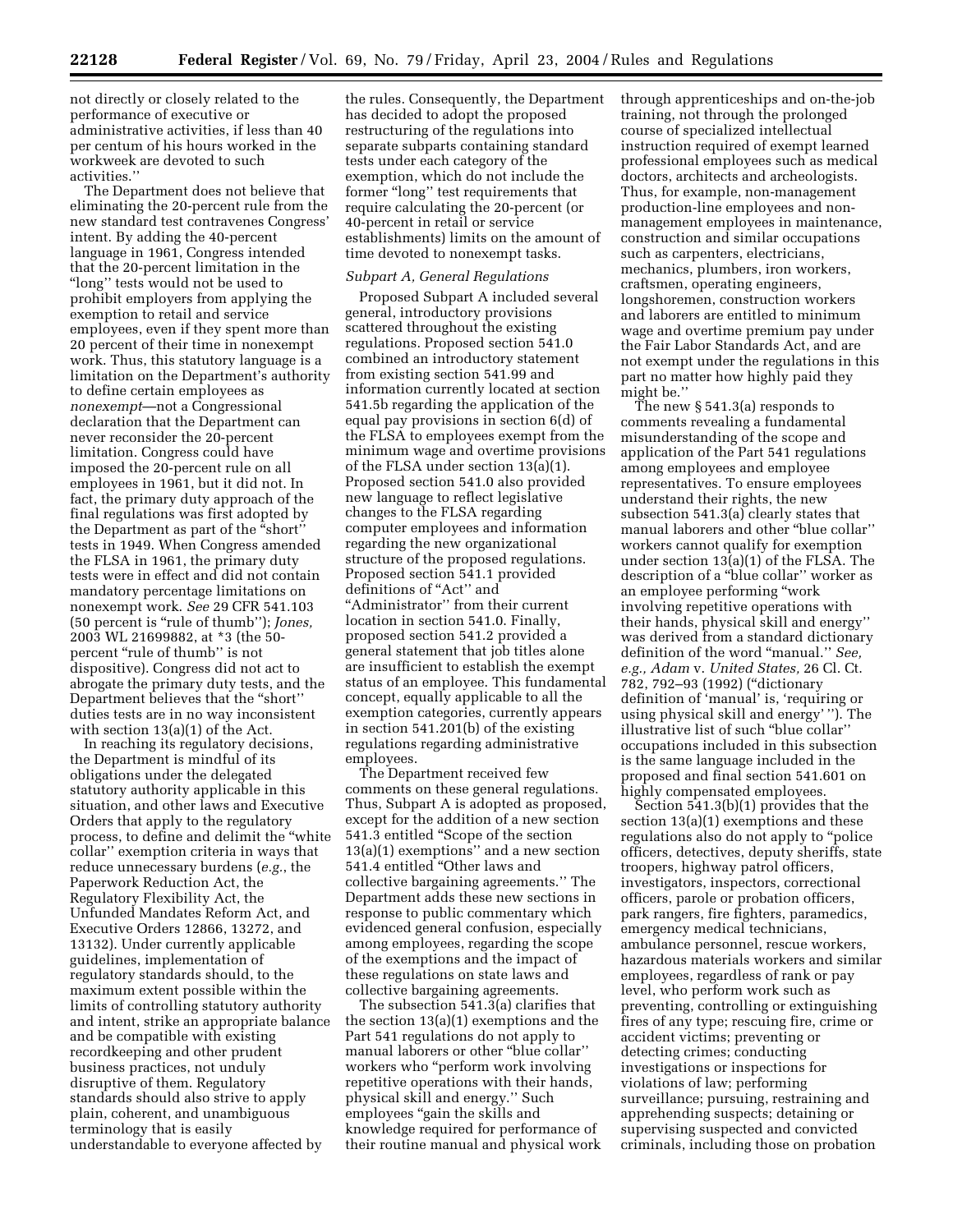or parole; interviewing witnesses; interrogating and fingerprinting suspects; preparing investigative reports; or similar work.'' Final subsection 541.3(b)(2) provides that such employees do not qualify as exempt executive employees because their primary duty is not management of the enterprise in which the employee is employed or a customarily recognized department or subdivision thereof as required under section 541.100. Thus, for example, ''a police officer or fire fighter whose primary duty is to investigate crimes or fight fires is not exempt under section 13(a)(1) of the Act merely because the police officer or fire fighter also directs the work of other employees in the conduct of an investigation or fighting a fire.'' Final subsection 541.3(b)(3) provides that such employees do not qualify as exempt administrative employees because their primary duty is not the performance of work directly related to the management or general business operations of the employer or the employer's customers as required under section 541.200. Final subsection 541.3(b)(4) provides that such employees do not qualify as exempt learned professionals because their primary duty is not the performance of work requiring knowledge of an advanced type in a field of science or learning customarily acquired by a prolonged course of specialized intellectual instruction or the performance of work requiring invention, imagination, originality or talent in a recognized field of artistic or creative endeavor as required under section 541.300. Final subsection 541.3(b)(4) also states that ''although some police officers, fire fighters, paramedics, emergency medical technicians and similar employees have college degrees, a specialized academic degree is not a standard prerequisite for employment in such occupations.''

This new subsection 541.3(b) responds to commenters, most notably the Fraternal Order of Police, expressing concerns about the impact of the proposed regulations on police officers, fire fighters, paramedics, emergency medical technicians (EMTs) and other first responders. The current regulations do not explicitly address the exempt status of police officers, fire fighters, paramedics or EMTs. This silence in the current regulations has resulted in significant federal court litigation to determine whether such employees meet the requirements for exemption as executive, administrative or professional employees.

Most of the courts facing this issue have held that police officers, fire

fighters, paramedics and EMTs and similar employees are not exempt because they usually cannot meet the requirements for exemption as executive or administrative employees. In *Department of Labor* v. *City of Sapulpa, Oklahoma,* 30 F.3d 1285, 1288 (10th Cir. 1994), for example, the court held that fire department captains were not exempt executives because they were not in charge of most fire scenes; had no authority to call additional personnel to a fire scene; did not set work schedules; participated in all the routine manual station duties such as sweeping and mopping floors, washing dishes and cleaning bathrooms; and did not earn much more than the employees they allegedly supervised. In *Reich* v. *State of New York,* 3 F.3d 581, 585–87 (2nd Cir. 1993), *cert. denied,* 510 U.S. 1163 (1994), the court granted overtime pay to police investigators whose duties included investigating crime scenes, gathering evidence, interviewing witnesses, interrogating and fingerprinting suspects, making arrests, conducting surveillance, obtaining search warrants, and testifying in court. The court held that such police officers are not exempt administrative employees because their primary duty is conducting investigations, not administering the affairs of the department itself. *See also Bratt* v. *County of Los Angeles,* 912 F.2d 1066, 1068–70 (9th Cir. 1990) (probation officers who conduct investigations and make recommendations to the court regarding sentencing are not exempt administrative employees), *cert. denied,*  498 U.S. 1086 (1991); *Mulverhill* v. *State of New York,* 1994 WL 263594 (N.D.N.Y. 1994) (investigators of environmental crimes who carry firearms, patrol a sector of the state and conduct covert surveillance, and rangers who prevent and suppress forest fires, are not exempt administrative employees).

Similarly, federal courts have held that police officers, paramedics, EMTs, and similar employees are not exempt professionals because they do not perform work in a ''field of science or learning'' requiring knowledge ''customarily acquired by a prolonged course of specialized intellectual instruction'' as required under the current and final section 541.301 of the regulations. The paramedic plaintiffs in *Vela* v. *City of Houston,* 276 F.3d 659, 674–676 (5th Cir. 2001), for example, were required to complete 880 hours of classroom training, clinical experience and a field internship. The EMT plaintiffs were required to complete 200 hours of classroom training, clinical

experience and a field internship. The court held that the paramedics and EMTs were not exempt professionals because they were not required to have a college degree. *See also Dybach* v. *State of Florida Department of Corrections,* 942 F.2d 1562, 1564–65 (11th Cir. 1991) (probation officer held not exempt professional because the required college degree could be in any field—"'nuclear physics, or \* \* \* corrections, or \* \* \* physical education or basket weaving'''—not in a specialized field); *Fraternal Order of Police, Lodge 3* v. *Baltimore City Police Department,* 1996 WL 1187049 (D. Md. 1996) (police sergeants and lieutenants held not exempt professionals, even though some possessed college degrees, because college degrees were not required for the positions); *Quirk* v. *Baltimore County, Maryland,* 895 F. Supp. 773, 784–86 (D. Md. 1995) (certified paramedics required to have a high school education and less than a year of specialized training are not exempt professionals).

The Department has no intention of departing from this established case law. Rather, for the first time, the Department intends to make clear in these revisions to the Part 541 regulations that such police officers, fire fighters, paramedics, EMTs and other first responders are entitled to overtime pay. Police sergeants, for example, are entitled to overtime pay even if they direct the work of other police officers because their primary duty is not management or directly related to management or general business operations; neither do they work in a field of science or learning where a specialized academic degree is a standard prerequisite for employment.7

Finally, such police officers, fire fighters, paramedics, EMTs and other public safety employees also cannot qualify as exempt under the highly compensated test in final section 541.601. As discussed below, final section 541.601(b) provides that the highly compensated test "applies only to employees whose primary duty includes performing office or non-manual work.'' Federal courts have recognized that

<sup>7</sup> In addition to the case law and comments cited above, when drafting this new section, the Department also looked to the definitions of ''fire protection activities'' and ''law enforcement activities'' contained in Sections 3(y) and 7(k) of the FLSA, and their implementing regulations at 29 CFR 553.210 and 553.211, which allow public agencies to pay overtime to fire and law enforcement employees based on a 7 to 28 day period, rather than the 40-hour workweek. These sections do not govern exempt status under section 13(a)(1) and, thus, are illustrative but not determinative of duties performed by nonexempt fire and law enforcement employees. *See* 29 CFR 553.216.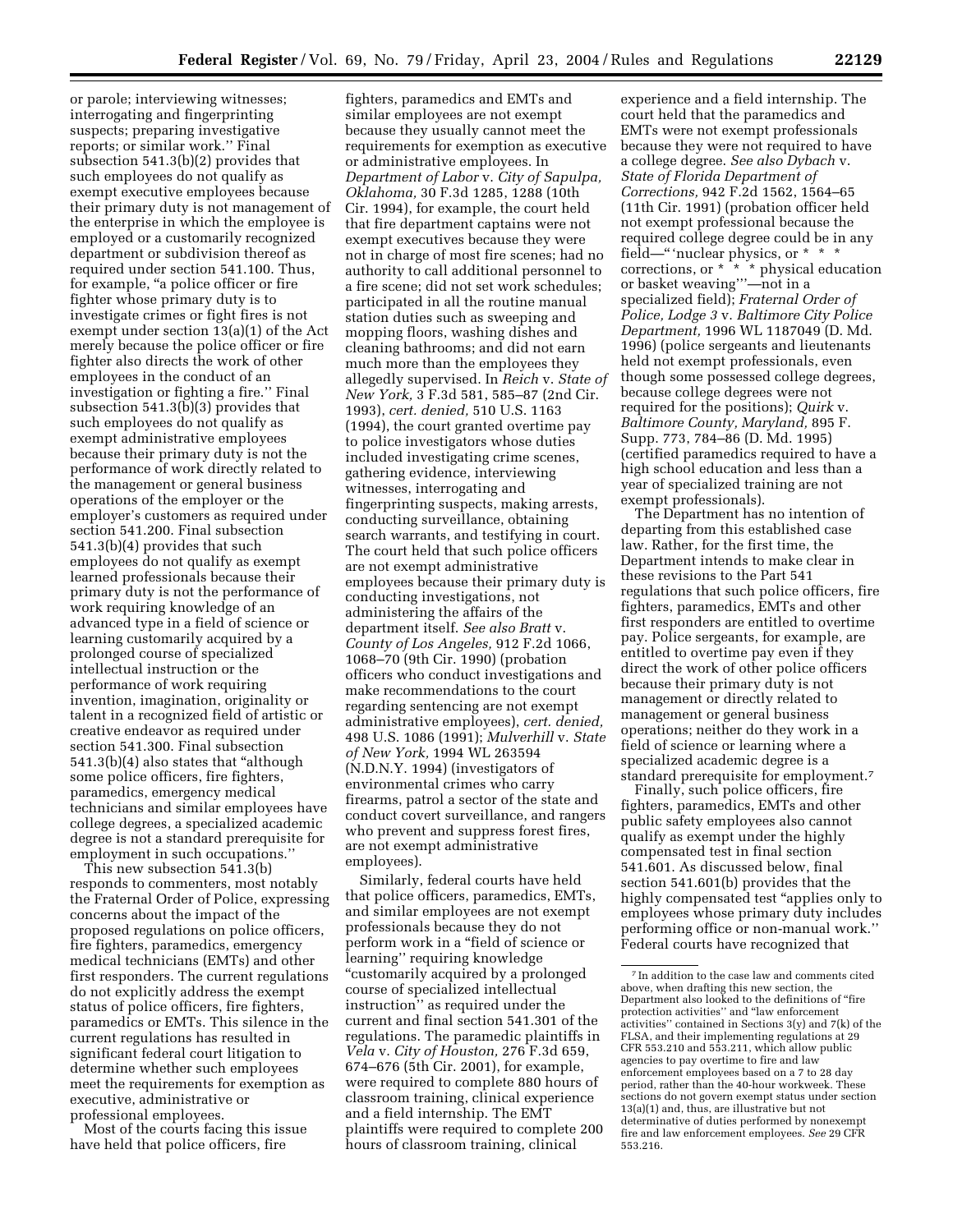such public safety employees do not perform ''office or non-manual'' work. *Adam* v. *United States,* 26 Cl. Ct. at 792–93, for example, involved border patrol agents who spent a significant amount of time in the field, wore ''uniforms and black work boots,'' and used ''a handgun, a baton, night-vision goggles, and binoculars.'' Their work required ''frequent and recurring walking and running over rough terrain, stooping, bending, crawling in restricted areas such as culverts, climbing fences and freight car ladders, and protecting one's self and others from physical attacks.'' Their work also involved ''high speed pursuits, boarding moving trains and vessels, and physical threat while detaining and arresting illegal aliens, smugglers, and other criminal elements.'' The court held that these border patrol agents are not exempt from the FLSA overtime requirements, stating that the ''level of physical effort required in the environment described plainly cannot be characterized as 'office or other predominately nonmanual work.' A dictionary definition of 'manual' is, 'requiring or using physical skill and energy.' \* Non-manual work, therefore, would not call for significant use of physical skill or energy. Certainly, the agents' job duties do not fit that definition.'' *See also, Roney* v. *United States,* 790 F. Supp. 23, 25 (D.D.C. 1992) (Deputy U.S. Marshal entitled to overtime pay where position requires "'physical strength and stamina to perform such activities as long periods of surveillance, pursuing and restraining suspects, carrying heavy equipment' " and the employee "'may be subject to physical attack, including the use of lethal weapons' '') (citation omitted).

Federal courts have found high-level police and fire officials to be exempt executive or administrative employees only if, in addition to satisfying the other pertinent requirements, such as directing the work of two or more other full time employees as required for the executive exemption, their primary duty is performing managerial tasks such as evaluating personnel performance; enforcing and imposing penalties for violations of the rules and regulations; making recommendations as to hiring, promotion, discipline or termination; coordinating and implementing training programs; maintaining company payroll and personnel records; handling community complaints, including determining whether to refer such complaints to internal affairs for further investigation; preparing budgets and controlling expenditures; ensuring operational readiness through

supervision and inspection of personnel, equipment and quarters; deciding how and where to allocate personnel; managing the distribution of equipment; maintaining inventory of property and supplies; and directing operations at crime, fire or accident scenes, including deciding whether additional personnel or equipment is needed. *See, e.g., West* v. *Anne Arundel County, Maryland,* 137 F.3d 752 (4th Cir.) (EMT captains and lieutenants), *cert. denied,* 525 U.S. 1048 (1998); *Smith* v. *City of Jackson, Mississippi,*  954 F.2d 296 (5th Cir. 1992) (fire chiefs); *Masters* v. *City of Huntington,* 800 F. Supp. 363 (S.D.W. Va. 1992) (fire deputy chiefs and captains); *Simmons* v. *City of Fort Worth, Texas,* 805 F. Supp. 419 (N.D. Tex. 1992) (fire deputy and district chiefs); *Keller* v. *City of Columbus, Indiana,* 778 F. Supp. 1480 (S.D. Ind. 1991) (fire captains and lieutenants). Another important fact considered in at least one case is that exempt police and fire executives generally are not dispatched to calls, but rather have discretion to determine whether and where their assistance is needed. *See, e.g., Anderson* v. *City of Cleveland, Tennessee,* 90 F. Supp.2d 906, 909 (E.D. Tenn. 2000) (police lieutenants ''monitor the radio in order to keep tabs on their men and determine where their assistance is needed").<sup>8</sup>

A new section 541.4 highlights that the FLSA establishes a minimum standard that may be exceeded, but cannot be waived or reduced. *See Brooklyn Savings Bank* v. *O'Neil,* 324 U.S. 697, 706 (1945). Section 18 of the FLSA states that employers must comply ''with any Federal or State law or municipal ordinance establishing a minimum wage higher than the minimum \* \* \* or a maximum workweek lower than the maximum workweek established under the Act.'' 29 U.S.C. 218. Similarly, employers, on their own initiative or in collective bargaining negotiations with a labor union, are not precluded by the FLSA from providing a wage higher than the statutory minimum, a shorter workweek than provided by the FLSA, or a higher overtime premium (double time, for example) than provided by the FLSA. *See, e.g., Barrentine* v. *Arkansas-Best Freight System, Inc.,* 450 U.S. 728, 739 (1981) (''In contrast to the Labor

Management Relations Act, which was designed to minimize industrial strife and to improve working conditions by encouraging employees to promote their interests collectively, the FLSA was designed to give specific minimum protections to individual workers and to ensure that each employee covered by the Act would receive '[a] fair day's pay for a fair day's work' and would be protected from 'the evil of overwork as well as underpay.' '') (citation omitted); *NLRB* v. *R & H Coal Co.,* 992 F.2d 46 (4th Cir. 1993) (purpose of FLSA is to guarantee minimum level of compensation to workers, regardless of outcome of bargaining process; by contrast, purpose of National Labor Relations Act is to facilitate collective bargaining process and ensure that its outcome is enforced). Thus, the new section 541.4 states: ''The Fair Labor Standards Act provides minimum standards that may be exceeded, but cannot be waived or reduced. Employers must comply, for example, with any Federal, State or municipal laws, regulations or ordinances establishing a higher minimum wage or lower maximum workweek than those established under the Act. Similarly, employers, on their own initiative or under a collective bargaining agreement with a labor union, are not precluded by the Act from providing a wage higher than the statutory minimum, a shorter workweek than the statutory maximum, or a higher overtime premium (double time, for example) than provided by the Act. While collective bargaining agreements cannot waive or reduce the Act's protections, nothing in the Act or the regulations in this part relieves employers from their contractual obligations under collective bargaining agreements.''

#### *Subpart B, Executive Employees*

Section 541.100 General Rule for Executive Employees

The Department's proposal streamlined the existing regulations by adopting a single standard duties test in proposed section 541.100. The proposed standard duties test provided that an exempt executive employee must: have a primary duty of managing the enterprise in which the employee is employed or of a customarily recognized department or subdivision thereof; customarily and regularly direct the work of two or more other employees; and have the authority to hire or fire other employees or have particular weight given to suggestions and recommendations as to the hiring, firing, advancement, promotion or any other change of status of other

<sup>8</sup> Some police officers, fire fighters, paramedics and EMTs treated as exempt executives under the current regulations may be entitled to overtime under the final rule because of the additional requirement in the standard duties test that an exempt executive must have the authority to "hire or fire'' other employees or make recommendations given particular weight on hiring, firing, advancement, promotion or other change of status.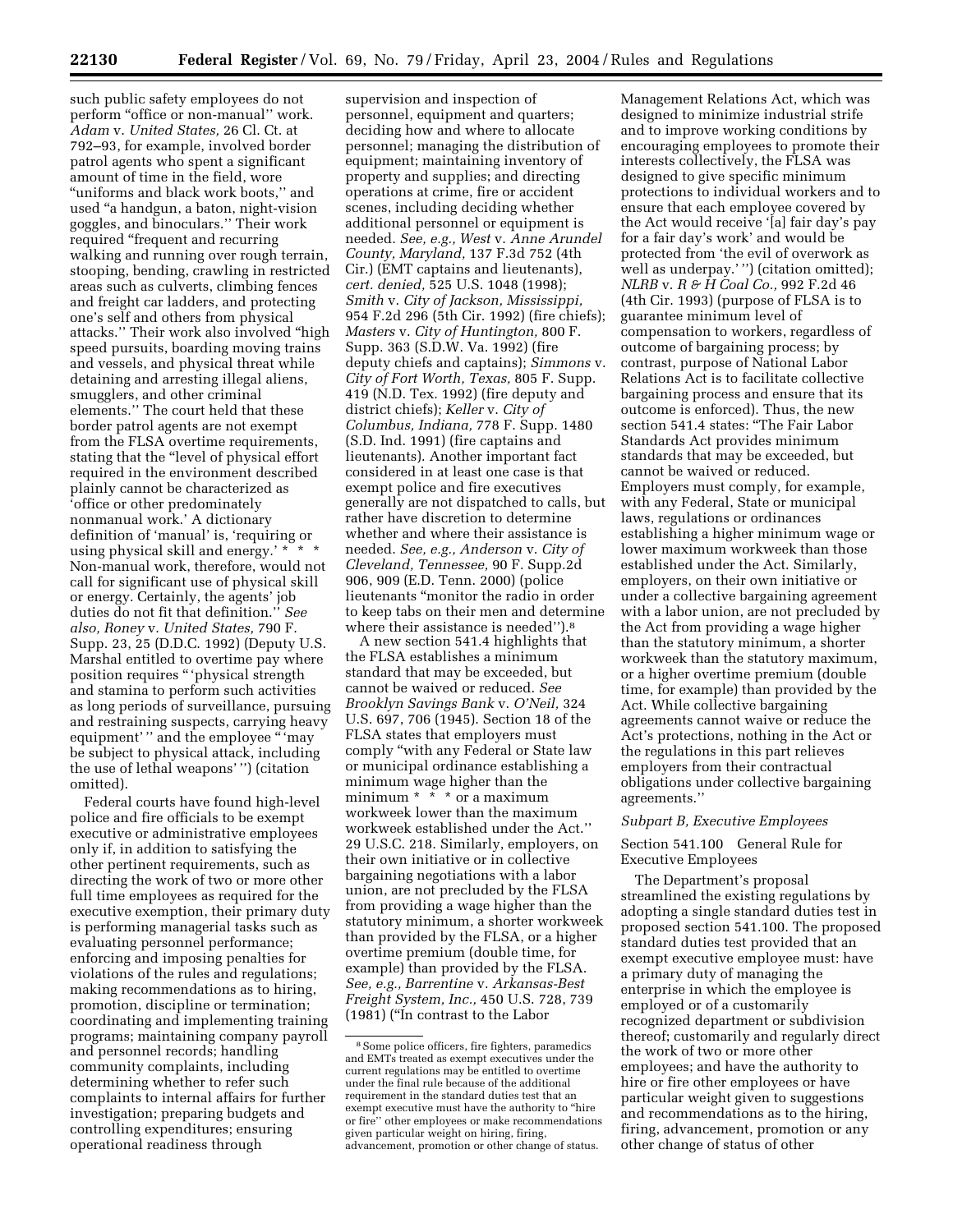employees. This standard test, consisting of the current short test requirements plus a third objective requirement taken from the long test, was more protective than the existing "short" duties test applied to employees earning \$250 or more per week (\$13,000 annually).

The Department has retained this standard test for the final rule but has made minor changes to section 541.100(a)(2). Subsection 541.100(a)(2) has been modified now to read ''whose primary duty is management of the enterprise in which the employee is employed or of a customarily recognized department or subdivision thereof.'' This change was made in response to several commenters, such as the AFL–CIO, who felt that the change from "whose" primary duty as written in the existing regulations to "a" primary duty as written in the proposal weakened this prong of the test by allowing for more than one primary duty and not requiring that the most important duty be management. As the Department did not intend any substantive change to the concept that an employee can only have one primary duty, the final rule uses the introductory phrasing from the existing regulations.

Several commenters state that the phrases ''change in status'' and 'particular weight'' contained in both the existing regulations and proposed 541.100(a)(4) are vague and should be defined. The Department has added a definition of ''particular weight'' based on case law, which now appears in section 541.105, as discussed below. Although the Department has not added a definition of ''change of status'' to the final regulation, the Department intends that this phrase be given the same meaning as that given by the Supreme Court in defining the term ''tangible employment action'' for purposes of Title VII liability. In *Burlington Industries, Inc.* v. *Ellerth,* 524 U.S. 742, 761–62 (1998), the Supreme Court defined ''tangible employment action'' as ''a significant change in employment status, such as hiring, firing, failing to promote, reassignment with significantly different responsibilities, or a decision causing a significant change in benefits.'' The Department believes that this discussion provides the necessary guidance to reflect the types of employment actions a supervisor would have to make recommendations regarding, other than hiring, firing or promoting, to meet this prong of the executive test. Because the Department intends to follow the Supreme Court's disjunctive definition of ''tangible employment action'' in *Ellerth,* we also reject comments from

the AFL–CIO and others requesting that proposed subsection 541.100(a)(4) be changed to requiring ''hiring *or* firing *and* advancement, promotion or any other change of status.'' An employee who provides guidance on any one of the specified changes in employment status may meet the section 541.100(a)(4) requirement.

The New York State Public Employees Federation suggests that the Department should provide a definition of the phrase ''authority to hire or fire'' which would require that a significant part of the employee's responsibility must involve either hiring or firing. The Department believes that these terms are straightforward and should be interpreted in accordance with their customary definition, *i.e.*, to engage or disengage an individual for employment. Therefore, the Department has determined that such a definition need not be incorporated into the final regulation.

Several commenters from the public sector, such as the Metropolitan Transportation Authority, the New York State Police, and the Public Sector FLSA Coalition, indicate that the requirement in the proposal that an employee have the authority to hire or fire will cause many exempt employees to lose exempt status since employees in the public sector do not have authority to make such decisions. According to the Metropolitan Transportation Authority, ''the authority to hire or fire (or to have his recommendation to change an employee's employment status given strong consideration) only exists at the highest levels in public employment'' because of such factors as ''unionization within the state and local public sector and statutory constraints, such as civil service laws, which have been developed to protect employees in the public sector from various factors, including the political process, favoritism or for other reasons.'' The Society for Human Resource Management (SHRM) similarly states that this requirement would be "particularly troublesome" for public entities governed by civil service rules that dictate the use of a board to make hiring or firing decisions. SHRM recommends that this requirement be deleted or that the Department define the term ''particular weight'' in the regulations. The Johnson County Government also asks for clarification of the term "particular weight." The Department has evaluated these comments and, as noted above, has included a definition of the term "particular weight" in section 541.105. That definition clarifies that an executive does not have to possess full

authority to make the ultimate decision regarding an employee's status, such as where a higher level manager or a personnel board makes the final hiring, promotion or termination decision. With this clarification, and with the clarification that this rule encompasses other tangible employment actions, we have determined that this requirement should not pose a hardship since public sector supervisory employees provide recommendations as to hiring, firing or other personnel decisions that are given ''particular weight'' to the extent allowed under civil service laws and thus may meet this requirement for exemption. As the National School Board Association comments, although state law may vest the school board with the exclusive authority to discharge an employee, such an action is precipitated by a department supervisor who evaluates the employee's performance and recommends the action, and the superintendent's recommendation to the board is based on the department supervisor's recommendations. In addition, such employees may also qualify for exemption as administrative or professional employees.

A number of employer groups urge the Department to eliminate proposed 541.100(a)(4) entirely. These commenters argue that this requirement will cause many employees to lose their exempt executive status because the "hire or fire" requirement is not contained in the current short test and therefore has been effectively dormant for practical purposes as a measure of exempt executive status. The Department carefully reviewed these comments and believes that this requirement may result in some currently exempt employees becoming nonexempt; however, the number is too small to estimate quantitatively. Subsection 541.100(a)(4) is an important and objective measure of executive exempt status which is simple to understand and easy to administer. As the 1940 Stein Report stated at page 12: ''[i]t is difficult to see how anyone, whether high or low in the hierarchy of management, can be considered as employed in a bona fide executive capacity unless he is directly concerned either with the hiring or the firing and other change of status of the employees under his supervision, whether by direct action or by recommendation to those to whom the hiring and firing functions are delegated.'' Although this new requirement may exclude a few employees from the executive exemption, the Department has determined that it will have a minimal impact on employers. Most supervisors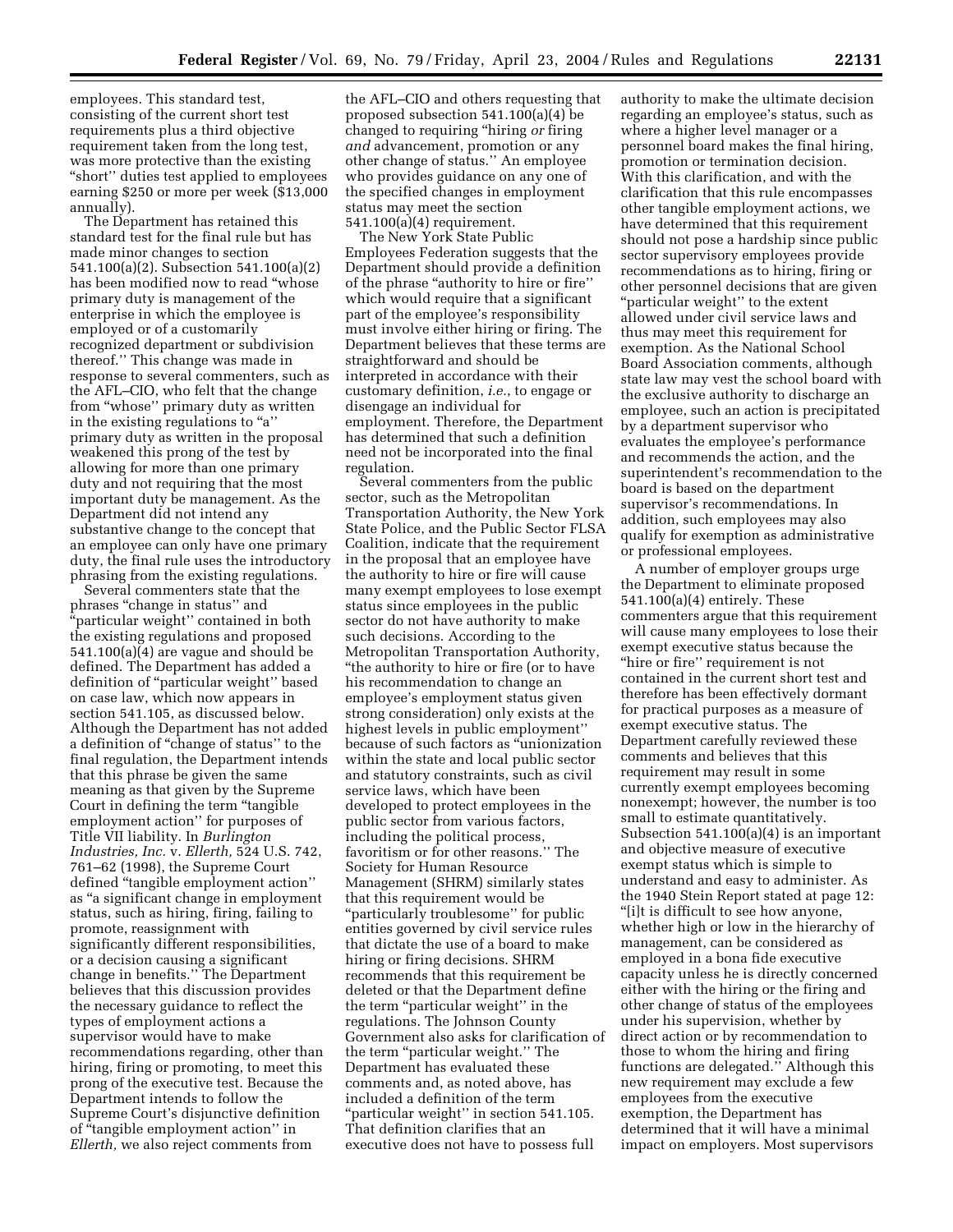and managers should at least have their suggestions and recommendations as to the hiring, firing, advancement, promotion or any other change of status of other employees be given particular weight. Further, employees who cannot meet the "hire or fire" requirement in section 541.100(a)(4) may nonetheless qualify for exemption as administrative or professional employees.

#### Section 541.101 Business Owner

Section 541.101 of the proposed rule provided that an employee ''who owns at least a 20-percent equity interest in the enterprise in which the employee is employed, regardless of whether the business is a corporate or other type of organization,'' is exempt as an executive employee.

The Department made two modifications to the provision in the final rule. First, we inserted the term ''bona fide'' before the phrase ''20 percent equity interest.'' Second, we added a duties requirement that the 20 percent business owner must be ''actively engaged in its management.''

These changes were made to address commenter concerns that this section could be subject to abuse. For example, the McInroy & Rigby law firm argues that the exemption would be subject to "great abuse." The firm speculates that ''[s]mall business employers could grant employees an illusory ownership interest and avoid having to even pay the minimum wage to such employees. One would anticipate many sham transactions conveying illusory ownership interests if the provision is adopted.'' Adding the modifier ''bona fide" before the phrase "20-percent" equity interest'' serves to emphasize that the employee's ownership stake in the business must be genuine. The AFL– CIO argues that this section ''cannot stand'' because it would allow the exemption for employees who perform no management duties: ''an individual may have a 20 percent interest in an independent gas station, or a small food mart. In order to break even, the business stays open through the night, and as the minority owner that person keeps the operations going during those hours. He makes no management decisions, supervises no one, and has no authority over personnel, and could make less than the minimum wage. Under the Department's proposal, this employee meets the test for the bona fide executive.'' The Department agrees that such an employee should not qualify for the exemption. Thus, we have added the duties requirement that the 20-percent owner be actively engaged in management. *See* 1949 Weiss Report at 42 (section is ''intended

to recognize the special status of an owner, or partial owner, of an enterprise *who is actively engaged in its management'')* (emphasis added).

The proposed rule contained no salary level or salary basis requirements for the business owner. The Department requested comments on whether the salary level and/or salary basis tests should be included in the provision. 65 FR 15560, 15565 (March 31, 2003). Commenters typically favor the exemption and agree with the Department that the salary requirements are not necessary, given the likelihood that an employee who owns a bona fide 20-percent equity interest in the enterprise will share in its profits. Thus, this ownership interest is an adequate substitute for the salary requirements. Additionally, several commenters, for example, the Workplace Practices Group, note that business owners at this level are able to receive compensation in other ways and have sufficient control over the business to prevent abuse. Thus, in the final rule, as in the proposal, the salary requirements do not apply to a 20-percent equity owner. However, requiring a "bona fide" ownership interest and that the 20 percent owner be actively engaged in management will prevent abuses such as that described by commenters and in *Lavian* v. *Haghnazari*, 884 F. Supp. 670, 678 (E.D.N.Y. 1995). In *Lavian*, an uncle invested more than \$70,000 in his nephew's pharmacy business in exchange for a promise of 49 percent stock ownership interest in the closelyheld corporation. After working at the pharmacy for two years without compensation, and never receiving share certificates, the uncle sued. The court denied a motion to dismiss an FLSA claim, noting that the court must accept as true the uncle's allegations that his duties were "clerical, and lacking in actual supervisory and discretionary authority in relation to the enterprise.'' *Id.,* at 680. The final rule ensures that employees with such limited job duties in a company would not meet the definition of ''actively engaged in its management.''

Section 541.102 Management (Proposed § 541.103, ''Management of the Enterprise'' and Proposed § 541.102, ''Sole Charge Executive'')

The proposed regulations at section 541.102 provided a modified test for the executive exemption for an employee who is in sole charge of an independent establishment or a physically separated branch establishment. Proposed section 541.103 defined the term "management" of the enterprise.'' For the reasons discussed below, the final rule deletes

the ''sole charge'' provision and renumbers the remaining sections of Subpart B.

Under proposed section 541.102, an employee in sole charge of an independent or branch establishment would qualify for the executive exemption if the employee (1) is compensated on a salary basis at a rate of not less than \$425 per week (or \$360 per week, if employed in American Samoa by employers other than the Federal Government), exclusive of board, lodging or other facilities; (2) is the top and only person in charge of the company activities at the location where employed; and (3) has authority to make decisions regarding the day-to-day operations of the establishment and to direct the work of any other employees at the establishment or branch. Under the proposal, an ''independent establishment or physically separated branch establishment'' was defined as ''an establishment that has a fixed location and is geographically separated from other company property.'' The proposal permitted a leased department to qualify as a physically separated branch establishment when the lessee operated under a separate trade name, with its own separate employees and records, and in other respects conducted its business independent of the lessor's with regard to such matters as hiring and firing of employees, other personnel policies, advertising, purchasing, pricing, credit operations, insurance and taxes.

The final rule deletes this section in its entirety.

Commenters such as the AFL–CIO, the National Employment Law Project, the National Employment Lawyers Association and the Goldstein, Demchak, Baller, Borgen & Dardarian law firm object to this provision as allowing the exemption for employees who perform mostly nonexempt tasks (such as opening and closing up the location, ringing up cash register sales, stocking shelves, answering phones, serving customers, etc.) and few, if any, management functions. These commenters also believe that, when no other employees worked at the establishment, the provision would allow an employee to qualify for the exemption without having supervisory responsibility for any other employees. The International Association of Fire Fighters expresses strong concerns that the sole charge provision would exempt a low-ranking officer in charge of a fire station during a particular shift, even though a higher ranking officer is in charge of the overall management of the station. The Department agrees with these commenter concerns. In addition,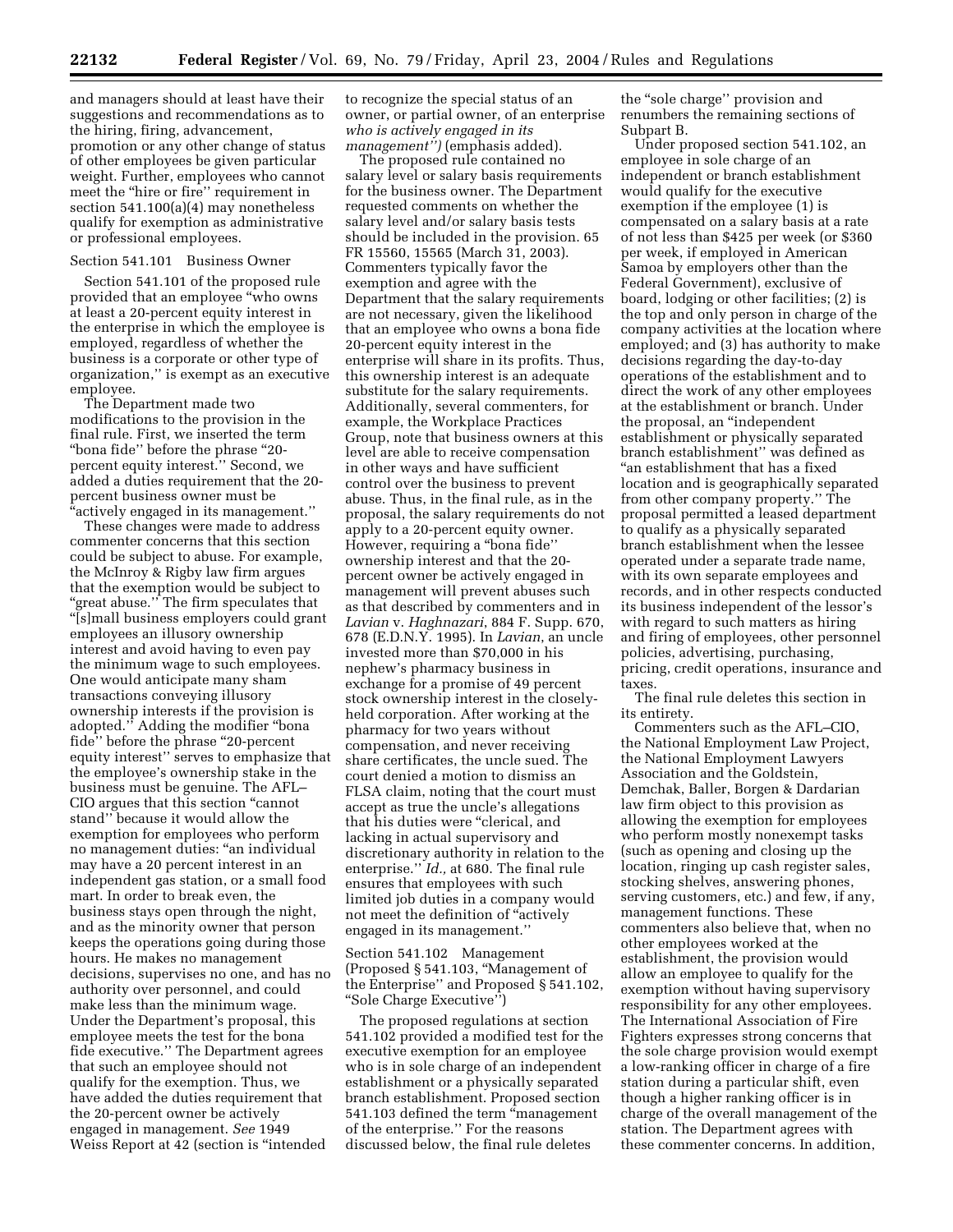the Department recognizes that, although not intended, section 541.102 as proposed could be construed as allowing the exemption for fairly lowlevel employees with fewer management duties than those required for "highly compensated" employees in final section 541.601.

Before deciding to eliminate this section entirely, the Department considered comments of groups such as the U.S. Chamber of Commerce, the National Retail Federation, the National Association of Convenience Stores, the Fisher & Phillips law firm, the National Association of Chain Drug Stores, the FLSA Reform Coalition, the Illinois Credit Union League, the Food Marketing Institute, the National Grocers Association, the International Mass Retail Association, the League of Minnesota Cities and others that request changes to expand the ''sole charge'' provision. For example, these commenters suggest eliminating the salary level and salary basis requirements; including in the exemption all employees who are in charge of an establishment at any time during the day or week; allowing more than occasional visits by the sole charge executive's superior; eliminating the requirement that the independent establishment must be geographically separate from other company property; and eliminating the requirements that a leased department must operate under a separate trade name and be responsible for its own insurance, advertising, taxes, purchasing, pricing and credit operations. In the existing regulations, the ''sole charge'' rule is an exception from the 20-percent restriction on nonexempt work in the "long" duties test. After considering all comments, and for the reasons stated above, the Department concludes that this rule is not appropriate as a stand-alone test for the executive exemption.

Proposed section 541.103, defining the term ''management of the enterprise'' as used in subsection 541.100(a)(2), has been renumbered as final section 541.102. The proposed definition of "management" included the following list of activities that would generally meet this definition: "interviewing, selecting, and training of employees; setting and adjusting their rates of pay and hours of work; directing the work of employees; maintaining production or sales records for use in supervision or control; appraising employees' productivity and efficiency; handling employee complaints and grievances; disciplining employees; planning the work; determining the techniques to be used; apportioning the work among the employees; determining the type of

materials, supplies, machinery or tools to be used or merchandise to be bought, stocked and sold; controlling the flow and distribution of materials or merchandise and supplies; and providing for the safety of the employees or the property.''

In response to comments, the Department has amended section 541.102 to rename the section as "management," add language to make clear that the list is not exhaustive, and add the management functions of ''planning and controlling the budget'' and ''monitoring or implementing legal compliance measures.''

Comments from the Fisher & Phillips law firm and the National Association of Convenience Stores ask the Department to change the phrase ''management of the enterprise" to "management," pointing out that the current regulatory section is simply entitled "management" and the name ''management of the enterprise'' suggests that these management duties apply to an entity broader than that required by section 541.100. Because section 541.100(a)(2) requires that the primary duty of the employee involve management of the ''enterprise or of a customarily recognized department or subdivision thereof,'' the Department has renamed the section "management" to avoid any confusion.

The Department also received a number of comments, including from the Fisher & Phillips law firm, the National Retail Federation, the National Association of Federal Wage Hour Consultants, the National Council of Chain Restaurants and the National Association of Chain Drug Stores, asking the Department to make clear that the list was not exhaustive and other types of functions could constitute ''management'' activities. The Department believes that such a change is consistent with the current interpretive guidelines which make clear the factors listed are just examples, and the final rule has been revised accordingly.

Several commenters did ask that specific functions be added to the list. The Morgan Lewis & Bockius law firm comments that the examples used in this section were too focused on supervision and suggested that this section should recognize management of processes, projects and contracts in addition to employees. The Department agrees that management activities are not limited to supervisory functions. Accordingly, the final rule adds the management functions of ''planning and controlling the budget'' and ''monitoring or implementing legal compliance measures.'' Further, the Department

notes that management of processes, projects or contracts are also appropriately considered exempt administrative duties. The National Retail Federation asks that the list be ''augmented to confirm that additional duties are exempt when performed by retail employees in the course of managing: such as walking the floor, interacting with customers to determine satisfaction \* \* \*, team building, conducting inspections, evaluating efficiency, monitoring or implementing legal compliance measures, training \* \* \*, attending management meetings, planning meetings and developing meeting materials, planning and conducting marketing activities \* \* \*, and investigating or otherwise addressing matters regarding personnel, proficiency, productivity, staffing or management issues.'' The National Council of Chain Restaurants suggests that ''handling customer complaints'' is just as much a management function as handling employee complaints and therefore should be added to the list of examples, along with "coaching" employees in proper job performance techniques and procedures.'' The Department believes that it is not appropriate to further augment the list. Although many of these suggestions are appropriate examples of ''management'' functions, some appear duplicative of functions already included in the section and others, such as "handling" customer complaints'' and ''conducting inspections,'' are functions that could qualify as either management or production type functions depending on the specific facts involved. A case-bycase analysis would be more appropriate to determine whether such functions meet the definition of ''management.'' Moreover, because the Department has added language to make clear that the list is not exhaustive, such functions could be considered management functions in appropriate circumstances. For example, a customer service representative may routinely handle customer complaints but not be acting in a management capacity. In contrast, a manager in a restaurant may be the person responsible for handling such complaints as the individual responsible for the functioning of the operation and therefore would be operating in a management capacity.

Finally, the management function listed as ''appraising their productivity and efficiency'' has been augmented with the phrase from the current regulations, ''for the purpose of recommending promotions or other changes in their status.'' The AFL-CIO argues that the elimination of this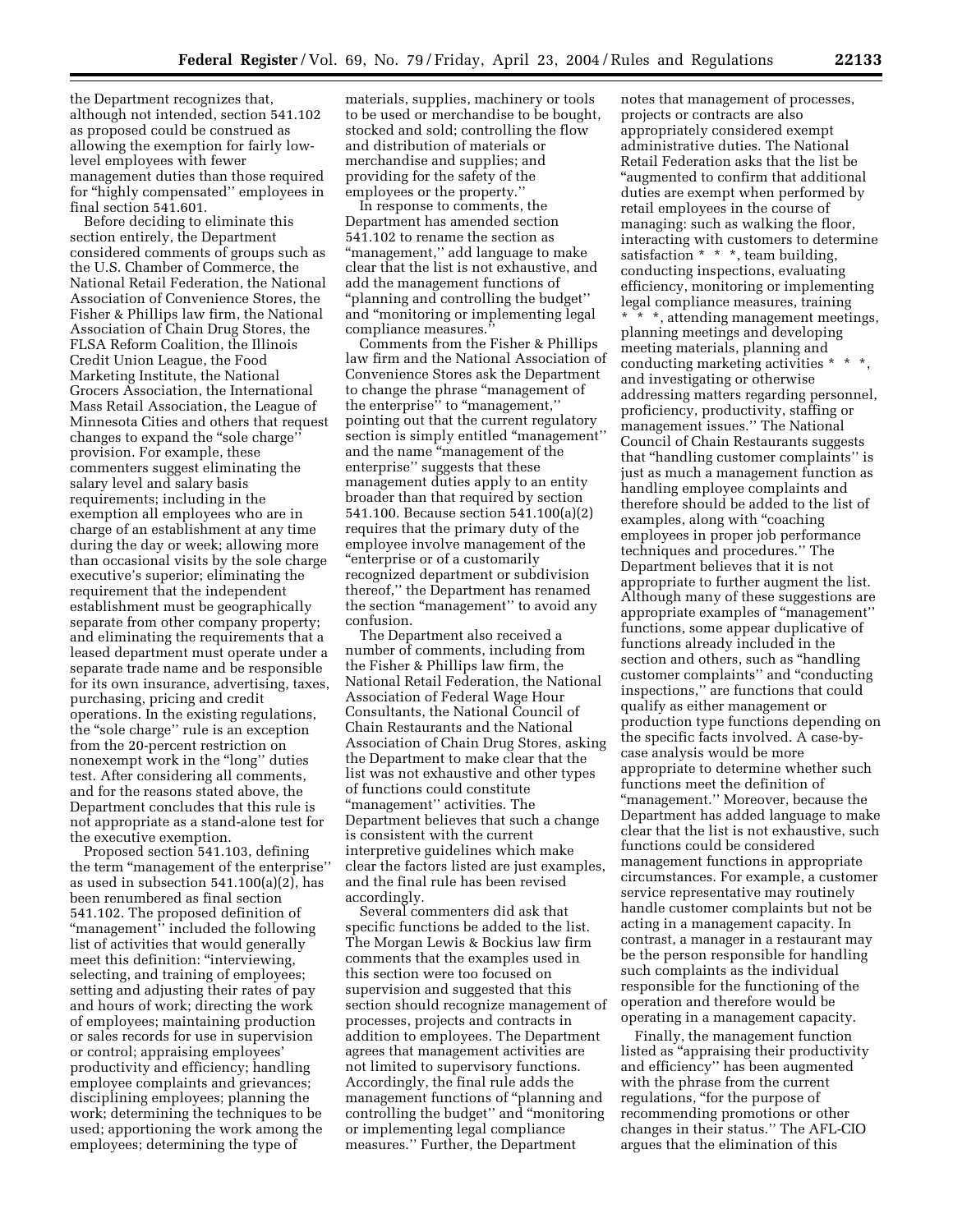phrase would allow the definition of management to include low-level personnel functions. As the Department did not intend to change the meaning of this phrase, this language has been added to the final rule.

#### Section 541.103 Department or Subdivision (Proposed § 541.104)

Proposed section 541.104 stated that the phrase ''department or subdivision'' is ''intended to distinguish between a mere collection of employees assigned from time to time to a specific job or series of jobs and a unit with permanent status and function.'' The section defined ''department or subdivision'' as requiring ''a permanent status and a continuing function.'' Proposed subsection 541.104(b) recognized that ''when an enterprise has more than one establishment, the employee in charge of each establishment may be considered in charge of a recognized subdivision of the enterprise.'' Proposed subsection 541.104(c) stated that ''a recognized department or subdivision need not be physically within the employer's establishment and may move from place to place'' and provided that the ''mere fact that the employee works in more than one location does not invalidate the exemption if other factors show that the employee is actually in charge of a recognized unit.'' Finally, proposed subsection 541.104(d) stated that ''continuity of the same subordinate personnel is not essential to the existence of a recognized unit with a continuing function. An otherwise exempt employee will not lose the exemption merely because the employee draws and supervises workers from a pool or supervises a team of workers drawn from other recognized units, if other factors are present that indicate that the employee is in charge of a recognized unit with a continuing function.''

The only changes to proposed section 541.104 are to renumber the section as 541.103 in the final rule, and to delete the sentence in subsection (b) that ''[t]he employee also may qualify for the sole charge exemption, if all of the requirements of § 541.102 are satisfied.'' This sentence is no longer necessary because of the deletion of the ''sole charge'' exemption in proposed section 541.102. No other changes have been made.

Several commenters request that the Department expand or clarify the phrase ''department or subdivision.'' The Morgan Lewis & Bockius law firm asks the Department to expand the phrase "department or subdivision" to include "grouping." The Public Sector FLSA Coalition suggests that the phrase be

broadened to account for a functional unit which would provide for a more flexible or fluid organizational philosophy. The National Council of Chain Restaurants asks for confirmation of the Department's historic enforcement position that ''front of the house'' and ''back of the house'' are recognized subdivisions. The U.S. Chamber of Commerce states that the phrase ''department or subdivision'' is outdated and the applicable units should provide for project teams. Finally, the League of Minnesota Cities questions whether a subdivision would include supervision of a day shift.

The Department has decided not to expand the term ''department or subdivision'' because the phrase has not caused confusion or excessive litigation. Expanding the definition would unduly complicate this requirement and likely lead to unnecessary litigation. Indeed, the courts already have provided clarification of the phrase on a number of occasions. For example, several courts have stated that a shift can constitute a department or subdivision, which responds to the question raised by the League of Minnesota Cities. *See West* v. *Anne Arundel County, Maryland*, 137 F.3d 752, 763 (4th Cir. 1998); *Joiner* v. *City of Macon*, 647 F. Supp. 718, 721–22 (M.D. Ga. 1986); *Molina* v. *Sea Land Services, Inc.*, 2 F. Supp. 2d 185, 188 (D.P.R. 1998). The Department notes that the issue identified by the National Retail Federation as to whether "front of the house'' in a store constitutes a department or subdivision was answered by at least one court in the affirmative. *See Debartolo* v. *Butera Finer Foods*, 1995 WL 516990, at \*4 (N.D. Ill. 1995). Finally, the Department observes that ''groupings'' or ''teams'' may constitute a department or subdivision under the existing definition, but a case-by-case analysis is required. *See Gorman* v. *Continental Can Co.*, 1985 WL 5208, at \*6 (N.D. Ill. 1985) (department or subdivision can ''include small groups of employees working on a related project within a larger department, such as a group leader of four draftsmen in the gauge section of a much larger department''). The Department believes these cases correctly define and delimit the term ''department or subdivision.''

Section 541.104 Two or More Other Employees (Proposed § 541.105)

Proposed section 541.105 defined the term ''two or more other employees'' to mean "two full-time employees or their equivalent. One full-time and two halftime employees, for example, are equivalent to two full-time employees.

Four half-time employees are also equivalent.'' Proposed section 541.105(b) stated that the ''supervision can be distributed among two, three or more employees, but each such employee must customarily and regularly direct the work of two or more other full-time employees or the equivalent. Thus, for example, a department with five full-time nonexempt workers may have up to two exempt supervisors if each such supervisor customarily and regularly directs the work of two of those workers.'' However, under proposed subsections (c) and (d), an "employee" who merely assists the manager of a particular department and supervises two or more employees only in the actual manager's absence does not meet this requirement,'' and ''[h]ours worked by an employee cannot be credited more than once for different executives.'' Thus, "a shared responsibility for the supervision of the same two employees in the same department does not satisfy this requirement.''

Except for renumbering the section as 541.104, no other changes were made.

In its proposal, the Department invited comments on whether the supervision of "two or more employees" required for exemption should be modified to include ''the customary or regular leadership, alone or in combination with others, of two or more other employees.'' *See* 61 FR 15565 (March 31, 2003). In response to this request, the Department received a large number of comments both in support of and against the modification. Commenters such as the U.S. Chamber of Commerce, the National Association of Manufacturers, the League of Minnesota Cities, the Financial Services Roundtable, the National Automobile Dealers Association, the State of Oklahoma, the State of Kansas Department of Administration Division of Personnel Services, the Tennessee Valley Authority, the Public Sector FLSA Coalition, and the FLSA Reform Coalition support the modified language as more applicable to the realities of the modern workforce. In contrast, other commenters believe this language would compromise the executive exemption or create confusion. For example, the National Employment Lawyers Association ''disputes that there is any need for modification changing the long-established requirement that an exempt executive must supervise two or more employees'' because those ''who supervise fewer than two employees are, as [a] practical matter, clearly not performing exempt activity at a level that could conceivably justify their characterization as bona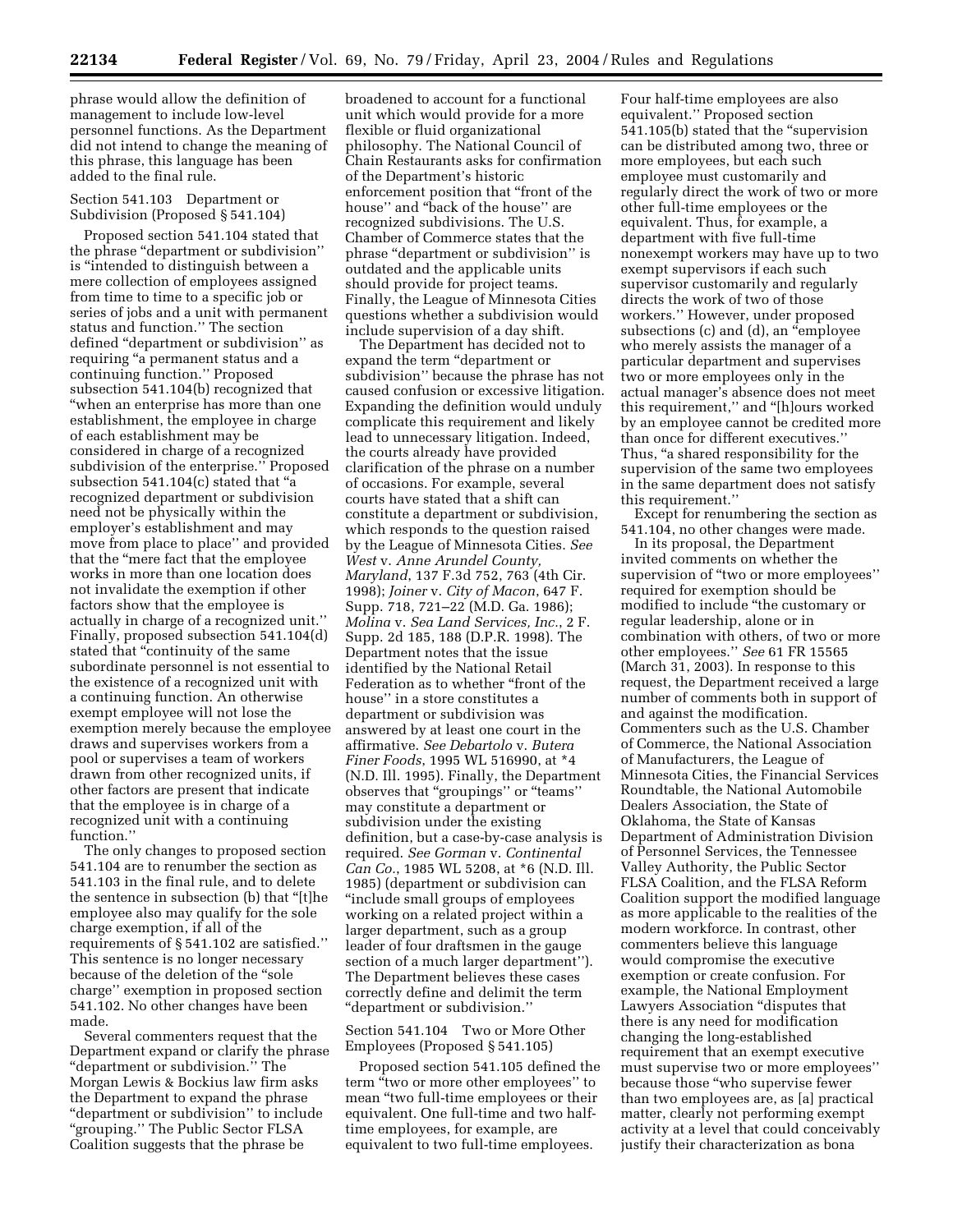fide executives.'' The Contract Services Association of America states that the ''word 'leadership' has too many connotations to be practical in the work environment.''

After full consideration of these comments, the Department has decided to retain the existing and proposed language that the employee direct the work of ''two or more other employees'' to qualify as an executive under the final rule. The Department agrees with the comments opposing this change, and has rejected the ''leadership'' modification because the present requirement provides a well established, easily applied, bright-line test for exemption, and the ambiguity attached to the term "lead," the Department believes, could spark needless litigation. Also, an employee whose primary duty is management and who customarily and regularly leads other employees, alone or with another, may qualify for exemption under the administrative exemption.

The Department also received a number of other comments and requests for clarification on this section. The FLSA Reform Coalition asks that the Department clarify what the term "fulltime'' means, and requests that the clarification include a statement that the term should be defined by the employer's practices. The Department does not believe additional clarification is necessary, and stands by its current interpretation that an exempt supervisor generally must direct a total of 80 employee-hours of work each week. As the Wage and Hour Division's Field Operations Handbook (FOH) states, however, circumstances might justify lower standards. For example, firms in some industries have standard workweeks of 371⁄2 hours or 35 hours for their full-time employees. In such cases, supervision of employees working a total of 70 or 75 hours in a workweek will constitute the equivalent of two full-time employees. FOH 22c00.

Several commenters, such as the Financial Services Roundtable and the Mortgage Bankers Association of America, urge the Department to clarify the phrase "in the manager's actual absence'' in subsection (c). The Department continues to believe that the phrase provides useful guidance in defining the exempt executive, and intends that this phrase be interpreted to mean that an employee who simply supervises on a short-term basis, such as during a lunch break or while a manager is on vacation, is not meeting the requirement of customarily and regularly supervising two or more employees.

Several commenters ask that the requirement of directing two or more employees be eliminated. Other commenters state that the requirement should be lowered to directing only one other employee. Yet others argue that the number of employees supervised should be raised. For example, the National Association of Federal Wage Hour Consultants states that the requirement should be five employees while the Labor Board, Inc. suggests the number should be four employees. The Department continues to believe that the current requirement of directing two or more employees is an appropriate measure of exempt status and to raise the threshold would disproportionately harm small businesses that may not have a large number of employees. *See*  1940 Weiss Report at 45–46.

Several commenters question whether the requirement that an employee direct two or more other "employees" includes employees of a contractor. Several commenters also urge the Department to expand this requirement to two or more "individuals" so as to count the supervision of volunteers, contractors, and other non-employees. The Department has evaluated these comments and determined that no changes should be made. The FLSA itself defines the term "employee" as an ''individual employed by an employer,'' and this definition has been subject to extensive judicial interpretation. *See* 29 U.S.C. § 203(e)(1). The Department also observes, however, that the administrative exemption may apply to the employee who supervises contractors, volunteers or other nonemployees if the other requirements for that exemption are met.

#### Section 541.105 Particular Weight

Section 541.105 of the final rule contains a new definition of the phrase "particular weight" as follows:

To determine whether an employee's suggestions and recommendations are given ''particular weight,'' factors to be considered include, but are not limited to, whether it is part of the employee's job duties to make such suggestions and recommendations; the frequency with which such suggestions and recommendations are made or requested; and the frequency with which the employee's suggestions and recommendations are relied upon. Generally, an executive's suggestions and recommendations must pertain to employees whom the executive customarily and regularly directs. It does not include an occasional suggestion with regard to the change in status of a co-worker. An employee's suggestions and recommendations may still be deemed to have "particular weight" even if a higher level manager's recommendation has more importance and even if the employee does

not have authority to make the ultimate decision as to the employee's change in status.

This definition has been added in response to comments received from groups such as the Society for Human Resource Management, Leggett & Platt, the Food Marketing Institute, the League of Minnesota Cities and the American Council of Engineering Companies, who indicate that this phrase is extremely vague and needs clarification. As one of the Department's goals is to provide clarity to the terms contained in the regulations, we have defined ''particular weight'' by incorporating factors relied on by the courts to define this term under the current regulations. *See, e.g., Baldwin* v. *Trailer Inns, Inc.*, 266 F.3d 1104, 1116 (9th Cir. 2001); *Molina* v. *Sea Land Services, Inc.*, 2 F. Supp. 2d 185, 188 (D.P.R. 1998); *Wendt* v. *New York Life Insurance Co.*, 1998 WL 118168, at \*6 (S.D.N.Y. 1998); *Passer* v. *American Chemical Society*, 749 F. Supp. 277, 280 (D.D.C. 1990); *Wright* v. *Zenner & Ritter, Inc.*, 1986 WL 6152, at \*2 (W.D.N.Y. 1986); *Kuhlmann* v. *American College of Cardiology*, 1974 WL 1344, at \*1 (D.D.C. 1974); *Marchant*  v. *Sands Taylor & Woods Co.*, 75 F. Supp. 783, 786 (D. Mass. 1948); *Anderson* v. *Federal Cartridge Corp.*, 62 F. Supp. 775, 781 (D. Minn. 1945).

As illustrated by these cases, factors such as the frequency of making recommendations, frequency of an employer's relying on an employee's recommendations, as well as evidence that the employee's job duties explicitly include the responsibility to make such recommendations, are important considerations in determining whether "particular weight" is given to the employee's recommendations. Thus, for example, an employee who provides few recommendations which are never followed would not meet the ''hire or fire'' requirement in final section 541.100(a)(4). Evidence that an employee's recommendation are given "particular weight" could include witness testimony that recommendations were made and considered; the exempt employee's job description listing responsibilities in this area; the exempt employee's performance reviews documenting the employee's activities in this area; and other documents regarding promotions, demotions or other change of status that reveal the employee's role in this area.

Section 541.106 Concurrent Duties (Proposed §§ 541.106 and 541.107)

Proposed section 541.106 entitled ''Working supervisors'' stated: ''Employees, sometimes called 'working foremen' or 'working supervisors,' who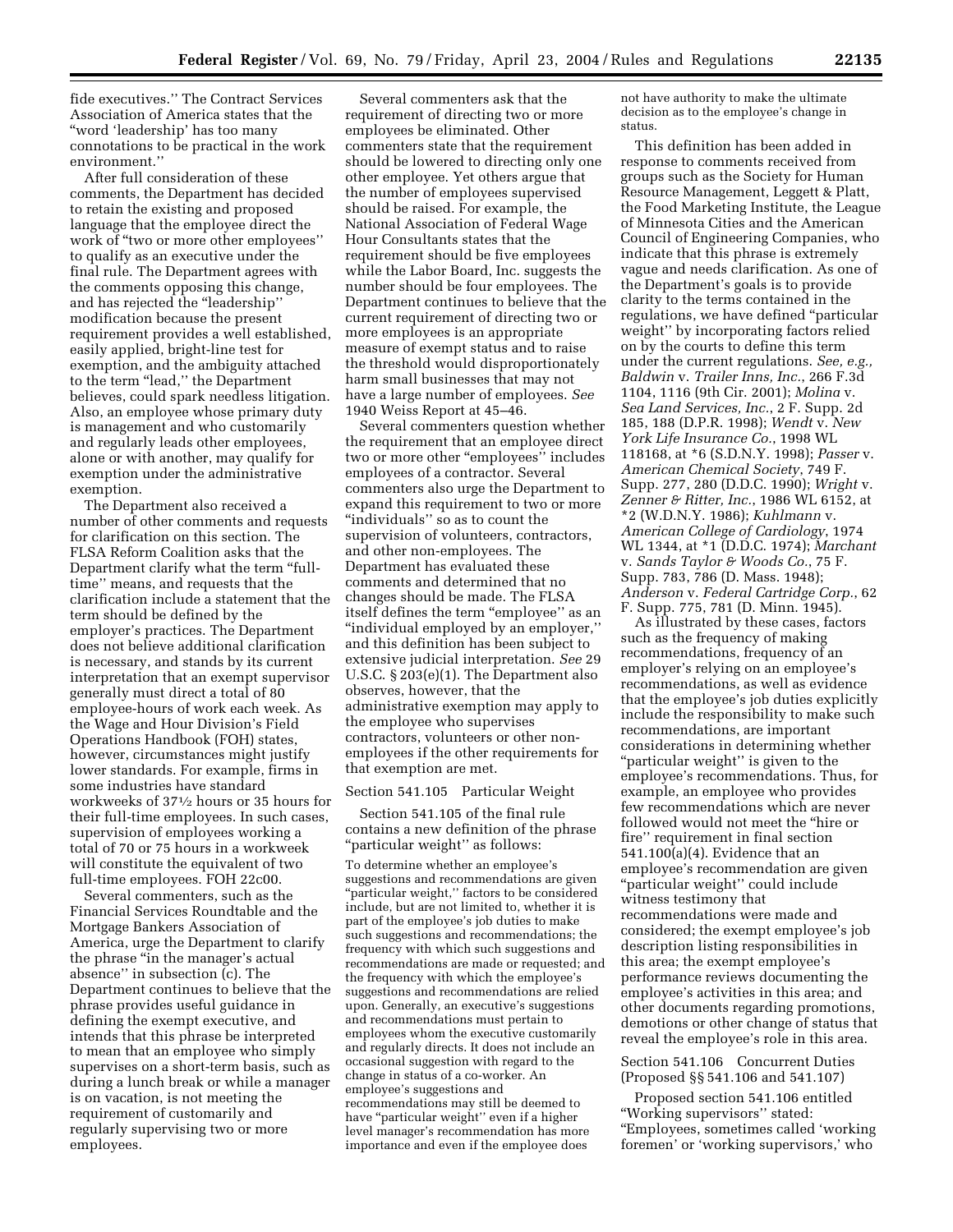have some supervisory functions, such as directing the work of other employees, but also perform work unrelated or only remotely related to the supervisory activities are not exempt executives if, instead of having management as their primary duty as required in § 541.100, their primary duty consists of either the same kind of work as that performed by their subordinates; work that, although not performed by their own subordinates, consists of ordinary production or sales work; or routine, recurrent or repetitive tasks.'' Proposed section 541.107 entitled ''Supervisors in retail establishments'' stated: ''Supervisors in retail establishments often perform work such as serving customers, cooking food, stocking shelves, cleaning the establishment or other nonexempt work. Performance of such nonexempt work by a supervisor in a retail establishment does not disqualify the employee from the exemption if the requirements of § 541.100 are otherwise met. Thus, an assistant manager whose primary duty includes such activities as scheduling employees, assigning work, overseeing product quality, ordering merchandise, managing inventory, handling customer complaints, authorizing payment of bills or performing other management functions may be an exempt executive even though the assistant manager spends the majority of the time on nonexempt work.''

As the Department explained in the preamble to the proposed rule, both proposed section 541.106 and proposed section 541.107 were meant to address the difficult issue of classifying employees who have both exempt supervisory duties and nonexempt duties. The Department invited comments on whether these sections have appropriately distinguished exempt and nonexempt employees. 61 FR 15565.

Based on the comments received, the Department has decided to combine these two proposed sections into one section entitled "concurrent duties." The Department believes that a unified section on this topic will better illustrate when an employee satisfies the requirements of the executive exemption. The final section 541.106 incorporates the general principles and examples from both proposed section 541.106 and proposed section 541.107. The final section 541.106(a) thus provides: ''Concurrent performance of exempt and nonexempt work does not disqualify an employee from the executive exemption if the requirements of § 541.100 are otherwise met.'' To further distinguish exempt executives from nonexempt workers, the final

subsection 541.106(a) also states: ''Generally, exempt executives make the decision regarding when to perform nonexempt duties and remain responsible for the success or failure of business operations under their management while performing the nonexempt work. In contrast, the nonexempt employee generally is directed by a supervisor to perform the exempt work or performs the exempt work for defined time periods. An employee whose primary duty is ordinary production work or routine, recurrent or repetitive tasks cannot qualify for exemption as an executive.'' Final subsections 541.106(b) and (c) contain examples to further illustrate these general principles.

The final section provides, as in the current regulations, that an employee with a primary duty of ordinary production work is not exempt even if the employee also has some supervisory responsibilities. As explained in the preamble to the proposed rule, this situation often occurs in a factory setting where an employee who works on a production line also has some responsibility to direct the work of other production line workers. Another example is an employee whose primary duty is to work as an electrician, but who also directs the work of other employees on the job site, orders parts and materials for the job, and handles requests from the prime contractor. Nonexempt employees do not become exempt executives simply because they direct the work of other employees upon occasion or provide input on performance issues from time to time because such employees typically do not meet the other requirements of section 541.100, such as having a primary duty of management.

The Department decided to combine proposed sections 541.106 and 541.107 into one section on ''concurrent duties'' in response to a number of comments indicating that the proposed separate sections were duplicative and not helpful in understanding the distinction between exempt and nonexempt employees. The National Council of Chain Restaurants argues that proposed section 541.106 should be eliminated because of confusion created by having two separate sections. The Fisher & Phillips law firm and the National Association of Convenience Stores argue that proposed section 541.106 should be eliminated as no longer necessary because that section has always related to the percentage limitations on nonexempt work from the existing long test. Similar comments were received from the U.S. Chamber of Commerce. The Workplace Practices Group argues

for the elimination of proposed section 541.106 and suggests that proposed section 541.107 apply to all supervisors, as both working supervisors and retail supervisors have the same or very similar responsibilities such as scheduling employees, assigning work and overseeing product quality. The County of Culpeper, Virginia, argues that proposed section 541.106 ignored the realities of small governments where department heads have to perform both exempt management duties and nonexempt work.

Some commenters, including the New Jersey Business & Industry Association, the National Retail Federation and the HR Policy Association, commend the Department for recognizing the special circumstances of retail supervisors. In contrast, the Society for Human Resource Management, Senator Orrin G. Hatch and others argue that a distinction between retail and non-retail supervisors does not exist. The American Hotel & Lodging Association, the International Franchise Association, the FLSA Reform Coalition, the National Association of Chain Drug Stores and the International Mass Retail Association argue that proposed section 541.107 should be modified to cover both retail and service establishments.

Other commenters state that the description of ''working supervisors'' was too broad. Such commenters argue that fast-food managers who spend the majority of their time on nonexempt work should not be exempt. The National Employment Law Project states that the proposed language would make it possible to exempt all line employees, provided they met the requirements of proposed section 541.100. The McInroy & Rigby law firm argues that proposed section 541.107 should be eliminated since there was no policy justification for assistant managers in fast-food establishments to be exempt from FLSA requirements. The Communications Workers of America similarly opposes any diminution of the existing regulatory standards for exempt executives.

The Department believes that the proposed and final regulations are consistent with current case law which makes clear that the performance of both exempt and nonexempt duties concurrently or simultaneously does not preclude an employee from qualifying for the executive exemption. Numerous courts have determined that an employee can have a primary duty of management while concurrently performing nonexempt duties. *See, e.g., Jones* v. *Virginia Oil Co.,* 2003 WL 21699882, at \*4 (4th Cir. 2003) (assistant manager who spent 75 to 80 percent of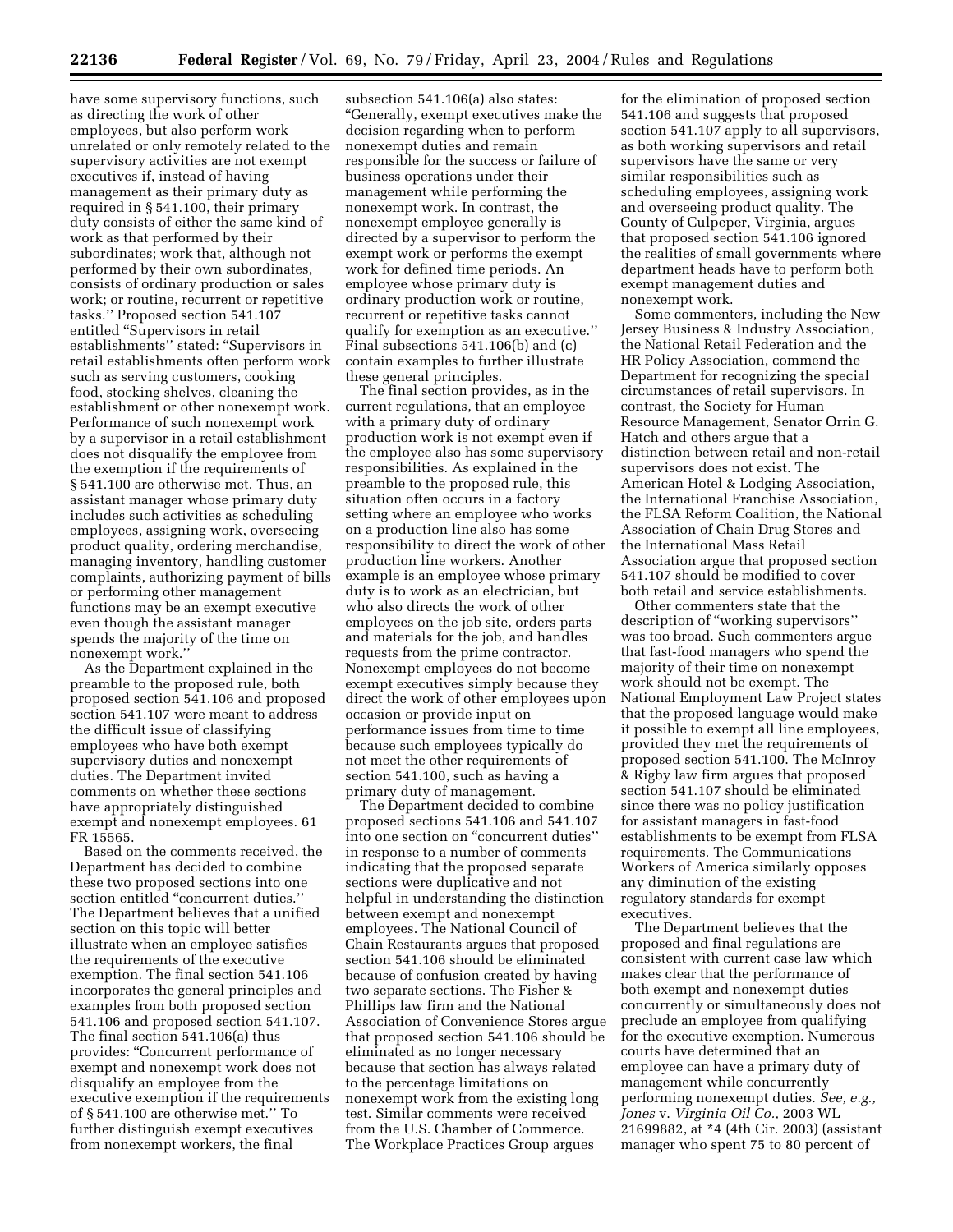her time performing basic line-worker tasks held exempt because she ''could simultaneously perform many of her management tasks''); *Murray* v. *Stuckey's, Inc.,* 939 F.2d 614, 617–20 (8th Cir. 1991) (store managers who spend 65 to 90 percent of their time on ''routine non-management jobs such as pumping gas, mowing the grass, waiting on customers and stocking shelves'' were exempt executives); *Donovan* v. *Burger King Corp.,* 672 F.2d 221, 226 (1st Cir. 1982) (''an employee can manage while performing other work,'' and ''this other work does not negate the conclusion that his primary duty is management''); *Horne* v. *Crown Central Petroleum, Inc.,* 775 F. Supp. 189, 190 (D.S.C. 1991) (convenience store manager held exempt even though she performed management duties ''simultaneously with assisting the store clerks in waiting on customers''). Moreover, courts have noted that exempt executives generally remain responsible for the success or failure of business operations under their management while performing the nonexempt work. *See Jones* v. *Virginia Oil Co.,* 2003 WL 21699882, at \*4 (''Jones'' managerial functions were critical to the success' of the business); *Donovan* v. *Burger King Corp.,* 675 F.2d 516, 521 (2nd Cir. 1982) (the employees' managerial responsibilities were ''most important or critical to the success of the restaurant''); *Horne* v. *Crown Central Petroleum, Inc.,* 775 F. Supp. at 191 (nonexempt tasks were ''not nearly as crucial to the store's success as were the management functions'').

The Department continues to believe that this case law accurately reflects the appropriate test of exempt executive status and is a practical approach that can be realistically applied in the modern workforce, particularly in restaurant and retail settings. Since all of the prongs of the executive test need to be met to classify an employee as an exempt executive, the Department believes the final rule has sufficient safeguards to protect nonexempt workers.

The Department also received more specific comments on the language contained in proposed sections 541.106 and 541.107. The National Retail Federation argues that the time spent ''multi-tasking'' should also be considered exempt work. A comment from the Food Marketing Institute argues that it is critically important that proposed section 541.107 state unequivocally that managers shall not be subject to arbitrary percentage time limits on nonexempt work. The Department believes that sufficient language already is included in this

section to make clear that, as stated in current case law, an otherwise exempt supervisory employee does not lose the exemption simply because the employee is simultaneously performing exempt and nonexempt work. The Department also believes that the final section 541.700, defining ''primary duty,'' states clearly that there is no strict percentage limitation on the performance of nonexempt work.

One commenter suggests that the Department include in the final rule language from the current interpretive guidelines at 541.119(c) stating that the short test for highly compensated executives cannot be applied to the trades. The final rule, however, includes even stronger language in new section 541.3, which states that none of the section 13(a)(1) exemptions apply to the skilled trades, no matter how highly compensated they are. Thus, the Department believes that no further clarification is needed.

The State of Kansas Department of Administration, Division of Personnel Services, argues that proposed section 541.107 conflicts with language under the administrative exemption regarding project leaders. The Department does not believe that there is any conflict because the executive and administrative exemptions are independently defined and applied, and whether one or both of the exemptions apply will depend on the specific job duties the employee performs.

The Information Technology Industry Council, the U.S. Chamber of Commerce and the Morgan Lewis & Bockius law firm argue that language regarding performance of production or sales work should be eliminated from proposed section 541.106, as it continues to emphasize the production versus staff dichotomy. This language has been removed from the final rule. The Department has combined and streamlined proposed sections 541.106 and 541.107, and we do not believe that this phrase was instructive in clarifying the concept of concurrent duties.

#### *Subpart C, Administrative Employees*

#### Section 541.200 General Rule for Administrative Employees

As in the executive exemption, the proposed regulations streamlined the current regulations by adopting a single standard duties test in proposed section 541.200. The proposed standard duties test provided that an exempt administrative employee must have ''a primary duty of the performance of office or non-manual work related to the management or general business operations of the employer or the

employer's customers,'' and hold ''a position of responsibility with the employer.''

The final rule modifies both of the proposed requirements for the administrative exemption. First, the final rule provides that an exempt administrative employee is one ''whose primary duty is the performance of office or non-manual work directly related to the management or general business operations of the employer or the employer's customers.'' Second, the final rule deletes the proposed ''position of responsibility'' requirement and instead reinserts the current requirement that an exempt administrative employee's primary duty include ''the exercise of discretion and independent judgment with respect to matters of significance.''

In addition to the ''discretion and independent judgment'' requirement discussed more fully below, the final rule makes two changes to the proposed primary duty test. *First,* as under the executive exemption, the AFL-CIO and other commenters state that changing from "whose" primary duty as written in the current regulations to the proposed language of "a" primary duty was a major weakening of the test because it allows for more than one primary duty. As the Department did not intend any substantive change, the final rule uses the existing language ''whose primary duty.'' *Second,* the final rule reinserts language from the current regulation that the work must be "*directly*" related to management or general business operations. Commenters such as the National Treasury Employees Union, the National Employment Lawyers Association, the American Federation of Television and Radio Artists, the Stoll, Stoll, Berne, Lokting & Shlachter law firm, and the Rudy, Exelrod & Zieff law firm oppose the deletion of the word "directly," stating that an employee whose duties relate only indirectly or tangentially to administrative functions should not qualify for exemption. As the Department did not intend any substantive change by deletion of the word "directly," we have reinserted this term to ensure that the administrative primary duty test is not interpreted as allowing the exemption to apply to employees whose primary duty is only remotely or tangentially related to exempt work. The same change has been made in other sections where the term is used.

The final rule, however, retains the proposed primary duty language that the exempt employee's work must be related to ''management or general business operations,'' rather than the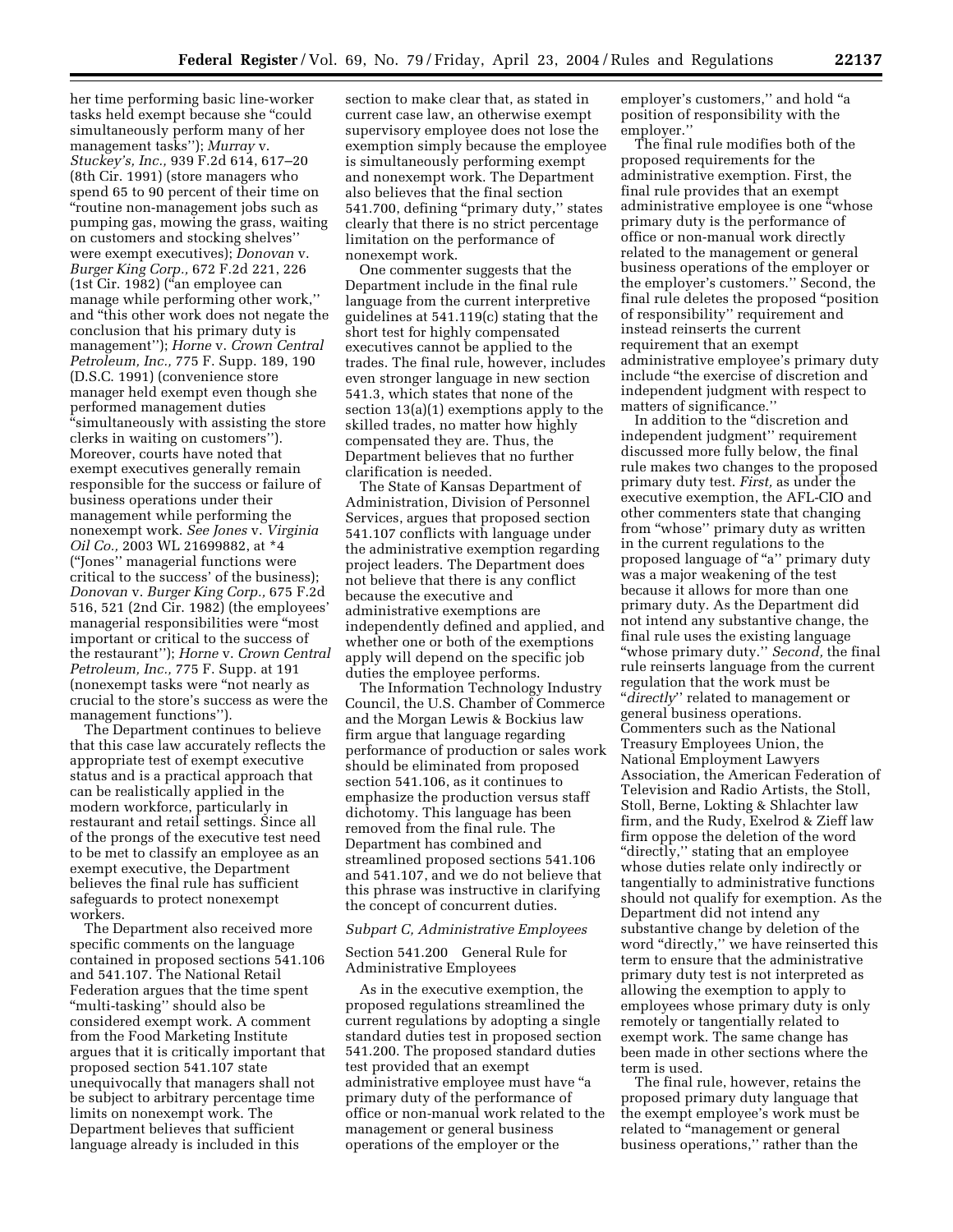"management policies" language of the existing regulations. Although some commenters object to this change, other commenters, such as the FLSA Reform Coalition, the HR Policy Association, and the Fisher & Phillips law firm, approve of the proposed deletion of the word "policies" as recognizing that while management policies are one component of management, there are many other administrative functions that support managing a business. The Department agrees and has retained the proposed language in the final regulation. As explained in the 1949 Weiss Report, the administrative operations of the business include the work of employees "servicing" the business, such as, for example, ''advising the management, planning, negotiating, representing the company, purchasing, promoting sales, and business research and control.'' 1949 Weiss Report at 63. Much of this work, but not all, will relate directly to management policies. As the current regulations state at section 541.205(c), exempt administrative work includes not only those who participate in the formulation of management policies or in the operation of the business as a whole, but it "also includes a wide variety of persons who either carry out major assignments in conducting the operations of the business, or whose work affects business operations to a substantial degree, even though their assignments are tasks related to the operation of a particular segment of the business.'' Therefore, the Department considers the primary duty test for the administrative exemption to be as protective as the existing regulations.

In addition to the primary duty test, the proposed general rule for the administrative exemption also required that an employee hold a ''position of responsibility.'' The proposal at section 541.202 further defined ''position of responsibility'' as performing ''work of substantial importance'' or ''work requiring a high level of skill or training.'' The proposal also eliminated the current requirement that an exempt administrative employee perform work ''requiring the exercise of discretion and independent judgment.'' The Department specifically invited comments on these changes, including whether the "discretion and independent judgment'' requirement should be deleted entirely; retained as a third alternative for meeting the ''position of responsibility'' requirement; or retained in place of the ''position of responsibility requirement,'' but modified to provide

better guidance on distinguishing exempt administrative employees.

The Department received numerous, widely divergent comments on these proposed changes. Commenters such as the FLSA Reform Coalition, the U.S. Chamber of Commerce, the HR Policy Association, the National Retail Federation, the Morgan, Lewis & Bockius law firm, and the National Association of Federal Wage Hour Consultants generally approve of the ''position of responsibility'' requirement, preferring it to the mandatory ''discretion and independent judgment'' requirement of the existing regulations. They support, in particular, the proposal that employees with a "high level of skill or training" can qualify as exempt administrative employees, even if they use reference manuals to provide guidance in addressing difficult or novel circumstances. For example, the Morgan, Lewis & Bockius law firm states that, ''in today's regulatory climate, few employers can leave highly complex issues totally to the discretion of even high level employees.'' The HR Policy Association states that this ''new requirement that an employee have a 'high level of skill or training' distinguishes employees who are merely looking up information from those who use the information in an analytical way.''

However, even commenters who generally support the ''position of responsibility'' structure also express concerns about the vagueness and subjectivity of the new terms. For example, the National Association of Manufacturers (NAM) states that it "is not sure what 'position of responsibility' means and fears that the Department is substituting one vague term for another." NAM also notes that, "using the term 'skill' in the administrative employee definition can be problematic. The term is often associated with nonexempt trade occupations—*i.e.*, people who perform work and are not exempt from the FLSA's wage and overtime rules.'' NAM states that ''care should be used when introducing into the white-collar exemption definitions a term that has been historically associated with nonexempt workers.'' Similarly, the American Bakers Association states that the position of responsibility standard ''is somewhat vague and subjective'' and that it ''appears to invite another generation of court litigation to clarify the meaning of its key terms.'' The FLSA Reform Coalition expresses concern that the standard would be applied to the disadvantage of large companies, stating that ''small fish in big ponds'' might not

be found exempt even if they had the same degree of responsibility as employees working for small companies. Other commenters object to the implication that some employees do not have responsibility at work. For example, the Society for Human Resource Management states that, ''each and every position in an organization is one of responsibility \* \* \*.'' Similarly, the Workplace Practices Group recommends eliminating the term ''position of responsibility'' because a ''basic tenet of modern management philosophy is empowering employees to see their position in an organization, whatever it might be, as one of responsibility. This is true whether the position held is receptionist or customer service agent.'' Finally, the American Corporate Counsel Association, while approving of the abandonment of the ''discretion and independent judgment'' requirement, suggests that the ''position of responsibility'' test has ''the potential to result in significant uncertainty and continued litigation. Employers often seek to foster an atmosphere and develop workplace programs emphasizing that the work of every employee involves a degree of responsibility and contributes something substantially important to the success of the enterprise. Thus, it appears to us that both 'white collar' and 'blue collar' positions may be positions of responsibility for which work of substantial importance is being performed.''

Other commenters strongly oppose the new ''position of responsibility'' requirement as inappropriately weakening the requirements for exemption. For example, the AFL-CIO states that neither ''work of substantial importance'' nor ''work requiring a high level of skill or training'' was an adequate substitute for the ''discretion and independent judgment'' test. Similarly, the Rudy, Exelrod & Zieff law firm states that the FLSA does not exempt highly skilled or trained employees, and such a regulatory change would allow employers to misclassify employees with duties related to the production of the company's goods and services. In addition, the firm argues that such a provision effectively and unreasonably broadens the professional exemption, by eliminating the advanced degree requirement. Professor David Walsh similarly comments that the proposed language is not more easily applied than the existing standard and ''seems to conflate the administrative and professional exemptions.'' Commenters such as the American Federation of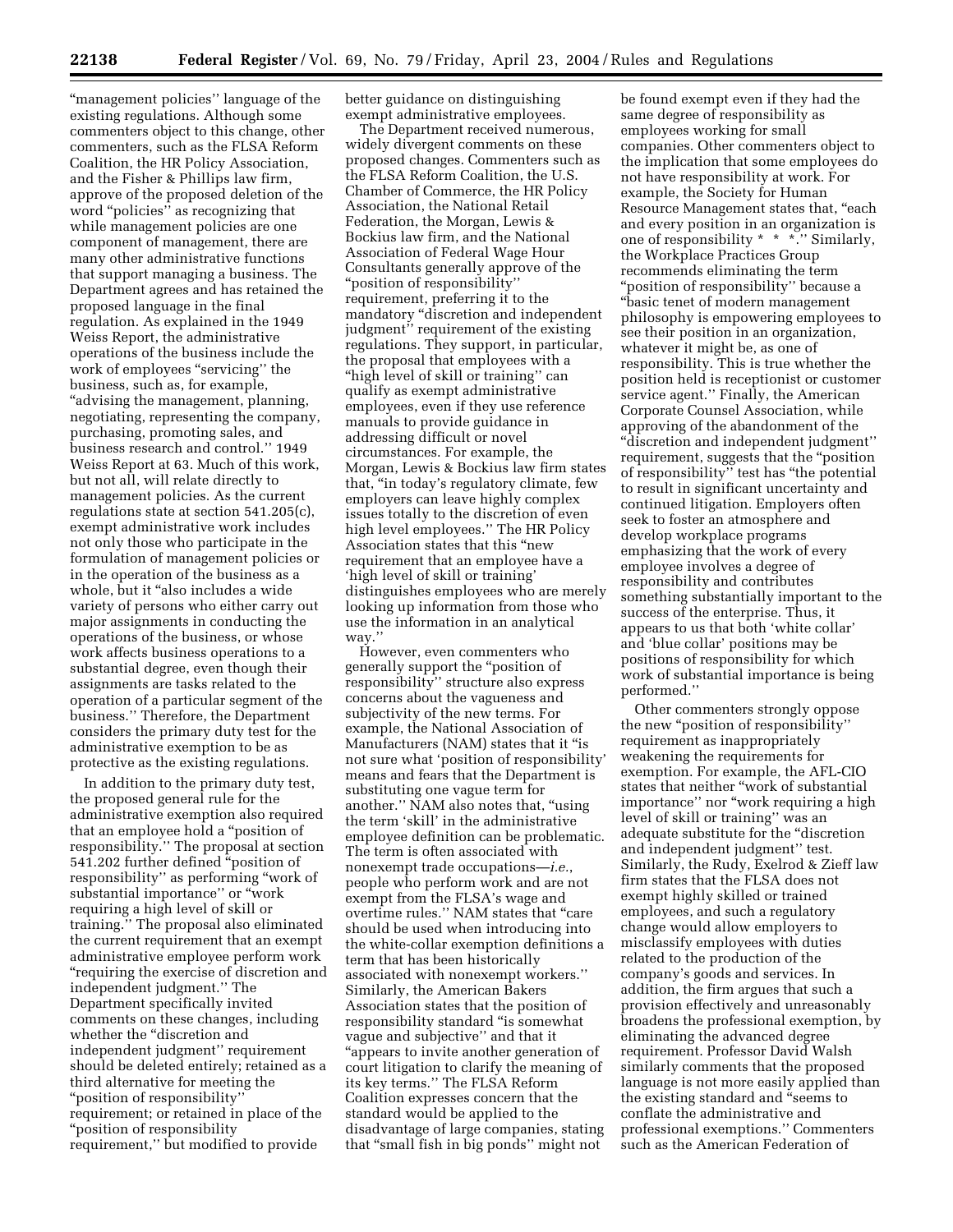State, County and Municipal Employees, the Communications Workers of America, the National Treasury Employees Union, the American Federation of Television and Radio Artists, the National Employment Lawyers Association, and the Goldstein, Demchak, Baller, Borgen & Dardarian law firm express similar views, stating that the "position of responsibility" test is not an equivalent substitute for the ''discretion and independent judgment requirement.'' These commenters also state that all workers possess skills and training in one form or another.

Many commenters view the ''discretion and independent judgment'' standard of the existing regulations as vague, ambiguous and unworkable. Commenters such as the FLSA Reform Coalition, the Society for Human Resource Management, the HR Policy Association, the Fisher & Phillips law firm, the National Retail Federation, the National Association of Chain Drug Stores, and the National Council of Chain Restaurants state that the ''discretion and independent judgment'' requirement is the cause of confusion and unnecessary litigation. Such commenters commend the Department for eliminating "discretion and independent judgment'' as a required element of the test for exemption. The Fisher & Phillips law firm, for example, states that this standard ''has been an unending source of confusion, ambiguity, and dispute.''

Nevertheless, many of these same commenters support inclusion of the ''discretion and independent judgment'' standard as a third alternative to satisfy the ''position of responsibility'' test. For example, the National Association of Manufacturers suggests that the Department retain ''discretion and independent judgment'' as an optional independent alternative to the ''position of responsibility'' requirement. These commenters state that decades of court decisions and opinion letters provide guidance on its interpretation. Retaining the standard as an alternative would thus provide a level of continuity between the existing regulations and the new regulations, and avoid re-litigation of jobs already held to be exempt under the current ''discretion and independent judgment'' test.

Other commenters such as the AFL– CIO, the American Federation of State, County and Municipal Employees, the Communications Workers of American, the National Treasury Employees Union, the New York Public Employees Federation, the National Employment Lawyers Association, the Rudy, Exelrod & Zieff law firm and Women Employed oppose the deletion of the ''discretion

and independent judgment'' standard as a required element for exemption. Such commenters view deletion of this test as a substantial expansion of the exemption. They cite the 1940 Stein Report and 1949 Weiss Report as stating that the ''discretion and independent judgment'' requirement was necessary to minimize the opportunity for employer abuse in categorizing the diverse group of employees who might be labeled as administrative. Moreover, such commenters generally view the requirement as considerably more precise than the proposed ''position of responsibility'' replacement, and note that the ''discretion and independent judgment'' concept is also used under the National Labor Relations Act. Such commenters often state that the need to address developing case law prohibiting the use of manuals by exempt employees does not necessitate the entire abandonment of the ''discretion and independent judgment'' standard. Finally, these commenters also state that decades of jurisprudence would be lost if the ''discretion and independent judgment'' requirement is eliminated. Accordingly, the commenters recommend retention of the ''discretion and independent judgment'' standard as an independent requirement for exemption.

The commenters' widely divergent views demonstrate the difficult task of clearly defining and delimiting the administrative exemption. The GAO Report documented the difficulty of applying the ''discretion and independent judgment'' standard consistently, causing uncertainty for good faith employers attempting to classify employees correctly. Even the 1949 Weiss Report noted that this standard ''is not as precise and objective as some other terms in the regulations.'' 1949 Weiss Report at 65. Numerous commenters concur with our observation in the proposal that this requirement has generated significant confusion and litigation. However, most commenters generally view both the ''position of responsibility'' and the ''high level of skill or training'' standards as similarly vague, ambiguous and subjective. Most of the commenters state that the "discretion and independent judgment'' standard should be retained in some form, although there was sharp disagreement on whether the standard should be a mandatory requirement. Despite sharp criticism of both the current ''discretion and independent judgment'' requirement and the proposed ''position of responsibility'' standard, the comments contain very few suggestions

for clear and objective alternative language.

After careful consideration of the public comments submitted, the Department agrees that the ''position of responsibility'' standard does little to bring clarity and certainty to the administrative exemption. In the proposal, the Department attempted to articulate a clear, simple, common sense test for exemption, but most commenters believe that we were not fully successful. Further, many commenters believe that the term ''position of responsibility'' greatly expanded the scope of the exemption a result which the Department did not intend. In addition, the Department agrees with the concerns of the National Association of Manufacturers and other commenters that the ''high level of skill or training'' standard is problematic because it is too closely associated with nonexempt ''blue collar'' skilled trade occupations.

Accordingly, the final rule deletes the proposed ''position of responsibility'' requirement and its definition at proposed section 541.202 as ''work of substantial importance'' or ''work requiring a high level of skill or training.'' Instead, as the second requirement for the administrative exemption, the final rule requires that exempt administrative employees exercise "discretion and independent" judgment with respect to matters of significance.'' Thus, consistent with the current short test, the final rule contains two independent, yet related, requirements for the administrative exemption. First, the employee must have a primary duty of performing office or non-manual work ''directly related to management or general business operations.'' This first requirement refers to the type of work performed by the employee, and is further defined at section 541.201. Second, the employee's primary duty must include ''the exercise of discretion and independent judgment with respect to matters of significance." As discussed below, the exercise of discretion and independent judgment ''involves the comparison and the evaluation of possible courses of conduct and acting or making a decision after the various possibilities have been considered." The term "matters of significance'' refers to the level of importance or consequence of the work performed. These terms are further defined at final section 541.202. *See, e.g., Bothell* v. *Phase Metrics, Inc.,* 299 F.3d 1120, 1125–26 (9th Cir. 2002) (looking to both the ''types of activities'' and the importance of the work).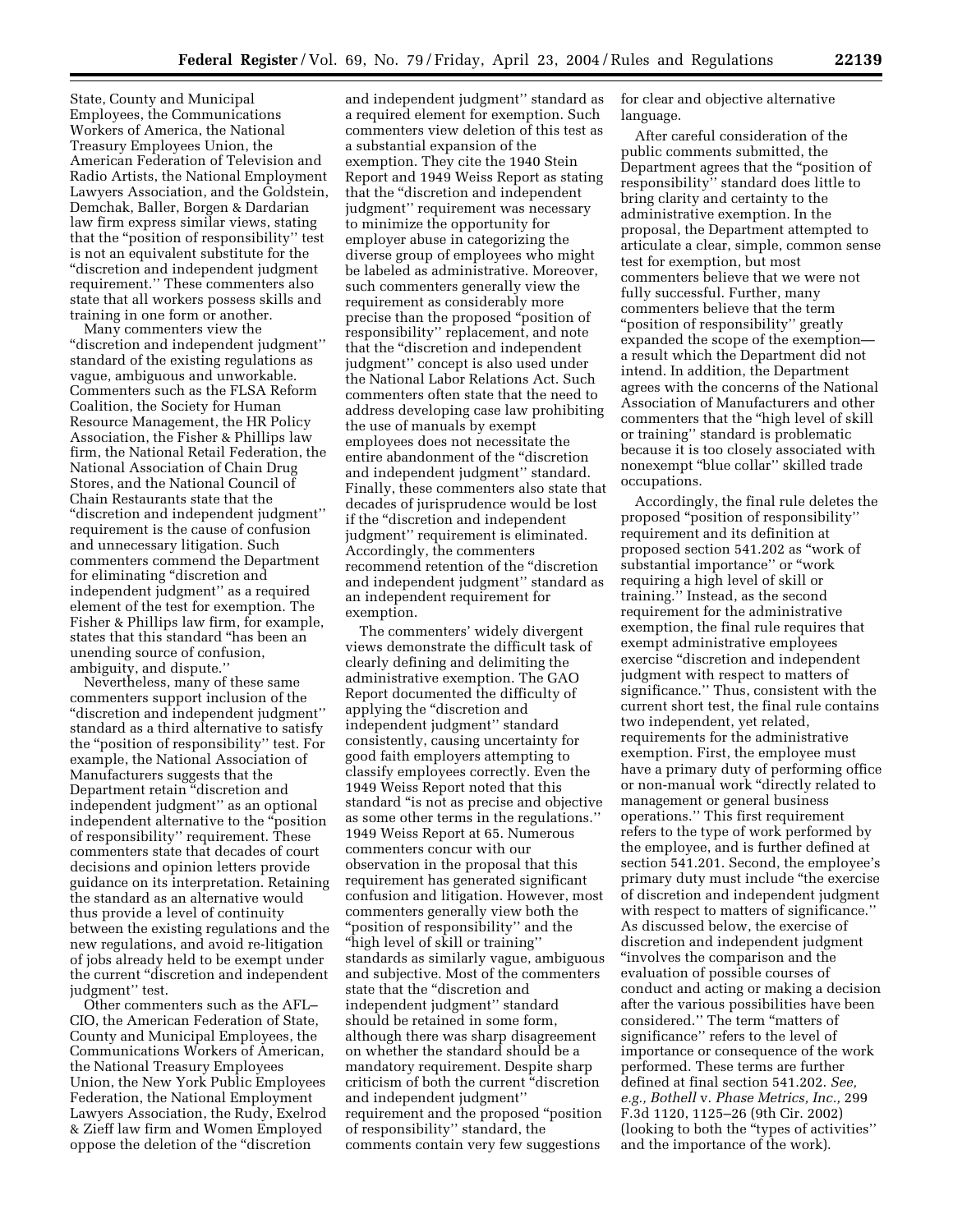Section 541.201 Directly Related to Management or General Business **Operations** 

The proposed section 541.201 defined the phrase ''related to the management or general business operations'' as referring ''to the type of work performed by the employee'' and requiring that the exempt administrative employee ''perform work related to assisting with the running or servicing of the business, as distinguished, for example, from working on a manufacturing production line or selling a product.'' The proposal also provided examples of the types of work that generally relate to management or general business operations, including work in areas such as tax, finance, accounting, auditing, quality control, advertising, marketing, research, safety and health, personnel management, human resources, labor relations, and others. Finally, the proposal stated that an employee also may qualify for the administrative exemption if the ''employee performs work related to the management or general business operations of the employer's customers,'' such as employees acting as advisers and consultants to their employer's clients or customers.

The Department made two changes in the final subsection 541.201(a). *First*, for the reasons discussed above, the final rule reinserts the word ''directly'' throughout this section. Some commenters argue that the deletion of the word "directly" from the existing regulations would allow the exemption for an employee whose duties relate only indirectly or tangentially to administrative functions. The Department did not intend any substantive change by deletion of the word "directly" in the proposal, and thus has reinserted this term to ensure that the administrative duties test is not interpreted as allowing the exemption to apply to employees whose primary duty is only remotely or tangentially related to exempt work. *Second,* the words ''retail or service establishment'' have been reinserted from the current rule in the phrase: ''as distinguished, for example, from working on a manufacturing production line or selling a product *in a retail or service establishment.*'' This addition returns the regulatory text more closely to the current section  $541.205(a)$ : "as distinguished from 'production' or, in a retail or service establishment, 'sales' work.'' Commenters state that deletion of the words ''retail or service establishment'' could be interpreted as denying the administrative exemption to any employee engaged in any sales,

advertising, marketing or promotional activities. Because no such categorical change was intended, or is supported by current case law, the Department has restored the language from the current regulations. *See, e.g., Reich* v. *John Alden Life Insurance Co*., 126 F.3d 1, 9– 10 (1st Cir. 1997) (promoting sales in the insurance industry is exempt administrative work). The Department also notes that this phrase begins with the words "for example." This final phrase in section 541.201(a) provides non-exclusive examples. Thus, the concern of commenters such as the Rudy, Exelrod & Zieff law firm that the reference to "working on a manufacturing production line'' suggests that ''working on what might be termed a 'white collar production line' is different from working on a manufacturing production line for purposes of the exemption'' is unfounded.

The primary focus of most comments on subsection 541.201(a) dealt with the so-called 'production versus staff' dichotomy. The preamble to the proposal stated that the Department intended ''to reduce the emphasis on the so-called ''production versus staff'' dichotomy in distinguishing between exempt and nonexempt workers, while retaining the concept that an exempt administrative employee must be engaged in work related to the management or general business operations of the employer or of the employer's customers.''

Many commenters, including the Society for Human Resource Management (SHRM), the FLSA Reform Coalition, the National Association of Manufacturers (NAM), the U.S. Chamber of Commerce (Chamber), the HR Policy Association, the Morgan, Lewis & Bockius law firm and the Fisher & Phillips law firm, strongly support the proposal's intended diminution of the production versus staff dichotomy, which they believe has little value in today's service-oriented economy. For example, the Chamber states that the dichotomy ''does not fit in today's workplace'' because the ''decline in manufacturing and the rise in the service and information industries has rendered the production dichotomy an artifact of a different age.'' SHRM ''applauds the Department's elimination of much of the 'production v. staff' language" but also "recognizes that the production versus staff in some circumstances can be a helpful aid in determining whether an employee fits under the administrative exemptions and, therefore, supports the proposed language. \* \* \* This language strikes a proper balance between retaining this

concept and ensuring that it is not so strictly construed so as to deny the exemption to an employee who should be exempt.'' Similarly, NAM supports the proposed rule's attempt to "reduce" the emphasis on the production versus staff dichotomy.''

However, many of these commenters believe that the proposal did not go far enough, and that the final rule should strive to eliminate the dichotomy entirely. For example, the FLSA Reform Coalition states that the dichotomy should be eliminated by allowing an employee to qualify for the exemption either by performing work related to management or general business operations, or by doing any work that includes the exercise of discretion and independent judgment: ''Thus, even if the employee's work could arguably be characterized as "production," he or she would nonetheless be an exempt administrative employee if his or her job is a responsible, non-manual one that includes the exercise of 'discretion and independent judgment.'" Similarly, the HR Policy Association recommends that the Department ''eliminate the production dichotomy from the administrative exemption'' because the confusion it causes is too great and it is difficult to apply with uniformity. The Fisher & Phillips law firm also states that the Department should ''eliminate the 'dichotomy' altogether.''

The primary focus of these comments was the last sentence in proposed subsection (a), which states that the administrative exemption does not apply if an employee is ''working on manufacturing production line or selling a product.'' Numerous commenters ask for clarification about the scope and meaning of the statement. For example, the Morgan, Lewis & Bockius law firm requests clarification that not all sales work is excluded from exemption, such as advertising, marketing and promotional activities, and for confirmation that some individuals who work on a production line, such as a safety and health administrator or quality control specialist, may still be exempt. The U.S. Chamber of Commerce also states that the Department should "revisit its approach, especially with regard to treatment of employees who may be involved in some aspect of sales,'' and should clarify that sales work is not inherently inconsistent with exempt work. The HR Policy Association recommends that the Department delete the ''working on a manufacturing production line or selling a product'' phrase, or else clarify its meaning either in the regulations or this preamble.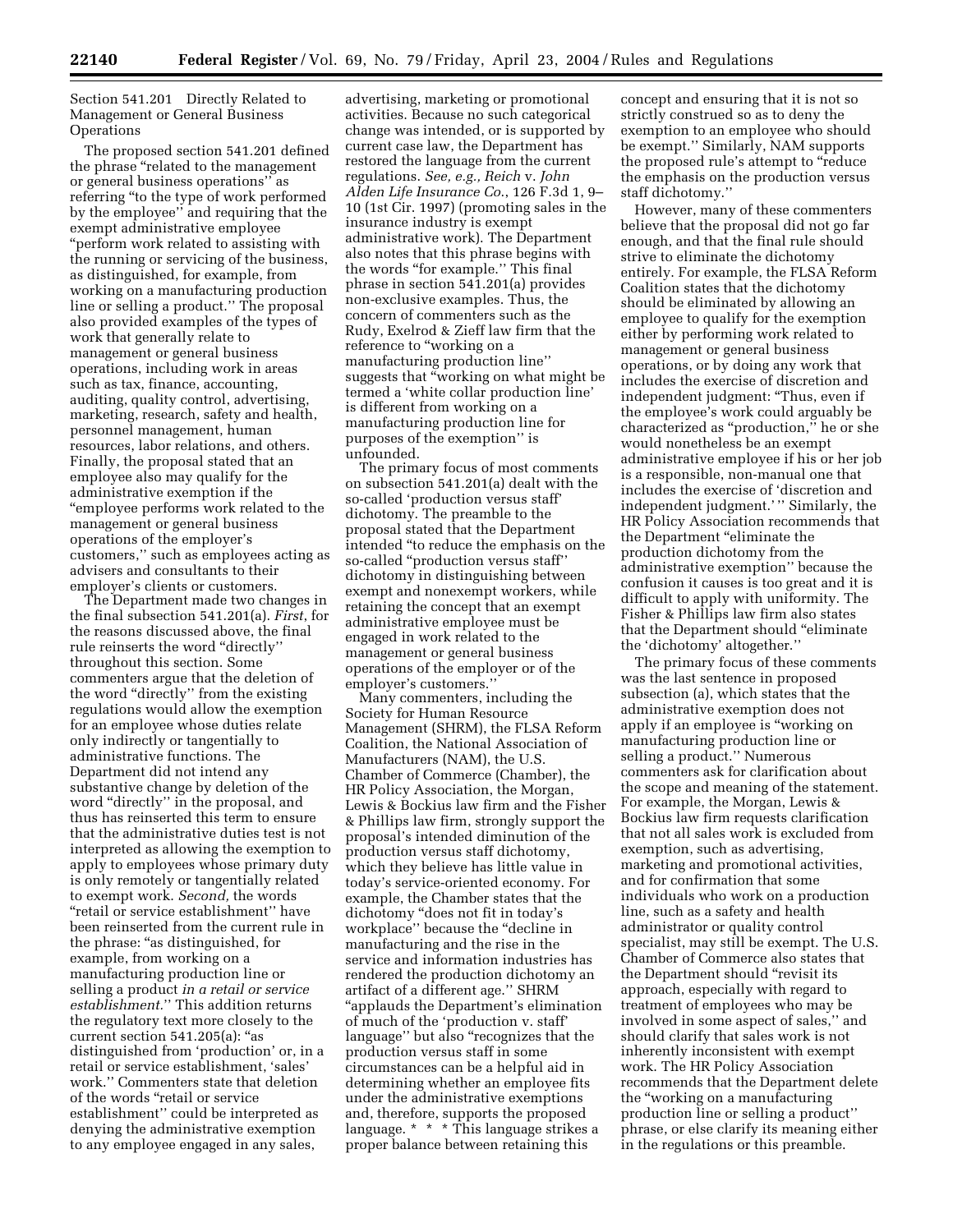A large number of commenters have the opposite view about the ''production versus staff'' dichotomy, stating that minimizing or deleting the dichotomy would deprive the administrative exemption of its meaning. Such commenters, including the AFL–CIO, the National Treasury Employees Union, the American Federation of State, County and Municipal Employees, the Rudy, Exelrod & Zieff law firm, the National Employment Lawyers Association, the American Federation of Television and Radio Artists, the National Partnership for Women and Families and the Stoll, Stoll, Berne Lokting & Shlachter law firm, believe that the courts have found the dichotomy to be a useful and appropriate tool in analyzing workers in a broad variety of non-manufacturing contexts. They oppose any indication that the Department is minimizing the dichotomy.

For example, the AFL–CIO notes that the 1949 Weiss report explained that the phrase ''directly related to management policies or general business operations'' describes those activities ''relating to the administrative as distinguished from the 'production' operations of a business.'' Similarly, the 1940 Stein Report described administrative exempt employees as ''those who can be described as staff rather than line employees, or functional rather than departmental heads.'' The AFL–CIO quotes *Reich* v. *New York*, 3 F.3d 581, 588 (2nd Cir. 1993), *cert. denied*, 510 U.S. 1163 (1994), stating that the dichotomy ''has repeatedly proven useful to courts in a variety of nonmanufacturing settings,'' and cites a number of court decisions applying the dichotomy in a variety of government and service sector contexts. The National Treasury Employees Union states that the ''distinction which the Department would so casually discard is a key tool to help identify the specific class of office workers that Congress intended to exempt: support staff contributing to business operations and management. It is imperative to keep this narrow focus rather than blur the distinction between support staff and line workers \* \* \*.'' The Rudy, Exelrod & Zieff law firm notes that, prior to 1940, the Department did not separately define the administrative exemption from the executive exemption, because the Department recognized that the administrative exemption ''was intended to cover no more than a small subclass of 'executive' employees.'' The firm states that the 1940 Stein Report concluded that the employees whom the administrative exemption was intended

to cover had ''functional rather than departmental authority,'' meaning they did not ''give orders to individuals.'' The firm argues that nothing in the modern workplace, involving production of services instead of manufactured goods, makes it improper to continue to draw the line between employees who help to administer an employer's general business operations and those employees whose duties are related to the day-to-day production of the goods or services the employer sells.

Commenters, thus, have very different perspectives about how the Department should approach the "production versus staff'' dichotomy and apply it to the modern workplace. Except as stated above, we have not adopted any of the commenters' suggestions for substantial changes to the primary duty standard in section 541.201(a). The Department believes that our proposal struck the proper balance on the ''production versus staff'' dichotomy. We do not believe that it is appropriate to eliminate the concept entirely from the administrative exemption, but neither do we believe that the dichotomy has ever been or should be a dispositive test for exemption. The Department believes that the dichotomy is still a relevant and useful tool in appropriate cases to identify employees who should be excluded from the exemption. As the Department recognized in the 1949 Weiss Report at 63, this exemption is intended to be limited to those employees whose duties relate ''to the administrative as distinguished from the 'production' operations of a business.'' Thus, it relates to employees whose work involves servicing the business itself—employees who "can be described as staff rather than line employees, or as functional rather than departmental heads.'' 1940 Stein Report at 27. The 1940 Stein Report further described the exemption as being limited to employees who have "miscellaneous policy-making or policyexecuting responsibilities'' but who do not give orders to other employees. 1940 Stein Report at 4. Based on these principles, the Department provided in proposed section 541.201(a) that the administrative exemption covers only employees performing a particular type of work—work related to assisting with the running or servicing of the business. The examples the Department provided in proposed section 541.201(b) were intended to identify departments or subdivisions that generally fit this rule.

The Department's view that the "production versus staff" dichotomy has always been illustrative—but not dispositive—of exempt status is supported by federal case law. In

*Bothell* v. *Phase Metrics*, Inc., 299 F.3d 1120 (9th Cir. 2002), for example, the Ninth Circuit found the dichotomy ''useful only to the extent that it helps clarify the phrase 'work directly related to the management policies or general business operations.' '' *Id.* at 1126 (citation omitted). The court further stated:

The other pertinent cases from our sister circuits similarly regard the administration/ production dichotomy as but one piece of the larger inquiry, recognizing that a court must 'construe the statutes and applicable regulations as a whole.' Indeed, some cases analyze the primary duty test without referencing the § 541.205(a) dichotomy at all. This approach is sometimes appropriate because, as we have said, the dichotomy is but one analytical tool, to be used only to the extent that it clarifies the analysis. Only when work falls 'squarely on the production side of the line,' has the administration/ production dichotomy been determinative.

\* \* \* \* \* Moreover, the distinction should only be employed as a tool toward answering the ultimate question, whether work is 'directly related to management policies or general business operations,' not as an end in itself.

*Id.* at 1127 (citations omitted). *See, e.g., Piscione* v. *Ernst & Young, L.L.P.,* 171 F.3d 527, 538–39 (7th Cir. 1999) (even though the employee "produced" some reports and filings, and such work might be viewed as production work, the work was directly related to the management or general business operations); *Spinden*  v. *GS Roofing Products Co.,* 94 F.3d 421, 428 (8th Cir. 1996) (employee held administratively exempt despite the fact that he "produced" certain specific outputs), *cert. denied,* 520 U.S. 1120 (1997).

The final regulation is consistent with the Ninth Circuit's approach in *Phase Metrics:* the "production versus staff" dichotomy is ''one analytical tool'' that should be used ''toward answering the ultimate question,'' and is only determinative if the work "falls squarely on the production side of the line.''

As noted above, proposed section 541.201(b) provided an illustrative list of the types of functional areas or departments, including accounting, auditing, marketing, human resources and public relations, typically administrative in nature. The commenters generally found this illustrative list to be accurate and helpful. For example, the FLSA Reform Coalition states that it supported the Department's efforts to clarify the administrative exemption by ''focusing on the function performed by the employee and providing examples of exempt, administrative functions.'' The AFL–CIO comments that the list includes areas ''which are clearly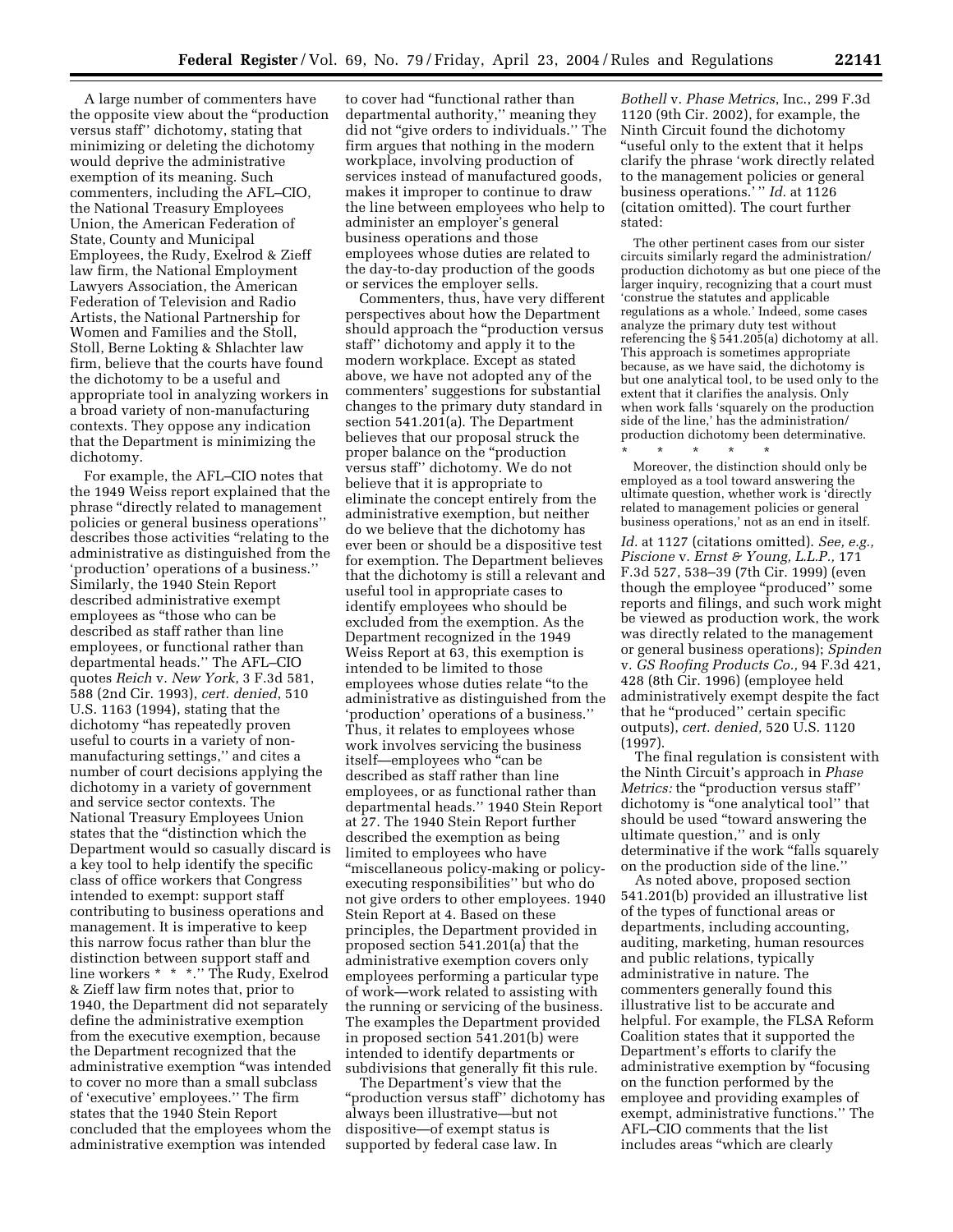encompassed within the servicing functions of a business, and which substantially overlap with the servicing examples set forth in current section 541.205(b).'' The U.S. Chamber of Commerce also notes that the list is similar to the examples in the existing regulations and agrees that all of the areas listed in the proposed regulation ''are proper illustrations of exempt administrative work.'' Some commenters suggest a variety of additional areas of work that should be added to the illustrative list. However, the National Treasury Employees Union cautions against exempting workers based upon their job area or title. Other commenters similarly suggest that the Department should include fewer categories in the list, because employees doing routine work may be misperceived as exempt simply because they work in an area like marketing, human resources, or research.

In light of these comments, we have added the language, ''but is not limited to,'' to emphasize that the list is intended only to be illustrative. It is not intended as a complete listing of exempt areas. Nor is it intended as a listing of specific jobs; rather, it is a list of functional areas or departments that generally relate to management and general business operations of an employer or an employer's customers, although each case must be examined individually. Within such areas or departments, it is still necessary to analyze the level or nature of the work (*i.e.*, does the employee exercise discretion and independent judgment as to matters of significance) in order to assess whether the administrative exemption applies. Commenters recommend the inclusion of several areas that we think are appropriate as additional examples of areas that generally relate to management and general business operations. Therefore, we are adding computer network, internet and database administration; legal and regulatory compliance; and budgeting to the illustrative list.

Finally, proposed section 541.201(c) provided that employees who perform work related to the management or general business operations of the employer's customers, such as advisers and consultants, also may qualify for the administrative exemption. The proposed rule included language from existing sections 541.2(a)(2) and 541.205(d), and no substantive changes were intended. The commenters express few substantive concerns with this provision. A small number of commenters suggest that the regulation should provide that the employer's customer could be an individual, while

commenter Karen Dulaney Smith urges the Department to insert the word 'business' to clarify that the exemption does not apply to "individuals, whose "business" is purely personal." The Department has not made either change. Nothing in the existing or final regulations precludes the exemption because the customer is an individual, rather than a business, as long as the work relates to management or general business operations. As stated by commenter Smith, the exemption does not apply when the individual's 'business' is purely personal, but providing expert advice to a small business owner or a sole proprietor regarding management and general business operations, for example, is an administrative function. The 1949 Weiss Report stated that the administrative exemption should not be read to exclude ''employees whose duties relate directly to the management policies or to the general business operations of their employers' customers. For example, many bona fide administrative employees perform important functions as advisors and consultants but are employed by a concern engaged in furnishing such services for a fee \* \* \*. Such employees, if they meet the other requirements of the regulations, should qualify for exemption regardless of whether the management policies or general business operations to which their work is directly related are those of the employers' clients or customers, or those of their employer.'' 1949 Weiss Report at 65. Weiss also noted that a consultant employed by a firm of consultants is exempt if the employee's ''work consists primarily of analyzing, and recommending changes in, the business operations of his employer's client.'' 1949 Weiss Report at 56. This provision is meant to place work done for a client or customer on the same footing as work done for the employer directly, regardless of whether the client is a sole proprietor or a Fortune 500 company, as long as the work relates to ''management or general business operations.''

Section 541.202 Discretion and Independent Judgment (Proposed ''Position of Responsibility'')

As discussed above, the Department has decided to eliminate the proposed ''position of responsibility'' requirement. Thus, the final rule deletes proposed section 541.202 defining "position of responsibility," proposed section 541.203 defining "substantial importance,'' and proposed section 541.204 defining ''high level of skill or training.'' Instead, the final rule reinserts the "discretion and

independent judgment'' requirement, and defines that term at final section 541.202. Some of the language in proposed sections 541.203 and 541.204 was retained from the existing regulations and also appears in the final regulations as described below. The language from proposed section 541.204 regarding the use of manuals has been moved to a new section in Subpart H, Definitions and Miscellaneous Provisions, and is discussed under that subpart.

The Department continues to believe, as most commenters confirm, that the current discretion and independent judgment standard has caused confusion and unnecessary litigation. Even in the 1949 Weiss Report, the Department recognized that the ''discretion and independent judgment'' standard was somewhat subjective, and the difficulty of applying the standard consistently has increased with the passing decades. As evidenced by the increasing court litigation, it has become progressively more difficult to apply the standard with the creation of many new jobs that did not exist 50 years ago. Nonetheless, the vast majority of commenters express concern that abandoning the ''discretion and independent judgment'' standard entirely would create even more uncertainty and litigation. We also recognize the benefit of retaining the standard in some form so as not to jettison completely decades of federal court decisions and agency opinion letters.

Accordingly, while retaining this standard from the existing regulations, final section 541.202 clarifies the definition of discretion and independent judgment to reflect existing federal case law and to eliminate outdated and confusing language in the existing interpretive guidelines. The Department intends the final rule to clarify the existing standard and to make the standard easier to understand and apply to the 21st Century workplace.

Final section 541.202(a) thus restates the requirement that the exempt administrative employee's primary duty must ''include'' the exercise of discretion and independent judgment and includes the general definition of this term, taken word-for-word from the existing interpretive guideline at subsection 541.207(a): "In general, the exercise of discretion and independent judgment involves the comparison and the evaluation of possible courses of conduct and acting or making a decision after the various possibilities have been considered.'' The requirement that the primary duty must "include" the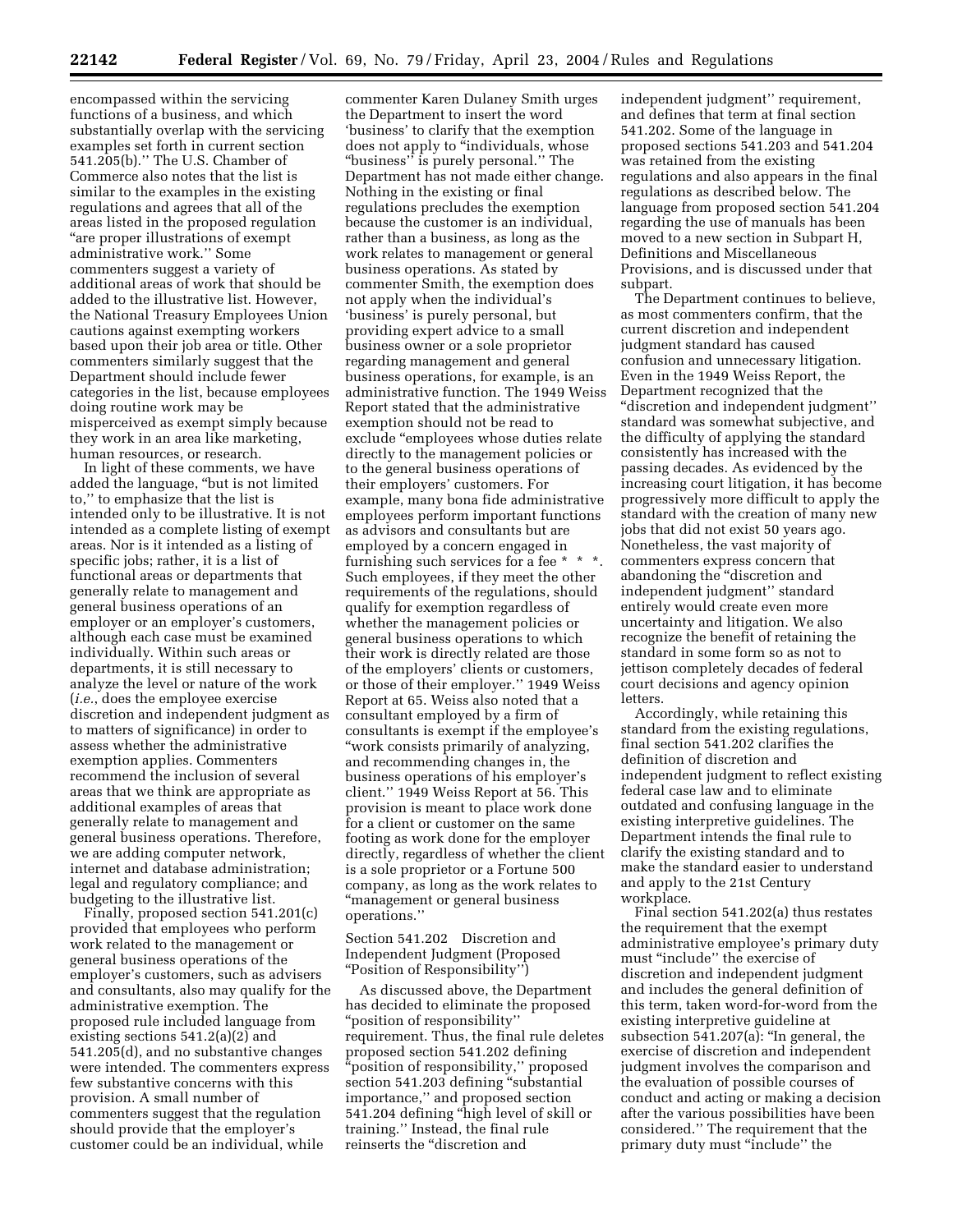exercise of discretion and independent judgment—rather than ''customarily and regularly'' exercise discretion and independent judgment—is not a change from current law. Although the Department is aware that there has been some confusion regarding the appropriate standard under the existing "short" duties test, federal court decisions have recognized that the current ''short'' duties test does not require that the exempt employee "customarily and regularly" exercise discretion and independent judgment, as does the effectively dormant ''long'' test. *See, e.g., O'Dell* v. *Alyeska Pipeline Service Co.,* 856 F.2d 1452, 1454 (9th Cir. 1988) (district court erred in not applying more lenient ''includes'' standard under short test which made a difference in determining whether employee was exempt); *Dymond* v. *United States Postal Service,* 670 F.2d 93, 95 (8th Cir. 1982) (while the ''long'' duties test for the administrative exemption requires that the employee ''customarily and regularly'' exercise discretion and independent judgment, when an employee makes more than \$250 a week, "that requirement is reduced to requiring that the employee's primary duty simply 'includes work requiring the exercise of discretion and independent judgment''').

Also retained from existing subsection 541.207(a), the final subsection 541.202(a) provides that discretion and independent judgment must be exercised ''with respect to matters of significance.'' Final subsection 541.202(a) states that the term ''matters of significance'' refers to ''the level of importance or consequence of the work performed.'' This concept of the importance or high level of work performed does not appear as a regulatory requirement in existing section 541.2, but is included twice in the existing interpretive guidance. Existing section 541.205(a), defining the primary duty requirement, states that the administrative exemption is limited ''to persons who perform *work of substantial importance* to the management or operation of the business.'' This language was the basis of the ''work of substantial importance'' option in the proposed definition of ''position of responsibility.'' Existing section 541.207(a), defining the term ''discretion and independent judgment'' provides that an exempt administrative employee ''has the authority or power to make an independent choice, free from immediate direction or supervision and *with respect to matters of significance.''* 

The existing regulations use these two different phrases found in two different sections to describe the same general

concept—that the work performed by an exempt administrative employee must be significant, substantial, important, or of consequence. *See, e.g., Piscione* v. *Ernst & Young, L.L.P.,* 171 F.3d 527, 535–43 (7th Cir. 1999). The words "substantial" and "significant" are synonyms. Existing section 541.207(d) describes the ''matters of significance'' concept as requiring that ''the discretion and independent judgment exercised must be real and substantial, that is, they must be exercised with respect to matters of consequence.'' Further, existing section 541.205 and existing section 541.207 use some of the same examples (*i.e.*, personnel clerks, inspectors, buyers) to illustrate the meaning of "substantial importance" and the meaning of ''matters of significance.''

Describing the same concept using two different phrases in two different sections of the existing interpretive guidelines is duplicative and confusing. Accordingly, the final rule chooses one phrase—''matters of significance''—and makes that phrase part of the regulatory test for the administrative exemption, rather than merely interpretive guidance. As described below, final subsections 541.202(b) through (f) combine language from existing section 541.205, existing section 541.207, and current case law to more clearly define and delimit this concept.

Final subsection 541.202(b) begins with language from existing section 541.207(b) stating that the phrase 'discretion and independent judgment' must be applied in the light of all the facts involved in the particular employment situation in which the question arises.'' Final subsection 541.202(b) then contains the following non-exclusive list of factors to consider when determining whether an employee exercises discretion and independent judgment with respect to matters of significance:

[W]hether the employee has authority to formulate, affect, interpret, or implement management policies or operating practices; whether the employee carries out major assignments in conducting the operations of the business; whether the employee performs work that affects business operations to a substantial degree, even if the employee's assignments are related to operation of a particular segment of the business; whether the employee has authority to commit the employer in matters that have significant financial impact; whether the employee has authority to waive or deviate from established policies and procedures without prior approval; whether the employee has authority to negotiate and bind the company on significant matters; whether the employee provides consultation or expert advice to management; whether the employee is

involved in planning long- or short-term business objectives; whether the employee investigates and resolves matters of significance on behalf of management; and whether the employee represents the company in handling complaints, arbitrating disputes or resolving grievances.

These factors were taken from the existing regulations, *see* 541.205(b), 541.205(c) and 541.207(d), or developed from facts which federal courts have found relevant when determining whether an employee exercises discretion and independent judgment. Federal courts generally find that employees who meet at least two or three of these factors are exercising discretion and independent judgment, although a case-by-case analysis is required. *See, e.g., Bondy* v. *City of Dallas,* 2003 WL 22316855, at \*1 (5th Cir. 2003) (making recommendations to management on policies and procedures); *McAllister* v. *Transamerica Occidental Life Insurance Co.,* 325 F.3d 997, 1000–02 (8th Cir. 2003) (independent investigation and resolution of issues without prior approval; authority to waive or deviate from established policies and procedures without prior approval); *Cowart* v. *Ingalls Shipbuilding,* Inc., 213 F.3d 261, 267 (5th Cir. 2000) (developing guidebooks, manuals, and other policies and procedures for employer or the employer's customers); *Piscione,* 171 F.3d at 535–43 (making recommendations to management on policies and procedures); *Haywood* v. *North American Van Lines, Inc.,* 121 F.3d 1066, 1071–73 (7th Cir. 1997) (negotiating on behalf of the employer with some degree of settlement authority; independent investigation and resolution of issues without prior approval; authority to waive or deviate from established policies and procedures without prior approval); *O'Neill-Marino* v. *Omni Hotels Management Corp.,* 2001 WL 210360, at \*8–9 (S.D.N.Y. 2001) (negotiating on behalf of the employer with some degree of settlement authority; developing guidebooks, manuals, and other policies and procedures for employer or the employer's customers); *Stricker* v. *Eastern Off-Road Equipment, Inc.,* 935 F. Supp. 650, 656–59 (D. Md. 1996) (authority to commit employer in matters that have financial impact); *Reich* v. *Haemonetics Corp.,* 907 F. Supp. 512, 517–18 (D. Mass. 1995) (negotiating on behalf of the employer with some degree of settlement authority; authority to commit employer in matters that have financial impact); *Hippen* v. *First National Bank,* 1992 WL 73554, at \*6 (D. Kan. 1992) (authority to commit employer in matters that have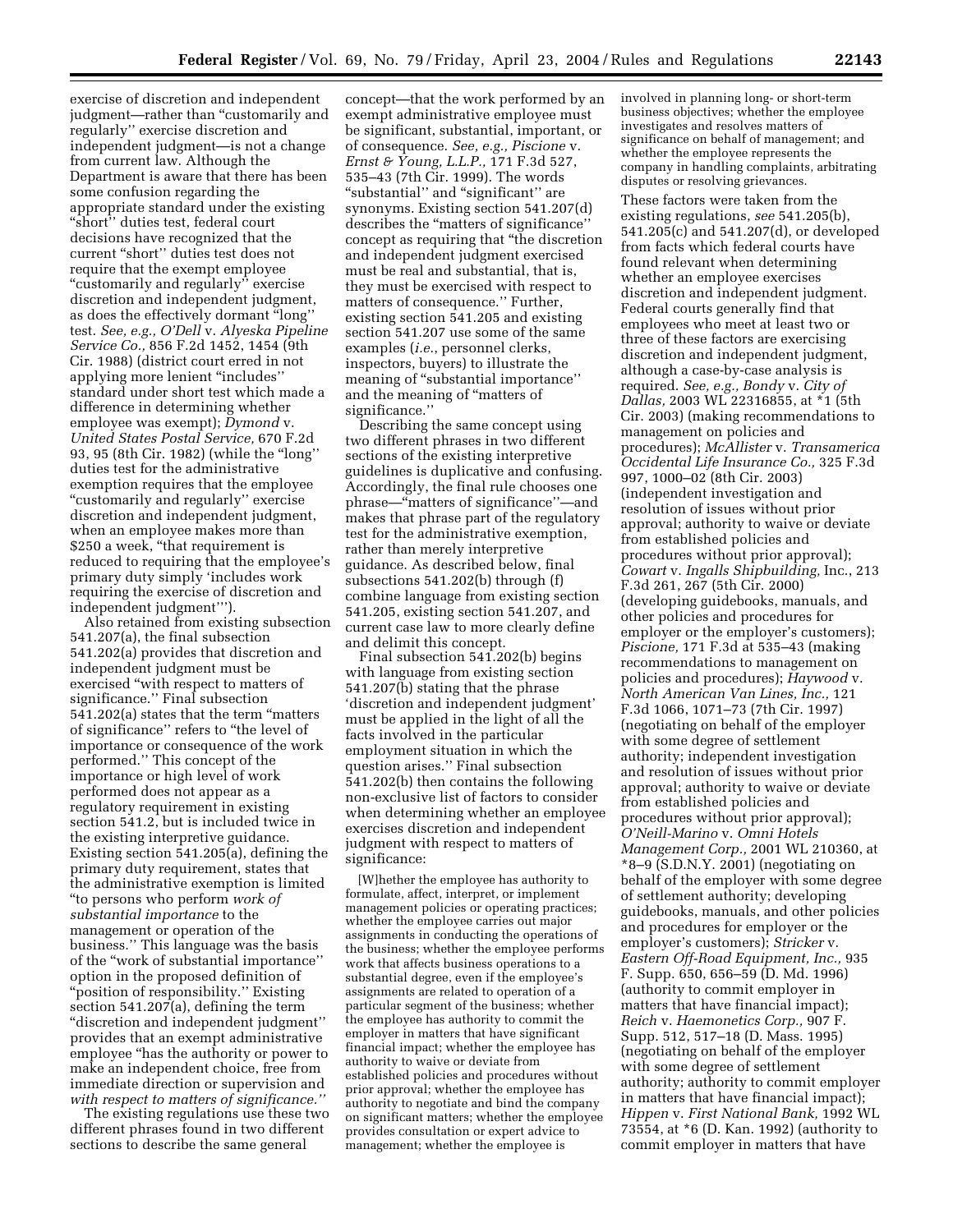financial impact). Other factors which federal courts have found relevant in assessing whether an employee exercises discretion and independent judgment include the employee's freedom from direct supervision, personnel responsibilities, troubleshooting or problem-solving activities on behalf of management, use of personalized communication techniques, authority to handle atypical or unusual situations, authority to set budgets, responsibility for assessing customer needs, primary contact to public or customers on behalf of the employer, the duty to anticipate competitive products or services and distinguish them from competitor's products or services, advertising or promotion work, and coordination of departments, requirements, or other activities for or on behalf of employer or employer's clients or customers. *See, e.g., Hogan* v. *Allstate Insurance Co.,*  2004 WL 362378 (11th Cir. 2004); *Demos* v. *City of Indianapolis,* 302 F.3d 698 (7th Cir. 2002); *Lutz* v. *Ameritech Corp.,* 2000 WL 245485 (6th Cir. 2000); *Lott* v. *Howard Wilson Chrysler-Plymouth, Inc.,* 203 F.3d 326 (5th Cir. 2001); *Heidtman* v. *County of El Paso,*  171 F.3d 1038 (5th Cir. 1999); *Piscione*  v. *Ernst & Young, L.L.P.,* 171 F.3d 527 (7th Cir. 1999); *Shockley* v. *City of Newport News,* 997 F.2d 18 (4th Cir. 1993); *West* v. *Anne Arundel County, Maryland,* 137 F.3d 752 (4th Cir.), *cert. denied,* 525 U.S. 1048 (1998); *Reich* v. *John Alden Life Insurance Co.,* 126 F.3d 1 (1st Cir. 1997); *Wilshin* v. *Allstate Insurance Co.,* 212 F. Supp. 2d 1360 (M.D. Ga. 2002); *Roberts* v. *National Autotech, Inc.,* 192 F. Supp. 2d 672 (N.D. Tex. 2002); *Orphanos* v. *Charles Industries, Ltd.,* 1996 WL 437380 (N.D. Ill. 1996).

Most of the remaining subsections in final 541.202 contain language from the existing regulations. Final subsection 541.202(c) contains language from existing section 541.207(a) and existing section 541.207(e) providing that ''discretion and independent judgment implies that the employee has authority to make an independent choice, free from immediate direction or supervision." However, "employees can exercise discretion and independent judgment even if their decisions or recommendations are reviewed at a higher level.'' Final subsection (c) also retains the credit manager and management consultant examples from existing section 541.207(e)(2). Final subsection 541.202(d) contains language from existing section  $541.205(c)(6)$ providing that the "fact that many employees perform identical work or

work of the same relative importance does not mean that the work of each such employee does not involve the exercise of discretion and independent judgment with respect to matters of significance.'' Final subsection 541.202(e) contains language from existing sections 541.207(c)(1) and 541.207(c)(2) stating that the exercise of discretion and independent judgment ''must be more than the use of skill in applying well-established techniques, procedures or specific standards described in manuals or other sources.'' As in existing section 541.205(c), final subsection 541.202(e) provides that the exercise of discretion and independent judgment ''does not include clerical or secretarial work, recording or tabulating data, or performing other mechanical, repetitive, recurrent or routine work.'' Final subsection 541.202(f) includes language from existing section  $541.205(c)(2)$  that an employee "does" not exercise discretion and independent judgment with respect to matters of significance merely because the employer will experience financial losses if the employee fails to perform the job properly.''

In sum, as in the existing regulations, the final administrative exemption regulations establish a two-part inquiry for determining whether an employee performs exempt administrative duties. First, what *type* of work is performed by the employee? Is the employee's primary duty the performance of work directly related to management or general business operations? Second, what is the *level* or *nature* of the work performed? Does the employee's primary duty include the exercise of discretion and independent judgment with respect to matters of significance? *See, e.g., Bothell* v. *Phase Metrics, Inc.,*  299 F.3d 1120, 1125–26 (9th Cir. 2002) (looking to both the type of work and the importance of the work). By retaining the "discretion and independent judgment'' standard from the existing regulations, as clarified to reflect current case law, and combining the existing concepts of ''substantial importance'' and ''matters of significance,'' the final rule provides clarity while at the same time maintaining continuity with the existing regulations.

#### Section 541.203 Administrative Exemption Examples

The final regulations include a new section 541.203 which includes illustrations of the application of the administrative duties test to particular occupations. Many of the examples are from sections 541.201, 541.205 and 541.207 of the existing regulations.

Other examples reflect existing case law.

Final subsection 541.203(a) provides that insurance claims adjusters ''generally meet the duties requirements for the administrative exemption, whether they work for an insurance company or other type of company, if their duties include activities such as interviewing insureds, witnesses and physicians; inspecting property damage; reviewing factual information to prepare damage estimates; evaluating and making recommendations regarding coverage of claims; determining liability and total value of a claim; negotiating settlements; and making recommendations regarding litigation.'' This section was moved from proposed section 541.203(b)(2). Commenters, such as National Employment Lawyers Association (NELA), the Rudy, Exelrod & Zieff law firm and the Stoll, Stoll, Berne, Lokting & Shlachter law firm, state that the Department should not single out insurance claims adjusters in the regulations. NELA states that this example "flies in the face of the basic rule that titles are not dispositive in determining whether employees are exempt. Many insurance claims adjusters perform routine production work.'' Such commenters state that the work of many adjusters involves the day-to-day work of the company, such as whether to repair or replace a dented fender, rather than work related to the management or general business operations of the firm such as the overall methods used to process claims generally. However, this provision of the proposed rule is consistent with existing section  $541.205(c)(5)$  and an Administrator's opinion letter issued on November 19, 2002, to which the court in *Jastremski* v. *Safeco Insurance Cos.,*  243 F. Supp. 2d 743, 753 (N.D. Ohio 2003), deferred because it was a ''thorough, well reasoned, and accurate interpretation of the regulations.'' *See also Palacio* v. *Progressive Insurance Co.,* 244 F. Supp. 2d 1040 (C.D. Cal. 2002). The final subsection 541.203(a) like the opinion letter and the case law—does not rely on the "claims" adjuster'' job title alone. Rather, there must be a case-by-case assessment to determine whether the employee's duties meet the requirement for exemption. Thus, the final subsection (a) identifies the typical duties of an exempt claims adjuster as, among others, preparing damage estimates, evaluating and making recommendations regarding coverage of the claim, determining liability and total value of the claim, negotiating settlements, and making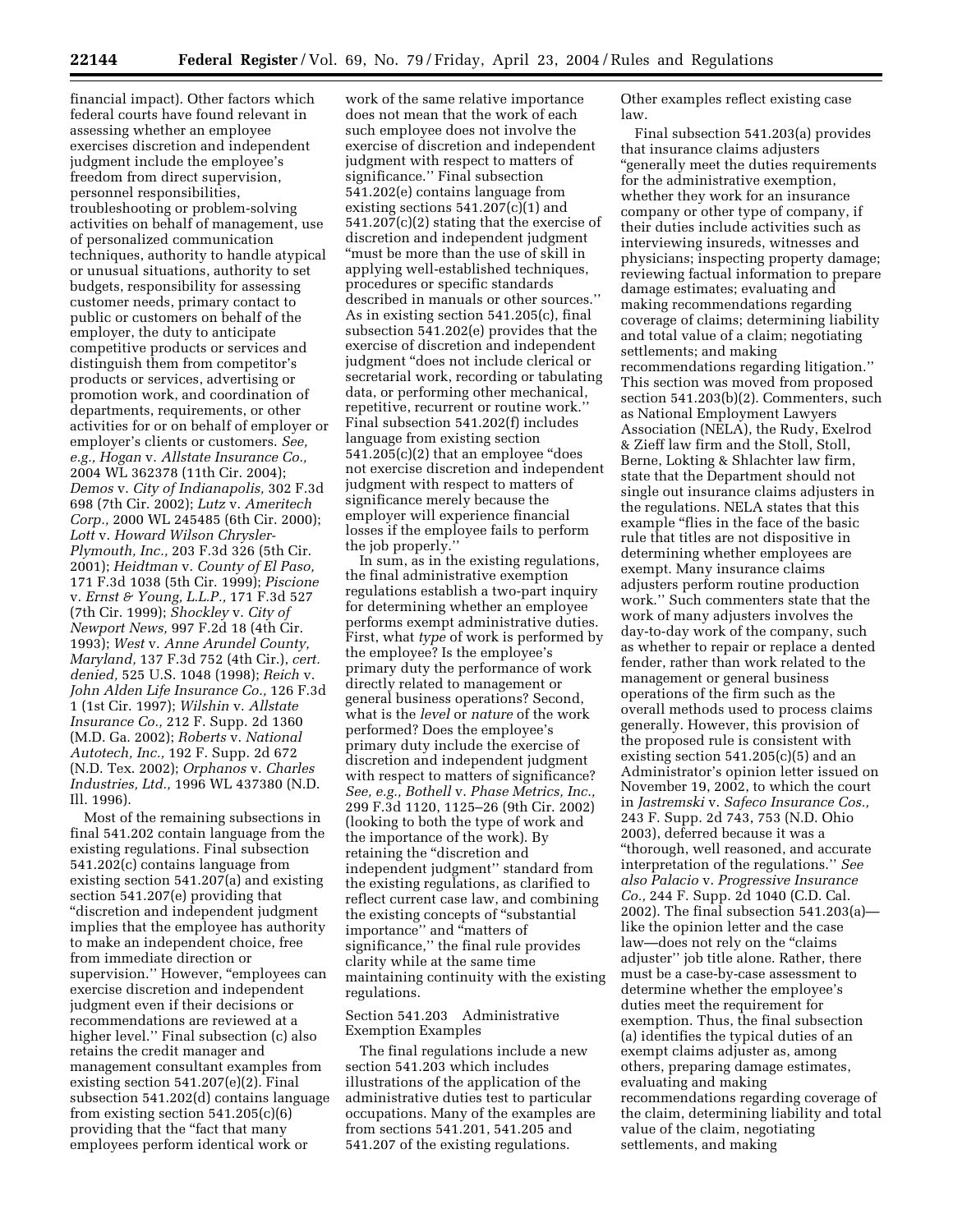recommendations regarding litigation. The courts have evaluated such factors to assess whether the employee is engaged in servicing the business itself. Moreover, as the court in *Palacio*  emphasized, claims adjusters are not production employees because the insurance company is ''in the business of writing and selling automobile insurance,'' rather than in the business of producing claims. *Id.* at 1046. Because the vast majority of customers never make a claim against the policy they purchase, the court concluded that claims adjusters do ''not produce the very goods and services'' that the employer offered to the public. *Id.* at 1047. Similarly, federal courts have evaluated such factors to assess whether the employee's exercises discretion and independent judgment. *See, e.g., Palacio,* 244 F. Supp. 2d at 1048 (claims agent who spent half her time negotiating with claimants and attorneys, who had independent authority to settle claims between \$5,000 and \$7,500, and whose recommendations regarding offers for larger claims often were accepted exercised discretion and independent judgment); *Jastremski,* 243 F. Supp. 2d at 757 (claims adjuster who planned and carried out investigations, determined whether the loss was covered by the policy, negotiated settlements, had independent settlement authority up to \$15,000 and could recommend settlements, which were usually accepted, above his authority level exercised discretion and independent judgment).

Consistent with existing case law, final subsection 541.203(b) provides that employees in the financial services industry ''generally meet the duties requirements for the administrative exemption if their duties include work such as collecting and analyzing information regarding the customer's income, assets, investments or debts; determining which financial products best meet the customer's needs and financial circumstances; advising the customer regarding the advantages and disadvantages of different financial products; and marketing, servicing or promoting the employer's financial products. However, an employee whose primary duty is selling financial products does not qualify for the administrative exemption.'' Several commenters request a section regarding various occupations in the financial services industry because of growing litigation in this area.

In cases such as *Reich* v. *John Alden Life Insurance Co.,* 126 F.3d 1 (1st Cir. 1997), *Hogan* v. *Allstate Insurance Co.,*  2004 WL 362378 (11th Cir. 2004), and

*Wilshin* v. *Allstate Insurance Co.,* 212 F. Supp. 2d 1360 (M.D. Ga. 2002), federal courts have found employees who represent the employer with the public, negotiate on behalf of the company, and engage in sales promotion to be exempt administrative employees, even though the employees also engaged in some inside sales activities. In contrast, the court in *Casas* v. *Conseco Finance Corp.,* 2002 WL 507059, at \*9 (D. Minn. 2002), held that the administrative exemption was not available for employees who had a ''primary duty to sell [the company's] lending products on a day-to-day basis'' directly to consumers and failed to exercise discretion and independent judgment.

The *John Alden* case involved the exempt status of marketing representatives working for a company that designed, created and sold insurance products, primarily for businesses that were purchasing group coverage for their employees. The marketing representatives did not sell through direct contacts with the ultimate customers, but instead relied upon licensed independent insurance agents to make sales of the employer's financial products. The marketing representatives were responsible for maintaining contact with hundreds of such independent sales agents to keep them apprised of the employer's financial products, to inform them of changes in prices, and to discuss how the products might fit their customers' needs. The marketing representatives also would inform the employer of anything they learned from the independent sales agents, such as information about a competitor's products or pricing. The First Circuit ruled that these activities were directly related to management policies or general business operations and that the marketing representatives were exempt. Their activities involved "servicing" of the business because their work was ''in the nature of 'representing the company' and 'promoting sales' of John Alden products, two examples of exempt administrative work provided by § 541.205(b) of the interpretations.'' 126 F.3d at 10. Thus, the court concluded that the marketing representatives' contact with the independent sales agents involved 'something more than routine selling efforts focused simply on particular sales transactions.' Rather, their agent contacts are 'aimed at promoting (*i.e.*, increasing, developing, facilitating, and/or maintaining) customer sales *generally,*' activity which is deemed administrative sales promotion work under section 541.205(b).'' *Id.* (citations omitted,

emphasis in original), quoting *Martin* v. *Cooper Electric Supply Co.,* 940 F.2d 896, 905 (3rd Cir. 1991), *cert. denied,*  503 U.S. 936 (1992).

In *Hogan* v. *Allstate Insurance Co.,*  2004 WL 362378, at \*4 (11th Cir. 2004), the Eleventh Circuit held that insurance agents who ''spent the majority of their time servicing existing customers'' and performed duties including ''promoting sales, advising customers, adapting policies to customer's needs, deciding on advertising budget and techniques, hiring and training staff, determining staff's pay, and delegating routine matters and sales to said staff '' were exempt administrative employees. The court held the insurance agents exempt even though they also sold insurance products directly to existing and new customers.

The court in *Wilshin* v. *Allstate Insurance Co.,* 212 F. Supp. 2d 1360, 1377–79 (M.D. Ga. 2002), held that a neighborhood insurance agent met the requirements for the administrative exemption when his responsibilities included such activities as recommending products and providing claims help to different customers, as well as using his own personal sales techniques to promote and close transactions. He also was required to represent his employer in the market, and be knowledgeable about the market and the needs of actual and potential customers. The *Wilshin* court found that selling financial products to an individual, ultimate consumer—as opposed to an agent, broker or company—was not enough of a distinction to negate his exempt status.

In contrast, the district court in *Casas*  v. *Conseco Finance Corp.,* 2002 WL 507059 (D. Minn. 2002), held that loan originators were not exempt because they had a ''primary duty to sell [the company's] lending products on a dayto-day basis'' directly to consumers. 2002 WL 507059, at \*9. The employees called potential customers from a list provided to them by the employer and, using the employer's guidelines and standard operating procedures, obtained information such as income level, home ownership history, credit history and property value; ran credit reports; forwarded the application to an underwriter; and attempted to match the customer's needs with one of Conseco's loan products. If the underwriter approved the loan, the originator gathered documents for the closing, verified the information, and ordered the title work and appraisals. The court concluded that this was the ordinary production work of Conseco, which has the business purpose of designing, creating, and selling home lending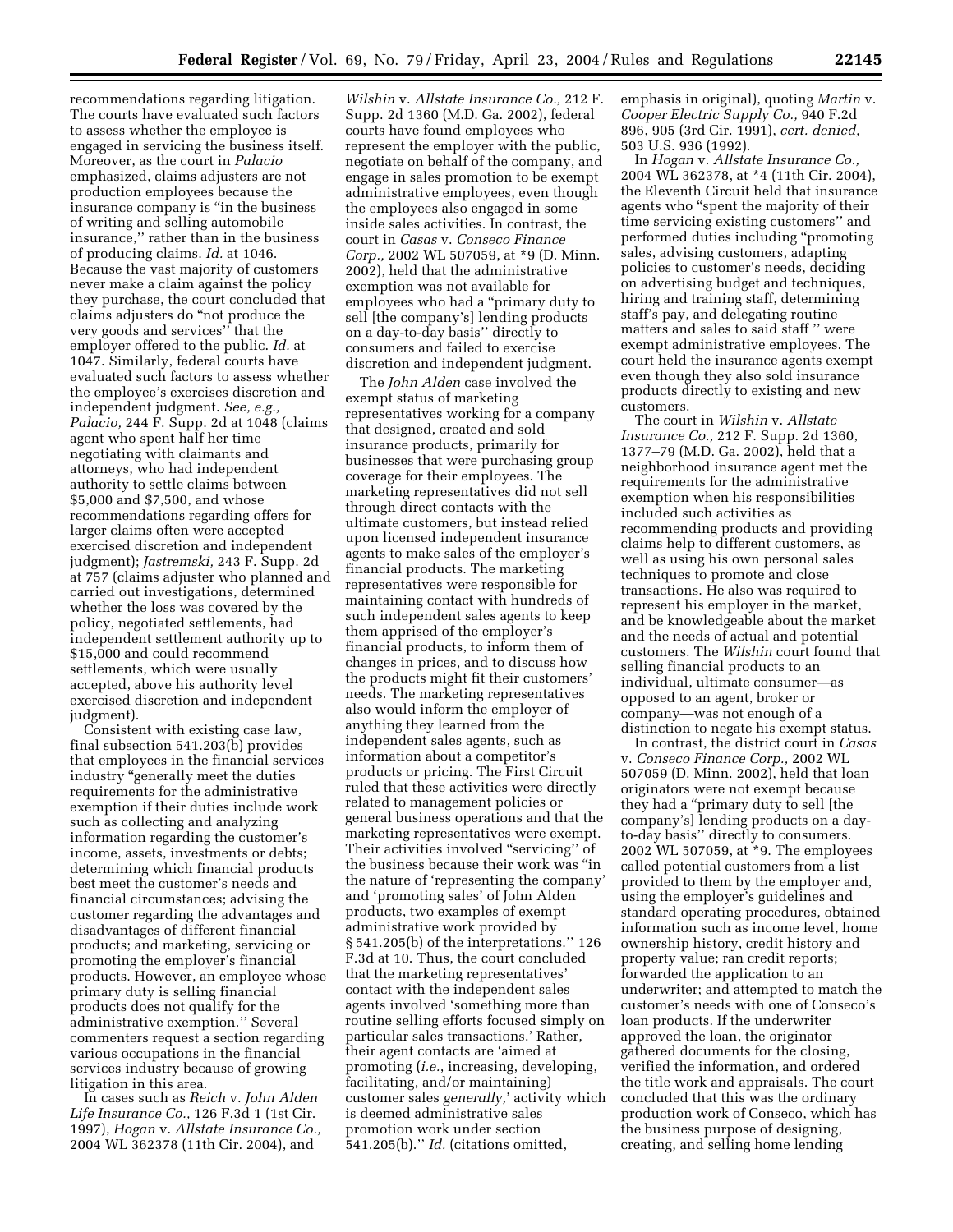products, making them nonexempt production employees. The court also found that the plaintiffs lacked discretion and independent judgment necessary to qualify for the exemption since they followed strict guidelines and operating procedures, and had no authority to approve loans.

The Department agrees that employees whose primary duty is inside sales cannot qualify as exempt administrative employees. However, as found by the *John Alden, Hogan* and *Wilshin* courts, many financial services employees qualify as exempt administrative employees, even if they are involved in some selling to consumers. Servicing existing customers, promoting the employer's financial products, and advising customers on the appropriate financial product to fit their financial needs are duties directly related to the management or general business operations of their employer or their employer's customers, and which require the exercise of discretion and independent judgment.

Accordingly, consistent with this case law, the final rule distinguishes between exempt and nonexempt financial services employees based on the primary duty they perform. Final section 541.203(b) thus provides:

Employees in the financial services industry generally meet the duties requirements for the administrative exemption if their duties include work such as collecting and analyzing information regarding the customer's income, assets, investments or debts; determining which financial products best meet the customer's needs and financial circumstances; advising the customer regarding the advantages and disadvantages of different financial products; and marketing, servicing or promoting the employer's financial products. However, an employee whose primary duty is selling financial products does not qualify for the administrative exemption.

The Department believes this approach also is consistent with the case law and the final rule regarding insurance claims adjusters, which emphasizes that employees performing duties related to servicing the company, such as representing the company in evaluating the merits of claims against it and in negotiating settlements, generally qualify for exemption. We also believe that this approach is consistent with the existing and final regulations providing that advisory specialists and consultants to management, such as tax experts, insurance experts, or financial consultants, who are employed by a firm that furnishes such services for a fee, should be treated the same as an inhouse adviser regardless of whether the

management policies or general business operations to which their work is directly related are those of their employer's clients or customers or those of their employer. *See* final rule section 541.201(c); existing sections 541.201(a)(2), 541.205(c)(5) and 541.205(d); and *Piscione* v. *Ernst & Young, L.L.P.,* 171 F.3d 527 (7th Cir. 1999). Finally, our approach is consistent with existing section  $541.207(d)(2)$ , which provides that "a customer's man in a brokerage house'' exercises discretion and independent judgment ''in deciding what recommendations to make to customers for the purchase of securities,'' but reflects the modernization of this existing subsection for the 21st Century workforce.

Consistent with *Hogan,* the final rule rejects the view that selling financial products directly to a consumer automatically precludes a finding of exempt administrative status. Application of the exemption should not change based only on whether the employees' activities are aimed at an end user or an intermediary. The final rule distinguishes the exempt and nonexempt financial services employees based on the duties they perform, not the identity of the customer they serve. For example, a financial services employee whose primary duty is gathering and analyzing facts and providing consulting advice to assist customers in choosing among many complex financial products may be an exempt administrative employee. An employee whose primary duty is inside sales is not exempt.

Final subsection 541.203(c) provides that an employee ''who leads a team of other employees assigned to complete major projects for the employer (such as purchasing, selling or closing all or part of the business, negotiating a real estate transaction or a collective bargaining agreement, or designing and implementing productivity improvements) generally meets the duties requirements for the administrative exemption, even if the employee does not have direct supervisory responsibility over the other employees on the team.'' This modification of proposed section 541.203(b)(3) responds to commenters who express concern that the executive exemption fails to reflect the modern practice of a company forming crossfunctional or multi-department teams to complete major projects. Several commenters suggest that the manager or leader of such teams should be treated as exempt even if the leader did not have traditional supervisory authority over the other members of the team.

Although, as stated above, the Department does not believe that the executive exemption applies, an employee who leads teams to complete major projects may qualify for exemption under the existing administrative regulations. *See* current 29 CFR 541.205(c) (exemption applies to employees who "carry out major assignments in conducting the operations of the business''). The final subsection (c) merely updates this concept with a more modern example.

Final subsection 541.203(d) includes the example regarding executive assistants and administrative assistants derived from existing sections 541.201(a)(1), 541.207(d)(2) and 541.207(e), and proposed at section 541.203(b)(4). Final subsection 541.203(e) distinguishes exempt human resources managers from nonexempt personnel clerks. The language in this subsection appears in existing sections 541.205(c)(3) and 541.207(c)(5), and was proposed at sections 541.203(b)(4) and 541.203(c). Final subsection 541.203(f) includes the purchasing agent example from proposed section 541.203(b)(4), which was derived from existing sections 541.205(c)(4), 541.207(d)(2) and 541.207(e)(2). Final subsection 541.203(g) contains the inspection work example from existing section 541.207(c)(2) and proposed section 541.204(c). Final section 541.203(h) contains the examples regarding examiners and graders from existing sections 541.207(c)(3) and (4) and proposed section 541.204(c). Final subsection 541.203(i) includes the comparison shopping example from existing section  $541.207(c)(6)$ . No substantive changes from current law are intended in these examples.

The Department received no substantive comments with respect to the examples of nonexempt work. With respect to administrative or executive assistants, a number of commenters assert that these employees should be exempt if they assist a senior executive in a corporation below the level of proprietor or chief executive of a business. Other commenters express a countervailing concern that these terms could be applied too broadly to employees with nonexempt duties, such as secretarial employees. The final rule makes no changes to current law, and thus this example should not expand the exemption to include secretaries or other clerical employees. We do not believe expansion of this example beyond current law is warranted on the record evidence.

Final subsection 541.203(j) contains a new example providing that "[p]ublic sector inspectors or investigators of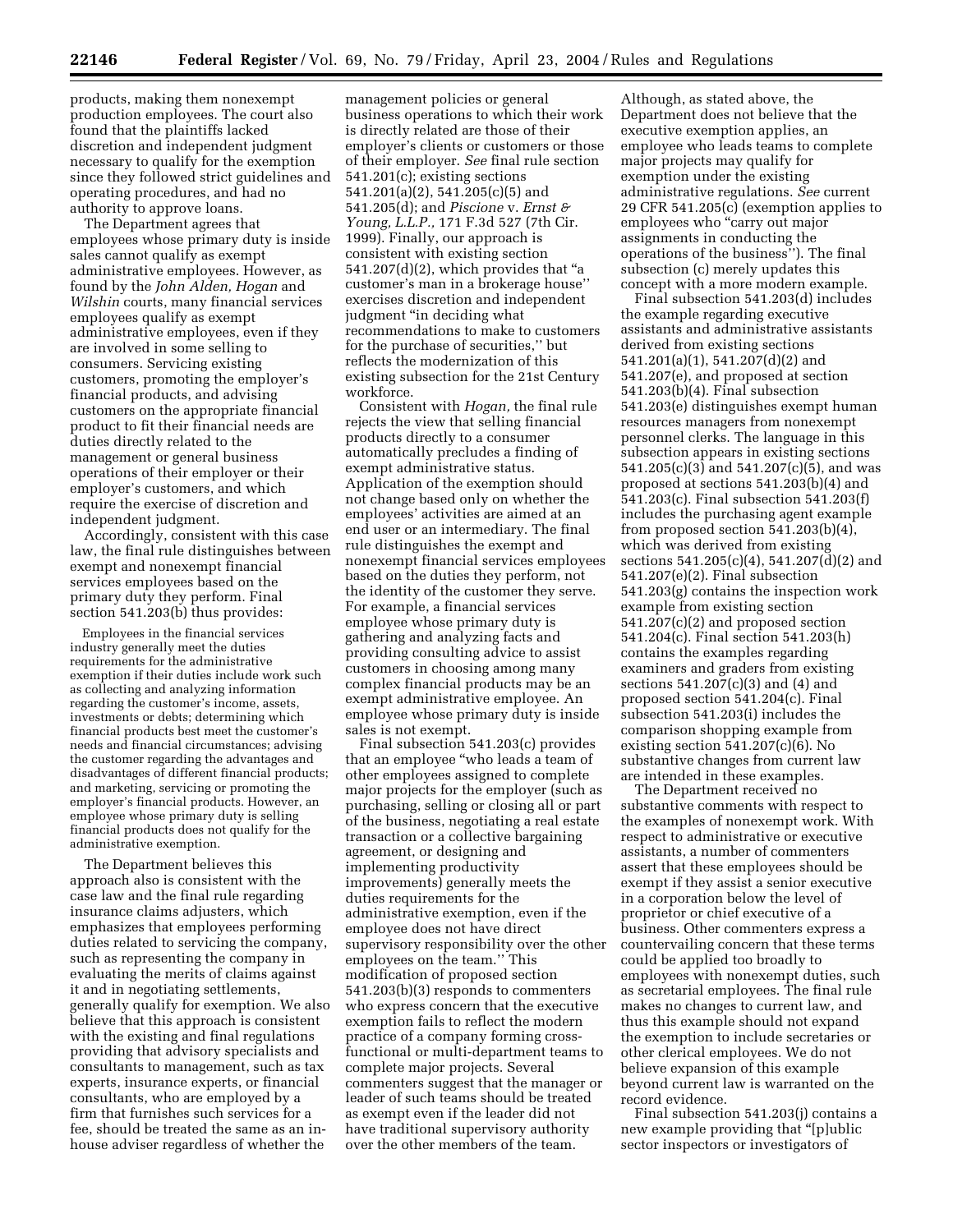various types, such as fire prevention or safety, building or construction, health or sanitation, environmental or soils specialists and similar employees, generally do not meet the duties requirements for the administrative exemption because their work typically does not involve work directly related to the management or general business operations of the employer. Such employees also do not qualify for the administrative exemption because their work involves the use of skills and technical abilities in gathering factual information, applying known standards or prescribed procedures, determining which procedure to follow, or determining whether prescribed standards or criteria are met.'' This new example responds to comments from public sector employees and employer groups. The Public Sector FLSA Coalition, for example, comments that because the existing rules were written with only the private sector in mind, the proposed revisions offer an opportunity for the Department to include language addressing issues unique to public sector concerns. The Public Sector FLSA Coalition states that, although the discretion and independent judgment requirement is vague and unworkable, this standard retains the benefit of being the subject of several court decisions and opinion letters. These interpretations have provided some guidance for Public Sector FLSA Coalition members in assessing the exempt status of certain positions in the public sector. Similarly, the Wisconsin Department of Employment Relations suggests that the final regulations include specific examples from the public sector relating to the discretion and independent judgment standard. Various public sector unions and employees express concern that employees such as investigators, inspectors and parole officers would newly qualify for the administrative exemption under the proposed regulations. Thus, the final rule has been modified to add examples of various types of inspection work found in the public sector that typically fail the requirement for exercising discretion and independent judgment. The examples are straightforward and drawn from previous Wage and Hour opinion letters in which, based on the facts presented, the work involved was considered to be based on the employee's use of skills and technical abilities, rather than exercising the requisite discretion and independent judgment specified in the regulations. *See, e.g.*, Wage and Hour Opinion Letter of 4/17/98, 1998 WL 852783

(investigators); Wage and Hour Opinion Letter of 3/11/98, 1998 WL 852755 (inspectors); and Wage and Hour Opinion Letter of 12/21/94, 1994 WL 1004897 (probation officers).

Section 541.204 Educational Establishments (Proposed § 541.205)

The proposed rule established a separate exemption test for employees whose primary duty is "performing" administrative functions directly related to academic instruction or training in an educational establishment or department or subdivision thereof.'' Such employees are separately identified in section 13(a)(1) of the FLSA and are separately addressed in the existing regulation. The proposed rule defined the terms used and gave examples of employees who are engaged in academic administrative functions and employees who are not so engaged. Under the proposed rule, the term ''educational institution'' was defined as an ''elementary or secondary school system, an institution of higher education or other educational institution.''

As discussed below, the Department has added a list of relevant factors for determining whether post-secondary career programs qualify as ''other educational institutions'' to final subsection 541.204(b), and added ''academic counselors'' to the list of examples of exempt academic administrative employees in final subsection 541.204(c). Except for adjustment of the salary levels, the Department has made no other substantive changes to this section.

As the preamble to the proposed rule stated, this provision simply consolidated into a single section of the regulations a few provisions in the existing regulation pertaining to the administration of educational institutions, with no substantive changes intended. The Department received very few comments on this section.

A few commenters, including the Morgan, Lewis & Bockius law firm, the Air Force Labor Advisors and the Career College Association, suggest that the regulations contain some additional guidance regarding ''other educational institutions'' such as schools that provide adult continuing education or post-secondary technical and vocational training programs such as aircraft flight schools. Opinion letters currently provide guidance about such institutions. For example, the Department has stated that a flight instruction installation approved by the Federal Aviation Administration under that agency's regulations would

constitute an educational establishment. Wage and Hour Opinion Letter of April 2, 1970 (1970 WL 26390). *See also* 2000 WL 33126562. Factors that are relevant in assessing whether such postsecondary career programs are educational institutions include whether the school is licensed by a state agency responsible for the state's educational system or accredited by a nationally recognized accrediting organization for career schools. *Gonzales* v. *New England Tractor Trailer Training School,* 932 F. Supp. 697 (D. Md. 1996). Because such questions must be answered on a caseby-case basis, it would not be prudent for the Department to list just a few types of schools that could qualify as educational institutions. However, we have included the above factors in final subsection 541.204(b).

The American Council of Education suggests that we include admissions counselors and academic counselors on the list of examples of exempt academic administrative employees. The Department has provided guidance on these positions in opinion letters dated February 19, 1998 (1998 WL 852683), and April 20, 1999 (1999 WL 1002391). In those letters, the Department addressed the exempt status of academic counselors and enrollment or admissions counselors. Those letters elaborate on the regulatory requirement that the *academic* administrative exemption is limited to employees engaged in work relating to the academic operations and functions of a school rather than work relating to the general business operations of the school. Thus, academic counselors performing the job duties listed in the 1998 opinion letter were found to qualify for the academic administrative exemption because their primary duty involved work such as administering the school's testing programs, assisting students with academic problems, advising students concerning degree requirements, and performing other functions directly related to the school's educational functions. In contrast, enrollment counselors who engage in general outreach and recruitment efforts to encourage students to apply to the school did not qualify for the academic administrative exemption because their work was not sufficiently related to the school's *academic* operations. However, the 1999 letter noted that, depending upon the employees' duties, they might qualify for the general administrative exemption because their work related to the school's general business operations and involved work in the nature of general sales promotion work.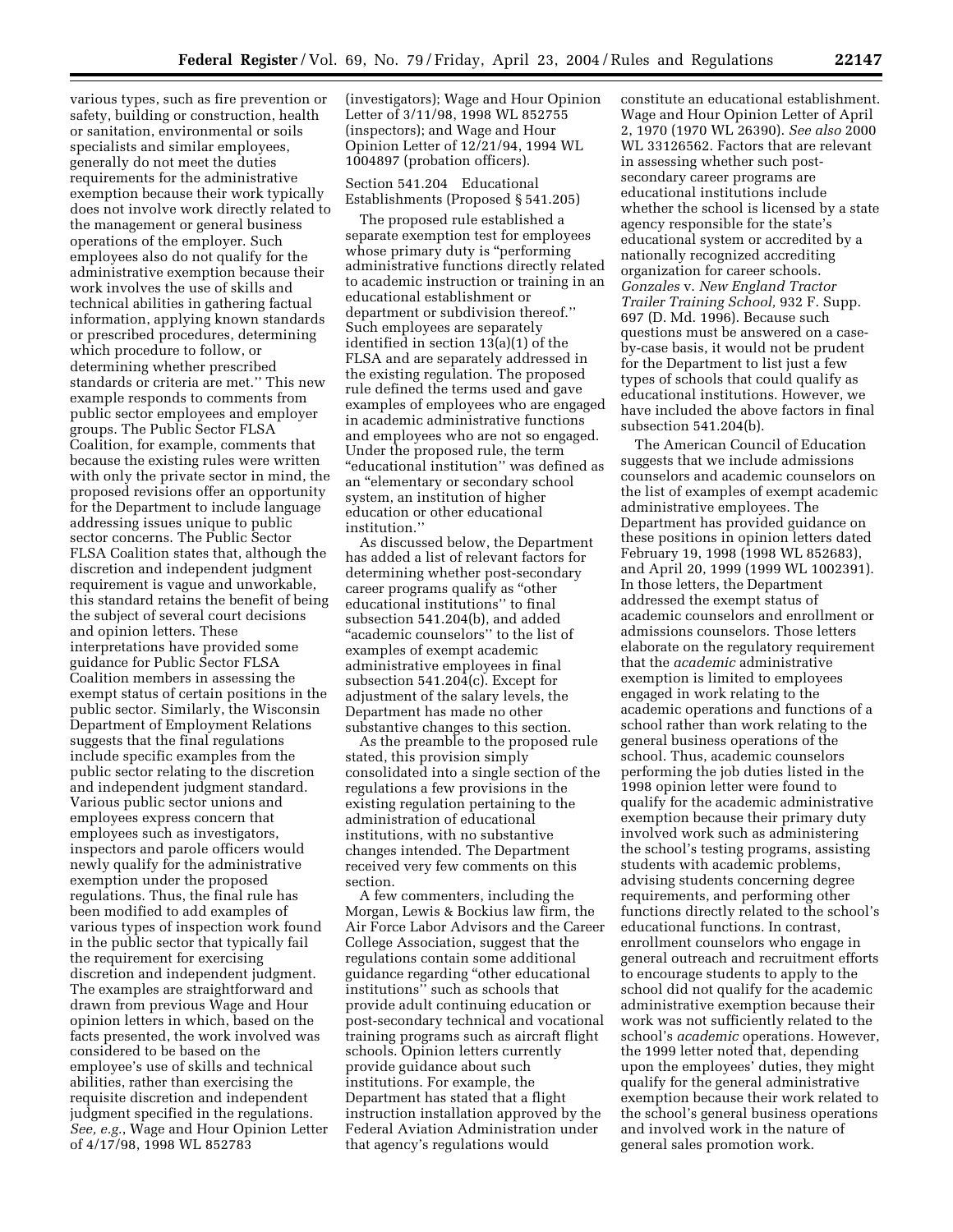Consistent with these opinion letters, we have added academic counselors as an example of exempt academic administrative employees in final subsection 541.204(c), but not admissions counselors.

#### *Subpart D, Professional Employees*

Section 541.300 General Rule for Professional Employees

The proposed general rule for the professional exemption also streamlined the current regulations by adopting a single standard duties test. The proposed standard duties test provided that an exempt professional employee must have ''a primary duty of performing office or non-manual work: (i) Requiring knowledge of an advanced type in a field of science or learning customarily acquired by a prolonged course of specialized intellectual instruction, but which also may be acquired by alternative means such as an equivalent combination of intellectual instruction and work experience; or (ii) Requiring invention, imagination, originality or talent in a recognized field of artistic or creative endeavor.''

The final rule modifies the proposed professional duties test in three ways, ensuring that the final professional test is as protective as the existing short duties test under which most employees are tested for exemption today. *First*, as under the other exemptions, the final rule changes the phrase "a primary duty'' back to the current language of "whose primary duty" in response to commenter concerns that this change weakened the test for exemption. *Second*, consistent with the existing regulations, the final rule deletes the phrase ''office or non-manual'' work. This revision was made in response to commenter concerns about the confusion that would result from applying the ''office and non-manual'' requirement to the professional exemption for the first time. Employer commenters express concerns that occupations clearly satisfying the requirements of the existing tests for learned or creative professionals would not be exempt under the proposal because some aspect of the employee's duties requires "manual" work, such as a surgeon using a scalpel or a portrait artist using a brush. The Department did not intend this result, and thus has removed the ''office and non-manual'' language from the professional exemption. *Third,* the final rule deletes from subsection  $541.300(a)(2)(i)$  the phrase, ''but which also may be acquired by alternative means such as an equivalent combination of intellectual

instruction and work experience.'' As discussed more fully under section 541.301 below, some commenters view the addition of this language as a significant expansion of the learned professional exemption. No such result was intended. Rather, this proposed language was merely an attempt to streamline and summarize the discussion of the word "customarily" in subsection 541.301(d) of the current regulations.

#### Section 541.301 Learned Professionals

Proposed section 541.301(a) restated the duties tests for the learned professional exemption and defined ''advanced knowledge'' as ''knowledge that is customarily acquired through a prolonged course of specialized intellectual instruction, but which also may be acquired by alternative means such as an equivalent combination of intellectual instruction and work experience.'' The proposed subsection (a) also included a list of traditional fields of science or learning such as law, medicine, theology and teaching ''that have a recognized professional status based on the acquirement of advanced knowledge and performance of work that is predominantly intellectual in character as opposed to routine, mental, manual, mechanical or physical work.'' The remaining subsections in proposed section 541.301 defined the key terms in the duties test and provided examples of occupations which generally meet or do not meet the duties requirements for the learned professional exemption.

The final section 541.301(a) has been modified to track the existing learned professional duties test, and then list separately the three elements of this duties test: "(1) The employee must perform work requiring advanced knowledge; (2) The advanced knowledge must be in a field of science or learning; and (3) The advanced knowledge must be customarily acquired by a prolonged course of specialized intellectual instruction.'' Other text from proposed subsection (a) has been moved as appropriate to final subsection (b) defining the phrase "advanced knowledge," final subsection (c) defining the phrase ''field of science or learning,'' and final subsection (d) defining the phrase "customarily" acquired by a prolonged course of specialized intellectual instruction.'' The final subsection (e) contains examples, consistent with existing case law as detailed below, illustrating how the learned professional duties test applies to specific occupations. The language in proposed subsection (f) has been deleted as redundant with the new

section 541.3, and proposed subsection (g) has been renumbered.

Commenters on the learned professional exemption focus most of their discussion on the educational requirements for the exemption. Proposed section 541.301(a) provided that the advanced knowledge required for exemption is "customarily acquired through a prolonged course of specialized intellectual instruction,'' but may also ''be acquired by alternative means such as an equivalent combination of intellectual instruction and work experience.'' Similarly, proposed section 541.301(d) provided: ''However, the word ''customarily'' means that the exemption is also available to employees in such professions who have substantially the same knowledge level as the degreed employees, but who attained such knowledge through a combination of work experience, training in the armed forces, attending a technical school, attending a community college or other intellectual instruction.'' This new ''equivalent combination'' language generated sharp disagreement among the commenters.

Many commenters, including the FLSA Reform Coalition, the National Restaurant Association, the Food Marketing Institute, the State of Oklahoma Office of Personnel Management, the Johnson County Government Human Resources Department and Henrico County, Virginia, generally support the proposal as more appropriately focusing on an employee's knowledge level and application of such knowledge. Such commenters state that the proposal reflects the realities of the modern workplace where employees may take an alternative educational path, but perform the same duties as the degreed professionals. Comments filed by the HR Policy Association, for example, recognize that the current regulations allow some non-degreed employees to be classified as exempt learned professionals by providing that the requisite knowledge is "customarily" acquired by a prolonged course of intellectual instruction. However, the HR Policy Association writes that the Department has not provided sufficient guidance, under the current or proposed regulations, on the application of this ''customarily'' language. The HR Policy Association endorses the Department's proposal as providing a workable and reasonable standard which recognizes that more workers today perform work requiring professional knowledge without possessing a formal professional degree. The Society for Human Resource Management (SHRM)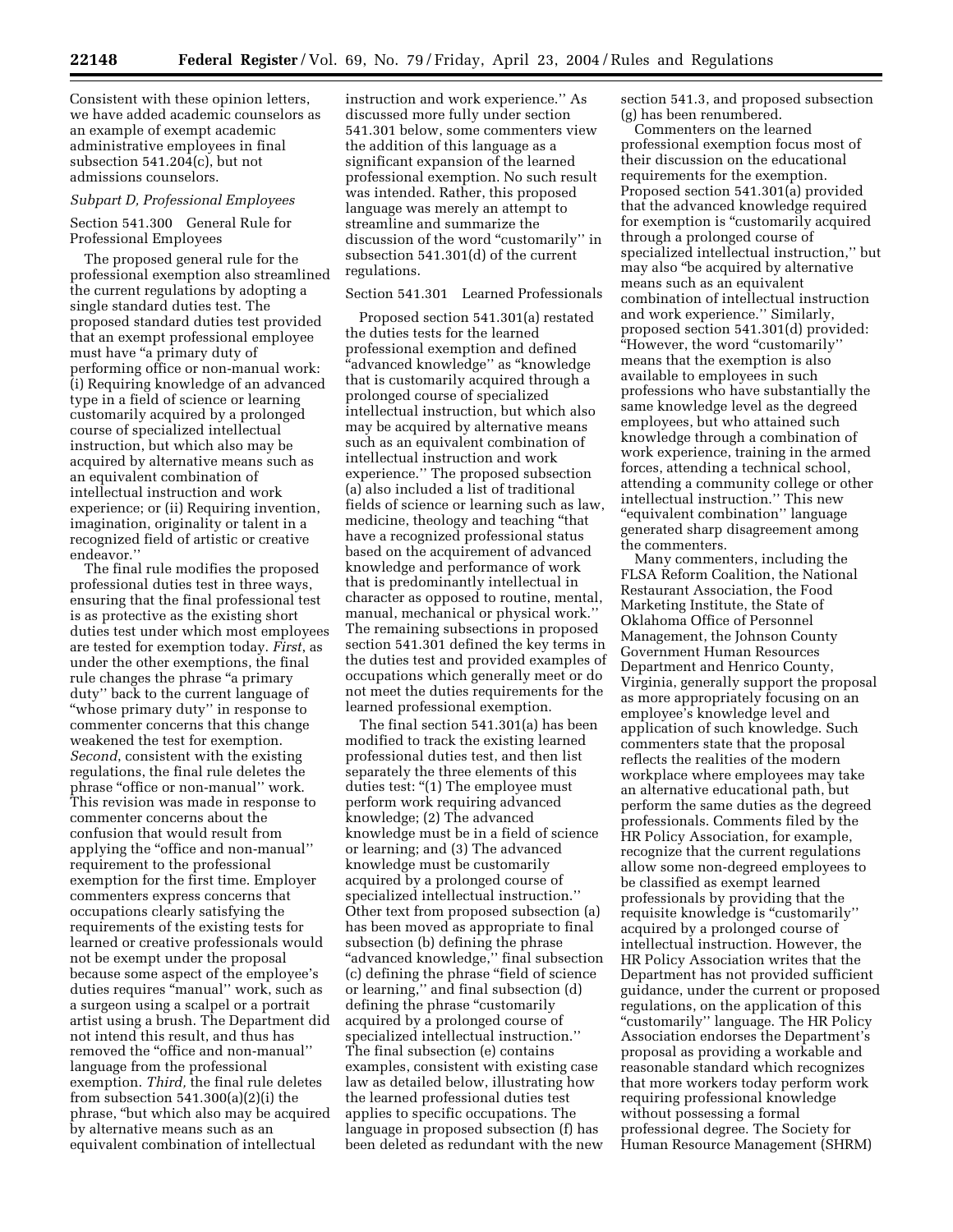expresses concern that the existing test requires an employer to classify and pay employees differently even if they who perform the same work and if they acquired their knowledge in different ways. SHRM supports the proposal because it would allow employers to classify and pay employees the same when they have the same knowledge level and perform the same work. The Workplace Practices Group similarly notes that the existing rule arguably creates difficulties for an employer who must treat differently two employees who perform the same work but acquired their knowledge in different manners. The National Association of Manufacturers (NAM) states that the proposal reflects the realities of the 21st century workplace while remaining consistent with the purposes of the FLSA. NAM agrees with the Department's proposal, stating that the regulations should focus on the employee's knowledge and application of that knowledge, not on how the employee acquired such knowledge. Comments filed by the U.S. Chamber of Commerce (Chamber) supporting the proposal discuss how the professions and professional education have evolved since the current regulations were promulgated in 1940. The current focus of the regulations, the Chamber notes, is inconsistent with this evolution in how knowledge is acquired.

Other commenters, however, argue that the proposed ''equivalent combination'' language would greatly and unjustifiably expand the scope of the professional exemption. The AFL– CIO acknowledges that ''on its face,'' the proposal ''does not permit occupations that currently do not meet the test for learned professionals to qualify for the exemption under the new alternative educational requirement.'' The AFL– CIO notes that the 1940 Stein Report recognized a need for flexibility in the professional duties test to allow the exemption for the occasional employee who did not acquire the requisite knowledge for exemption through a formal degree program. The AFL–CIO also acknowledges that the court in *Leslie* v. *Ingalls Shipbuilding, Inc.,* 899 F. Supp. 1578 (S.D. Miss. 1995), focused on the knowledge level to find that an engineer without a formal degree was an exempt professional. Nonetheless, the AFL–CIO argues that the proposal would have the practical effect of allowing employers to classify as exempt any employee who has some post-high school education and job experience. According to the AFL–CIO, entire occupations such as medical

technicians, licensed practical nurses, engineering technicians and other technical workers could be classified as exempt employees under the proposal. The American Federation of State, County and Municipal Employees claims that the Department's proposed rule would replace an existing ''bright line'' test with a confusing standard. The National Treasury Employees Union argues that the proposal creates a new category of exempt technical professionals, which the Department lacks the statutory authority to do. The American Federation of Government Employees (AFGE) describes the proposal as substituting ''a vague and unworkable "knowledge" test" for an existing ''workable educational requirement.'' The AFGE also claims that the proposed professional exemption ''utterly destroys'' the requirement that an exempt professional be in a recognized profession and eliminates any requirement for an advanced education degree. The International Association of Machinists and Aerospace Workers claims the proposal is an ''unwarranted relaxation of FLSA standards.'' The International Federation of Professional and Technical Engineers argues that the proposal opens the door to classifying beauticians, barbers, radiological technicians and technicians that test or repair mechanical or electric equipment as exempt learned professionals.

The Department believes the proposal was consistent with current case law, and that the proposal would not have caused substantial expansion of the professional exemption. Nonetheless, after careful consideration of all the comments, the Department has modified sections 541.301(a) and (d) to ensure our intent cannot be so misconstrued. The Department did not and does not intend to change the long-standing educational requirements for the learned professional exemption. Rather, the revisions to these subsections were intended to provide additional guidance on the existing language, "customarily acquired'' by a prolonged course of specialized intellectual instruction.

The Department has modified proposed section 541.301(a) in response to the comments evidencing confusion regarding the different elements of the primary duty test for the learned professional exemption. As noted above, some commenters express concern that allowing the exemption for employees with "an equivalent combination of intellectual instruction and work experience'' would result in significant expansion of the exemption to new occupations never before considered to be professions, such as licensed

practical nursing, the skilled trades, and various engineering and repair technicians. These concerns are unfounded because they incorrectly conflate the three separate elements of the learned professional duties test as described in the 1940 Stein Report:

The first element in the requirement is that the knowledge be of an advanced type. Thus, generally speaking, it must be knowledge which cannot be attained at the high-school level. Second, it must be knowledge in a field of science or learning. This in itself is not entirely definitive but will serve to distinguish the professions from the mechanical arts where in some instances the knowledge is of a fairly advanced type, but not in a field of science or learning. The requisite knowledge, in the third place, must be customarily acquired by a prolonged course of specialized intellectual instruction and study.

1940 Stein Report at 38–39. All three of these essential elements must be satisfied before an employee qualifies as an exempt learned professional under the existing, proposed and final rule. Thus, for example, a journeyman electrician may acquire advanced knowledge and skills through a combination of training, formal apprenticeship, and work experience, but can never qualify as an exempt learned professional because the electrician occupation is not a ''field of science or learning'' as required for exemption. A licensed practical nurse may work in a ''field of science or learning,'' but cannot meet the requirements for the professional exemption because the occupation does not require knowledge "customarily acquired by a prolonged course of specialized intellectual instruction.''

The proper focus of inquiry is upon whether all three required elements have been satisfied, not upon any job title or "status" the employee might have. Rather, only occupations that customarily require an advanced specialized degree are considered professional fields under the final rule. For example, no amount of military training can turn a technical field into a profession. Similarly, a veteran who received substantial training in the armed forces but is working on a manufacturing production line or as an engineering technician cannot be considered a learned professional because the employee is not performing professional duties.

The Department intended, and still intends, that these three essential elements, as set forth in the 1940 Stein Report, remain applicable and relevant today. Accordingly, final section 541.301(a) now separately lists the three elements, thus ensuring that nothing in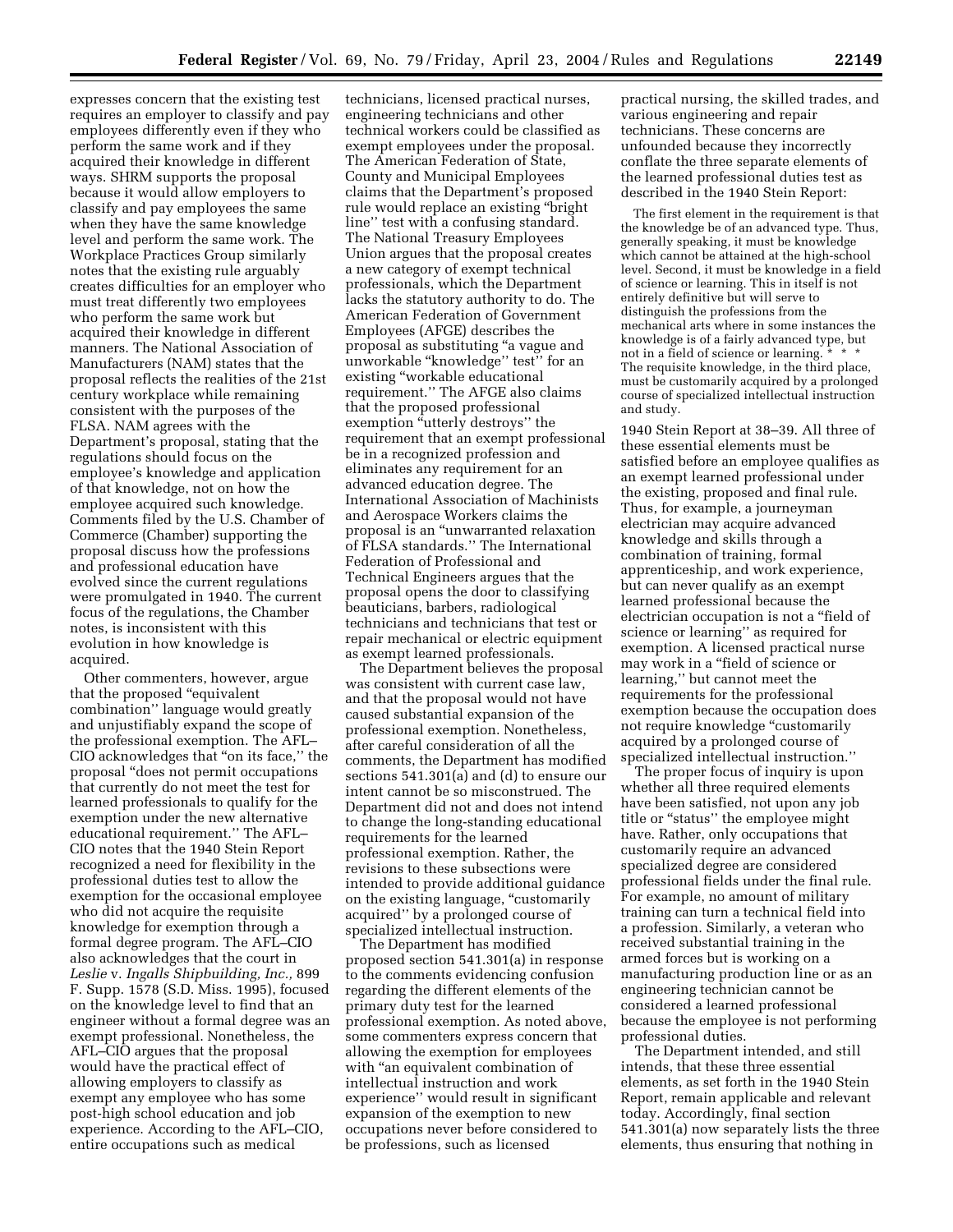this section can be interpreted as allowing the professional exemption to be claimed for licensed practical nurses, skilled tradespersons, engineering technicians and other occupations that cannot meet all three of the elements.

Although the Department has removed the ''equivalent combination'' language from the final section 541.301(a), the references to the educational requirements for the professional exemption and the term ''customarily'' are discussed in subsection (d). As the AFL–CIO notes, the 1940 Stein Report recognized a need for flexibility in the professional duties test to allow the exemption for the occasional employee who does not possess the specialized academic degree usually required for entry into the profession. This flexibility is discussed in the existing regulations at section 541.301(d) which states, in part:

Here it should be noted that the word "customarily" has been used to meet a specific problem occurring in many industries. As is well known, even in the classical profession of law, there are still a few practitioners who have gained their knowledge by home study and experience. Characteristically, the members of the profession are graduates of law schools, but some few of their fellow professionals whose status is equal to theirs, whose attainments are the same, and whose word is the same did not enjoy that opportunity. Such persons are not barred from the exemption.

Thus, the existing section 541.301(d) states, the learned professional exemption is "available to the occasional lawyer who has not gone to law school, or the occasional chemist who is not the possessor of a degree in chemistry.''

The final section 541.301(d), defining the phrase "customarily acquired by a prolonged course of specialized intellectual instruction,'' retains these general concepts while providing additional guidance to clarify when an employee working in a ''field of science or learning,'' but without a formal degree, can qualify as an exempt learned professional. The final subsection (d) requires two separate inquiries. *First,* as in the existing regulations, the occupation must be in a field of science or learning where specialized academic training is a standard prerequisite for entrance into the profession. Thus, the learned professional exemption is available for lawyers, doctors and engineers, but not for skilled tradespersons, technicians, beauticians or licensed practical nurses, as none of these occupations require specialized academic training at the level intended by the regulations as a standard prerequisite for entrance into the

profession. *Second,* employees within such a learned profession can then only qualify for the learned professional exemption if they either possess the requisite advanced degree or ''have substantially the same knowledge level and *perform substantially the same work* as the degreed employees, but who attained the advanced knowledge through a combination of work experience and intellectual instruction.''

The final subsection (d) thus recognizes, as evidenced by many comments and recognized in the existing regulations, that some employees, occasional though they may be, have the same knowledge level and perform the same work as degreed employees but obtain that advanced knowledge by a non-traditional path.'' 9 An employee with the same knowledge level and performing the same work in a professional field of science or learning as the degreed professionals should be classified and paid in the same manner as those degreed professionals. This principle does not expand the learned professional exemption to new quasi-professional fields. Rather, it merely ensures, as in the current regulations, that employees performing the same work, and who met the other requirements for exemption, are treated the same—a common theme in employment law today.

To ensure that the final rule is not interpreted to exempt entire occupations previously considered nonexempt by the Department, the final rule deletes the phrase in proposed section 541.301(d) that equivalent knowledge may be obtained ''through a combination of work experience, training in the armed forces, attending a technical school, attending a community college or other intellectual instruction.'' Instead, final section 541.301(d) provides that the word "customarily" means "that the exemption is also available to employees in such professions who

have substantially the same knowledge level and perform substantially the same work as the degreed employees, but who attained the advanced knowledge through a combination of work experience and intellectual instruction.''

Thus, a veteran who is not performing work in a recognized professional field will not be exempt, regardless of any training received in the armed forces. The International Federation of Professional & Technical Engineers, for example, describes its members as technicians who test and repair electronic or mechanical equipment using knowledge gained through on-thejob training, military training and technical or community colleges. This commenter states that such technicians ''generally do not have specialized college degrees in engineering or scientific fields, and do not have the detailed and sophisticated knowledge that scientists or engineers possess.'' Such technical workers are entitled to overtime under the existing and final regulations because their work does not require advanced knowledge in a field of science or learning customarily acquired by a prolonged course of specialized intellectual instruction.

To further avoid any misunderstanding of our intent, the final rule adds the following additional language to subsection (d):

Thus, for example, the learned professional exemption is available to the occasional lawyer who has not gone to law school, or the occasional chemist who is not the possessor of a degree in chemistry. However, the learned professional exemption is not available for occupations that customarily may be performed with the general knowledge acquired by an academic degree in any field, with knowledge acquired through an apprenticeship, or with training in the performance of routine mental, manual, mechanical or physical processes. The learned professional exemption also does not apply to occupations in which most employees have acquired their skill by experience rather than by advanced specialized intellectual instruction.

Some jobs require only a four-year college degree in any field or a two-year degree as a standard prerequisite for entrance into the field. Other jobs require only completion of an apprenticeship program or other short course of specialized training. The final section 541.301(d), drawn from existing subsection 541.301(d) and proposed section 541.301(f), makes clear that such occupations do not qualify for the learned professional exemption.

The decision in *Palardy* v. *Horner,*  711 F. Supp. 667 (D. Mass. 1989) (applying Office of Personnel Management and FLSA regulations), cited by the AFL–CIO, would not

<sup>9</sup> The preamble to the proposal, 68 FR at 15568, invited comments on whether the regulations should specify equivalencies of work experience and other intellectual instruction that could substitute for a specialized advanced degree. A few commenters supported various specific equivalencies, but most commenters opposed them because equivalencies might vary by industry or be an ''arbitrary exercise subject to abuse.'' The Department has decided not to impose inflexible equivalencies in the final regulations. However, we have added the phrase "and performs substantially the same work'' to the final section 541.301(d), which should be a better guide for the regulated community in determining when a non-degreed employee working in a recognized professional field of science or learning can qualify as an exempt learned professional by focusing the inquiry on the actual work performed by the employee. *See, e.g., Leslie* v. *Ingalls Shipbuilding, Inc.,* 899 F. Supp. 1578 (S.D. Miss. 1995).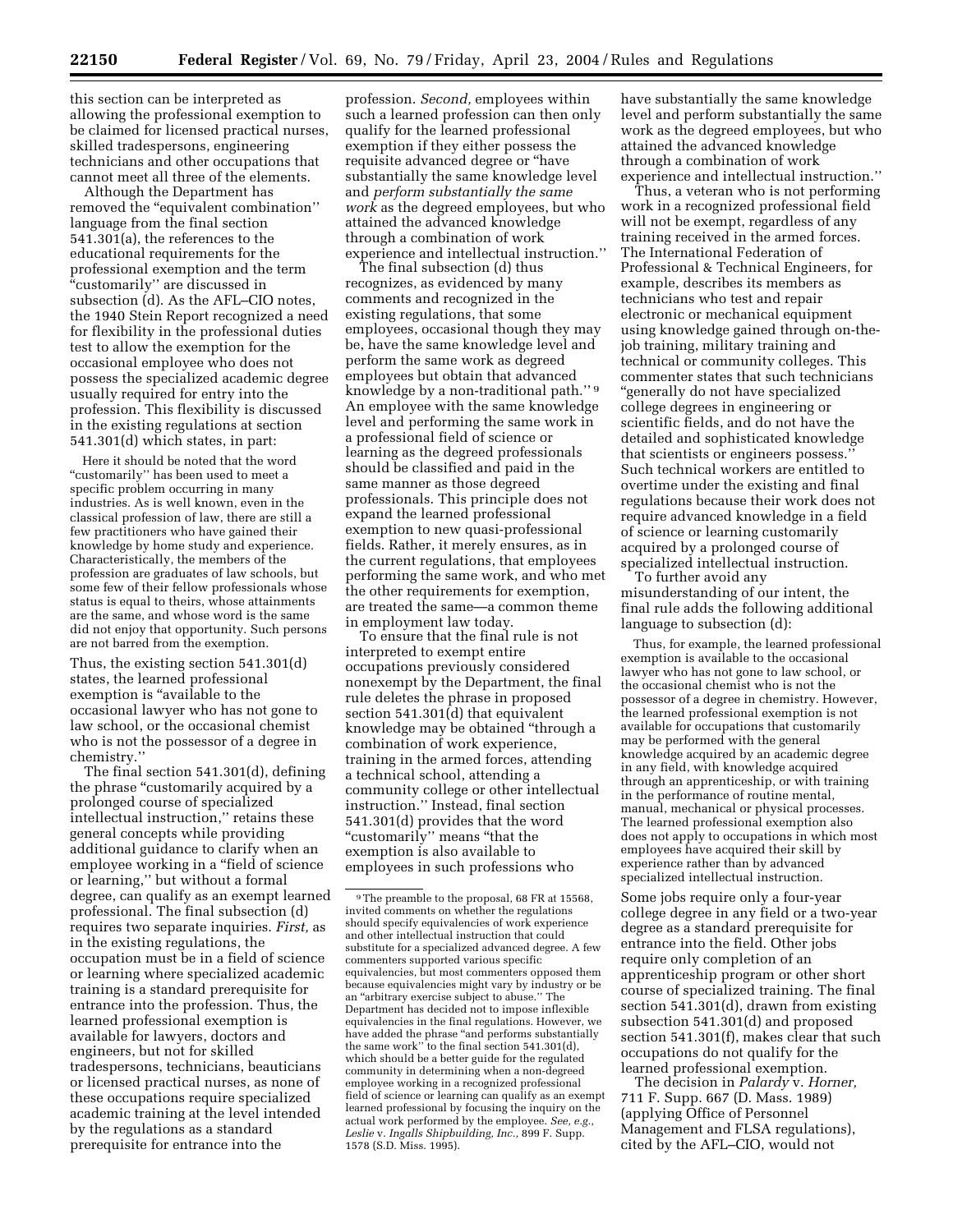change if analyzed under the proposed or final regulations. The employees in that case were technicians employed by the Navy at the GS–11 grade level who performed ''technical tasks relating to the proper design, repair, testing and overhaul of naval ship systems and equipment, as well as the vessels themselves.'' *Id.* at 668. The court described the employees as ''primarily responsible for preparing drawings and schematics used in installing and reconfiguring equipment on navy vessels,'' but these tasks were ''accomplished by consulting standard texts, guides and established formulas.'' Id. The work was "practical rather than theoretical,'' with the more complex tasks performed by professional engineers. *Id.* at 668–69. The only educational requirement for the positions was a high school diploma, and the skills needed to perform the work were ''obtained through on the job training.'' *Id.* The work did ''not require an advanced course of academic study.'' *Id.* Such technicians would be entitled to overtime pay under the final regulations, because the standard prerequisite for entry into such jobs is only a high school education, not advanced specialized academic training. In addition, the technicians would be entitled to overtime pay under the final regulations because they did not perform the same work as the professional engineers. In contrast, the employee in *Leslie* v. *Ingalls Shipbuilding, Inc.,* 899 F. Supp. 1578 (S.D. Miss. 1995), who had completed three years of engineering study at a university and had many years of experience in the field of engineering, would continue to be properly classified as an exempt learned professional.

The Department also received substantial comments on the proposal to eliminate the existing "short" test requirement that an exempt professional employee "consistently exercise \* \* \* discretion and judgment.'' Many commenters such as the U.S. Chamber of Commerce (Chamber), the HR Policy Association, the Public Sector FLSA Coalition, the National Restaurant Association, and the National Association of Chain Drug Stores support this change. The Chamber, for example, notes that the "discretion and judgment'' requirement is inconsistent with modern workforce practices, citing the case of *Hashop* v. *Rockwell Space Operations Co.,* 867 F. Supp. 1287, 1297 (S.D. Tex. 1994) (employees with degrees in electronic engineering and mathematics who trained Space Shuttle ground control personnel held not exempt). Difficulties in articulating and

defining this requirement, the HR Policy Association states, have resulted in confusion in its application and have spawned numerous lawsuits. The HR Policy Association notes that professional employees are increasingly guided by operational parameters or standards because of the increased acceptance of international standards, especially in fields like engineering and science. According to the commenter, this evolution in work performed by professional employees has accelerated confusion with, and litigation over, the current professional exemption. The HR Policy Association also cites the *Rockwell Space Operations* case to illustrate that the current test can lead to illogical results.

Other commenters, such as the AFL– CIO, the American Federation of State, County and Municipal Employees, the National Treasury Employees Union, the American Federation of Government Employees and the International Federation of Professional and Technical Engineers, urge the Department to restore "discretion and judgment'' as a requirement for the professional exemption. Such commenters argue that the exercise of discretion and judgment demonstrates the independence and authority that is an inherent part of professional work. Similarly, the National Employment Law Project contends that the ''discretion and judgment'' requirement ''is a key limiting factor of the exemption and is intended to weed out those workers who are not bona fide exempt employees.'' Some of these commenters also believe that the proposal eliminated the ''long'' duties test requirement that exempt professionals perform work ''predominantly intellectual and varied in character.'' Such commenters object to the perceived deletion of the ''predominantly intellectual'' requirement as further weakening the requirements for exemption.

The Department continues to believe that having a primary duty of ''performing work requiring advanced knowledge in a field of science or learning customarily acquired by a prolonged course of specialized intellectual instruction'' includes, by its very nature, exercising discretion and independent judgment. Indeed, existing section 541.305 defines "discretion and judgment'' under the professional exemption by stating only that: ''A prime characteristic of professional work is the fact that the employee does apply his special knowledge or talents with discretion and judgment. Purely mechanical or routine work is not professional.'' *See also* 1940 Stein

Report at 37 (''A prime characteristic of professional work is the fact that the employee does apply his special knowledge or talents with discretion and judgment.''). The Department has been unable to identify any occupation that would meet the primary duty test for the professional exemption, but not require the consistent exercise of discretion and judgment.

The Department observes that only a few courts have discussed the definition of the phrase ''includes work requiring the consistent exercise of discretion and judgment" in the existing "short" professional duties test, and how this standard differs from the phrase ''includes work requiring the exercise of discretion and *independent* judgment'' in the existing "short" administrative duties test. *See, e.g., Piscione* v. *Ernst & Young, L.L.P.,* 171 F.3d 527, 536 (7th Cir. 1999); *Hashop,* 867 F. Supp. at 1298 n.6. The Department also notes that the ''consistent exercise of discretion and judgment'' standard under the learned professional exemption is less stringent than the ''includes work requiring the exercise of discretion and *independent*  judgment'' standard of the administrative exemption. *See De Jesus Rentas* v. *Baxter Pharmacy Services Corp.,* 286 F. Supp. 2d 235, 241 (D.P.R. 2003) (noting that the discretion required for the professional exemption is "a lesser standard" than the discretion required under the administrative exemption).

The Department continues to agree that a ''prime characteristic of professional work is the fact that the employee does apply his special knowledge or talents with discretion and judgment,'' 29 CFR 541.305(b), and did not intend to delete this concept entirely from the professional duties test. Thus, consistent with existing section 541.305(b), the Department has included the ''consistent exercise of discretion and judgment'' in final subsection 541.301(b) as part of the definition of ''work requiring advanced knowledge,'' one of three essential elements of the learned professional primary duty tests:

The phrase "work requiring advanced knowledge'' means work which is predominantly intellectual in character, and which includes work requiring the consistent exercise of discretion and judgment, as distinguished from performance of routine mental, manual, mechanical or physical work. An employee who performs work requiring advanced knowledge generally uses the advanced knowledge to analyze, interpret or make deductions from varying facts or circumstances. Advanced knowledge cannot be attained at the high school level.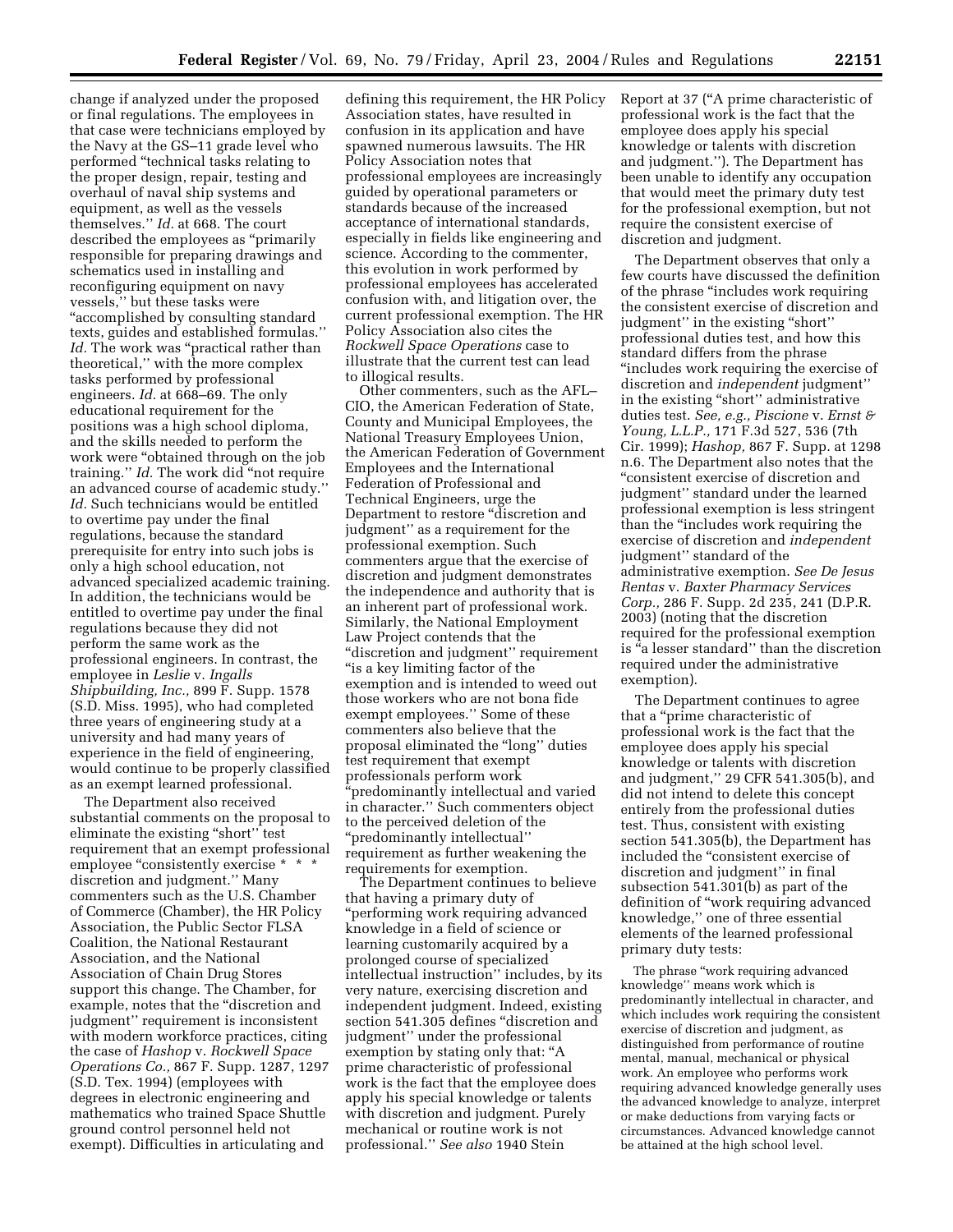This language, consistent with existing section 541.305, acknowledges that the exercise of ''discretion and judgment'' is a prime characteristic of professional work, while also providing a more substantive definition of "advanced knowledge" than the definition in existing section 541.301(b), which merely defines advanced knowledge as ''knowledge which cannot be attained at a high school level.'' These clarifications in the final rule are based on current law, should make the professional duties test easier to apply, and will not cause currently nonexempt employees to be classified as exempt learned professionals. At the same time, the final rule recognizes that some learned professionals in the modern workplace are required to comply with national or international standards or guidelines. Certified Public Accountants have not under current law, and will not under the final rule, lose the learned professional exemption because they follow the Generally Accepted Accounting Principles (GAAP). Similarly, a lawyer who follows Security and Exchange Commission rules to prepare corporate filings should still qualify for exemption even though such rules today allow for little variation. In such cases, the exempt professional employee applies advanced knowledge to identify and interpret varying facts and circumstances. As noted by several commenters, the decision in *Hashop* v. *Rockwell Space Operations Co.,* 867 F. Supp. 1287 (S.D. Tex. 1994), demonstrates the absurd result from too literally applying the current ''discretion and judgment'' requirement to a 21st century job. While this case has not been followed by any court in the decade since it was decided, the *Rockwell Space Operations*  decision has caused confusion for employers attempting to determine the exempt status of employees. The plaintiffs in the *Rockwell Space Operations* case were instructors who trained ''Space Shuttle ground control personnel during simulated missions.'' *Id.* at 1291. The plaintiffs provided ''instruction on all communications, data, tracking, and telemetry information that ordinarily flows between the Space Shuttle and the Johnson Space Center Mission Control Center.'' *Id.* The plaintiffs were responsible for assisting in development of the script for the simulated missions, running the simulation, and debriefing Mission Control on whether the trainees handled simulated anomalies correctly. *Id.* at 1291–92. The plaintiffs also wrote workbooks and technical guides. *Id.* The plaintiffs had college degrees in

electrical engineering, mathematics or physics. *Id.* at 1296. Nonetheless, the court found the plaintiffs did not ''consistently exercise discretion and judgment,'' and thus were entitled to overtime pay, because the appropriate responses to simulated Space Shuttle malfunctions were contained in a manual. *Id.* at 1297–98. In the Department's view, the reliance by an engineer or physicist on a manual outlining appropriate responses to a Space Shuttle emergency (or a problem in a nuclear reactor, as another example) should not transform an otherwise learned professional scientist into a nonexempt technician. The clarifications to the professional duties test are designed to prevent such an absurd result.

The definition of ''advanced knowledge'' also retains the ''predominantly intellectual'' concept from the existing "long" duties test. The Department notes that the proposal did not eliminate the requirement that exempt professional work must be predominantly intellectual. We agree with the commenters stating that professional work, by its very nature, must be intellectual. Thus, proposed section 541.301(a) defined learned professions to include those ''occupations that have a recognized professional status based on the acquirement of advanced knowledge and performance of work that is *predominantly intellectual in character*  as opposed to routine mental, manual, mechanical or physical work.'' Nonetheless, the comments demonstrate that the proposal did not sufficiently stress this concept, and may have been unclear as to how the ''predominantly intellectual'' requirement fits into the primary duty test. Moving the ''predominantly intellectual'' language to final section 541.301(b) should address the commenter concerns discussed above.

A number of commenters ask the Department to declare various occupations as qualifying for the learned professional exemption, but these commenters did not provide sufficient information regarding the educational requirements of the occupations necessary for us to make that determination. For example, the Newspaper Association of America (NAA) suggests that the Department consider including a specific discussion on the applicability of the learned professional exemption to journalists, particularly given the guidance in the existing regulations that the learned professional exemption does not apply to "quasi-professions" such as journalism. The NAA cites a 1996

survey of daily newspaper editors conducted at the Ohio State Newspaper finding that 86 percent of daily newspaper entry-level hires just out of college had journalism and mass communication degrees. The Department, however, has no further supporting information about the requirements for the profession and, as such, declines to include journalists in the learned professional exemption at this time. Further discussion regarding journalists is retained as in the existing regulations under the creative professional exemption.

The record evidence is sufficient for the Department to provide additional guidance regarding the following occupations, some of which are covered by the current regulations but repeated here:

*Nurses.* The proposal retained the Department's existing interpretation regarding the exempt status of registered nurses (RNs). Simply stated, nurses who are *registered* by an appropriate state licensing board satisfy the duties requirements for exemption as learned professional employees. This wellestablished regulatory exemption for registered nurses has appeared in the existing interpretative guidelines for more than 32 years:

Registered nurses have traditionally been recognized as professional employees by the Division in its enforcement of the act. Although, in some cases, the course of study has become shortened (but more concentrated), nurses who are registered by the appropriate examining board will continue to be recognized as having met the requirement of § 541.3(a)(1) of the regulations.

29 CFR 541.301(e)(1) (36 FR 22978, December 2, 1971). Final rule section 541.301(e)(2) continues to provide that RNs satisfy the duties test for the professional exemption, and clarifies that other nurses, such as licensed practical nurses (LPNs), would not be exempt from eligibility for overtime.

The AFL–CIO, the American Federation of Teachers (AFT), the American Nurses Association, the Maine State Nurses Association, the Minnesota Nurses Association, the Service Employees International Union (SEIU) and United Food and Commercial Workers International Union (UFCW), as well as many individual nurses, express reservations about the knowledge equivalency language of the proposal. They state that the proposed formulation of the professional standard duty test would exempt additional classes of healthcare workers, such as LPNs. For example, AFT and SEIU note that LPNs have some level of formal education but do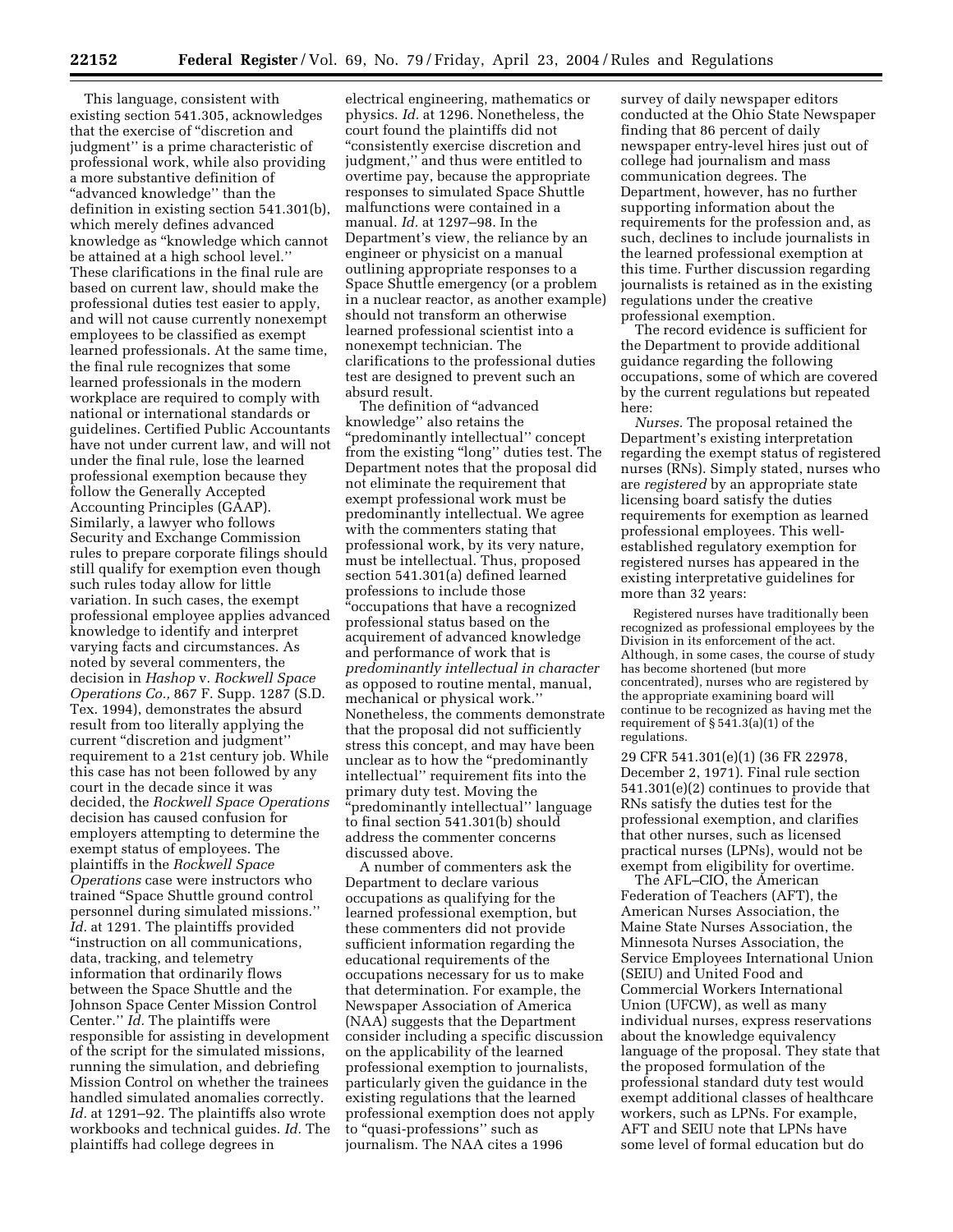not possess the same level to be considered degreed exempt employees, as are RNs. SEIU also argues that the proposal ignored the differences in the permitted scope of practice between RNs and LPNs. The UFCW argues that the difference between RNs and LPNs is that the former typically enter the nursing profession by attending a specialized school and obtaining a specialized nursing degree while the latter do not. The UFCW criticizes the proposal as eliminating this distinction between RNs and LPNs, and for eliminating overtime for LPNs and other technical workers who have experience or training but do not have an advanced degree in a recognized field of science or learning. In describing the work and qualifications of LPNs, or a licensed vocational nurse (LVNs) in the state of California, UFCW comments that they perform patient care tasks pursuant to the direct and close supervision of RNs or physicians. LPNs and LVNs are not required to have an advanced degree or undergo a prolonged course of study in a recognized field of science or learning. ''Typically, all that is required is a high school education and a year's training in a vocational school.'' As for their job duties, UFCW states that LPNs and LVNs have limited discretion and little supervisory or administrative duties; rather, they perform tasks such as ''routine bedside care, including bathing, dressing, personal hygiene, feeding, and tending to patients' comfort and emotional needs.'' Since such nurses are nonexempt under the current regulatory framework, UFCW calls on the Department to expressly affirm that such nurses remain nonexempt under the final regulations. The Minnesota Nurses Association states that the proposal would detrimentally affect the nursing profession. Other organizations, such as the National Organization for Women and Women Employed Institute, also express similar concerns that nurses could be classified as exempt and no longer entitled to overtime.

Some of these same commenters view the proposal as classifying RNs as bona fide professionals and thereby exempting them from overtime for the first time. For example, the American Nurses Association states that the proposal would add RNs as exempt from overtime. Also, the Maine State Nurses Association argues that RNs should be treated as eligible for overtime.

As noted above, the existing regulations have treated RNs as performing exempt learned professional duties since 1971. The Department's long-standing position is that RNs

satisfy the duties test for exempt learned professionals, but LPNs do not. *See*  Wage and Hour Opinion Letters dated April 1, 1999, June 23, 1983, May 16, 1983 and November 16, 1976. As reemphasized by the Administrator in an October 19, 1999 Opinion Letter, ''in virtually every case, licensed practical nurses cannot be considered exempt, bona fide, professionals.'' Similarly, the scant case law in this area is consistent. For example, in *Fazekas* v. *Cleveland Clinic Foundation Health Care Ventures, Inc.,* 204 F.3d 673 (6th Cir. 2000), the parties did not dispute that the plaintiff RNs who made home health care visits possessed the requisite knowledge of an advanced type in a field of science to satisfy the duties test for the professional exemption. There, as in most reported cases involving claims by nurses for overtime pay, the issue was whether the nurses were paid on a fee basis that would meet the salary or fee basis test. *See also Elwell* v. *University Hospitals Home Care Services,* 276 F.3d 832, 835–36 (6th Cir. 2002) (dispute regarding whether home health care nurse providing ''skilled nursing services'' was paid on a salary or fee basis, but no dispute that nurse met the duties test); *Klem* v. *County of Santa Clara, California,* 208 F.3d 1085, 1088–90 (9th Cir. 2000) (dispute on whether RN was paid on a salary basis, but no dispute that registered nurse met the duties test for the learned professional exemption).

The Department did not and does not have any intention of changing the current law regarding RNs, LPNs or other similar health care employees, and no language in the proposed regulations suggested otherwise. Consequently, the final rule reiterates the long-standing position that RNs satisfy the duties test for bona fide learned professional employees. The Department further clarifies that LPNs and other similar health care employees generally do not qualify as exempt learned professionals, regardless of work experience and training, because possession of a specialized advanced academic degree is not a standard prerequisite for entry into such occupations.

*Physician Assistants.* Proposed section 541.301(e)(4) included an enforcement policy articulated in section 22d23 of the Wage and Hour Division Field Operations Handbook (FOH) that physician assistants who complete three years of pre-professional study (or 2,000 hours of patient care experience) and not less than one year of professional course work in a medical school or hospital generally meet the duties requirements for the learned professional exemption. Although a few

commenters object to this section, the final rule retains this long-standing recognition of physician assistants as exempt learned professionals. However, the Department has modified the educational and certification requirements in final section 541.301(e)(4) in response to a comment filed by the American Academy of Physician Assistants (AAPA).

According to the AAPA, the standard prerequisite for practice as a physician assistant is graduation from a physician assistant program accredited by the Accreditation Review Commission on Education for the Physician Assistant and certification by the National Commission on Certification of Physician Assistants (NCCPA). The AAPA states that the proposal, and thus section 22d23 of the FOH, describes the educational background or experience typical of an individual who is admitted into an accredited physician assistant program and includes an abbreviated version of the physician assistant educational curriculum—not the standard an individual must satisfy to practice as a physician assistant. For entry into an accredited physician assistant educational program, an individual should have a Bachelor's degree and 45 months of health care experience, according to the AAPA. Physician assistant programs are located at schools of medicine or health sciences, universities and teaching hospitals and typically consist of 111 weeks of instruction: 400 classroom and laboratory hours in the basic sciences with at least 70 hours in pharmacology, more than 149 hours in behavioral sciences and more than 535 hours in clinical medicine. In the second year of the program, 2,000 hours are spent in clinical rotations divided between primary care medicine and various specialties. To practice as a physician assistant, an individual must pass a national certifying examination jointly developed by the National Board of Medical Examiners and NCCPA. Physician assistants also must take continuing medical education credits and a recertification to maintain certification.

The Department recognizes that the FOH section has not been updated in many years and thus may be out of date. The information provided by the AAPA reveals a more lengthy and involved required course of study than is currently set forth in the FOH. The national testing and certification requirement also is consistent with exempt learned professional status. Thus, the Department concludes that physician assistants who have graduated from a program accredited by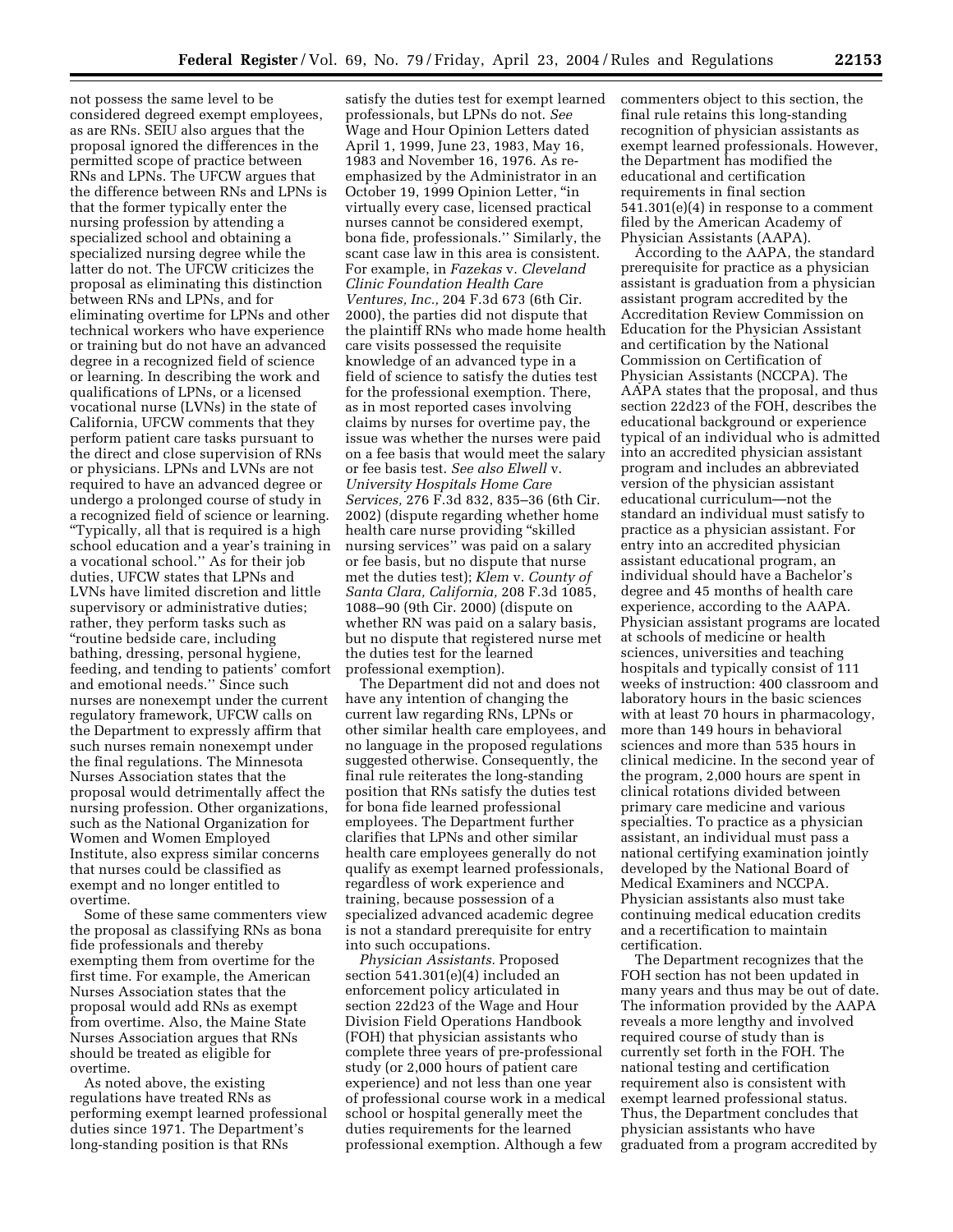the Accreditation Review Commission on Education for the Physician Assistant and who are certified by the National Commission on Certification of Physician Assistants generally meet the duties requirements for the learned professional exemption. Final section 541.301(e)(4) has been modified accordingly.

*Chefs.* Section 541.301(e)(6) of the proposal provided that chefs, such as executive chefs and sous chefs, ''who have attained a college degree in a culinary arts program, meet the primary duty requirement for the learned professional exemption.'' The Department received few comments addressing this section. The National Restaurant Association confirms that a four-year college degree in culinary arts is the standard prerequisite in the industry for executive chefs. The National Restaurant Association argues, however, that the Department should more explicitly allow work experience to substitute for a college degree. In contrast, the AFL–CIO expresses concern that the proposed language unjustly would expand the ''learned professional'' exemption to cover employees properly considered nonexempt cooks.

The Department agrees that the proposed language should be clarified to better distinguish between exempt professional chefs with four-year culinary arts degrees and nonexempt ordinary cooks who perform predominantly routine mental, manual, mechanical or physical work. The Department has no intention of departing from current law that ordinary cooks are not exempt professionals. *See, e.g.,* Wage and Hour Opinion Letter of February 18, 1983 (''Cooks and bakers are not considered to be executive, administrative, or professional employees within the meaning of the regulations regardless of how highly skilled or paid such employees may be''). *See also Cobb* v. *Finest Foods, Inc.,*  755 F.2d 1148, 1150 (5th Cir. 1985) (employee who directed the work of two or more employees and whose primary duty was management of hot food section of cafeteria was exempt executive); *Noble* v. *93 University Place Corp.,* 2003 WL 22722958, at \*10 (S.D.N.Y. 2003) (summary judgment denied because of factual dispute over whether employee was head chef and kitchen manager with numerous managerial and supervisory responsibilities or ''simply a chef who spent 75 to 100 percent of his time cooking'').

Accordingly, to avoid any misinterpretations, the final rule replaces the proposed language ''a

college degree'' with ''a four-year specialized academic degree'' and states that cooks are not exempt professionals. The final subsection 541.301(e)(6) thus provides: ''Chefs, such as executive chefs and sous chefs, who have attained a four-year specialized academic degree in a culinary arts program, generally meet the duties requirements for the learned professional exemption. The learned professional exemption is not available to cooks who perform predominantly routine mental, manual, mechanical or physical work.'' This language is consistent with industry standard educational prerequisites as represented by the National Restaurant Association and distinguishes the exempt learned professional chef from the nonexempt cook. The Department rejects the National Restaurant Association's suggestion that the regulations should broadly allow work experience to substitute for a four-year college degree in the culinary arts because it would inappropriately expand the scope of the learned professional exemption.

The National Restaurant Association also argues that certain chefs qualify as creative professionals. The Department agrees that certain forms of culinary arts have risen to a recognized field of artistic or creative endeavor requiring ''invention, imagination, originality or talent.'' The National Restaurant Association points to the Department's Occupational Outlook Handbook, 2002– 2003, stating at page 306 that ''[d]ue to their skillful preparation of traditional dishes and refreshing twists in creating new ones, many chefs have earned fame\* \* \*.'' The National Restaurant Association also references various publications emphasizing the creative nature of certain culinary innovation, including the specialization of creating distinctive, unique dishes. Another commenter, a wage and hour consultant, also suggests that the Department consider the creative professional exemption for such chefs, noting the "national acclaim" and "reputation and power in the industry'' enjoyed by certain chefs.

Accordingly, after careful consideration of this issue, the Department concludes that to the extent a chef has a primary duty of work requiring invention, imagination, originality or talent, such as that involved in regularly creating or designing unique dishes and menu items, such chef may be considered an exempt creative professional. Recognizing that some chefs may qualify as exempt creative professionals is consistent with the Department's long-standing enforcement policy

regarding floral designers and other federal case law. *See* Wage and Hour Opinion Letter of September 4, 1970, 1970 WL 26442 (''The requirement that work must be original and creative in character would be, generally speaking, met by a flower designer who is given a subject matter, theme or occasion for which a floral design or arrangement is needed and creates the floral design or floral means of communicating an idea for the occasion. Work of this type is original and creative and depends primarily on the invention, imagination and talent of the employee''). *See also Freeman* v. *National Broadcasting Co.*, 80 F.3d 78, 82 (2nd Cir. 1996) (employees ''talented'' because they have a "native and superior ability in their fields''); *Reich* v. *Gateway Press, Inc.*, 13 F.3d 685, 700 (3rd Cir. 1994) (''developing an entirely fresh angle on a complicated topic''); *Shaw* v. *Prentice Hall, Inc.*, 977 F. Supp. 909, 914 (S.D. Ind. 1997) (''employees who have been found to meet the artistic professional exemption performed work that was much more inventive and 'artistic'''). However, there is a wide variation in duties of chefs, and the creative professional exemption must be applied on a case-by-case basis with particular focus on the creative duties and abilities of the particular chef at issue. The Department intends that the creative professional exemption extend only to truly "original" chefs, such as those who work at five-star or gourmet establishments, whose primary duty requires ''invention, imagination, originality, or talent.''

*Paralegals.* The Department received a number of comments from paralegals and legal assistants expressing concern that they would be classified as exempt under the proposed regulations. Other commenters urge the Department to declare that paralegals are exempt learned professionals. However, none of these commenters provided any information to demonstrate that the educational requirement for paralegals is greater than a two-year associate degree from a community college or equivalent institution. Although many paralegals possess a Bachelor's degree, there is no evidence in the record that a four-year specialized paralegal degree is a standard prerequisite for entry into the occupation. Because comments revealed some confusion regarding paralegals, the final rule contains new language in section 541.301(e)(7) providing that paralegals generally do not qualify as exempt learned professionals. The final rule, however, also states that the learned professional exemption is available for paralegals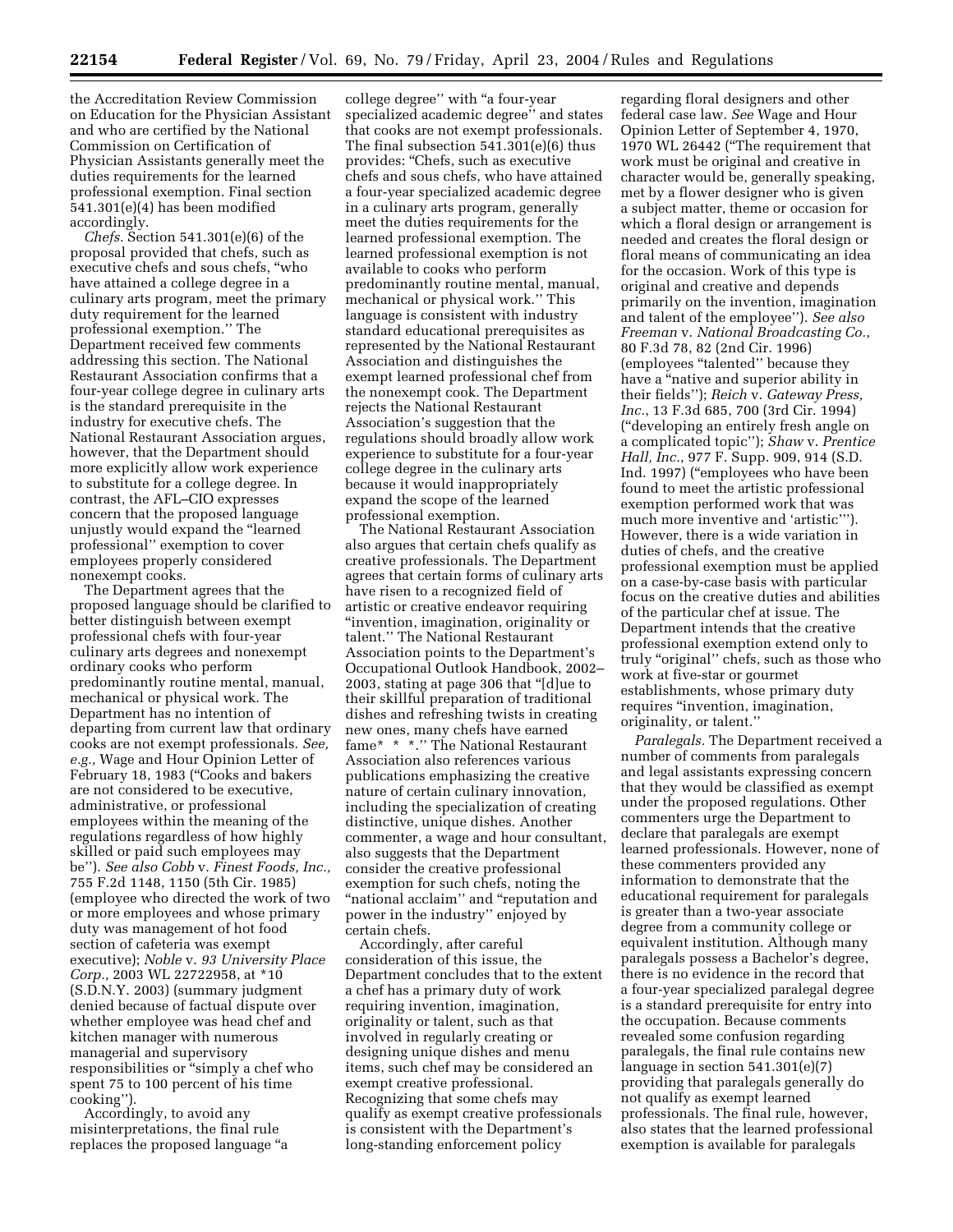who possess advanced specialized degrees in other professional fields and apply advanced knowledge in that field in the performance of their duties. For example, if a law firm hires an engineer as a paralegal to provide expert advice on product liability cases or to assist on patent matters, that engineer would qualify for exemption.

*Athletic Trainers.* The Department requested and received a number of comments on athletic trainers. Commenters describe an athletic trainer's duties as evaluation of injuries and illnesses of athletes; designing and administering care, treatment and rehabilitation; keeping and maintaining records of injuries and progress; directly supervising student athletic trainers and student team managers; and maintaining current catalogues and files on research and information related to sports medicine. Athletic trainers are on call 24 hours a day to assist coaches and teams with athletic injuries, according to the commenters, and often travel to away competitions with teams.

In the past, the Department has taken the position that athletic trainers are not exempt learned professionals. However, the court in *Owsley* v. *San Antonio Independent School District*, 187 F.3d 521 (5th Cir. 1999), *cert. denied*, 529 U.S. 1020 (2000), rejected this position and held that athletic trainers certified by the State of Texas qualified for the learned professional exemption based upon their possession of a specialized advanced degree.

Further, the information submitted by commenters indicates that athletic trainers are nationally certified and that a specialized academic degree is a standard prerequisite for entry into the field. Athletic trainers are nationally certified by the Board of Certification of the National Athletic Trainers Association (NATA) Inc. In order to qualify for such certification, a candidate must meet NATA's basic requirements that include a Bachelor's degree in a curriculum accredited by the Commission on Accreditation of Allied Health Education Programs (CAAHEP). The CAAHEP-accredited curriculums are in specialized fields such as athletic training, health, physical education or exercise training, and require study in six particular courses—Human Anatomy, Human Physiology, Biometrics, Exercise Physiology, Athletic Training and Health/Nutrition. Candidates are strongly encouraged to take additional courses in the areas of Physics, Pharmacology, Recognition of Medical Conditions, Pathology of Illness and Injury, and Chemistry. Finally, a candidate must participate in extensive clinicals under the supervision of

NATA licensed trainers. At least 25 percent of these clinical hours must be obtained on location, at the practice or game, in one of many eligible sports such as football, soccer, wrestling, basketball or gymnastics.

In light of the *Owsley* decision and the comments evidencing the specialized academic training required for certification, the Department concludes that athletic trainers certified by NATA, or under an equivalent state certification procedure, would qualify as exempt learned professionals. We have modified the regulation accordingly by adding a section on athletic trainers at final section 541.301(e)(8).

*Funeral Directors.* Comments from the National Funeral Directors Association (NFDA) include detailed information on the educational and licensure requirements in each state for licensed funeral directors and embalmers. The NFDA comments indicate that the licensing requirements for funeral directors or embalmers in 16 states require at least two years of college plus graduation from an accredited college of mortuary science, which requires two years of study. According to NFDA, the American Board of Funeral Service Education (ABFSE) is the sole national academic accreditation agency for college and university programs in funeral service and mortuary science education, and the ABFSE is recognized by the U.S. Department of Education and Council on Higher Education Accreditation. The ABFSErecommended curriculum is used in all accredited mortuary colleges in the United States. The ABFSE stipulates that the minimum educational standard for the funeral service profession consists of 60 semester hours (equivalent to two years of college-level credits) in public health and technical studies, such as chemistry, anatomy and pathology; business management, such as funeral home management and merchandising and funeral directing; social sciences, such as grief dynamics and counseling; legal, ethical and regulatory subjects, such as mortuary law; and electives in general education or non-technical courses. Thus, licensed funeral directors or embalmers in 16 states must complete at least the equivalent of four years of postsecondary education which is sufficient, NFDA argues, to meet the educational requirements for the learned professional exemption. The NFDA comments also reveal that one state, Colorado, has no educational or licensing requirements for funeral directors or embalmers, and five states require funeral directors or embalmers to have only a high school education.

The other states fall somewhere in between: some requiring high school and mortuary college, and some requiring one year of post-secondary education plus completion of the mortuary college program. Twelve states also require passage of a state or national exam for licensure.

Other commenters oppose recognizing licensed funeral directors or embalmers as learned professionals. For example, the International Brotherhood of Teamsters (Teamsters) contend that the proposed rule would improperly exempt most licensed funeral directors and embalmers. The Teamsters argue that the specialized intellectual instruction and apprenticeship that a licensed funeral director or embalmer attains does not constitute the requisite knowledge of an exempt professional. The Teamsters state that a four-year course of study is not a prerequisite to licensure, and cites a November 23, 1999, Wage and Hour Opinion letter in support of its position. In this opinion letter, the Wage and Hour Division wrote that ''[a] prolonged course of specialized instruction and study generally has been interpreted to require at least a baccalaureate degree or its equivalent which includes an intellectual discipline in a particular course of study as opposed to a general academic course otherwise required for a baccalaureate degree.'' 1999 WL 33210905. The Teamsters also express concern that, under the proposal, more licensed funeral directors and embalmers could be classified as exempt professional employees because they could obtain the requisite knowledge through a combination of educational requirements, apprenticeships and on-the-job training.

The issue of the exempt status of funeral directors and embalmers presents precisely the situation long contemplated by the existing regulations at section  $541.301(e)(2)$  that the "areas in which professional exemptions may be available are expanding. As knowledge is developed, academic training is broadened, degrees are offered in new and diverse fields, specialties are created and the true specialist, so trained, who is given new and greater responsibilities, comes closer to meeting the tests.'' *See also* discussion of final section 541.301(f), *infra.* In the past, the Department has taken the position that licensed funeral directors and embalmers are not exempt learned professionals. The Department took this position as *amicus curiae* in support of a funeral director's argument that he was not an exempt learned professional in the case of *Rutlin* v. *Prime Succession, Inc.*, 220 F.3d 737 (6th Cir.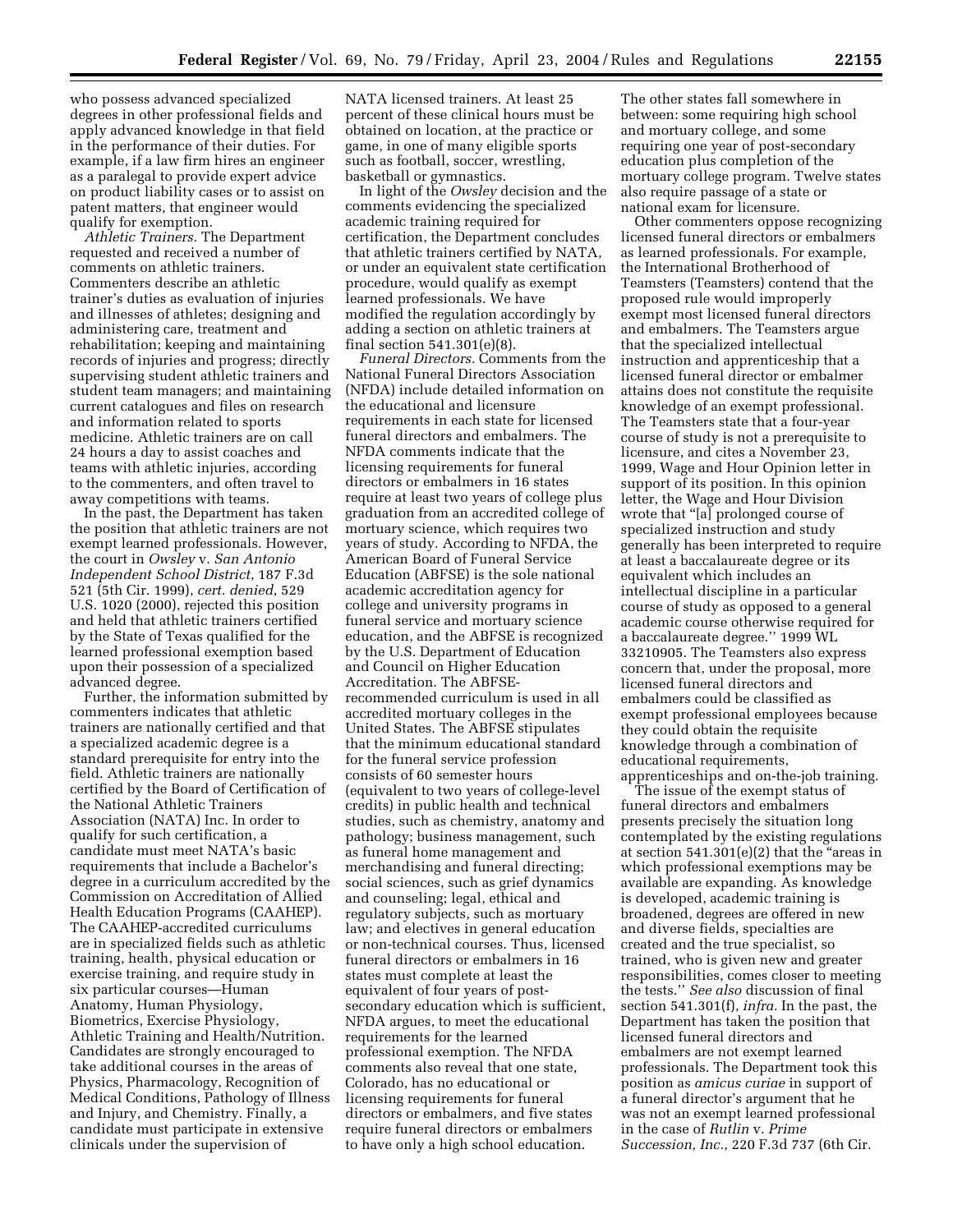2000). However, the court in *Rutlin* did not agree with the Department's position and held that funeral directors certified by the State of Michigan qualified for the learned professional exemption. In *Rutlin*, the district court found that the plaintiff funeral director's work ''required knowledge of an advance type in a field of science or learning customarily acquired by a prolonged course of specialized intellectual instruction and study \* \* \*.'' 220 F.3d at 742. Quoting from the lower court's decision, the appellate court agreed:

As a funeral director and embalmer, plaintiff had to be licensed by the state. In order to become licensed, plaintiff had to complete a year of mortuary science school and two years of college, including classes such as chemistry and psychology, take national board tests covering embalming, pathology, anatomy, and cosmetology, practice as an apprentice for one year, and pass an examination given by the state.

*Id.* The appellate court characterized plaintiff's educational requirement as ''a specialized course of instruction directly relating to his primary duty of embalming human remains,'' notwithstanding the fact that plaintiff "was not required to obtain a bachelor's degree." *Id.* The court noted that "[t]he FLSA regulations do not require that an exempt professional hold a bachelor's degree; rather, the regulations require that the duties of a professional entail advanced, specialized knowledge'' and concluded ''that a licensed funeral director and embalmer must have advanced, specialized knowledge in order to perform his duties.'' *Id. See also Szarnych* v. *Theis-Gorski Funeral Home Inc.*, 1998 WL 382891 (7th Cir. 1998) (licensed funeral director/embalmer in Illinois was exempt learned professional).

After carefully weighing the comments and case law, the Department concludes that some licensed funeral directors and embalmers may meet the duties requirements for the learned professional exemption. The Teamsters state that a four-year course of study is not a prerequisite for licensure as a funeral director or embalmer. However, the detailed, state-by-state analysis submitted by NFDA evidences that four years of post-secondary education, including two years of specialized intellectual instruction in an accredited mortuary college, is a prerequisite for licensure in many states. In such states, a prolonged course of specialized intellectual instruction has become a standard prerequisite for entrance into the profession. *See, e.g., Reich* v. *State of Wyoming*, 993 F.2d 739, 742 (10th Cir. 1993) (the Department's argument

that game wardens were not exempt professionals because ''there is a lack of uniformity among states as to the requirement and duties of game wardens'' was rejected by the court, which stated that ''Wyoming may rightfully require more duties of its game wardens than other states''). Further, the only federal appellate courts to address this issue—the Sixth Circuit in *Rutlin* and the Seventh Circuit in *Szarnych*—have held the licensed funeral directors and embalmers are exempt learned professionals. Indeed, the educational and licensing requirements for funeral directors or embalmers in the 16 states that require two years of post-secondary education and completion of a two-year program at an accredited mortuary college are comparable to the educational requirements for certified medical technologists, who have long been recognized in the existing regulations as exempt professionals. Accordingly, consistent with the case law and the existing rule on medical technologists, a new subsection 541.301(e)(9) in the final rule provides:

Licensed funeral directors and embalmers who are licensed by and working in a state that requires successful completion of four academic years of pre-professional and professional study, including graduation from a college of mortuary science accredited by the American Board of Funeral Service Education, generally meet the duties requirements for the learned professional exemption.

The Department recognizes, however, that some employees with the job title of "funeral director" or "embalmer" have not completed the four years of post-secondary education required in final subsection 541.301(d)(9). In fact, the NFDA comments reveal that the state of Colorado has no educational requirements for funeral directors and embalmers, and five other states require only a high school education. Such employees, of course, cannot qualify as exempt learned professionals.

*Pilots.* Most pilots are exempt from the FLSA overtime requirements under section 13(b)(3) of the Act, which exempts "any employee of a carrier by air subject to the provisions of title II of the Railway Labor Act.'' Thus, pilots who are employed by commercial airlines are exempt from overtime under section 13(b)(3). However, the exempt status of other pilots, such as pilots of corporate jets, is determined under section 13(a)(1), and has been the subject of recent litigation.

The Department has taken the position that pilots are not exempt professionals. We have maintained that aviation is not a ''field of science or

learning,'' and that the knowledge required to be a pilot is not "customarily" acquired by a prolonged course of specialized intellectual instruction.'' *See* Wage and Hour Opinion Letter dated January 20, 1975; In re *U.S. Postal Service ANET and WNET Contracts*, 2000 WL 1100166, at \*7 (DOL Admin. Rev. Bd.).

A contrary result was reached in *Paul*  v. *Petroleum Equipment Tools Co.*, 708 F.2d 168 (5th Cir. 1983). In *Paul*, the Fifth Circuit allowed the learned professional exemption for a company airline pilot who held an airline transport pilot (ATP) certificate, a flight instructor certificate, a commercial pilot certificate, an instrument flight rules (IFR) rating, and was authorized to fly both single and multiengine airplanes. The court examined the Federal Aviation Authority regulations setting forth the requirements for the licenses and ratings, finding the combination of instruction and flight tests sufficient to satisfy the requirement of a prolonged course of specialized instruction, ''despite its distance from campus.'' *Id.*  at 173.

Despite *Paul*, the Department continued to assert that pilots are not exempt in *Kitty Hawk Air Cargo, Inc.* v. *Chao*, 2004 WL 305603 (N.D. Tex. 2004) (Service Contract Act case), supported by the decision in *Ragnone* v. *Belo Corp.*, 131 F. Supp. 2d 1189, 1193–94 (D. Ore. 2001), holding that a helicopter pilot was not exempt under section 13(a)(1).

However, the district court in *Kitty Hawk*, relying on *Paul*, ruled on January 26, 2004, that the pilots at issue did in fact meet the requirements of the professional exemption. In addition, a number of commenters argue that the Department should reconsider its position on pilots. Such commenters note that aviation degrees are now available from a few institutions of higher education. Further, pilots must complete classroom training, hours of flying with an instructor, pass tests and meet other requirements to obtain FAA licenses. Because of the conflict in the courts, and the insufficient record evidence on the standard educational requirements for the various pilot licenses, the Department has decided not to modify its position on pilots at this time.

*Other Professions.* The final rule adopts without change subsection 541.301(e)(1) on medical technologists, subsection 541.301(e)(3) on dental hygienists and subsection 541.301(e)(5) on accountants. These subsections are consistent with the existing regulations and long-standing policies of the Wage and Hour Division. None of the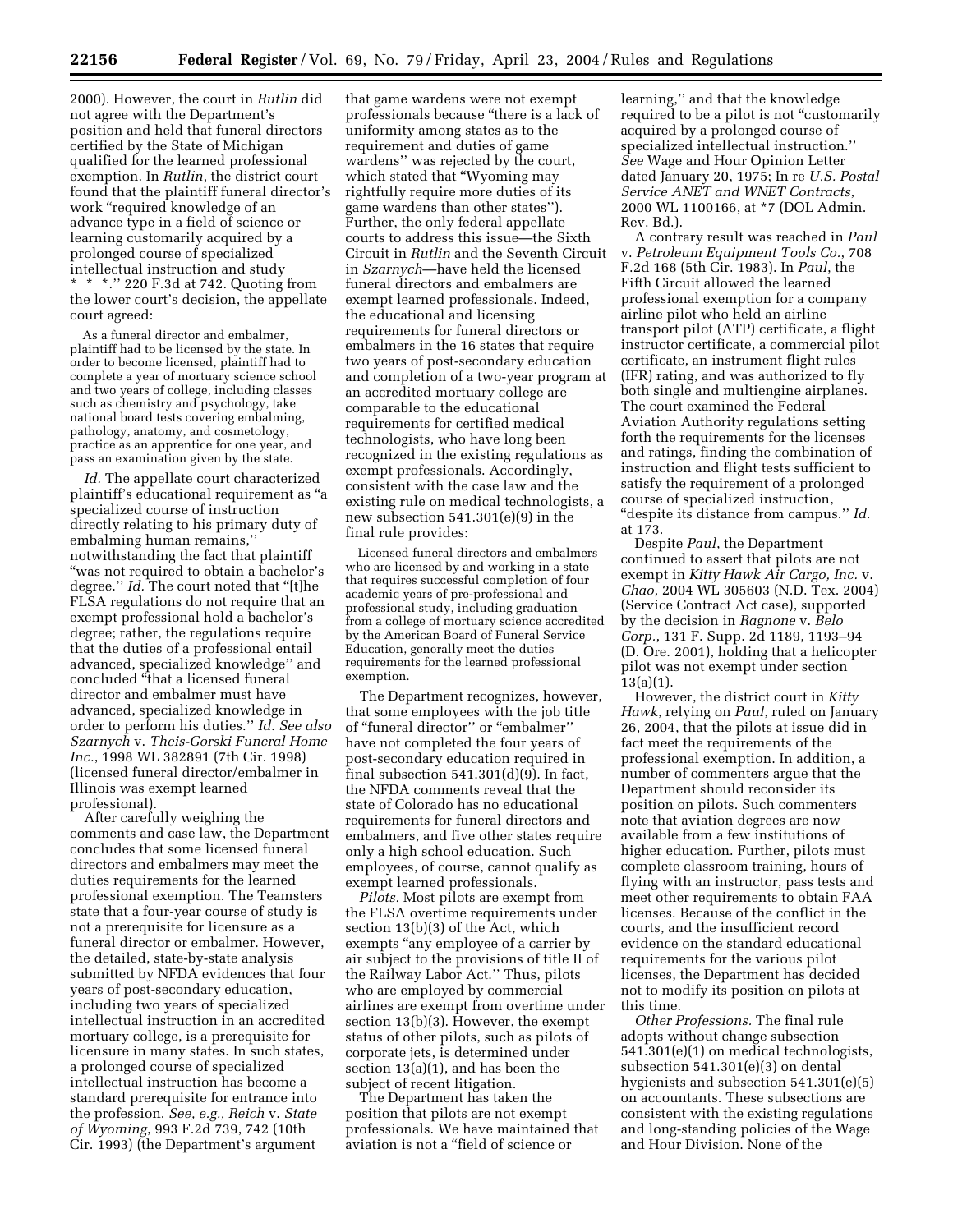comments received provided information justifying departure from the current law.

Finally, consistent with the existing regulations and the proposal, final section 541.301(f) recognizes that the areas in which the professional exemption may be available are expanding. Final section 541.301(f) also now provides:

Accrediting and certifying organizations similar to those listed in subsections (e)(1), (3), (4), (8) and (9) of this section also may be created in the future. Such organizations may develop similar specialized curriculums and certification programs which, if a standard requirement for a particular occupation, may indicate that the occupation has acquired the characteristics of a learned profession.

This new language is adopted to ensure that final subsections 541.301(e)(1), (3), (4), (8) and (9) do not become outdated if the accrediting and certifying organizations change or if new organizations are created. Accredited curriculums and certification programs are relevant to determining exempt learned professional status to the extent they provide evidence that a prolonged course of specialized intellectual instruction has become a standard prerequisite for entrance into the occupation as required under section 541.301. Neither the identity of the certifying organization nor the mere fact that certification is required is determinative, if certification does not involve a prolonged course of specialized intellectual instruction. For example, certified physician assistants meet the duties requirements for the learned professional exemption because certification requires four years of specialized post-secondary school instruction; employees with cosmetology licenses are not exempt because the licenses do not require a prolonged course of specialized intellectual instruction.

#### Section 541.302 Creative Professionals

Proposed section 541.302 provided further guidance on the primary duties test for creative professionals. In the proposal, subsection (a) set forth the general rule that creative professionals must have "a primary duty of performing office or non-manual work requiring invention, imagination, originality or talent in a recognized field of artistic or creative endeavor as opposed to routine mental, manual, mechanical or physical work. The exemption does not apply to work which can be produced by a person with general manual ability and training.'' Proposed subsection (b) set

forth some general examples of fields of "artistic or creative endeavor." Proposed subsection (c) set forth more specific examples of creative professionals, and proposed subsection (d) provided guidance on journalists.

The final rule deletes the ''office or non-manual work'' language in subsection 541.302(a) for the reasons discussed above under section 541.300. In addition, the words "or intellectual" have been reinserted from the existing regulations into subsection (a) because its deletion in the proposal was unintentional. To add further clarity to the requirement of ''invention, imagination, originality or talent,'' final subsection (c) adds: ''The duties of employees vary widely, and exemption as a creative professional depends on the extent of the invention, imagination, originality or talent exercised by the employee. Determination of exempt creative professional status, therefore, must be made on a case-by-case basis.'' As described in more detail below, the final rule also makes substantial changes to subsection (d) regarding journalists.

Because the proposal adopted the primary duty test of the existing regulations with few changes, the Department received few substantive comments on this section except for comments regarding journalists. The American Federation of Television and Radio Artists expresses concern that the proposed regulations would lead to an across-the-board exemption of all journalists, including employees of smaller news organizations, whom the organization believes should not be exempt. In an opposing view, the Newspaper Association of America and the National Newspaper Association, an organization of smaller newspapers,10 support the proposed regulations relating to journalists and would seek to have all reporters of community newspapers classified as exempt.

Proposed subsection (d) was intended to reflect current federal case law regarding the status of journalists as creative professionals. *Reich* v. *Gateway Press, Inc.*, 13 F.3d 685, 689 (3rd Cir. 1994), for example, involved the exempt status of reporters who worked for weekly newspapers either rewriting press releases under various topics such as ''what's happening,'' ''church news,'' ''school lunch menus,'' and ''military news,'' or writing standard recounts of public information by gathering facts on routine community events. In affirming

the lower court's decision that the plaintiffs were not exempt, the appellate court evaluated the duties of reporters in light of the Department's interpretive guidelines, current section 541.302(d), which states: "The majority of reporters do work which depends primarily on intelligence, diligence, and accuracy. It is the minority whose work depends primarily on 'invention, imaging [sic], or talent.''' The court concluded that the duties of the weekly newspaper reporters did not require invention, imagination, or talent:

This work does not require any special imagination or skill at making a complicated thing seem simple, or at developing an entirely fresh angle on a complicated topic. Nor does it require invention or even some unique talent in finding informants or sources that may give access to difficult-toobtain information.

13 F.3d at 700. However, the appellate court did recognize that not all factgathering duties are necessarily nonexempt work. While some factgathering would entail the skill or expertise of an investigative reporter or bureau chief, the court found that the fact gathering performed by the reporters in the *Gateway* case did not rise to such level.

The First Circuit reached a similar conclusion in *Reich* v. *Newspapers of New England, Inc.*, 44 F.3d 1060 (1st Cir. 1995). In *Newspapers of New England*, the reporters had duties similar to those in the *Gateway* case. In finding such reporters nonexempt, the court observed that ''the day-to-day duties of these three reporters consisted primarily of 'general assignment' work,'' and the reporters "[r]arely" were "asked to editorialize about or interpret the events they covered.'' Rather, the focus of their writing was ''to tell someone who wanted to know what happened

\* \* \* in a quick and informative and understandable way.'' *Id*. at 1075. Like the Third Circuit in *Gateway*, the First Circuit concluded that the reporters ''were not performing duties which would place them in that minority of reporters 'whose work depends primarily on invention, imaging [sic], or talent.''' *Id.* (citation omitted). *See also Bohn* v. *Park City Group Inc.*, 94 F.3d 1457 (10th Cir. 1996) (employee employed as a technical writer or documenter in software and training departments did not perform work requiring artistic invention, imagination, or talent to qualify as an exempt artistic professional); *Shaw* v. *Prentice Hall, Inc.*, 977 F. Supp. 909, 914 (S.D. Ind. 1997), *aff'd*, 151 F.3d 640 (7th Cir. 1998) (district court found that production editor in book publishing industry did not qualify as exempt

<sup>10</sup> Employees of small newspapers and small radio and television stations are statutorily exempt from the overtime pay requirement under sections  $13(a)(8)$  and  $13(b)(9)$  of the Act, respectively. 29 U.S.C. 213(a)(8); 29 U.S.C. 213(b)(9).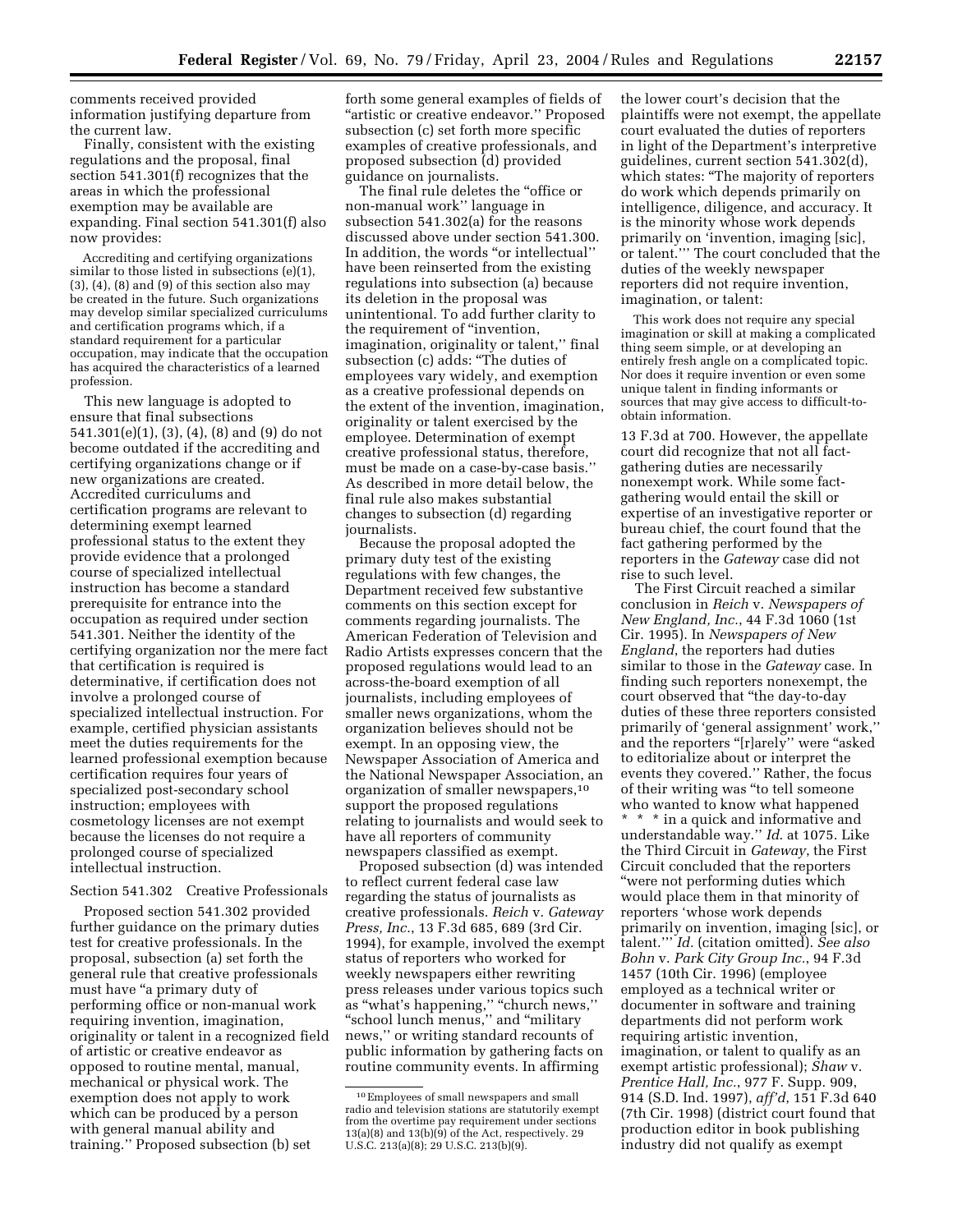creative professional because the ''duty \* \* \* to manage a book project through the editing and publishing process'' did not entail ''invention, imagination, or talent in an artistic field of endeavor.'').

In addition to examining the nature of the journalists' duties to determine exempt creative professional status, courts have looked to whether an employee's work is subject to substantial control from management. For example, in *Dalheim* v. *KDFW–TV*, 918 F. 2d 1220, 1229 (5th Cir. 1990), the court found that while generalassignment reporters could be exempt creative professionals, the reporters in this case were nonexempt because ''their day-to-day work is in large part dictated by management.'' In addition, the court held that news producers were not exempt creative professionals because they performed work pursuant to ''a well-defined framework of management policies and editorial convention.''

In contrast, other courts have recognized that some journalists perform work requiring invention, imagination and talent, and thus qualify as exempt creative professionals. For example, in *Freeman* v. *National Broadcasting Co.*, 80 F.3d 78 (2nd Cir. 1996), the appellate court found that the duties of a domestic news writer, domestic producer, and field producer for television news shows involved a sufficient amount of creativity to qualify them as exempt "employees whose primary duty consists of the performance of work requiring invention, imagination, or talent in a recognized field of artistic endeavor.'' *Id.* at 82. The court noted that technological changes and the more sophisticated demands of the current news consumer have caused changes in the news industry, and stated that the lower court erred in finding the plaintiffs were nonexempt because it relied on a nonbinding, outdated, and inapplicable interpretation by the U.S. Department of Labor of the artistic professional exemption, section 541.302(a). One of the reasons the appellate court gave scant weight to the Department's interpretation was the Department's failure to reflect the vast changes in the industry. The court described the transition that modern news organizations had experienced as follows:

Dizzying technological advances and the sophisticated demands of the news consumer have resulted in changes in the news industry over the past half-century. This is particularly true of television news where the same news may be communicated by a variety of combined audio and visual presentations in which creativity is at a premium. Yet, over this period, the DOL has

failed to update the journalism interpretations.

*Id*. at 85. Citing *Sherwood* v. *Washington Post*, 871 F. Supp. 1471, 1482 (D.D.C. 1994), the *NBC* court acknowledged that there is a fundamental difference between a journalist working for a major news organization and a journalist working as a small press reporter. It would be "anachronistic, even irrational," the court wrote, ''to continue to impose these guidelines on many journalists in major news organizations.'' 80 F.3d at 85. The court in *Truex* v. *Hearst Communications, Inc.*, 96 F. Supp. 2d 652, 661 (S.D. Tex. 2000), denying the employer's summary judgment motion regarding a sportswriter, also acknowledged the continuum that, on one end, consists of nonexempt reporters who gather and ''regurgitate'' facts and, on the other end, consists of exempt creative professionals who generate and develop ideas for stories in print or broadcast, with little editorial input.

In proposed subsection (d), the Department intended to modify the existing regulations to reflect this federal case law. The Department did not intend to create an across the board exemption for journalists. As stated in the case law, the duties of employees referred to as journalists vary along a spectrum from the exempt to the nonexempt, regardless of the size of the news organization by which they are employed. The less creativity and originality involved in their efforts, and the more control exercised by the employer, the less likely are employees classified as journalists to qualify as exempt. The determination of whether a journalist is exempt must be made on a case-by-case basis. The majority of journalists, who simply collect and organize information that is already public, or do not contribute a unique or creative interpretation or analysis to a news product, are not likely to be exempt.

In order to reflect this case law more accurately, the Department has modified section 541.302(d) to state as follows:

Journalists may satisfy the duties requirements for the creative professional exemption if their primary duty is work requiring invention, imagination, originality or talent, as opposed to work which depends primarily on intelligence, diligence and accuracy. Employees of newspapers, magazines, television and other media are not exempt creative professionals if they only collect, organize and record information that is routine or already public, or if they do not contribute a unique interpretation or analysis to a news product. Thus, for example, newspaper reporters who merely rewrite

press releases or who write standard recounts of public information by gathering facts on routine community events are not exempt creative professionals. Reporters also do not qualify as exempt creative professionals if their work product is subject to substantial control by the employer. However, journalists may qualify as exempt creative professionals if their primary duty is performing on the air in radio, television or other electronic media; conducting investigative interviews; analyzing or interpreting public events; writing editorials, opinion columns or other commentary; or acting as a narrator or commentator.

#### Section 541.303 Teachers

The Department received few comments on this provision and does not believe any substantive changes to this section are necessary in light of those comments.

#### Section 541.304 Practice of Law or Medicine

The Department received few comments on this provision and does not believe any substantive changes to this section are necessary in light of those comments.

#### *Subpart E, Computer Employees*

#### Sections 541.400–402

The proposed regulations consolidated all of the regulatory guidance on the computer occupations exemption into a new regulatory Subpart E, by combining provisions of the current regulations found at sections 541.3(a)(4), 541.205(c)(7), and 541.303. Proposed Subpart E collected into one place the substance of the original 1990 statutory enactment, the 1992 final regulations, and the 1996 statutory enactment (section 13(a)(17) of the FLSA). Because the key regulatory language that resulted from the 1990 enactment is now substantially codified in section 13(a)(17) of the FLSA, no substantive changes were proposed to that language comprising the primary duty test for the computer exemption. However, the proposal removed the additional regulatory requirement, not contained in section 13(a)(17) of the FLSA, that an exempt computer employee must consistently exercise discretion and judgment. Because of the tremendously rapid pace of significant changes occurring in the information technology industry, the proposal did not cite specific job titles as examples of exempt computer employees, as job titles tend to quickly become outdated.

Based on the comments received and for reasons discussed below, several changes have been made in the final rule to further align the regulatory text with the specific standards adopted by the Congress for the computer employee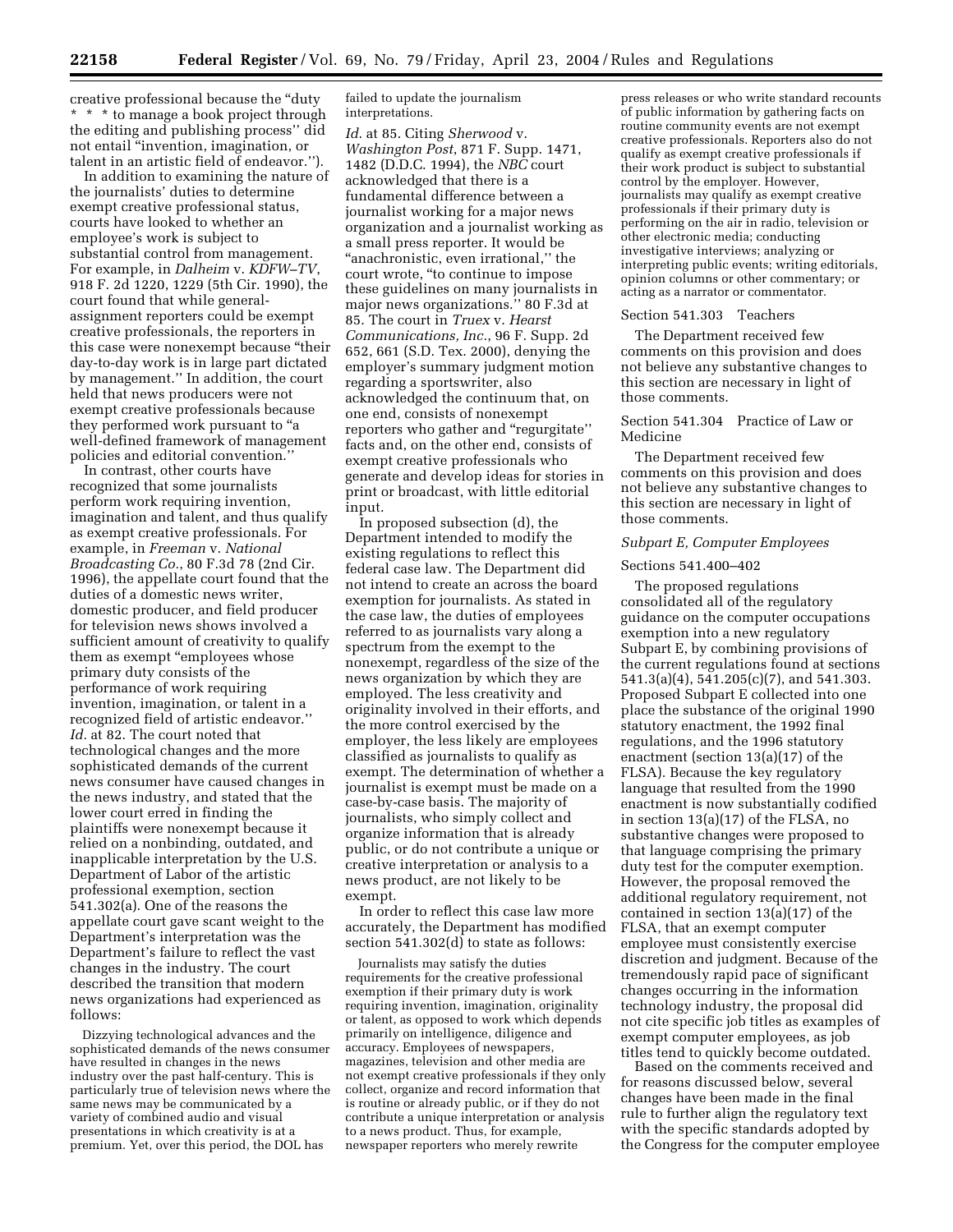exemption in section 13(a)(17) of the FLSA. Section 541.401 of the proposed rule, which discussed the high level of skill and expertise in ''theoretical and practical application'' of specialized computer systems knowledge as a prerequisite for exemption (a carry-over from the rules in effect prior to the 1996 statutory amendment), has been deleted from the final rule, as it goes beyond the scope of the specific standards adopted by Congress in section 13(a)(17).

As described in the preamble to the proposed rule, the exemption for employees in computer occupations has a unique legislative and regulatory history. In November 1990, Congress enacted legislation directing the Department of Labor to issue regulations permitting computer systems analysts, computer programmers, software engineers, and other similarly-skilled professional workers to qualify as exempt executive, administrative, or professional employees under FLSA section 13(a)(1). This enactment also extended the exemption to employees in such computer occupations if paid on an hourly basis at a rate at least 61⁄2 times the minimum wage. Final implementing regulations were issued in 1992. *See* 29 CFR 541.3(a)(4), 541.303; 57 FR 46744 (Oct. 9, 1992); 57 FR 47163 (Oct. 14, 1992). However, when Congress increased the minimum wage in 1996, Congress enacted, almost verbatim, *most*—but not *all*—of the Department's regulatory language comprising the computer employee "primary duty test" as a separate statutory exemption, under a new FLSA section 13(a)(17). Section 13(a)(17) exempts "any employee who is a computer systems analyst, computer programmer, software engineer, or other similarly skilled worker, whose primary duty is (A) the application of systems analysis techniques and procedures, including consulting with users, to determine hardware, software or system functional specifications; (B) the design, development, documentation, analysis, creation, testing or modification of computer systems or programs, including prototypes, based on and related to user or system design specifications; (C) the design, documentation, testing, creation or modification of computer programs related to machine operating systems; or (D) a combination of [the aforementioned duties], the performance of which requires the same level of skills \* \* \*.'' The 1996 enactment also froze the hourly compensation test at \$27.63 (which equaled 61⁄2 times the former \$4.25 minimum wage). The 1996 enactment

included no delegation of rulemaking authority to the Department of Labor to further interpret or define the scope of the exemption; however, the original 1990 statute was not repealed by the 1996 amendment.

A number of employers and business groups commenting on the proposal believe that the Department should update the computer exemption regulations to reflect the status of the many new job classifications that have arisen since the computer exemption regulations were first promulgated in the early 1990s. They suggest that the Department expand the computer employee exemption beyond the specific terms used in section 13(a)(17), to include additional job titles like network managers, LAN/WAN administrators, database administrators, web site design and maintenance specialists, and systems support specialists performing similar duties with hardware, software and communications networks.

The Wisconsin Department of Employment Relations notes that most computer professionals now work within a personal computer, networkbased environment and recommends adding language to the duties test that addresses hardware, software, and network-based duties, to make the test more relevant and applicable to current computer environments. The HR Policy Association comments that the computer professionals exemption was written 11 years ago, and considerable confusion exists over which jobs are covered. The commenter suggests that the Department provide additional guidance in the preamble through illustrative examples analyzing exempt computer jobs. The HR Policy Association also recommends clarifying the duties for computer employees who do not program yet have highly sophisticated roles in maintaining computer software and systems, such as network managers, systems integration professionals, programmers, certain help desk professionals, and those who provide end-user support. The U.S. Chamber of Commerce asks the Department to recognize that the computer exemption applies not only to analysts, programmers, and engineers, but also to those with similar skills, and suggested amendments to the regulations to include network, LAN, and database analysts and developers, Internet administrators, individuals responsible for troubleshooting, those who train new employees, and those who install hardware and software. The Financial Services Roundtable comments that the specialized education necessary to acquire the

complex knowledge associated with software languages, relational database applications, and/or communication or operating system software should correlate with the exemption for computer employees. The Information Technology Industry Council and Organization Resources Counselors suggest the Department clarify that computer networks and the Internet are included in the phrase "computer systems,'' and that high-level work on a computer's database or on the Internet is covered by the reference to programming or analysis.

The Workplace Practices Group notes that past distinctions between software and hardware positions have long converged. Today, according to this commenter, enterprise applications run on sophisticated networks administered by highly skilled and highly compensated LAN/WAN professionals who typically understand both networking and telecommunications theory and practice, some of whom are required to have a college degree in computer science, management information systems, or the equivalent, often with an additional preference that the individual have server or systemlevel engineer certification.

The National Association of Computer Consultant Businesses (NACCB) notes that the computer employee exemption is unique in that it has a dual statutory basis—section 13(a)(1) (from the 1990 law) and section 13(a)(17) (from 1996). NACCB urges that the Department explore how the exemption applies under the 1990 law to workers beyond those covered by section 13(a)(17) in 1996, and address what other duties, apart from those listed in the proposed regulations, should be included in the computer employee exemption in accordance with the 1990 enactment. This commenter suggests an illustrative list of "similarly skilled workers" covered by the exemption, to include database administrators, network or system administrators, computer support specialists including help desk technicians, and technical writers. This commenter also suggests definitions for ''system functional specifications,'' ''computer systems,'' and ''machine operating systems.''

Other commenters, in contrast, question the Department's authority to expand the computer employee exemption beyond the express terms used by the Congress in 1996 under section 13(a)(17). The McInroy & Rigby law firm states that the Department should not expand the computer exemption, and that there is no justification for any such expansion. The Fisher & Phillips law firm states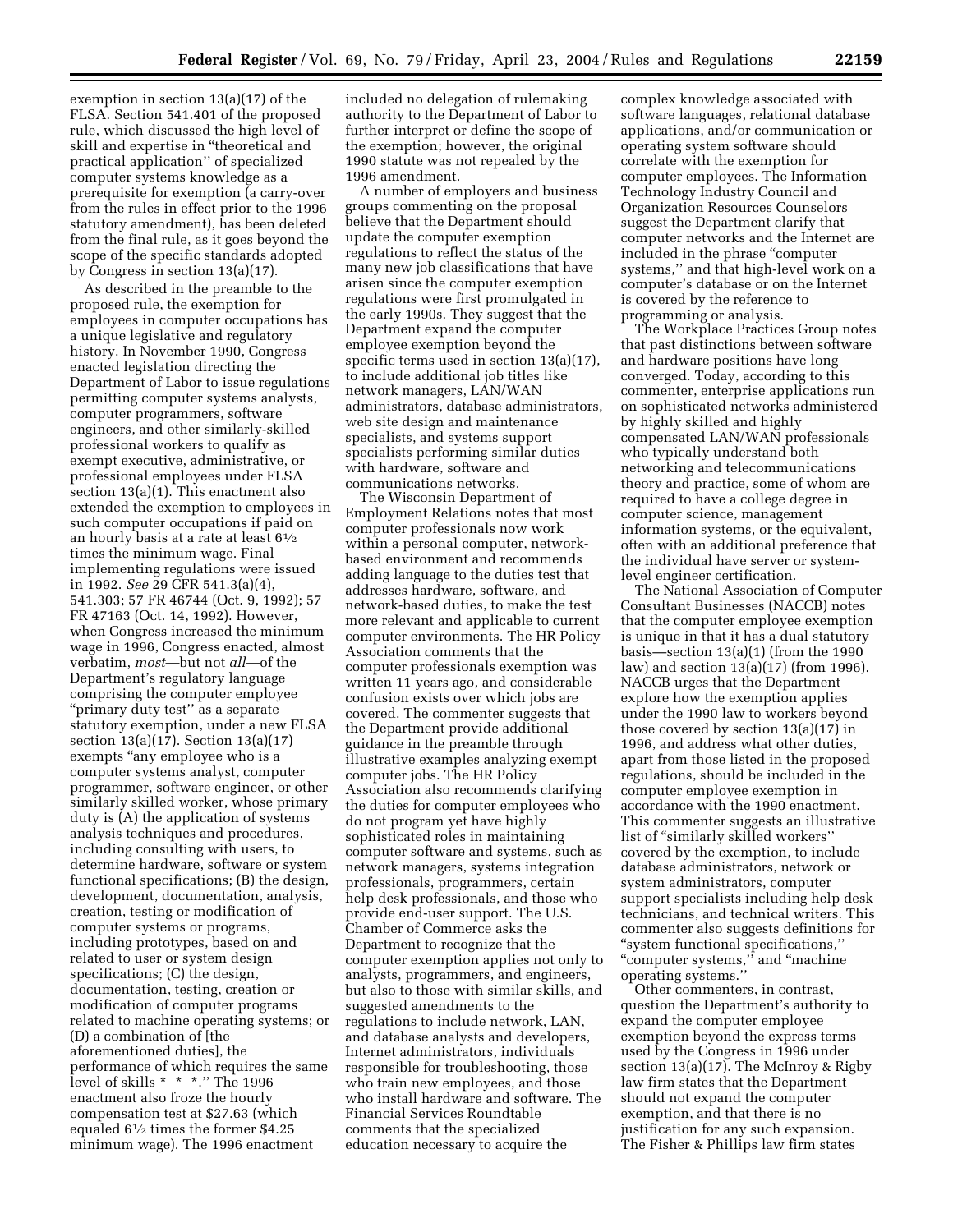that, unlike in section 13(a)(1), in section 13(a)(17) Congress granted no authority to the Secretary of Labor to define or delimit the computer employee exemption. This commenter suggests that the final regulations clarify that references to section 13(a)(17) are illustrative only and are not to be taken as affecting the scope or application of that exemption in any respect.

The Workplace Practices Group also traces the evolution of the statutory exemption for computer employees noting that, while the Department has authority to define and delimit the section 13(a)(1) exemptions by regulation, the Department has no such authority under the computer exemption in section 13(a)(17). If additional positions are to be found exempt under the computer exemption, that status must be found clearly within the provisions specified by Congress under section 13(a)(17), according to this commenter.

While the Department recognizes that the computer employee exemption has been particularly confusing given its history, and that comments were invited on whether any further clarifications were possible under the terms of the statute, the Department believes that creating two different definitions for computer employees exempt under sections  $13(a)(1)$  and  $13(a)(17)$  of the FLSA would be inappropriate given that Congress recently spoke directly on this issue in 1996 under section 13(a)(17). Moreover, adopting such inconsistent definitions would be confusing and unwieldy for the regulated community.

Section 13(a)(17) exempts computer positions that are "similarly skilled" to a systems analyst, programmer, or software engineer, but only *if* the primary duty of the position in question includes the specified ''systems analysis techniques \* \* \* to determine hardware, software, or system functional specifications'' or a combination of duties prescribed in section 13(a)(17), "the performance of which requires the same level of skills.'' Depending on the particular facts, some of the computer occupations mentioned in the comments could in fact meet this statutory primary duty test for the computer exemption without having to specifically cite job titles in the regulations to qualify for exemption. Where the prescribed duties tests are met, the exemption may be applied regardless of the job title given to the particular position. Since an employee's job *duties*, not job *title*, determine whether the exemption applies, we do not believe it is appropriate, given the history of the computer employee exemption, to cite additional job titles

as exempt beyond those cited in the primary duty test of the statute itself. In each instance, regardless of the job title involved, the exempt status of any employee under the computer exemption must be determined from an examination of the actual job duties performed under the criteria in section 13(a)(17) of the Act. In addition, the Department notes that certain jobs cited in the comments could in fact meet the duties test for the *administrative*  employee exemption and be exempt on that basis where all those tests are met, as the proposed regulations pointed out (see proposed section 541.403) and some commenters observe.

Several commenters question whether it was an oversight for the Department not to include the computer employee exemption within the proposed special exemption for highly compensated employees. As originally proposed in section 541.601, an employee performing office or non-manual work who is guaranteed total annual compensation of at least \$65,000 and who performs any *one* or more of the exempt duties or responsibilities of an executive, administrative, or professional employee could be found exempt. Because Congress included a detailed primary duty test in the computer exemption, the Department did not apply the highly compensated exemption to computer employees. We continue to believe that decision was sound, and follows the statutory primary duty standards adopted by the Congress in section 13(a)(17) of the Act. It should also be noted that, for the same reason, the Department in its proposal removed the limitation contained in section 541.303 of the current rule (adopted prior to 1996) that limited the exemption to employees who work in *software* functions, as no such limitation exists in the statutory exemption enacted in 1996. Similarly, the Department rejects, as inconsistent with the 1996 enactment, comments suggesting that we reinsert the requirement that an exempt computer employee must ''consistently exercise discretion and judgment.'' Minor editorial revisions have been made to further conform the regulatory language to the statute, but no other suggested revisions have been adopted.

#### *Subpart F, Outside Sales Employees*

Section 541.500 General Rule for Outside Sales Employees

Section 13(a)(1) of the FLSA contains a separate exemption for any employee employed ''in the capacity of outside salesman.'' Proposed section 541.500 set forth the general rule for exemption of

such "outside sales" employees.<sup>11</sup> Under proposed subsection 541.500(a), the outside sales exemption applied to any employee ''with a primary duty of (i) making sales within the meaning of section  $3(k)$  of the Act, or (ii) obtaining orders or contracts for services or for the use of facilities for which a consideration will be paid by the client or customer.'' In addition, to qualify for exemption the outside sales employee must be "customarily and regularly engaged away from the employer's place or places of business in performing such primary duty.'' Finally, proposed subsection 541.500(b) stated that in determining the primary duty of an outside sales employee, ''work performed incidental to and in conjunction with the employee's own outside sales or solicitations, including incidental deliveries and collections, shall be regarded as exempt outside sales work.'' Under this subsection, other work that furthers the employee's sales effort, including "writing sales reports, updating or revising the employee's sales or display catalogue, planning itineraries and attending sales conferences,'' is also considered exempt work.

The Department has retained this general rule as proposed.

The only modification intended in the proposed regulations was removing the restriction that exempt outside sales employees could not perform work unrelated to outside sales for more than 20-percent of the hours worked in a workweek by nonexempt employees of the employer. This revision was proposed for consistency with the "primary duty" approach adopted for the other section 13(a)(1) exemptions. In addition, the current outside sales 20 percent restriction is particularly complicated and confusing since it relies on the work hours of nonexempt employees and requires tracking the time of employees who, by definition, spend much of their time away from the employer's place of business.

A large majority of the comments that address the outside sales exemption express support for the adoption of the "primary duty" test in lieu of the 20percent rule. For example, the Society for Human Resource Management (SHRM) and Grocery Manufacturers of America (GMA) state that this revision would provide a more practical method for employers to determine whether an employee qualifies as an exempt outside sales employee. According to SHRM, in

<sup>11</sup> Although the statute refers to "salesman," the final rule, without objection from commenters, replaces this gender-specific term with ''outside sales employees.''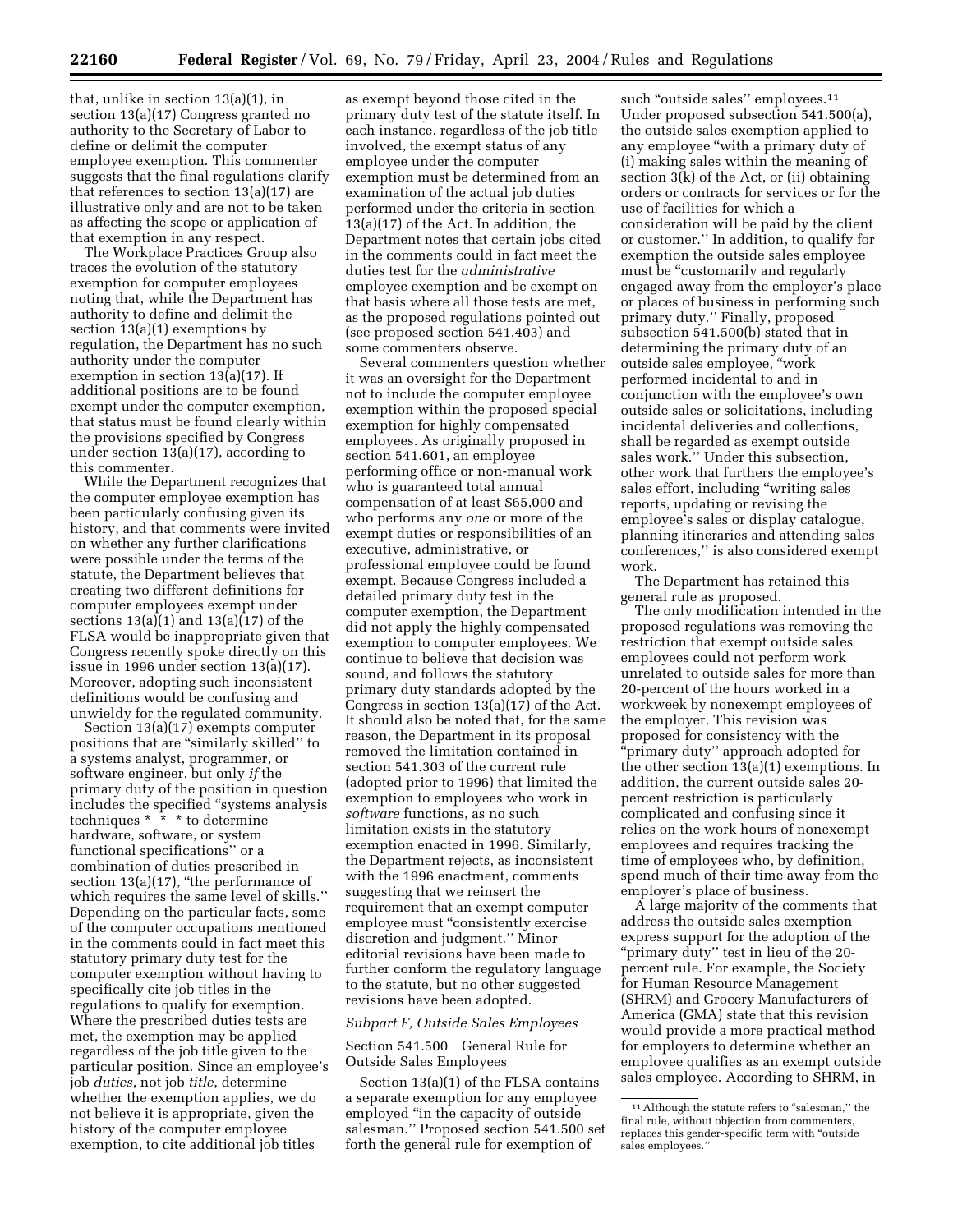order to keep an account of the percentage of time that outside sales employees spend on exempt versus nonexempt tasks, as required under the 20-percent rule, employers essentially have to track the hours of their outside sales employees. SHRM notes that it is very difficult for employers to meet this responsibility given that outside sales employees spend large amounts of time away from their employers' regular places of business. GMA shares these concerns, stating that keeping track of an outside sales employee's individual activities to determine whether they are exempt, nonexempt or incidental to exempt sales activity is administratively difficult, if not impossible. The National Small Business Association comments that moving away from a percentage basis to the new definition of ''primary duty'' will alleviate much of the administrative burden on small business owners.

Two law firms commenting on the outside sales exemption (Goldstein Demchak Baller Borgen & Dardarian and McInroy & Rigby) ask the Department to retain the current 20-percent limit on nonexempt work. Both firms express concern that the outside sales exemption would be subject to abuse by employers without a "bright-line" 20percent test. In other words, employers might misclassify sales personnel as exempt under the outside sales exemption by merely requiring that they perform only minor amounts of outside sales work. A few commenters, such as the AFL-CIO, generally oppose removing the 20-percent limitation on nonexempt work for the same reasons discussed above in connection with the executive, administrative and professional exemptions.

After review of the relevant comments, the Department continues to believe that the application of the primary duty test to the outside sales exemption is preferable to the 20 percent tolerance test. As noted in several comments, the primary duty test is relatively simple, understandable and eliminates much of the confusion and uncertainty that are present under the existing rule. *Cf. Ackerman* v. *Coca-Cola Enterprises, Inc.*, 179 F.3d 1260, 1267 (10th Cir. 1999) (citing existing § 541.505(a) to the effect that "'[a] determination of an employee's chief duty or primary function must be made in terms of the basic character of the job as a whole' and that ''the time devoted to the various duties is an important, but not necessarily controlling, element' ''), *cert. denied*, 528 U.S. 1145 (2000). It also avoids the necessity that employers track the hours of its outside sales employees, which is consistent

with the underlying rationale for exempting outside salespersons. Utilization of the primary duty concept also provides a consistent approach between the outside sales exemption and the exemptions for executive, administrative and professional employees. Finally, the Department is of the view that concerns relating to potential abuse under the new rule are addressed by the objective criteria and factors for determining an employee's primary duty that are contained in section 541.700.

Section 541.501 Making Sales or Obtaining Orders

Proposed section 541.501 defined the term "sales" consistent with section 3(k) of the FLSA, to include ''any sale, exchange, contract to sell, consignment for sale, shipment for sale, or other disposition.'' Proposed subsection (b) also stated that ''sales'' includes the transfer of title to tangible property and transfer of tangible and valuable evidences of intangible property. Proposed subsections (c) and (d) defined the phrase ''obtaining orders or contracts for services or for the use of facilities'' to include such activities as selling of time on radio or television; soliciting of advertising for newspapers and other periodicals; soliciting of freight for railroads and other transportation agencies; and taking orders for a service which may be performed for the customer by someone other than the person taking the order.

The Department's proposal removed outdated examples and unnecessary language from current section 541.501, but did not intend any substantive changes. The Department has retained the proposed changes to section 541.501 in the final rule.

The Department received few comments on this section. However, one commenter expresses concern regarding the Department's decision to remove current section 541.501(e), which states that the outside sales exemption does not apply to "servicemen even though they may sell the service which they themselves perform.'' The commenter claims that, because of the removal of subsection (e), service technicians would be classified as exempt outside sales employees. The Department believes that subsection (e) is an unnecessary example, and its removal is not a substantive change. The Department agrees with the commenter that an employee whose primary duty is to repair or service products (*e.g.,*  refrigerator repair) does not qualify as an exempt outside sales employee. However, we continue to believe that this conclusion is obvious from the

regulations and this example is unnecessary.

Section 541.502 Away From Employer's Place of Business

An outside sales employee must be customarily and regularly engaged "away from the employer's place or places of business.'' This phrase was defined in proposed section 541.502, which began in subsection (a) by stating: ''The Administrator does not have authority to define this exemption for 'outside' sales under section 13(a)(1) of the Act as including inside sales work. Section 13(a)(1) does not exempt inside sales and other inside work (except work performed incidental to and in conjunction with outside sales and solicitations). However, section 7(i) of the Act exempts commissioned inside sales employees of qualifying retail or service establishments if those employees meet the compensation requirements of section 7(i).'' The actual definition of ''away from the employer's place of business'' was contained in proposed subsection (b) which requires that an exempt outside sales employee make sales "at the customer's place of business or, if selling door-to-door, at the customer's home.'' Proposed subsection (b) also stated that: ''Outside sales does not include sales made by mail, telephone or the Internet unless such contact is used merely as an adjunct to personal calls. Thus, any fixed site, whether home or office, used by a salesperson as a headquarters or for telephonic solicitation of sales is considered one of the employer's places of business, even though the employer is not in any formal sense the owner or tenant of the property.''

Numerous commenters request that the Department delete the language in proposed section 541.502(a) regarding the Administrator's lack of authority to expand the outside sales exemption to include inside sales work. For example, the U.S. Chamber of Commerce urges the Department not to use expansive language that could be read to render all inside sales employees nonexempt, even if they meet the requirements of the executive, administrative or professional exemptions.

The Department has decided to make the changes requested by these commenters, not due to any inaccuracy in the sentence, but because we agree that this language might imply that sales employees, inside or outside, can only have exempt status by meeting the requirements for the section 13(a)(1) "outside sales" exemption. Thus, the final rule eliminates most of the regulatory text in proposed section 541.502(a), including the language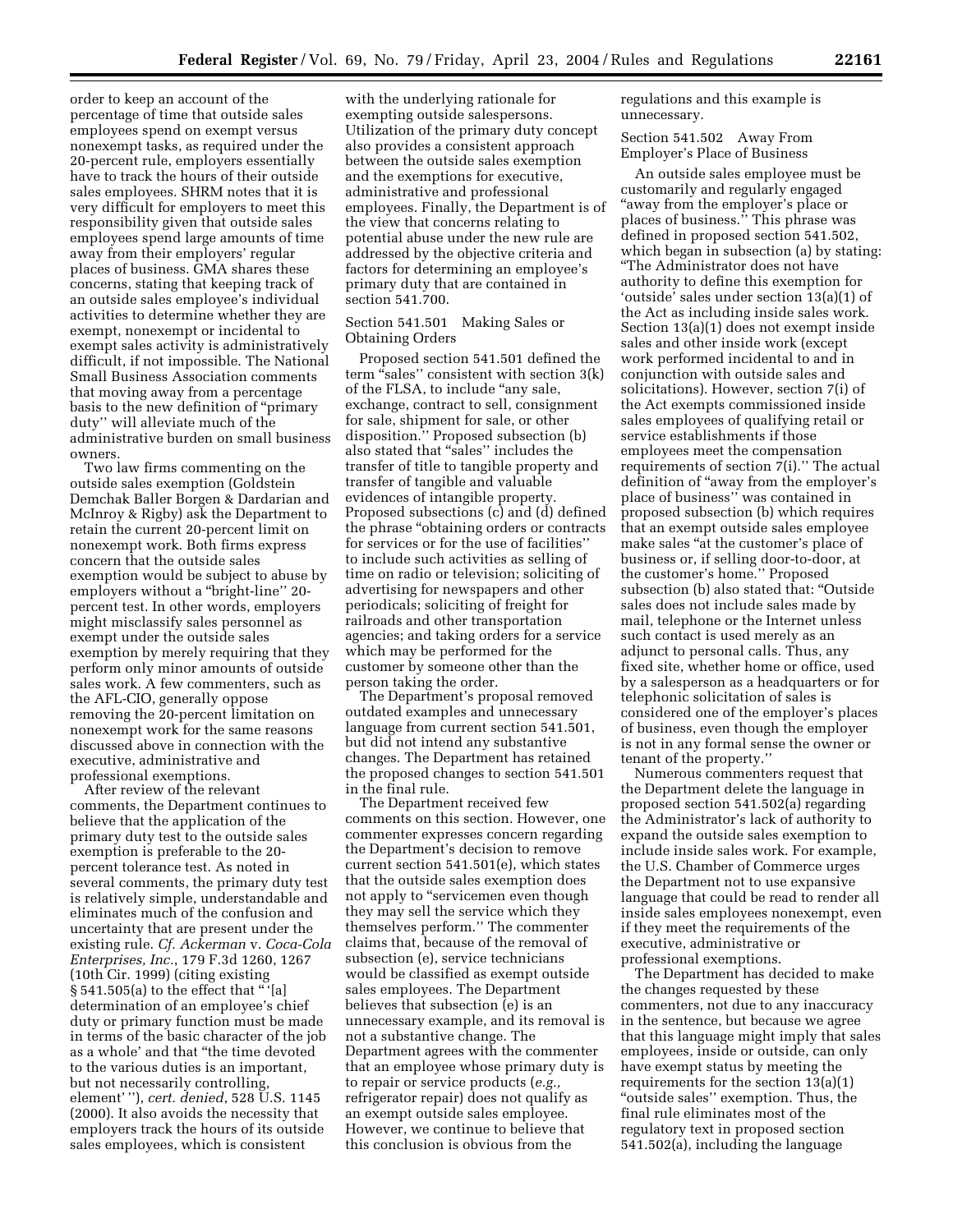regarding the Administrator's lack of authority to define the "outside" sales exemption to include "inside" sales work and the language regarding the section 7(i) exemption. The Department is deleting this language to avoid any misunderstanding that the outside sales exemption is the only exemption available for sales employees. Other exemptions in the statute, including the section 7(i) exemption for commissioned employees of retail and service establishments, and the executive, administrative and professional exemptions, are also available for sales employees who can meet all the requirements for any of those exemptions.

The Department emphasizes, however, that notwithstanding these deletions to the proposed language of section 541.502(a), the Administrator does not have statutory authority to exempt inside sales employees from the FLSA minimum wage and overtime requirements under the outside sales exemption. Those comments that ask the Department to revise the regulatory definition of an outside sales employee to include inside sales employees, on the basis that they perform much the same functions as outside sales employees, must be rejected as beyond the statutory authority of the Administrator. For example, the National Association of Manufacturers (NAM) states that, because of technological advances, inside sales employees perform the same functions as outside sales employees, with the only distinction being an on-site visit by the outside sales employee. According to NAM, fax machines, voice-mail, teleconferencing, cellular phones, computers, and videoconferencing all enable office-based sales personnel to emulate the customer contact formerly within the exclusive province of outside salespersons.

Finally, the National Automobile Dealers Association asks that the definition of ''away from the employer's place of business'' be expanded to encompass trade shows. The Department believes that, if sales occur, trade shows are similar to the ''hotel sample room'' example in the current and proposed regulations. In trade shows, as in the hotel sample room, a sales employee displays the employer's product over a short time period and for the purpose of promoting or making sales in a room not owned by the employer. Accordingly, we have added language to clarify that an outside sales employee does not lose the exemption by displaying the employer's products at a trade show. If selling actually occurs, rather than just sales promotion, trade shows of short duration (*i.e.,* one or two weeks) should not be considered as the employer's places of business.

#### Section 541.503 Promotion Work

Under proposed section 541.503, "promotional work" is exempt outside sales work if it "is actually performed incidental to and in conjunction with an employee's own outside sales or solicitations." However, "promotional work that is incidental to sales made, or to be made, by someone else is not exempt outside sales work.'' Proposed subsections 541.503(b) and 541.503(c) include examples to illustrate when promotional activities are exempt versus nonexempt work. To address commenter concerns discussed below, the Department has made minor changes to section 541.503(c).

Several commenters, including the Grocery Manufacturers Association (GMA), ask the Department to eliminate the emphasis upon an employee's "own" sales in the proposed regulations. According to GMA, because of team selling, customer control of order processing, and increasing computerization of sales and purchasing activities, many of its members do not analyze performance of their salespersons by looking at their "own" sales. In other words, they do not evaluate their sales personnel based on their "sales numbers," but rather their ''sales efforts.'' GMA urges the Department to modify the outside sales regulations to exempt promotion work when it is performed incidental to and in connection with an employee's ''sales efforts'' and to delete the requirement that such work be incidental to the employee's "own" sales. GMA states this change is necessary to maintain the exemption where customers enter orders into a computer system, rather than by submitting a paper order to the outside sales employee whose promotional efforts helped facilitate the sale.

The U.S. Chamber of Commerce (Chamber) expresses similar concerns, stating that due to advances in computerized tracking of inventory and product shipment, the sales of manufactured goods are increasingly driven by computerized recognition of decreases in customer's inventory, rather than specific face-to-face solicitations by outside sales employees. The Chamber states that, under these circumstances, the role of the outside sales employee has, in many instances, changed to one of facilitation of sales. The Chamber maintains that promotional activities, even when they do not culminate in an individual sale,

are nonetheless an integral part of the sales process.

The National Association of Manufacturers (NAM) also expresses concern that the proposal does not take into account the extent to which modern technology affects the outside sales exemption. NAM states, for example, that outside sales employees might lose their exempt status where products stored in centralized warehouses are ordered through the customer's internal computerized purchasing system. In other words, such employees might not be viewed as having "consummated the sale" or ''directed efforts toward the consummation of the sale.'' NAM comments that employees who have long functioned as outside sales employees may no longer be exempt under the proposed regulations because they no longer execute contracts or write orders due to technological advances in the retail business.

After reviewing the comments and current case law, the Department has made minor changes to section 541.503(c) to address commenter concerns that technological changes in how orders are taken and processed should not preclude the exemption for employees whose primary duty is making sales. As indicated in the proposal, the Department does not intend to change any of the essential elements required for the outside sales exemption, including the requirement that the outside sales employee's primary duty must be to make sales or to obtain orders or contracts for services. An employer cannot meet this requirement unless it demonstrates objectively that the employee, in some sense, has made sales. *See* 1940 Stein Report at 46 (outside sales exemption does not apply to an employee ''who does not *in some sense* make a sale'') (emphasis added). Extending the outside sales exemption to include all promotion work, whether or not connected to an employee's own sales, would contradict this primary duty test. *See* 1940 Stein Report at 46 (outside sales exemption does not extend to employees ''engaged in paving the way for salesmen, assisting retailers, and establishing sales displays, and so forth'').

Nonetheless, the Department agrees that technological changes in how orders are taken and processed should not preclude the exemption for employees who in some sense make the sales. Employees have a primary duty of making sales if they "obtain a commitment to buy'' from the customer and are credited with the sale. *See* 1949 Weiss Report at 83 (''In borderline cases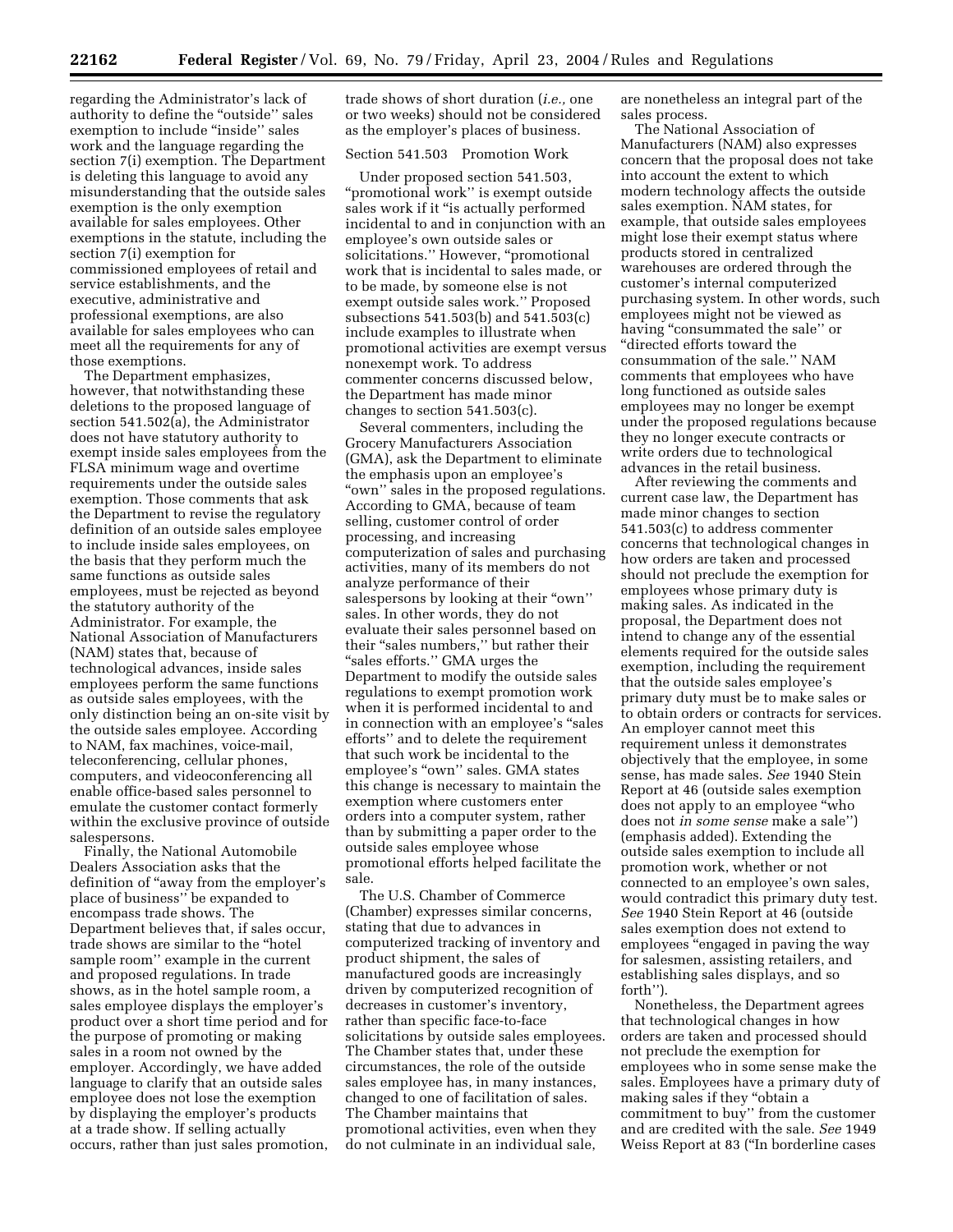the test is whether the person is actually engaged in activities directed toward the consummation of his own sales, at least to the extent of obtaining a commitment to buy from the person to whom he is selling. If his efforts are directed toward stimulating the sales of his company generally rather than the consummation of his own specific sales his activities are not exempt''). *See also Ackerman* v. *Coca-Cola Enterprises, Inc.,* 179 F.3d 1260, 1266–67 (10th Cir. 1999) (substantial merchandising responsibilities, including restocking of store shelves and setting up product displays, did not defeat outside sales exemption for soft drink advance sales reps and account managers where such responsibilities were "incidental to and in conjunction with'' sales they consummated at stores they visited), *cert. denied,* 528 U.S. 1145 (2000); *Wirtz*  v. *Keystone Readers Service, Inc.,* 418 F.2d 249, 261 (5th Cir. 1969) (''student salesmen'' not exempt where engaged in promotional activities incidental to sales thereafter made by others).

Exempt status should not depend on whether it is the sales employee or the customer who types the order into a computer system and hits the return button. The changes to proposed section 541.503(c) are intended to avoid such a result. Finally, the Department notes that outside sales employees may also qualify as exempt executive, administrative or professional employees if they meet the requirements for those exemptions. For example, an employee whose primary duty is promotion work such as advertising or marketing—not selling—may not meet the requirements for the ''outside sales'' exemption, but could be an exempt administrative employee.

#### Section 541.504 Drivers Who Sell

Under proposed section 541.504(a), drivers ''who deliver products and also sell such products may qualify as exempt outside sales employees only if the employee has a primary duty of making sales.'' Proposed subsection (b) provided factors that should be considered when determining whether the driver's primary duty is making sales: ''A comparison of the driver's duties with those of other employees engaged as truck drivers and as salespersons; possession of a selling or solicitor's license when such license is required by law or ordinances; presence or absence of customary or contractual arrangements concerning amounts of products to be delivered; description of the employee's occupation in collective bargaining agreements; the employer's specifications as to qualifications for hiring; sales training; attendance at sales conferences; method of payment; and proportion of earnings directly attributable to sales.

The Department has made no substantive changes to proposed section 541.504, although editorial changes have been made to final subsections 541.504(a) and 541.504(c)(4) as described below.

The Grocery Manufacturers Association (GMA) has several concerns regarding proposed section 541.504. In its comments, for example, GMA sees a possible inconsistency between the language of proposed section 541.500(b) and proposed section 541.504(a). Proposed section 541.500(b) states that ''[i]n determining the primary duty of an outside sales employee, work performed incidental to and in conjunction with an employee's own outside sales or solicitations, including incidental deliveries and collections, shall be regarded as exempt outside sales work.'' Proposed section 541.504(a) states with respect to drivers who sell that ''[i]f the employee has a primary duty of making sales, all work performed incidental to and in conjunction with the employee's own sales efforts \* \* \* is exempt work.'' GMA believes that it is inconsistent with section 541.500(b) to make the inclusion of driver/ salesperson's incidental work within the outside sales exemption conditional upon the employee having a primary duty of making sales. GMA therefore urges the Department to delete the conditional phrase ''[i]f the employee has a primary duty,'' from the second sentence of proposed section 541.504(a).

The Department had no intention of creating a different standard regarding incidental work for drivers who sell as opposed to other outside sales employees. The two subsections at issue used different language to describe the same concept, which could lead to confusion. Accordingly, we have modified final section 541.504(a) to track the language from section 541.500(b).

GMA also requests that the Department clarify section  $541.504(c)(1)$ , to the extent it describes a driver who may qualify for the outside sales exemption as one ''who receives compensation commensurate with the volume of products sold.'' GMA does not believe that commissions alone should be used to determine exempt status. GMA therefore suggests that this regulation be broadened to recognize compensation systems which, while not commission-based, provide ''compensation at least partially based on the volume of products sold,'' such as bonuses or other forms of recognition

based on individual, group or corporate goals and volumes.

The Department believes that the phrase in question, "[a] driver \* \* who receives compensation commensurate with the volume of products sold,'' helps provide an accurate example of an employee who has a primary duty of making sales. This phrase generally describes an employee paid on a commission basis, which is a commonly and frequently utilized method for compensating sales personnel. Since section 541.504(c)(1) is intended to provide guidance by presenting an example of a driver who may qualify as an exempt outside sales employee and, as such, does not foreclose the exemption for employees who receive other types of compensation, we have not made the requested change.

GMA also suggests that the Department delete the phrase "and carrying an assortment of the employer's products'' from proposed section 541.504(c)(4), because it should not matter whether the driver/salesperson is carrying one product or an assortment of them. The Department agrees with the comment that it is not necessary for a driver to carry "an assortment" of products in order to qualify as exempt under the outside sales exemption. The availability of this exemption does not depend on either the volume or variety of products carried by the driver/ salesperson in question. Accordingly, we have made the suggested change.

Another commenter asks that the Department clarify that ''Professional Drivers'' are nonexempt. This exemption covers drivers who have a primary duty of making sales. The primary duty test offers an alternative to job titles that may not accurately reflect job duties and actual performance. Therefore, the Department believes that a blanket statement that ''Professional Drivers'' are not exempt employees would not serve the interest of a more accurate rule.

Finally, a commenter asks for more examples of outside sales employees, including drivers who sell. Proposed subsection 541.504(c) and 541.504(d) already contain a number of examples of drivers who would or would not qualify as exempt employees. The Department does not believe that there will be any value added to the regulation through additional examples.

#### *Subpart G, Salary Requirements*

#### Section 541.600 Amount of Salary Required

Salary level tests have been included as part of the exemption criteria since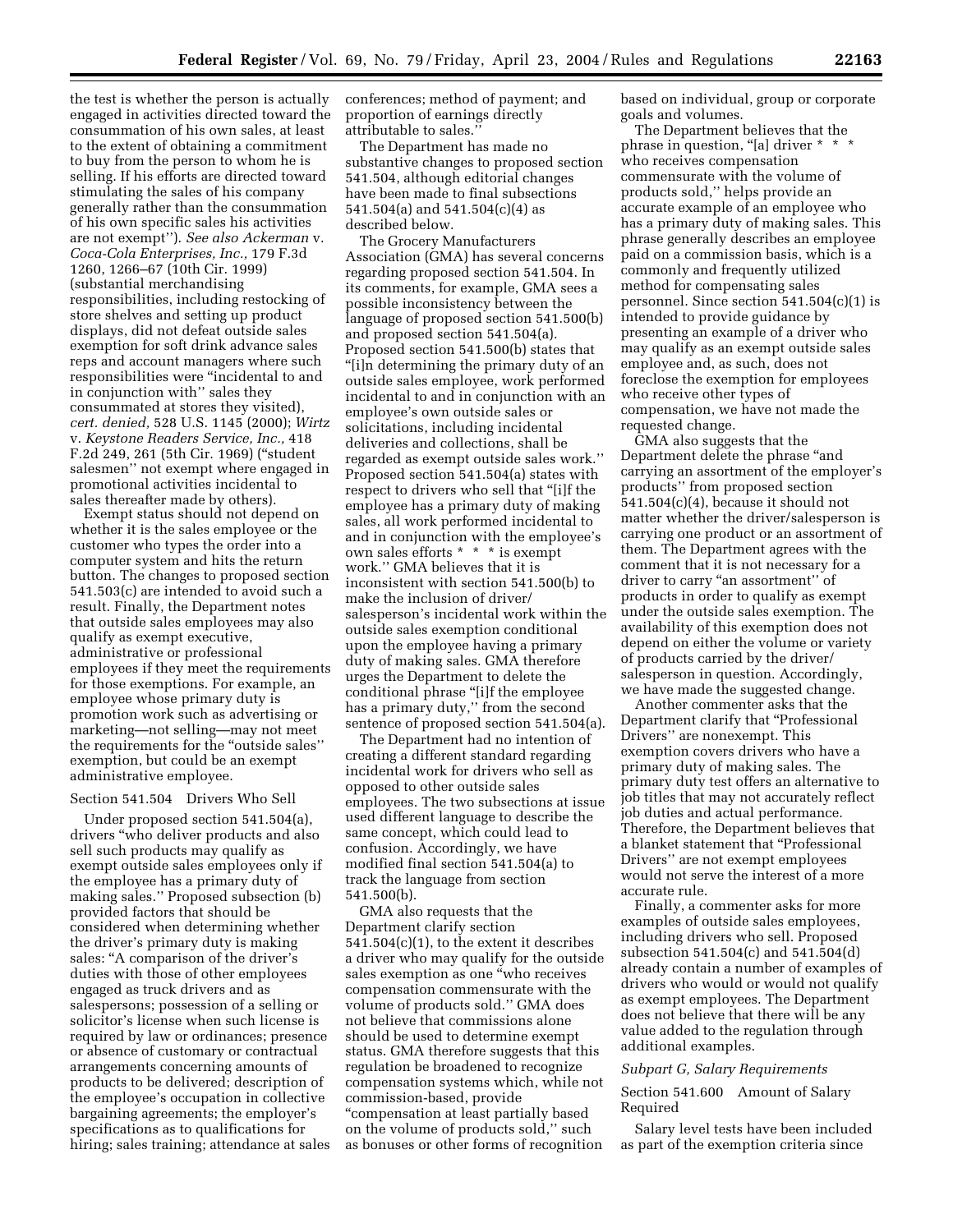the original regulations of 1938. With a few exceptions, executive, administrative and professional employees must earn a minimum salary level to qualify for the exemption.<sup>12</sup> Employees paid below the minimum salary level are not exempt, irrespective of their job duties and responsibilities. Employees paid a salary at or above the minimum level in the regulations are only exempt if they also meet the salary basis and job duties tests. To qualify for exemption under the existing regulations, an employee must earn a minimum salary of \$155 per week (\$8,060/year) for the executive and administrative exemptions, and \$170 per week (\$8,840/year) for the professional exemption. Employees paid above these minimum salary levels must meet a ''long'' duties test to qualify for the exemption. The existing regulations also provide, under special provisions for ''high salaried'' employees (*see* 29 CFR 541.119, 541.214 and 541.315), that employees paid above a higher salary rate of \$250 per week (\$13,000/year) are exempt if they meet a "short" duties test. As the name implies, the short tests contain fewer duties requirements. Because the salary levels have not been increased since 1975, the existing salary levels are outdated and no longer useful in distinguishing between exempt and nonexempt employees. A full-time minimum wage worker, in comparison, earns \$206 per week (\$5.15/hour  $\times$  40 hours)—an amount above the existing "long" test levels and closely approaching the existing ''short'' test level. As a result, under the existing regulations, most employees are now tested for exemption under the ''short'' duties tests.

The Department proposed that the minimum salary level required for exemption as an executive, administrative, or professional employee be increased from \$155 per week (\$8,060/year) to \$425 per week (\$22,100/year). Thus, under proposed section 541.600(a), all employees earning less than \$425 per week, either on an hourly or salary basis, would be guaranteed overtime protection, irrespective of their job duties and responsibilities. Employees earning \$425 or more on a salary basis would

only qualify for exemption if they met a new ''standard'' test of duties.

The final rule adopts the new structure of the proposal to include a "standard" test of duties tied to a minimum salary level. However, the proposed rule used the Bureau of Labor Statistics' (BLS) year 2000 Current Population Survey Outgoing Rotation Group data set, the most recent data available from BLS when the Preliminary Regulatory Impact Analysis was completed. When the Regulatory Impact Analysis for this final rule was completed, the most recent data available was the 2002 CPS data set. Based on the more recent data, and taking into account numerous comments about the salary levels in the proposal, the Department has raised the minimum weekly salary level required for exemption in the final rule from \$425 per week to \$455 per week, an increase of \$30 from the proposed regulations and an increase of \$300 per week from the existing minimum salary level. As a result of this increase, 6.7 million salaried workers who earn between \$155 and \$455 per week will be guaranteed overtime protection, regardless of their duties.

The remaining subsections of 541.600 retained, without substantive change from the existing regulations, certain special provisions regarding the salary requirements: Subsection (b) set forth the minimum salary levels required if the employee is paid on a biweekly, semimonthly or monthly basis; subsection (c) discussed the salary required for academic administrative employees; subsection (d) set forth the salary required for computer employees; and subsection (e) provided that the salary requirements do not apply to teachers, lawyers and doctors. The Department did not receive significant comments on these subsections, and thus no other changes have been made to section 541.600.

Most commenters agree that the minimum salary level needed to be increased, but disagreed sharply regarding the size of the increase. Some commenters state that the proposed \$425 minimum salary level is too high, other commenters say it is too low, and some say it is just right.

Some employer commenters, such as the U.S. Small Business Administration's Office of Advocacy, the American Health Care Association, and the Securities Industry Association's Human Resources Management Committee, strongly oppose the \$425 per week minimum salary as too high. The Associated Builders and Contractors state that \$425 per week ''may be particularly high for

rural areas of the country.'' Similarly, the National Grocers Association (NGA) comments that the \$425 level ''could prove problematic for some retail grocers operating in differing geographic regions, such as rural areas and the South where economic conditions vary and pay scales are less.'' Based on their 2003 compensation survey, NGA suggests that the Department lower the minimum salary level to \$400 per week. Some owners of small retail and restaurant businesses also filed comments asserting that \$425 per week is too high. An owner of four Dairy Queen stores in Austin, Texas, for example, asks the Department to lower the minimum salary level to \$400 per week because supervisor salaries in the area start at \$21,000 per year. A comment from Wesfam Restaurants requests that the Department lower the minimum salary level to \$350 per week because the Department's proposed \$425 level will cost the company at least \$100,000 each year.

Other organizations representing employer interests generally support the \$425 salary level, but object to any further increase in this proposed minimum. For example, the U.S. Chamber of Commerce (Chamber) does not oppose the minimum salary level, but states that a significant minority of its members oppose the proposed compensation level as too high. Nevertheless, the Chamber opposes an increase to \$425 per week if ''unaccompanied by significant changes in the duties and salary basis tests,'' and would oppose any compensation level higher than \$425. The FLSA Reform Coalition, the Public Sector FLSA Coalition, the American Corporate Counsel Association and the HR Policy Association believe that the \$425 per week minimum is reasonable. The National Restaurant Association recognizes that the salary levels have not been changed for many years, but states: ''Under no circumstance should the threshold be increased to a higher salary level [than \$425 per week]. In fact, the Association urges DOL to review the methodology used to establish the proposed minimum salary threshold of \$425/wk. and reevaluate the impact of this threshold on specific industry sectors, including restaurants and retail establishments. Strong consideration should be given to adjusting the threshold downward to reflect the realities of variations in industry and regional compensation levels.'' Similarly, the National Council of Chain Restaurants asks the Department to "resist any pressure to raise the salary threshold to an even

<sup>12</sup> For many years, the regulations have contained no salary level test for outside sales employees and some professional employees (teachers, doctors, lawyers). Such employees are exempt regardless of their salary. The final rule makes no changes in this area. Also, in 1990, Congress amended the FLSA to exempt certain hourly-paid computer professionals paid at least 61⁄2 times the minimum wage (which then totaled \$27.63 per hour; \$57,470 per year, assuming 40 hours per week). Congress froze this compensation test at \$27.63 per hour in 1996.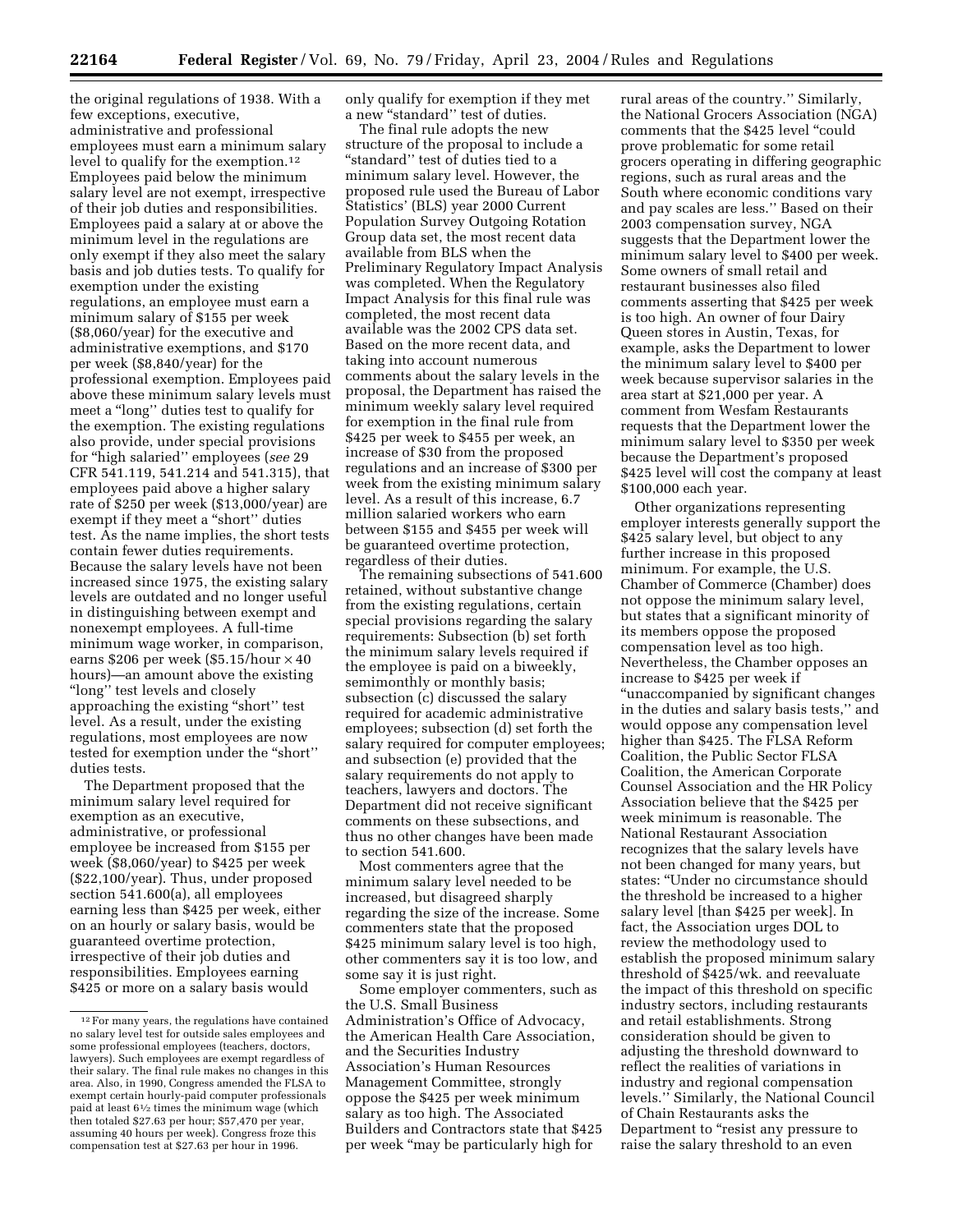higher level, which would wreak havoc on the chain restaurant industry, and retailers generally.'' The Food Marketing Institute also opposes increasing the minimum salary level above \$425, noting that this salary level will already particularly affect independent, familyowned grocery stores.

On the other hand, organizations representing employee interests oppose the standard salary level as being too low. Such organizations advocate salary levels ranging from \$530 per week to \$1,000 per week. The AFL–CIO and the International Association of Machinists and Aerospace Workers, for example, purporting to apply the approach set forth in the 1958 Kantor Report to the current ''long'' and ''short'' duties test structure, suggest salary levels of at least \$610 per week for the long test and \$980 for the short test. The United Food and Commercial Workers International Union would adjust the current salary levels for inflation using the Consumer Price Index (CPI), resulting in a ''minimum of \$530/week for the first level (\$580 for professionals), and \$855 for the second level.'' The American Federation of State, County and Municipal Employees similarly comments that adjusting the current salary levels to reflect changes in the CPI would increase the salary level under the "long" test for executive and administrative employees to \$530 per week (\$580 for professional employees) and to \$855 per week for the ''short'' test.

The Department has long recognized that the salary paid to an employee is the ''best single test'' of exempt status (1940 Stein Report at 19), which has ''simplified enforcement by providing a ready method of screening out the obviously nonexempt employees'' and furnished a ''completely objective and precise measure which is not subject to differences of opinion or variations in

judgment.'' As the Department stated in 1949:

[T]he salary tests, even though too low in the later years to serve their purpose fully, have amply proved their effectiveness in preventing the misclassification by employers of obviously nonexempt employees, thus tending to reduce litigation. They have simplified enforcement by providing a ready method of screening out the obviously nonexempt employees, making an analysis of duties in such cases unnecessary. The salary requirements also have furnished a practical guide to the inspector as well as to employers and employees in borderline cases. In an overwhelming majority of cases, it has been found by careful inspection that personnel who did not meet the salary requirements would also not qualify under other sections of the regulations as the Divisions and the courts have interpreted them. In the years of experience in administering the regulations, the Divisions have found no satisfactory substitute for the salary test.

\* \* \* \* \* Regulations of general applicability such as these must be drawn in general terms to apply to many thousands of different situations throughout the country. In view of the wide variation in their applicability the regulations cannot have the precision of a mathematical formula. The addition to the regulations of a salary requirement furnishes a completely objective and precise measure which is not subject to differences of opinion or variations in judgment. The usefulness of such a precise measure as an aid in drawing the line between exempt and nonexempt employees, particularly in borderline cases, seems to me to be established beyond doubt.

1949 Weiss Report at 8–9. *See also*  1940 Stein Report at 42 (''salary paid the employee is the best single test''); 1958 Kantor Report at 2–3 (salary levels ''furnish a practical guide to the investigator as well as to employers and employees in borderline cases, and simplify enforcement by providing a ready method of screening out the obviously nonexempt employees'').

While the purpose of the FLSA is to provide for the establishment of fair labor standards, the law does not give

the Department authority to set minimum wages for executive, administrative and professional employees. These employees are exempt from any minimum wage requirements. The salary level test is intended to help distinguish bona fide executive, administrative, and professional employees from those who were not intended by the Congress to come within these exempt categories. Any increase in the salary levels from those contained in the existing regulation, therefore, has to have as its primary objective the drawing of a line separating exempt from nonexempt employees. Moreover, it has long been recognized that ''such a dividing line cannot be drawn with great precision but can at best be only approximate.'' 1949 Weiss Report at 11.

Some of the comments opposed to the proposed \$425 minimum salary level question the Department's methodology for setting the appropriate salary levels. The Department determined the appropriate methodology for adjusting the salary levels after a thorough review of the regulatory history of previous increases. The initial minimum salary level requirement for exemption, adopted in the 1938 regulations, was \$30 a week for executive and administrative employees. The 1938 regulations did not include a salary requirement for professional employees, or a ''short test'' salary level. We could find no regulatory history from 1938 regarding the rationale for setting the salary level at \$30 a week. *But see* 1940 Stein Report at 20–21 (\$30 salary level adopted from the National Industrial Recovery Act and State law). Since 1938, and as shown in Table 1, the Department has increased the salary levels on six occasions—in 1940, 1949, 1958, 1963, 1970 and 1975. Until 1975, the Department increased salary levels every five to nine years, and the largest increase was only \$50 per week.

#### TABLE 1.—WEEKLY SALARY LEVELS FOR EXEMPTION

|      | Executive |      | Professional | Short test |
|------|-----------|------|--------------|------------|
| 1938 | \$30      | \$30 | None         | None       |
| 1940 | 30        | 50   | 50           | None       |
| 1949 | 55        | 75   |              | \$100      |
| 1958 | 80        | 95   | 95           | 125        |
| 1963 | 100       | 100  | 15           | 150        |
| 1970 | 125       | 125  | 140          | 200        |
| 1975 | 155       | 55   | 70           | 250        |

The regulatory history of these six actual salaries and wages paid to experience under the National increases reveals that, in determining exempt and nonexempt employees. In Industrial Recovery Act, and fe exempt and nonexempt employees. In Industrial Recovery Act, and federal Department has examined data on surveys by government agencies, at 9, 20, 31–32. The Department then

appropriate salary levels, the 1940, the Department considered salary government salaries. 1940 Stein Report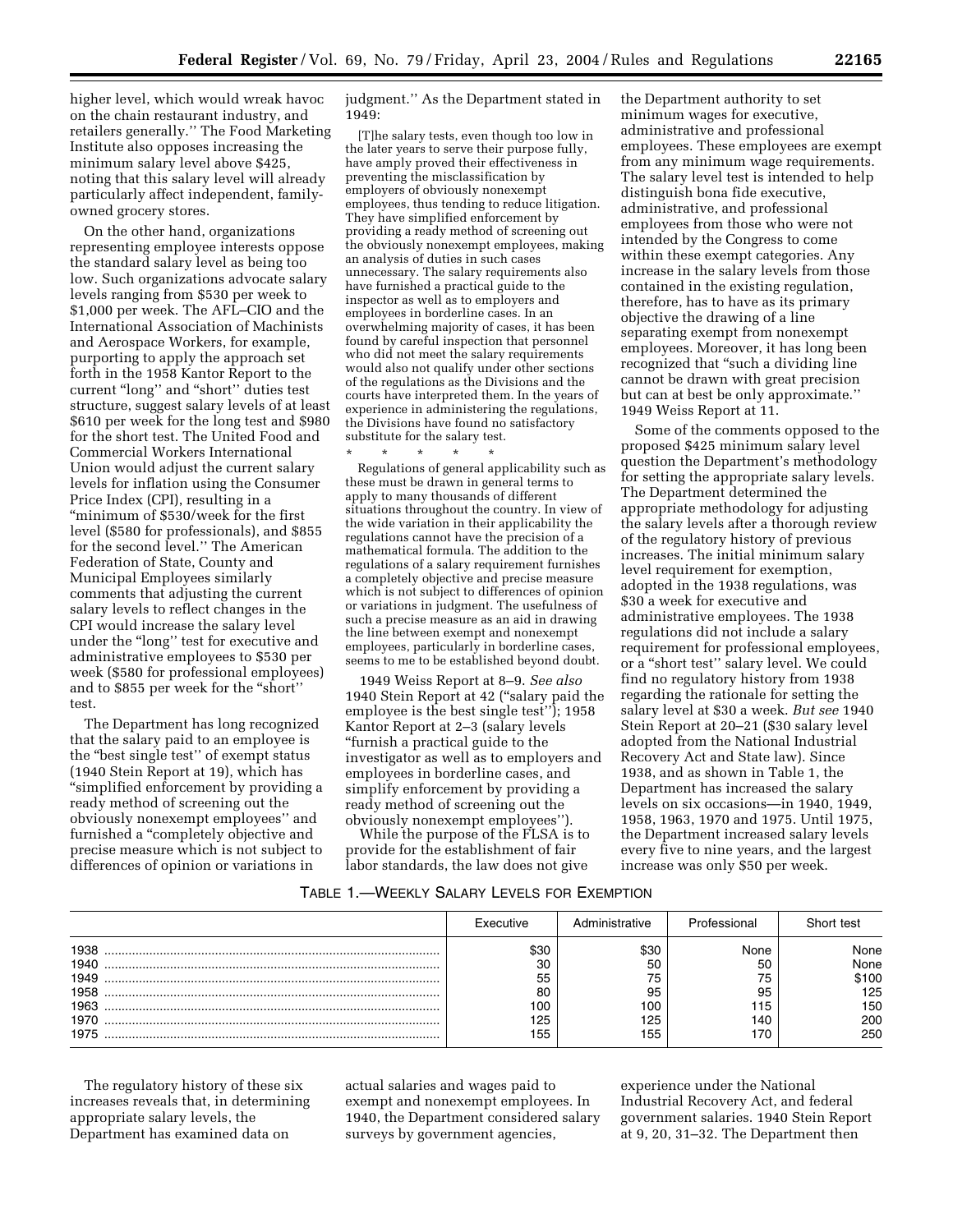used these salary data to determine the average salary that was the ''dividing line'' between exempt and nonexempt employees, and to find the percentage of employees earning below various salary levels. The Department set the minimum required salary at levels below the average salary dividing exempt from nonexempt employees: ''Furthermore, these figures are averages, and the act applies to low-wage areas and industries as well as to high-wage groups. Caution therefore dictates the adoption of a figure that is somewhat lower, though of the same general magnitude.'' 1940 Stein Report at 32.

In 1949, the Department looked at salary data from state and federal agencies, including the Bureau of Labor Statistics (BLS). The Department considered wages in small towns and low-wage industries, wages of federal employees, average weekly earnings for exempt employees and starting salaries for college graduates. 1949 Weiss Report at 10, 14–17, 19. The Department compared weekly earnings in 1940 with weekly earnings in 1949 to determine the average percentage increase in earnings. As in 1940, the Department then set a salary level at a "figure slightly lower than might be indicated by the data'' because of concerns regarding the impact of the salary level increases on small businesses: ''The salary test for bona fide executives must not be so high as to exclude large numbers of the executives of small establishments from the exemption.'' 1949 Weiss Report at 15.

In 1958, the Department considered data collected during 1955 Wage and Hour Division investigations on ''the actual salaries paid'' to employees who "qualified for exemption" (*i.e.*, met the applicable salary and duties tests), grouped by geographic region, broad industry groups, number of employees and size of city. 1958 Kantor Report at 6. The Department then set the salary tests for exempt employees ''at about the levels at which no more than about 10 percent of those in the lowest-wage region, or in the smallest size establishment group, or in the smallestsized city group, or in the lowest-wage industry of each of the categories would fail to meet the tests.'' 1958 Kantor Report at 6–7.

The Department followed this same methodology when determining the appropriate salary level increase in 1963. The Department examined data on salaries paid to exempt workers collected in a special survey conducted by the Wage and Hour Division in 1961. 28 FR 7002 (July 9, 1963). The salary level for executive and administrative employees was increased to \$100 per

week, for example, when the 1961 survey data showed that 13 percent of establishments paid one or more exempt executives less than \$100 per week; and 4 percent of establishments paid one or more exempt administrative employees less than \$100 a week. 28 FR 7004 (July 9, 1963). The professional salary level was increased to \$115 per week, when the 1961 survey data showed that 12 percent of establishments surveyed paid one or more professional employees less than \$115 per week. 28 FR 7004. The Department noted that these salary levels approximated the same percentages used in 1958:

Salary tests set at this level would bear approximately the same relationship to the minimum salaries reflected in the 1961 survey data as the tests adopted in 1958, on the occasion of the last previous adjustment, bore to the minimum salaries reflected in a comparable survey, adjusted by trend data to early 1958. At that time, 10 percent of the establishments employing executive employees paid one or more executive employees less than the minimum salary adopted for executive employees and 15 percent of the establishments employing administrative or professional employees paid one or more employees employed in such capacities less than the minimum salary adopted for administrative and professional employees. (28 FR 7004).

The Department continued to use this methodology when adopting salary level increases in 1970. In 1970, the Department examined data from 1968 Wage and Hour Division investigations and 1969 BLS wage data. The Department increased the salary level for executive employees to \$140 per week when the salary data showed that 20 percent of executive employees from all regions and 12 percent of executive employees in the West earned less than \$130 a week. 35 FR 884 (January 22, 1970).

The last increase to the salary levels was in 1975. Instead of following the prior approaches, in 1975 the Department set the salary levels based on increases in the Consumer Price Index, although it adjusted the salary level downward to eliminate any potential inflationary impact. 40 FR 7091 (February 19, 1975) (''However, in order to eliminate any inflationary impact, the interim rates hereinafter specified are set at a level slightly below the rates based on the CPI''). More to the point, the salary levels adopted were intended as *interim* levels ''pending the completion and analysis of a study by the Bureau of Labor Statistics covering a six month period in 1975.'' *Id*. Thus, the Department again intended to increase the salary levels based on actual salaries paid to employees. However, the intended process was

never completed, and the so-called ''interim'' salary levels have remained untouched for 29 years.

In summary, the regulatory history reveals a common methodology used, with some variations, to determine appropriate salary levels. In almost every case, the Department examined data on actual wages paid to employees and then set the salary level at an amount slightly lower than might be indicated by the data. In 1940 and 1949, the Department looked to the average salary paid to the lowest level of exempt employee. Beginning in 1958, however, the Department set salary levels to exclude approximately the lowest-paid 10 percent of exempt salaried employees. Perhaps the best summary of this methodology appears in the 1958 Kantor Report at pages 5–7:

The salary tests have thus been set for the country as a whole \* \* \* with appropriate consideration given to the fact that the same salary cannot operate with equal effect as a test in high-wage and low-wage industries and regions, and in metropolitan and rural areas, in an economy as complex and diversified as that of the United States. Despite the variation in effect, however, it is clear that the objectives of the salary tests will be accomplished if the levels selected are set at points near the lower end of the current range of salaries for each of the categories. Such levels will assist in demarcating the "bona fide" executive, administrative and professional employees without disqualifying any substantial number of such employees.

\* \* \* \* \* It is my conclusion, from all the evidence, that the lower portion of the range of prevailing salaries will be most nearly approximated if the tests are set at about the levels at which no more than about 10 percent of those in the lowest-wage region, or in the smallest size establishment group, or in the smallest-sized city group, or in the lowest-wage industry of each of the categories would fail to meet the tests. Although this may result in loss of exemption for a few employees who might otherwise qualify for exemption \* \* \* in the light of the objectives discussed above, this is a reasonable exercise of the Administrator's authority to "delimit" as well as define.

Using this regulatory history as guidance, the Department reached the proposed minimum salary level of \$425 per week after considering available data on actual salary levels currently being paid in the economy, broken out by broad industry categories and geographic areas. We reviewed a preliminary report on actual salary levels based on the BLS year 2000 Current Population Survey (CPS) Outgoing Rotations Group data set. These data included all full-time (defined as 35 hours or more per week),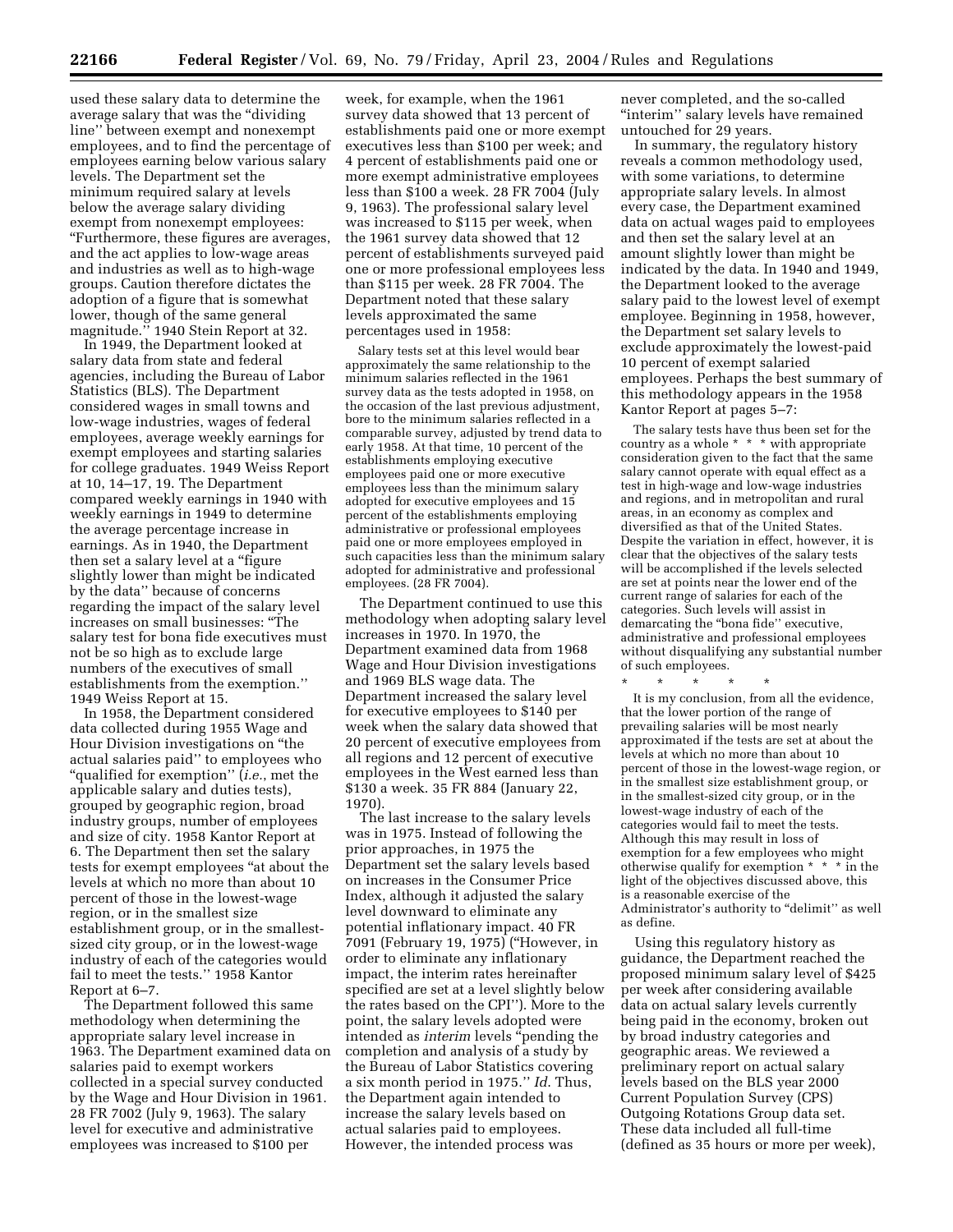salaried workers aged 16 and above, but excluded the self-employed, agricultural workers, volunteers and federal employees (who are all not subject to the salary level tests in the Part 541 regulations). We considered the data in Table 2 below showing the salary levels of the bottom 10 percent, 15 percent and 20 percent of all salaried employees, and salaried employees in the lowerwage South and retail sectors:

#### TABLE 2.—WAGES OF FULL-TIME SALARIED EMPLOYEES (2000 CPS)

|        | All      | South    | Retail   |
|--------|----------|----------|----------|
| $10\%$ | \$18,195 | \$15.955 | \$15,600 |
| $15\%$ | 21,050   | 19.950   | 19.400   |
| $20\%$ | 24,455   | 22,200   | 21,800   |

As in the 1958 Kantor Report analysis, the Department's proposal looked to ''points near the lower end of the current range of salaries'' to determine an appropriate salary level for the standard test—although we relied on the lowest 20 percent of salaried employees in the South, rather than the lowest 10 percent, because of the proposed change from the "short" and "long" test structure and because the data included nonexempt salaried employees. Applying this analysis, the Department proposed a standard salary level of \$425 per week, an increase of \$270 per week over the existing rule's salary level of \$155 per week.<sup>13</sup> Using this level, approximately the bottom 20 percent of all salaried employees covered by the FLSA would fall below the minimum salary requirement and be automatically entitled to overtime.

Many commenters find this methodology appropriate and reasonable. Comments filed by the U.S. House of Representatives Committee on Education and the Workforce, for example, "commend the Department for its thoughtful analysis of the prior revisions to the salary level test,'' and ''endorse the Department's review of and adherence to regulatory precedent.''

However, some commenters who oppose the proposed \$425 minimum salary level as too low argue that the Department should adjust the existing salary levels for inflation by applying the Consumer Price Index. This methodology would result in salary levels of \$530 per week (\$580 for professionals) for the ''long'' duties test and \$855 per week for the "short" duties tests, according to the commenters.

Other commenters, including the AFL–CIO, agree with the Department that the 1958 Kantor Report methodology of looking to the ''range of salaries actually paid" to employees is the ''most accurate approach to set the salary levels,'' but assert that the Department ''misrepresented and misused the Kantor Report.'' Thus, comments filed by the AFL–CIO, and adopted by many of their affiliated unions, state:

The Department has taken several approaches in the past to decide how to increase the salary levels used in the regulations. The most accurate approach to set salary levels for exempt executive, administrative, and professional employees is first to determine the range of salaries actually paid to employees who qualify for the exemption in each of the three categories. The Department took this approach when it set new salary levels effective in 1959, based on the Kantor Report. The Kantor Report also noted, as the Department mentions in its preamble, that: "the objectives of the salary tests will be accomplished if the levels selected are set at points near the lower end of the current range of salaries for each of the categories. Such levels will assist in demarcating the bona fide executive, administrative, and professional employees without disqualifying any substantial number of such employees.'' 68 Fed. Reg. at 15570, quoting Kantor Report at 5. The Department's present proposal purports to use the approach of the Kantor Report. However

\* the Department has completely misrepresented and misused the Kantor Report. *The actual methodology used in the Kantor Report would result today not in a*  ''*standard salary'' of \$425 as proposed by the Department, but instead in a* ''*long test'' salary of \$610 per week and a* ''*short test'' salary of \$980 per week. (Emphasis in comment.)* 

The AFL–CIO claims that the Department ''misused'' the Kantor methodology by relying on year 2000 BLS data regarding salary levels of *all*  salaried employees: "Kantor's salary survey was limited to those executive, administrative and professional employees who were found to be exempt—that is, employees who were paid on a salary basis, and met the applicable salary and duties tests. \* \* \* Instead, the DOL survey encompasses the broadest possible group—*all* salaried employees in every occupation, even those who could not be regarded by any stretch of the imagination as executive, administrative, or professional employees.'' The AFL–CIO thus suggests that the Department use more current salary data and look only at salaries of *exempt* employees.

The National Association of Convenience Stores (NACS) also believes the Department misapplied the Kantor methodology, but resulting in a

salary level that is too *high,* rather than too *low* as the AFL–CIO contends: ''Instead of setting the threshold at the lowest 10% of the salaries reviewed as was done in 1958, the proposed cutoff has been set at 20%. \* \* \* NACS submits that, to remain faithful to the wise principles of the Kantor Report, the Labor Department should use the 10% guideline and should apply it to the salaries in the lowest geographical or industry sector (whichever of the two data sets is lower), rather than to composite figures which represent a combination of high-wage and low-wage geographical and/or industry sectors.''

The Department recognizes the strong views in this area, and has carefully considered the comments addressing the amount of the proposed minimum salary level. The Department continues to believe that its methodology is consistent with the regulatory history and, most importantly, is a reasonable approach to updating the salary level tests. For example, instead of investigating the lowest 10% of *exempt*  salaried employees, an approach that depends on uncertain assumptions regarding which employees are actually exempt, the Department decided to set the minimum salary level based on the lowest 20% of *all* salaried employees. The Department felt this adjustment achieved much the same purpose as restricting the analysis to a lower percentage of exempt employees. Assuming that employees earning a lower salary are more likely nonexempt, both approaches are capable of reaching exactly the same endpoint, as discussed more fully below. The Department, in order to address the many comments regarding this assumption, decided for this final rule to directly test whether our method for setting the salary threshold was robust to different analytical approaches. In fact, the Department found that our proposed approach to setting salary levels was very consistent with past approaches. Therefore we disagree with the AFL–CIO's contention that the proposed analysis was flawed and not consistent with the Kantor approach.

The final rule reflects the Department's long-standing tradition of avoiding the use of inflation indicators for automatic adjustments to these salary requirements. The 1949 Weiss Report, for example, considered and rejected proposals to increase salary levels based upon the change in the cost of living from the 1940 levels:

Actual data showing the increases in the prevailing minimum salary levels of bona fide executive, administrative and professional employees since October 1940 would be the best evidence of the appropriate

<sup>13</sup> The Department's proposal to eliminate the different salary level associated with the professional "long" duties test is adopted in the final regulations as most commenters supported this as simplifying the existing regulations.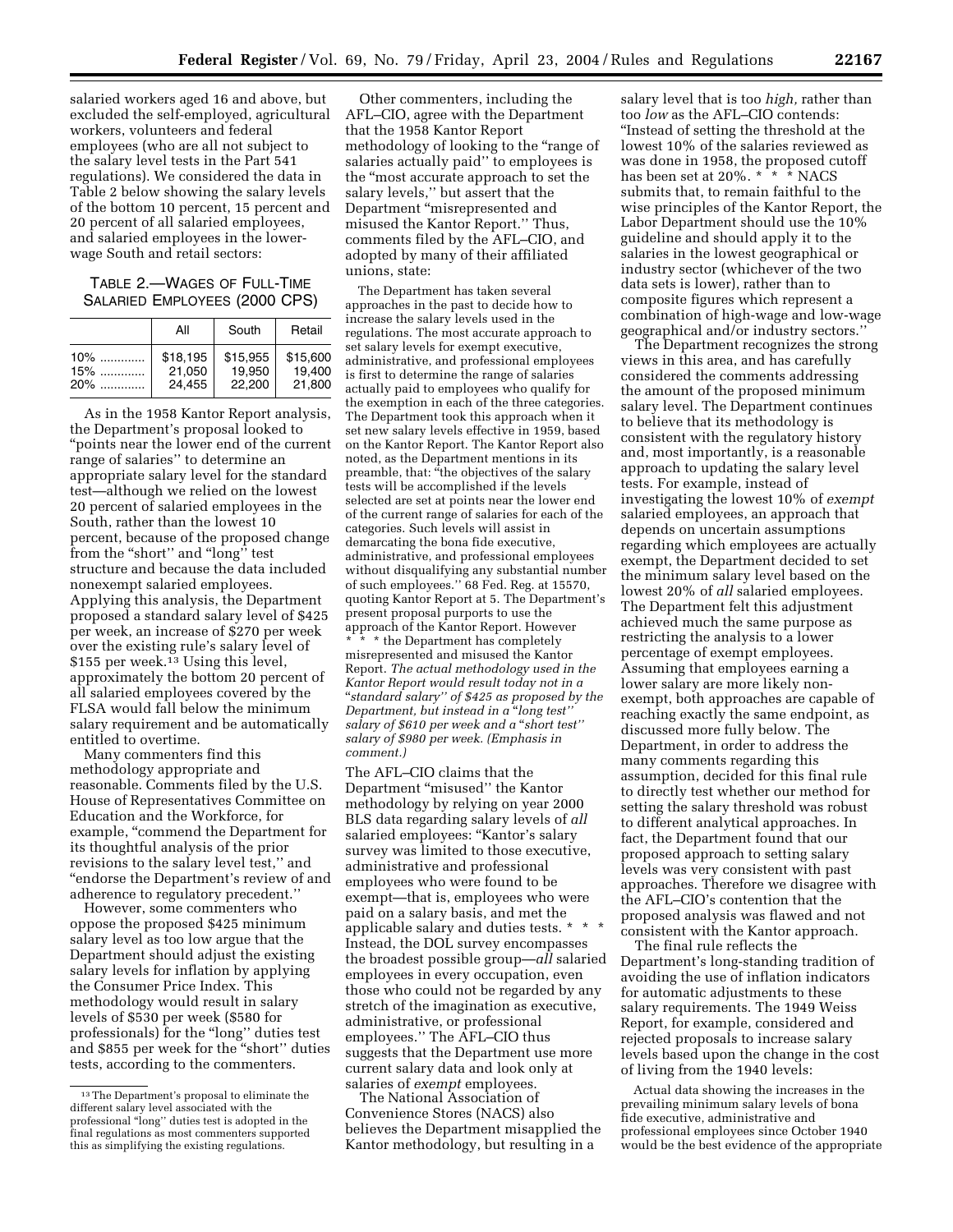salary increases for the revised regulations. \* \* \* The change in the cost of living which was urged by several witnesses as a basis for determining the appropriate levels is, in my opinion, not a measure of the rise in prevailing minimum salary levels.

1949 Weiss Report at 12. The Department continues to believe that such a mechanical adjustment for inflation could have an inflationary impact or cause job losses. We are particularly concerned about, and required to consider, the impact that an inflation adjustment could have on lower-wage sectors such as businesses in rural areas, businesses in the retail and restaurant industry, and small businesses.

Thus, as in the proposal, the Department determined the minimum salary level in the final rule by examining available data on actual salary levels currently being paid in the economy as suggested by the 1958 Kantor Report. In the proposed rule, we relied on year 2000 salary data because it was the most current data available at that time. However, the Department should rely on the most current salary data available. Thus, for the final rule, we carefully reviewed a report on actual salary levels based on the 2002 Current Population Survey (CPS) Outgoing Rotation public use data set, the most current data available at the time the analysis was conducted.14 As explained in more detail under section VI of this preamble, the CPS data is the best available data source because of its size (more than 474,000 observations) and its breadth of detail (*e.g.*, occupation classifications, salary, hours worked and industry). Consistent with the proposal, the Department examined a subset of the 2002 CPS data, broken out by broad industry categories and geographic areas, that included full-time (working 35 or more hours per week) employed workers age 16 years and older who are both covered by the Fair Labor Standards Act and subject to the Part 541 salary tests. Thus, the Department relied on a data set that excluded: (1)

The self-employed, unpaid volunteers and religious workers who are not covered by the FLSA; (2) agricultural workers, certain transportation workers, and certain automobile dealerships employees who are exempt from overtime under other provisions of the Act; (3) teachers, academic administrative personnel, certain medical professionals, outside sales employees, lawyers and judges who are not subject to the Part 541 salary tests; and (4) federal employees who are not subject to the Part 541 regulations.

Using this subset of the 2002 CPS data, the final rule again follows the 1958 Kantor Report analysis and looks to ''points near the lower end of the current range of salaries'' to determine an appropriate salary level. The Department acknowledges that the 1958 Kantor Report used data regarding the wages of *exempt* employees, and set the salary level so that ''no more than about 10 percent'' of such exempt employees ''in the lowest-wage region, or in the smallest size establishment group, or in the smallest-sized city group, or in the lowest-wage industry of each of the categories would fail to meet the tests.'' 1958 Kantor Report at pages 5–7. The Department's proposal used a different data set—all salaried employees covered by the FLSA, rather than just exempt employees. However, the proposal accounted for these differences in data by setting a salary level excluding from the exemptions approximately the lowest *20 percent* of all salaried employees, rather than the Kantor Report's *10 percent* of exempt employees.

In developing the salary level for the final rule, the Department first looked at the proposed salary level of \$425 per week to determine what percentage of salaried employees would fail to meet the test. As shown in Table 3, approximately 18 percent of full-time salaried employees in the South region and in the retail industry would fail to meet the \$425 salary level. Because the Department was concerned by this drop from the 20 percent level used in the proposal, we assessed the salary level that would be necessary in order to exclude 20 percent of all salaried employees in the South region and in the retail industry.

As shown in Table 3, applying the 2002 CPS data, the lowest 20 percent of

full-time salaried employees in the South region earn approximately \$450 per week. The lowest 20 percent of fulltime salaried employees in the retail industry earn approximately \$455 per week. The lowest 20 percent of all salaried employees earn somewhere between \$475 and \$500 per week.

The Department maintains that this slight departure from the Kantor Report analysis was appropriate and within its discretion. As the AFL–CIO itself noted, the ''Department has taken several approaches in the past to decide how to increase the salary levels used in the regulations.'' The regulatory history described above reveals that these various approaches have three things in common: (1) Relying on actual wages earned by employees; (2) setting the salary level slightly lower than indicated by the data because of the impact on lower-wage industries and regions; and (3) rejecting suggestions to mechanically adjust the salary levels based on an inflationary measure. Historically, however, the Department has looked at different wage surveys in an effort to find the best data available.

Nonetheless, to address concerns of the AFL–CIO, the National Association of Convenience Stores and other commenters regarding the Department's methodology, we also examined salary ranges for employees in the subset of 2002 CPS data who, applying a methodology modified from the GAO Report,15 likely qualify as exempt employees under Section 13(a)(1) of the FLSA and the existing Part 541 regulations. Section VI of this preamble includes a detailed description of the Department's methodology for estimating the number and salary levels of exempt employees. The result of this analysis is Table 4, showing salary ranges for likely exempt workers. As shown in Table 4, the lowest 10 percent of all likely exempt salaried employees earn approximately \$500 per week. The lowest 10 percent of likely exempt salaried employees in the South earn just over \$475 per week. The lowest 10 percent of likely exempt salaried employees in the retail industry earn approximately \$450 per week.

<sup>14</sup> The 2003 CPS data was made available after much of the economic analysis was completed. The Department reviewed the 2003 data in order to ensure that it had considered the most current salary information available. As explained in detail in Appendix B, an analysis of the 2003 data demonstrates that using this data would not alter the determination of the minimum salary level because the results are consistent under both data sets.

<sup>15</sup> *Fair Labor Standards Act: White Collar Exemptions in the Modern Work Place,* GAO/ HEHS–99–164, September 30, 1999.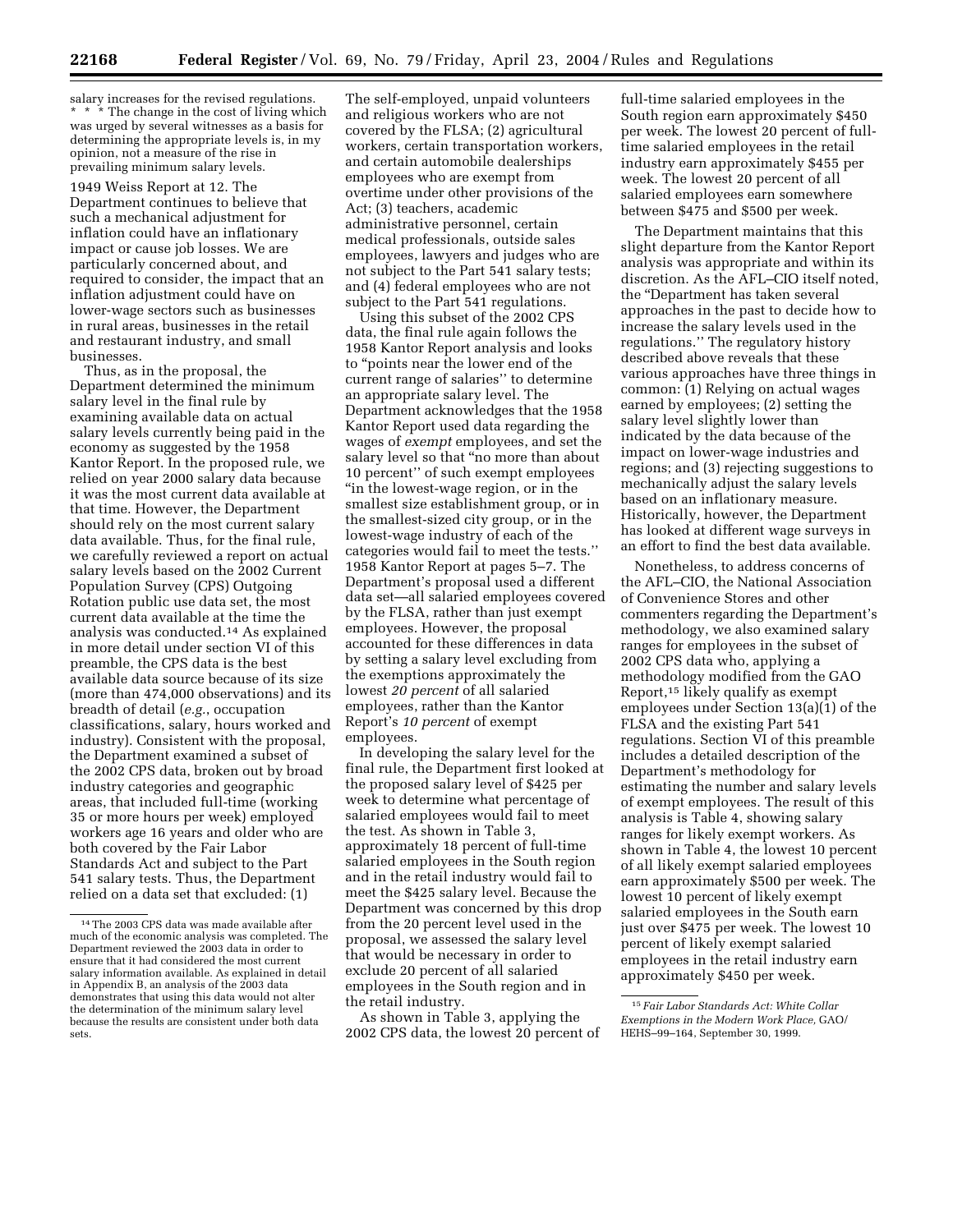۰

| Earnings |         | Percentile |       |        |  |
|----------|---------|------------|-------|--------|--|
| Weekly   | Annual  | All        | South | Retail |  |
|          | \$8,060 | 1.6        | 1.6   | 1.8    |  |
|          | 13.260  | 4.6        | 5.3   | 5.4    |  |
|          | 18,460  | 10.0       | 11.8  | 12.0   |  |
|          | 19,760  | 11.1       | 13.3  | 13.3   |  |
|          | 21,060  | 14.1       | 16.9  | 17.1   |  |
|          | 22,100  | 15.2       | 18.3  | 18.1   |  |
|          | 23,400  | 16.7       | 20.2  | 19.9   |  |
|          | 23,660  | 16.8       | 20.2  | 20.0   |  |
|          | 23,920  | 16.9       | 20.4  | 20.1   |  |
|          | 24.180  | 18.3       | 21.9  | 21.9   |  |
|          | 24,440  | 18.4       | 21.9  | 21.9   |  |
|          | 24.700  | 18.7       | 22.3  | 22.3   |  |
|          | 26,000  | 22.7       | 26.9  | 27.4   |  |
|          | 28,600  | 25.8       | 30.6  | 30.7   |  |
|          | 31,200  | 32.4       | 37.9  | 38.3   |  |
|          | 33,800  | 36.0       | 41.7  | 42.5   |  |
|          | 36,400  | 41.9       | 47.9  | 49.6   |  |
|          | 39,000  | 45.8       | 51.6  | 53.6   |  |
|          | 41.600  | 50.8       | 56.8  | 58.9   |  |
|          | 44.200  | 54.2       | 59.9  | 61.8   |  |
|          | 46.800  | 57.9       | 63.6  | 64.9   |  |
|          | 49.400  | 60.7       | 66.6  | 67.9   |  |
|          | 52,000  | 66.6       | 72.1  | 73.5   |  |
|          | 57,200  | 70.8       | 75.9  | 76.9   |  |
|          | 62,400  | 76.0       | 80.8  | 80.8   |  |
|          | 67,600  | 79.2       | 83.5  | 83.3   |  |
|          | 72,800  |            |       | 85.9   |  |
|          |         | 82.8       | 86.6  |        |  |
|          | 78,000  | 85.8       | 89.2  | 88.7   |  |
|          | 83,200  | 88.0       | 90.9  | 90.3   |  |
|          | 88,400  | 89.6       | 92.2  | 91.4   |  |
|          | 93,600  | 91.1       | 93.3  | 93.0   |  |
|          | 98,800  | 92.0       | 94.0  | 93.7   |  |
|          | 100.100 | 93.7       | 95.3  | 95.1   |  |
|          | 101,400 | 93.7       | 95.4  | 95.1   |  |
|          | 102.700 | 93.9       | 95.5  | 95.2   |  |
|          | 104.000 | 94.2       | 95.6  | 95.4   |  |
|          | 109.200 | 94.6       | 96.1  | 95.9   |  |
|          | 114,400 | 95.2       | 96.5  | 96.2   |  |
|          | 119,600 | 95.4       | 96.6  | 96.5   |  |
|          | 124,800 | 96.2       | 97.1  | 97.1   |  |
|          | 130,000 | 97.0       | 97.6  | 97.8   |  |

## TABLE 3.-FULL-TIME SALARIED EMPLOYEES

## TABLE 4.-LIKELY EXEMPT EMPLOYEES

| Earnings |         | Percentile |       |        |  |
|----------|---------|------------|-------|--------|--|
| Weekly   | Annual  | All        | South | Retail |  |
| \$155    | \$8,060 | 0.0        | 0.0   | 0.0    |  |
| 255      | 13,260  | 1.3        | 1.6   | 1.6    |  |
|          | 18,460  | 3.6        | 4.2   | 5.3    |  |
| 380      | 19,760  | 4.0        | 4.9   | 6.2    |  |
| 405      | 21,060  | 5.4        | 6.5   | 8.4    |  |
| 425      | 22,100  | 5.9        | 7.2   | 9.0    |  |
| 450      | 23,400  | 6.6        | 8.1   | 10.2   |  |
|          | 23,660  | 6.7        | 8.2   | 10.2   |  |
| 460      | 23,920  | 6.7        | 8.2   | 10.3   |  |
| 465      | 24,180  | 7.7        | 9.2   | 11.7   |  |
|          | 24,440  | 7.8        | 9.3   | 11.8   |  |
| 475      | 24,700  | 7.9        | 9.5   | 12.0   |  |
| 500      | 26,000  | 10.3       | 12.3  | 15.3   |  |
| 550      | 28,600  | 12.3       | 14.9  | 18.1   |  |
|          | 31,200  | 17.2       | 20.5  | 24.6   |  |
| 650      | 33,800  | 20.0       | 23.9  | 29.3   |  |
|          | 36,400  | 25.2       | 29.9  | 36.3   |  |
| 750      | 39.000  | 28.9       | 33.7  | 40.7   |  |
| 800      | 41,600  | 33.7       | 39.0  | 46.0   |  |
| 850      | 44,200  | 37.3       | 42.4  | 49.4   |  |
| 900      | 46,800  | 41.2       | 46.7  | 53.0   |  |
|          | 49,400  | 44.5       | 50.4  | 56.9   |  |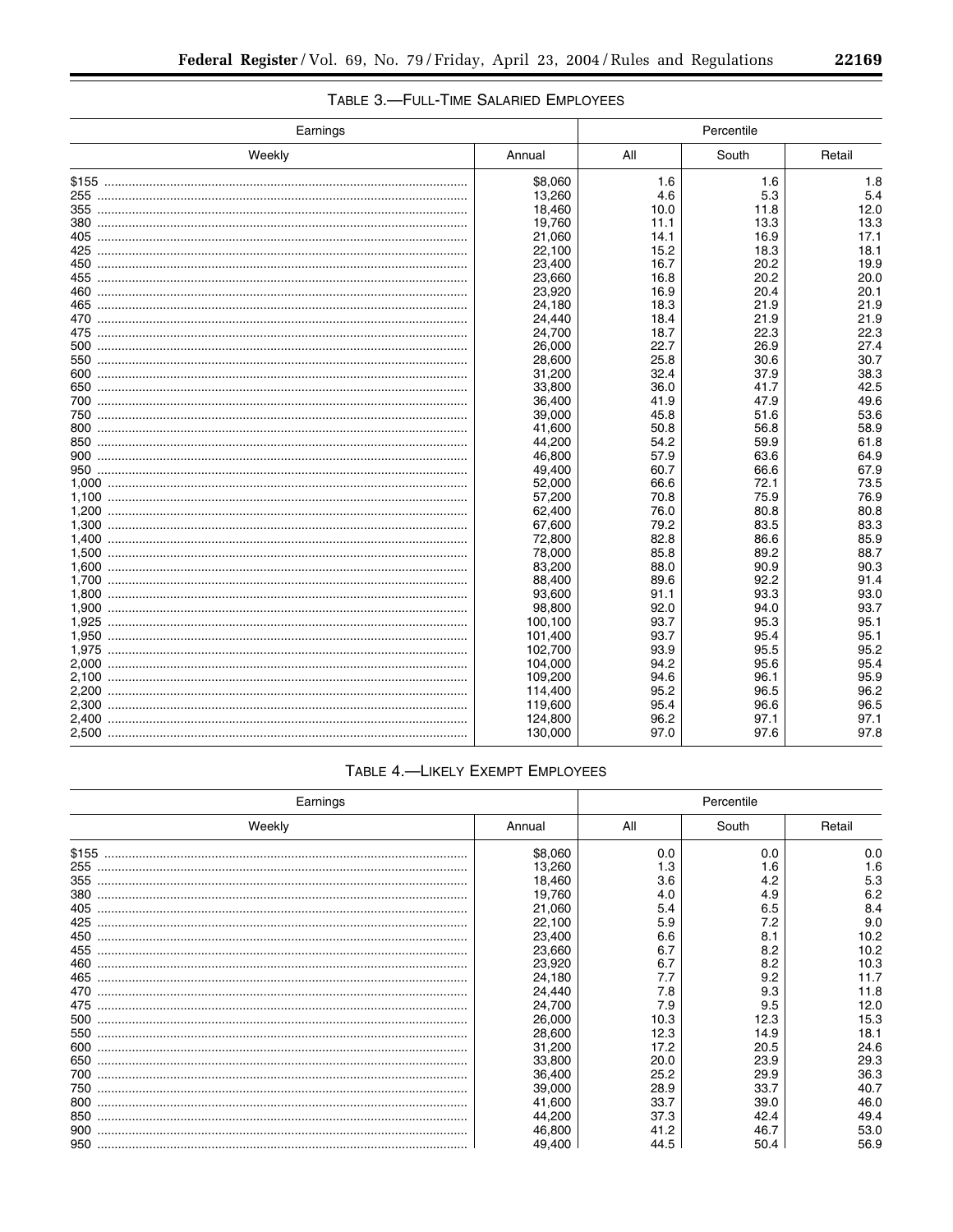| Earnings |         | Percentile |       |        |  |
|----------|---------|------------|-------|--------|--|
| Weekly   | Annual  | All        | South | Retail |  |
|          | 52,000  | 51.3       | 57.2  | 63.5   |  |
|          | 57,200  | 56.7       | 62.2  | 67.6   |  |
|          | 62,400  | 63.5       | 69.3  | 72.9   |  |
|          | 67,600  | 67.9       | 73.3  | 76.4   |  |
|          | 72,800  | 73.1       | 77.9  | 80.4   |  |
|          | 78,000  | 77.5       | 81.9  | 83.7   |  |
|          | 83.200  | 80.8       | 84.7  | 85.9   |  |
|          | 88.400  | 83.3       | 86.8  | 87.7   |  |
|          | 93,600  | 85.7       | 88.6  | 90.0   |  |
|          | 98.800  | 87.2       | 89.8  | 90.8   |  |
|          | 100,100 | 89.8       | 92.0  | 92.7   |  |
|          | 101,400 | 89.9       | 92.1  | 92.8   |  |
|          | 102,700 | 90.1       | 92.3  | 92.9   |  |
|          | 104.000 | 90.6       | 92.6  | 93.1   |  |
|          | 109.200 | 91.3       | 93.3  | 93.6   |  |
|          | 114.400 | 92.2       | 93.9  | 94.1   |  |
|          | 119.600 | 92.6       | 94.2  | 94.4   |  |
|          | 124,800 | 93.9       | 95.0  | 95.4   |  |
|          | 130,000 | 95.2       | 95.9  | 96.4   |  |
|          |         |            |       |        |  |

## TABLE 4.-LIKELY EXEMPT EMPLOYEES-Continued

٠

### TABLE 5.- FULL-TIME HOURLY WORKERS

| Earnings |         | Percentile |       |        |  |
|----------|---------|------------|-------|--------|--|
| Weekly   | Annual  | All        | South | Retail |  |
|          | \$8.060 | 1.2        | 1.3   | 2.0    |  |
|          | 13,260  | 7.6        | 9.5   | 13.7   |  |
|          | 18,460  | 25.8       | 30.4  | 41.4   |  |
|          | 19.760  | 31.4       | 36.6  | 47.9   |  |
|          | 21,060  | 38.5       | 44.4  | 55.9   |  |
|          | 22,100  | 41.3       | 47.5  | 59.1   |  |
|          | 23,400  | 46.1       | 52.4  | 64.1   |  |
|          | 23,660  | 46.4       | 52.8  | 64.5   |  |
|          | 23.920  | 47.3       | 53.6  | 65.4   |  |
|          | 24,180  | 47.9       | 54.3  | 65.9   |  |
|          | 24.440  | 48.3       | 54.8  | 66.4   |  |
|          | 24,700  | 48.7       | 55.2  | 66.9   |  |
|          | 26,000  | 54.8       | 61.5  | 71.9   |  |
|          | 28,600  | 60.6       | 67.0  | 76.7   |  |
|          | 31,200  | 68.2       | 73.9  | 82.6   |  |
|          | 33,800  | 72.2       | 77.5  | 85.8   |  |
|          | 36.400  | 76.3       | 81.1  | 88.7   |  |
|          | 39,000  | 79.6       | 83.9  | 90.9   |  |
|          | 41.600  | 83.6       | 87.1  | 93.2   |  |
|          | 44,200  | 85.9       | 88.9  | 94.1   |  |
|          | 46.800  | 88.0       | 90.7  | 95.1   |  |
|          | 49.400  | 89.6       | 92.0  | 95.7   |  |
|          | 52,000  | 91.9       | 93.9  | 96.7   |  |
|          | 57,200  | 94.0       | 95.5  | 97.4   |  |
|          | 62,400  | 95.8       | 96.9  | 98.0   |  |
| 1.300    | 67,600  | 96.7       | 97.6  | 98.3   |  |
|          | 72,800  | 97.6       | 98.2  | 98.8   |  |
| 1,500    | 78,000  | 98.2       | 98.6  | 99.1   |  |
|          | 83,200  | 98.7       | 99.0  | 99.4   |  |
| 1.700    | 88.400  | 99.0       | 99.2  | 99.5   |  |
| 1.800    | 93,600  | 99.2       | 99.4  | 99.6   |  |
|          | 98,800  | 99.3       | 99.4  | 99.6   |  |
|          | 100,100 | 99.4       | 99.5  | 99.7   |  |
|          | 101.400 | 99.4       | 99.5  | 99.7   |  |
| 1,975    | 102.700 | 99.4       | 99.5  | 99.7   |  |
| 2,000    | 104,000 | 99.5       | 99.6  | 99.7   |  |
| 2.100    | 109.200 | 99.6       | 99.6  | 99.7   |  |
| 2,200    | 114,400 | 99.6       | 99.6  | 99.7   |  |
| 2,300    | 119,600 | 99.7       | 99.7  | 99.8   |  |
| 2,400    | 124,800 | 99.7       | 99.7  | 99.8   |  |
|          | 130,000 | 99.8       | 99.8  | 99.8   |  |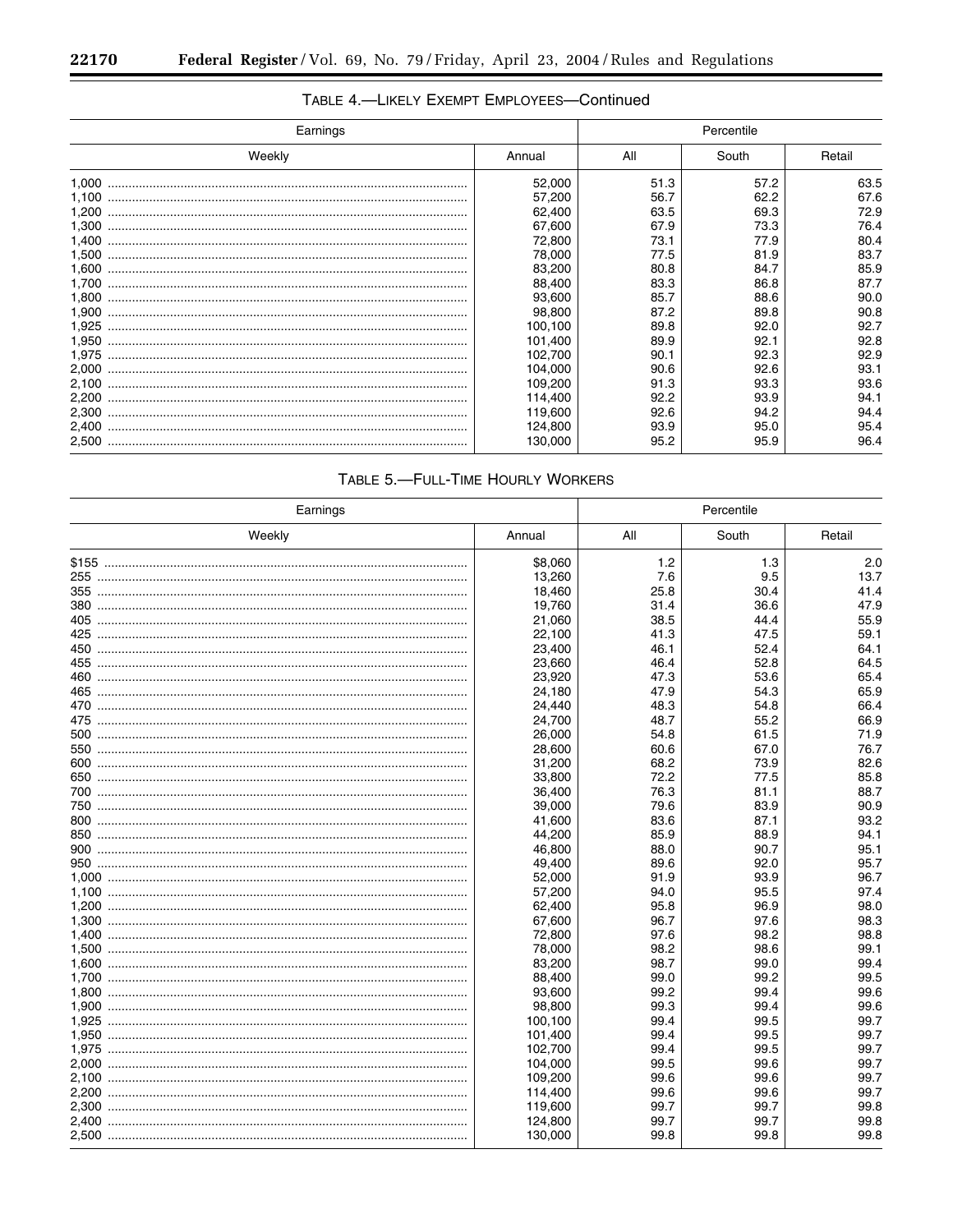(\$8,060/year) to \$455 per week both absolute dollar amount and history of the FLSA. (\$23,660/year), a large increase by percentage terms. The \$455 minimum

Under the final rule, the minimum almost any yardstick. The \$455 salary level is a \$10.34 annual dollar salary level for an employee to be minimum salary level, as shown in increase from 1975 to 2004, the highest<br>exempt is increased from \$155 per week Table 6, is an unprecedented increase in annual dollar increase in the 65exempt is increased from \$155 per week Table 6, is an unprecedented increase in annual dollar increase in the 65-year<br>(\$8,060/year) to \$455 per week both absolute dollar amount and history of the FLSA.

| Table 6.—Comparison of Salary Level Increases |
|-----------------------------------------------|
|-----------------------------------------------|

|                                              | Years since last<br>increase | Executive long<br>test salary level    | Dollar change                   | Percent change                            | Average annual<br>dollar change           |
|----------------------------------------------|------------------------------|----------------------------------------|---------------------------------|-------------------------------------------|-------------------------------------------|
| 1949<br>1958<br>1963<br>1970<br>1975<br>2004 | <br>5<br>29                  | \$55<br>80<br>100<br>125<br>155<br>455 | <br>25<br>20<br>25<br>30<br>300 | <br>45.5<br>25.0<br>25.0<br>24.0<br>193.5 | <br>2.78<br>4.00<br>3.57<br>6.00<br>10.34 |

The Department believes that a \$455 minimum salary level for exemption is consistent with the Department's historical practice of looking to ''points near the lower end of the current range of salaries'' to determine an appropriate salary level. A minimum salary level of \$455 per week represents the lowest 10.2 percent of likely exempt employees in the lower-wage retail industry; the lowest 8.2 percent of likely exempt employees in the South; and the lowest 6.7 percent of all likely exempt employees. The \$455 level also represents the lowest 20.0 percent of salaried employees in the retail industry; the lowest 20.2 percent of salaried employees in the South; and the lowest 16.8 percent of all salaried employees. As shown in Table 5, the \$455 minimum salary level also automatically excludes 46.4 percent of hourly workers from the exemptions. In addition, based on the comments from the business community, the Department believes this increase is clearly at the upper boundary of what is capable of being absorbed by employers without major disruptions to local labor markets. Accordingly, the Department concludes that a minimum salary level of \$455 per week ''will assist in demarcating the 'bona fide' executive, administrative and professional employees without disqualifying any substantial number of such employees.'' Kantor Report at 5.

Concerns by employer groups that a \$455 per week salary level will disproportionately impact small businesses, businesses in rural areas, and retail businesses are misplaced. The Department examined the 2002 CPS data broken out by industry and geographic area, and as in the Kantor Report, selected a salary level ''near the lower end of the current range of salaries'' to ensure the minimum salary level is practicable over the broadest possible range of industries, business

sizes and geographic regions. Kantor Report at 5.

Similarly, the AFL–CIO's attempt to apply the Kantor Report analysis, yielding a result of \$610 per week, is also flawed. Rather than starting with the 2002 CPS data, the AFL–CIO began its analysis by identifying the salary level for the lowest 10 percent of likely exempt employees from the 1998 data in the GAO Report. Then, the AFL–CIO adjusted that salary level for inflation by applying the Employment Cost Index. The problem with this approach is that the GAO Report methodology, as discussed in Section VI, inappropriately excludes from the analysis exempt employees in lower-wage regions and industries. The AFL–CIO then exacerbates the GAO's biased result by using the ECI to adjust the 1998 data, rather than using the available 2002 data. Table 4 contains more accurate data on current salary ranges of likely exempt employees. Applying these data, the AFL–CIO suggestion of a \$610 salary level represents approximately the lowest 17 percent of all likely exempt salaried employees, the lowest 21 percent of such employees in the South, and the lowest 25 percent of such employees in retail—not the lowest 10 percent used by Kantor.

Finally, the comments raise a number of additional issues which the Department considered but did not find persuasive. *First,* several commenters urge the Department to adopt different salary levels for different areas of the country (or urban and rural areas) or for different kinds or sizes of businesses. The Department does not believe that this approach is administratively feasible because of the large number of different salary levels this would require. In addition, we believe that the traditional methodology addresses the concerns of such commenters by looking toward the lower end of the salary levels and considering salaries in

the South and in the retail industry. We also considered but rejected comments requesting a special rule for part-time employees. The regulations have never included a different salary level for parttime employees, and such a rule appears unnecessary.

*Second,* some commenters ask the Department to provide for future automatic increases of the salary levels tied to some inflationary measure, the minimum wage or prevailing wages. Other commenters suggest that the Department provide some mechanism for regular review or updates at a fixed interval, such as every five years. Commenters who made these suggestions are concerned that the Department will let another 29 years pass before the salary levels are again increased. The Department intends in the future to update the salary levels on a more regular basis, as it did prior to 1975, and believes that a 29-year delay is unlikely to reoccur. The salary levels should be adjusted when wage survey data and other policy concerns support such a change. Further, the Department finds nothing in the legislative or regulatory history that would support indexing or automatic increases. Although an automatic indexing mechanism has been adopted under some other statutes, Congress has not adopted indexing for the Fair Labor Standards Act. In 1990, Congress modified the FLSA to exempt certain computer employees paid an hourly wage of at least 61⁄2 times the minimum wage, but this standard lasted only until the next minimum wage increase six years later. In 1996, Congress froze the minimum hourly wage for the computer exemption at \$27.63 (61⁄2 times the 1990 minimum wage of \$4.25 an hour). In addition, as noted above, the Department has repeatedly rejected requests to mechanically rely on inflationary measures when setting the salary levels in the past because of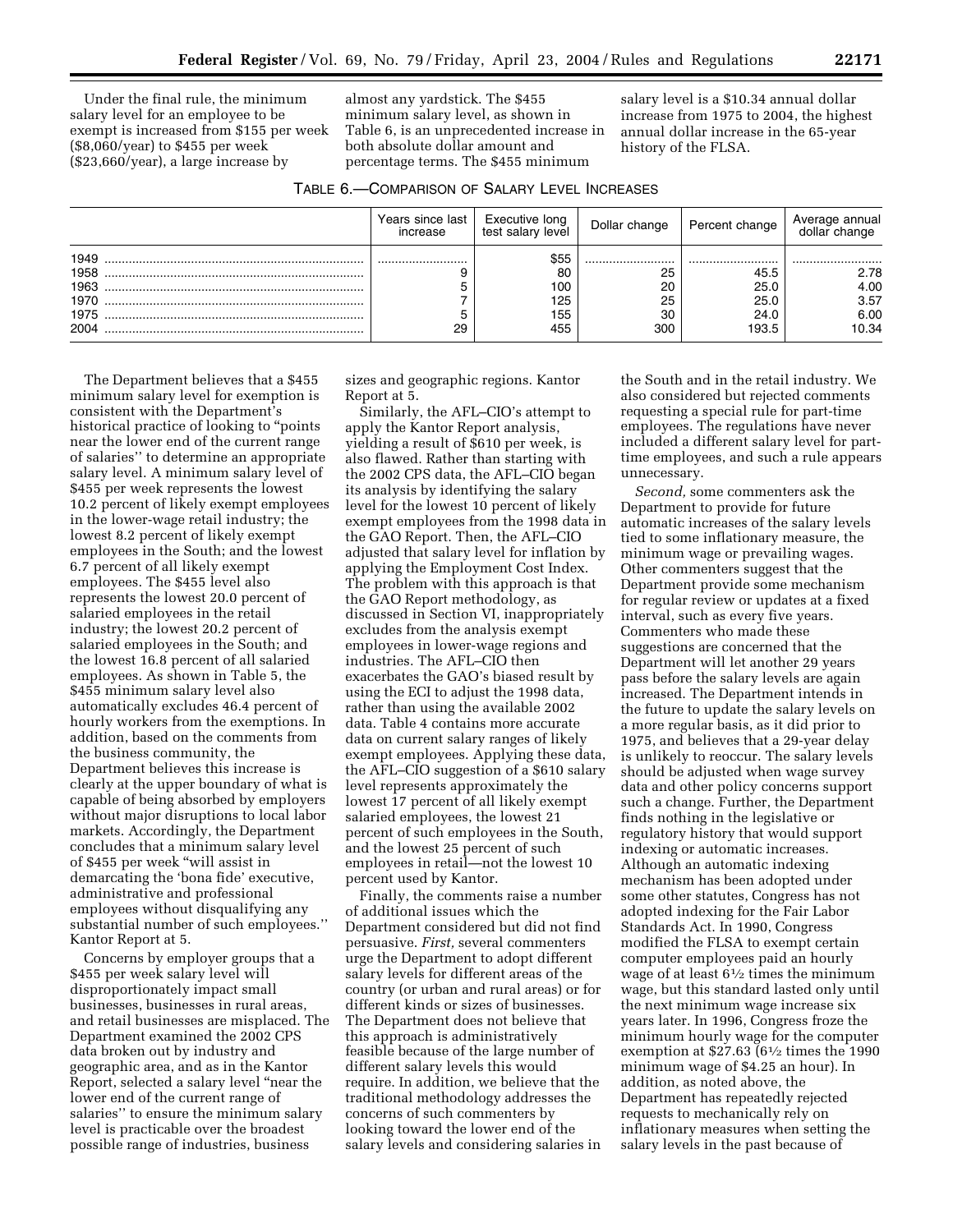concerns regarding the impact on lowerwage geographic regions and industries. This reasoning applies equally when considering automatic increases to the salary levels. The Department believes that adopting such approaches in this rulemaking is both contrary to congressional intent and inappropriate.

*Third,* the Puerto Rico Chamber of Commerce recommends a special salary test for Puerto Rico of \$360 per week (the same as the proposed salary level test for American Samoa). The Department considered this comment and concluded that such a differential in Puerto Rico would be inconsistent with the FLSA Amendments of 1989 (Pub. L. 101–157), which deleted Puerto Rico and the Virgin Islands from the special industry wage order proceedings under section 6(a)(1) of the FLSA allowing industry minimum wage rates that are lower than the U.S. mainland minimum wage. Before 1989, Puerto Rico, the Virgin Islands, and American Samoa all had minimum wages below the U.S. mainland and consequently lower salary level tests traditionally were established for employees in these jurisdictions. However, since Puerto Rico is now subject to the same minimum wage as the U.S. mainland, there is no longer a basis for a special salary level test. The final rule maintains the special minimum salary level for employees in American Samoa at approximately the same ratio to the mainland test (84 percent) used under the existing rule—which computes to \$380 per week.

*Fourth,* the National Association of Chain Drug Stores (NACDS) comments that the exception to a minimum salary test for physicians should apply to pharmacists. The NACDS states that the educational requirements and professional standards for pharmacists have increased substantially since these regulations were last revised. For example, pharmacists graduating today complete a doctoral program before they are licensed to practice. In the Department's view, pharmacists can qualify, along with doctors, teachers, lawyers, *etc.,* as professionals under the FLSA exemption. However, the fact that the standards for the profession are rising does not mean that the minimum salary requirement to be exempt should be removed. The Department also considered but rejected suggestions from commenters that we remove the salary requirements for registered nurses and others. The Department does not think it is appropriate to expand the original, limited number of professions that were not subject to the salary test.

*Fifth,* several commenters favor a final rule that would eliminate the salary

tests entirely. These commenters point out that this approach would eliminate concerns about how the salary levels might affect lower wage regions and industries. They argue that the duties tests have been the only active tests for some time, given the erosion of the value of the salary levels in the prior existing rule. Fairfax County states that the salary test should be eliminated because of the wide variation across the country in living costs and labor market viability. The National Automobile Dealers Association and others comment that the salary tests were simply unnecessary. The Central Iowa Society for Human Resource Management comments that job content should be the deciding factor, not salary level. On the other hand, many commenters oppose this approach. The Department has carefully considered the comments in this area and has not adopted this alternative, among other reasons, because this approach would be inconsistent with the Department's long-standing recognition that the amount of salary paid to an employee is the "best single test" of exempt status. 1940 Stein Report at 19. Moreover, this alternative would require a significant restructuring of the regulations and probably the use of more rigid duties tests. Thus, this alternative conflicts with a key purpose of this rulemaking, namely, to simplify and streamline these regulations.

Section 541.601 Highly Compensated Employees

Proposed section 541.601 set forth a new rule for highly compensated employees. Under the proposed rule, an employee who had a guaranteed total annual compensation of at least \$65,000 was deemed exempt under section 13(a)(1) of the Act if the employee performed an identifiable executive, administrative or professional function as described in the standard duties tests. Subsection (b) of the proposed rule defined ''total annual compensation'' to include ''base salary, commissions, nondiscretionary bonuses and other nondiscretionary compensation'' as long as that compensation was ''paid out to the employee as due on at least a monthly basis.'' Proposed subsection (b) also provided for prorating the \$65,000 annual compensation for employees who work only part of the year, and allowed an employer to make a lumpsum payment sufficient to bring the employee to the \$65,000 level by the next pay period after the end of the year. Proposed subsection (c) stated that a ''high level of compensation is a strong indicator of an employee's exempt status, thus eliminating the need for a

detailed analysis of the employee's job duties,'' and provided an example to illustrate the duties requirement applicable to highly compensated employees under this rule: ''an employee may qualify as a highly compensated executive employee, for example, if the employee directs the work of two or more other employees, even though the employee does not have authority to hire and fire.'' Proposed subsection (d) provided that the highly compensated rule applied only to employees performing office or non-manual work, and was not applicable to "carpenters, electricians, mechanics, plumbers, iron workers, craftsmen, operating engineers, longshoremen, construction workers, teamsters and other employees who perform manual work \* \* \* \* no matter how highly paid they might be."<sup>16</sup>

The final section 541.601 raises the total annual compensation required for exemption as a highly compensated employee to \$100,000, an increase of \$35,000 from the proposal. The final rule also makes a number of additional changes, including: Requiring that the total annual compensation must include at least \$455 per week paid on a salary or fee basis; modifying the definition of ''total annual compensation'' to include commissions, nondiscretionary bonuses and other nondiscretionary compensation even if they are not paid to the employee on a monthly basis; allowing the make-up payment to be paid within one month after the end of the year and clarifying that such a payment counts toward the prior year's compensation; allowing a similar makeup payment to employees who terminate employment before the end of the year; and deleting the word "guaranteed" to clarify that compliance with this provision does not create an employment contract. In addition, the final rule modifies the duties requirement to provide that the employee must ''customarily and regularly'' perform one or more exempt duties. Finally, subsection (d) in the final rule has been modified to better reflect the language of new subsection 541.3(a) and now provides:

This section applies only to employees performing office or non-manual work. Thus, for example, non-management productionline workers and non-management employees in maintenance, construction and similar occupations such as carpenters, electricians, mechanics, plumbers, iron workers, craftsmen, operating engineers,

<sup>16</sup> Even if the requirements of section 541.601 are not met, an employee may still be tested for exemption under the standard tests for the executive, administrative or professional exemption.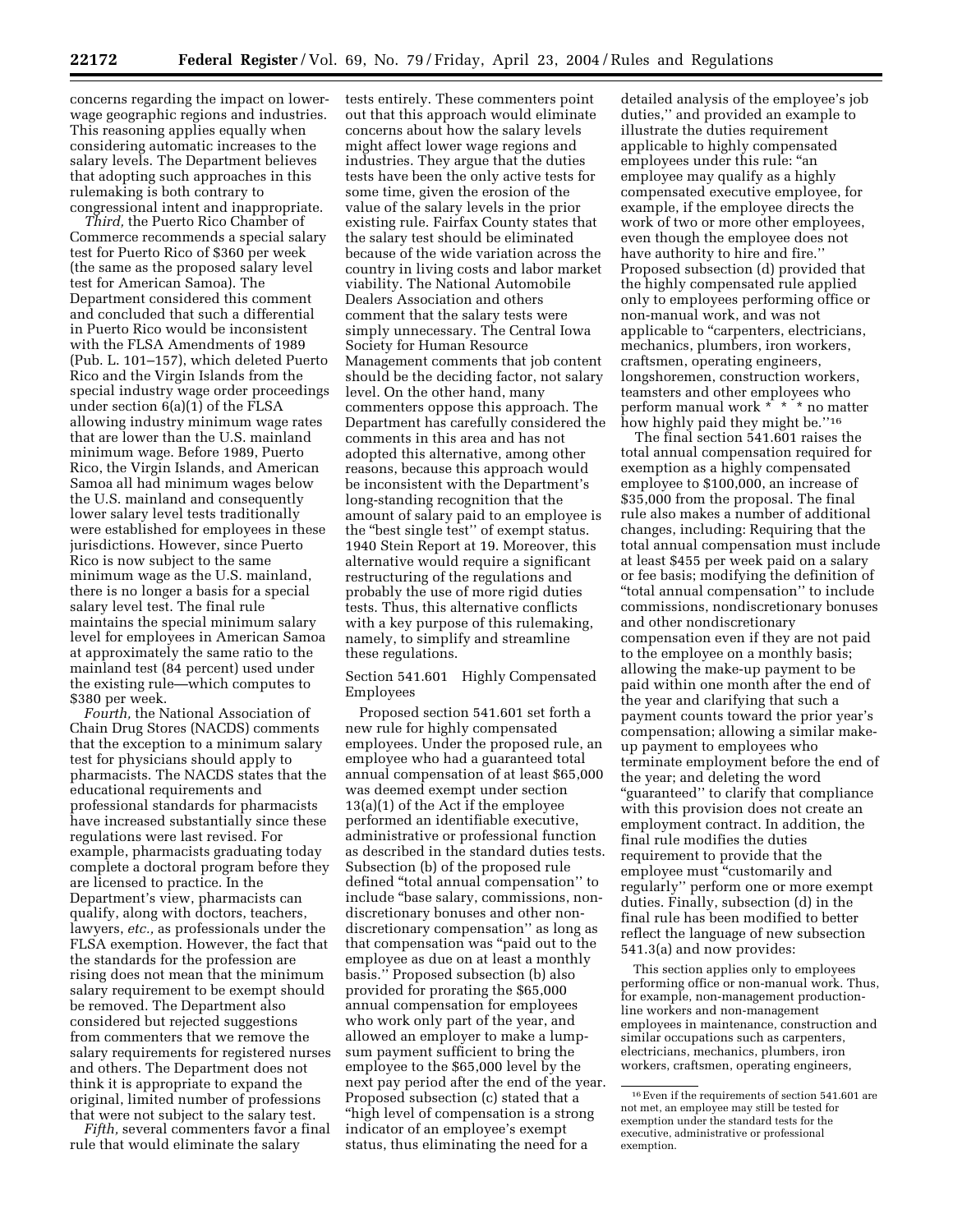longshoremen, construction workers, laborers and other employees who perform work involving repetitive operations with their hands, physical skill and energy are not exempt under this section no matter how highly paid they might be.

Comments on proposed section 541.601 disagree sharply. The AFL–CIO and other affiliated unions object entirely to section 541.601, claiming the section is beyond the scope of the Department's authority. The unions characterize this section as a ''salaryonly'' test that will exempt every employee earning above the highly compensated salary level. The unions argue that Congress did not intend to exempt all employees who are paid over a certain level. If Congress intended to exempt employees who are paid over a certain level, the unions argue, it could easily have done so. Comments submitted by unions and other employee advocates also argue that the highly compensated test should be deleted entirely because proposed section 541.601 will allow the exemption for employees traditionally entitled to overtime pay. Such commenters also argue that the proposed \$65,000 level is too low and the proposed duties requirements too lax.

In contrast, organizations representing employer interests generally support the new provision, although a number of these commenters ask for technical modifications. However, some employer commenters argue that the total annual compensation requirement of \$65,000 per year is too high. In addition, a significant number of employer commenters find a duties requirement in proposed section 541.601 unnecessary, and ask the Department to eliminate it. The Morgan, Lewis & Bockius law firm, for example, argues that the duties test for highly compensated employees can be eliminated because employees paid more than 80 percent of all full-time salaried workers are not the persons Congress sought to protect from exploitation when it passed the FLSA. The U.S. Chamber of Commerce comments that a "bright line" (*i.e.*, salary only) test for highly compensated employees would add significant clarity to the regulations and is consistent with the historical approach of guaranteeing overtime protections to workers earning below the minimum salary level, regardless of duties performed. The Society for Human Resource Management adds that high compensation is indicative of likely exempt status and a bright line rule for highly compensated employees based on earnings alone would eliminate the

need for an expensive and potentially confusing legal inquiry into whether the employee's duties truly are exempt.

The Department agrees with the AFL– CIO that the Secretary does not have authority under the FLSA to adopt a ''salary only'' test for exemption, and rejects suggestions from employer groups to do so. Section 13(a)(1) of the FLSA requires that the Secretary "define and delimit'' the terms executive, administrative and professional employee. The Department has always maintained that the use of the phrase ''bona fide executive, administrative or professional capacity'' in the statute requires the performance of specific duties. For example, the 1940 Stein report stated: ''Surely if Congress had meant to exempt all white collar workers, it would have adopted far more general terms than those actually found in section 13(a)(1) of the act.'' 1940 Stein Report at 6–7. In fact, as the AFL– CIO and other unions note, Congress rejected several statutory amendments during the FLSA's early history which would have established ''salary only'' tests. In 1940, for example, Congress rejected an amendment which would have provided the exemption to all employees earning more than \$200 per week. H.R. 8624, 76th Cong. (1940). *See also* Deborah Malamud, *Engineering the Middle Class: Class Line-Drawing in New Deal Hours Legislation,* 96 Mich. L. Rev. 2212, 2299–2303 (August 1998) (discussing four separate proposals to exempt all highly paid employees between 1939 and 1940). Finally, as the unions also correctly note, in *Jewell Ridge Coal Corp.* v. *United Mine Workers* of America, Local No. 6167, 325 U.S. 161, 167 (1949), the Supreme Court stated that ''employees are not to be deprived of the benefits of the Act simply because they are well paid.'' *See also Overnite Motor Transportation Co.*  v. *Missel,* 316 U.S. 572, 578 (1942) (the primary purposes of the overtime provisions were to ''spread employment'' and assure workers additional pay ''to compensate them for the burden of a workweek beyond the hours fixed in the Act'').

However, the Department rejects the view that section 541.601 does not contain a duties test. As noted above, the proposed section did require that an exempt highly compensated employee perform ''any one or more exempt duties or responsibilities of an executive, administrative or professional employee identified in subparts B, C or D of this part.'' Some commenters find this language insufficient and confusing, arguing that it would allow employees to qualify for exemption under section 541.601 even if they performed only a

single exempt duty once a year. The Department never intended to exempt as ''highly compensated'' employees those who perform exempt duties only on an occasional or sporadic basis. Accordingly, to clarify this duties requirement for highly compensated employees and ensure exempt duties remain a meaningful aspect of this test, the final rule adds to section 541.601(a) that an employee must ''customarily and regularly'' perform work that satisfies one or more of the elements of the standard duties test for an executive, administrative or professional employee.

The Department has the authority to adopt a more streamlined duties test for employees paid at a higher salary level. Indeed, no commenter challenges this authority. The Part 541 regulations have contained special provisions for ''high salaried'' employees since 1949. Although commonly referred to as the "short" duties tests today, the existing regulations actually refer to these tests as the ''special proviso for high salaried executives'' (29 CFR 541.119), the ''special proviso for high salaried administrative employees'' (29 CFR 541.214), and the "special proviso for high salaried professional employees'' (29 CFR 541.315). Perhaps the courts appropriately refer to these special provisions as the "short" tests today because the associated salary level is only \$250 per week (\$13,000 annually)—hardly ''high salaried'' in today's economy.

In any case, these special provisions applying more lenient duties standards to employees earning higher salaries have been in the Part 541 regulations for 52 years. The rationale for a highly compensated test was set forth in the 1949 Weiss Report and is still valid today:

The experience of the Divisions has shown that in the categories of employees under consideration the higher the salaries paid the more likely the employees are to meet all the requirements for exemption, and the less productive are the hours of inspection time spent in analysis of the duties performed. At the higher salary levels in such classes of employment, the employees have almost invariably been found to meet all the other requirements of the regulations for exemption. In the rare instances when these employees do not meet all the other requirements of the regulations, a determination that such employees are exempt would not defeat the objectives of section 13(a)(1) of the act. The evidence supported the experience of the Divisions, and indicated that a short-cut test of exemption along the lines suggested above would facilitate the administration of the regulations without defeating the purposes of section 13(a)(1). A number of management representatives stated that such a provision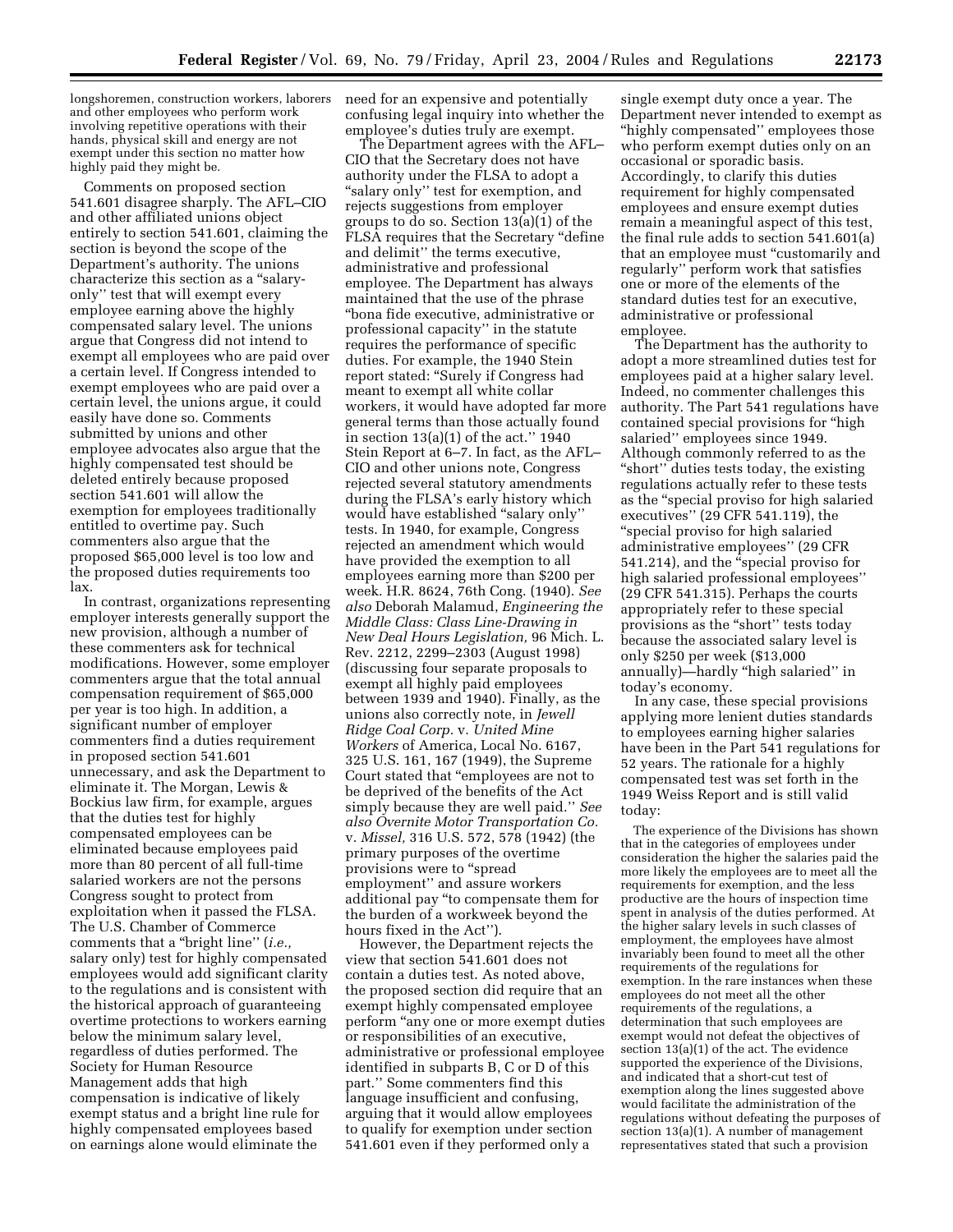would facilitate the classification of employees and would result in a considerable saving of time for the employer.

The definition of bona fide "executive," "administrative," or "professional" in terms of a high salary alone is not consistent with the intent of Congress as expressed in section 13(a)(1) and would be of doubtful legality since many persons who obviously do not fall into these categories may earn large salaries. The Administrator would undoubtedly be exceeding his authority if he included within the definition of these terms craftsmen, such as mechanics, carpenters, or linotype operators, no matter how highly paid they might be. A special proviso for high salaried employees cannot be based on salary alone but must be drawn in terms which will actually exclude craftsmen while including only bona fide executive, administrative, or professional employees. The evidence indicates that this objective can best be achieved by combining the high salary requirements with certain qualitative requirements relating to the work performed by bona fide executive, administrative or professional employees, as the case may be. Such requirements will exclude craftsmen and others of the type not intended to come within the exemption.

#### 1949 Weiss Report at 22–23.

Section 541.601 is merely a reformulation of such a test. Although final section 541.601 strikes a slightly different balance than the existing regulations '' a much higher salary level associated with a more flexible duties standard '' that balance, in the experience of the Department, still meets the goals of the 1949 Weiss Report of providing a ''short-cut test'' that combines ''high salary requirements with certain qualitative requirements relating to the work performed by bona fide executive, administrative or professional employees,'' while excluding "craftsmen and others of the type not intended to come within the exemption.'' Thus, the final section 541.601 provides that an exempt highly compensated employee must earn \$100,000 per year and "customarily and regularly'' perform exempt duties, and that ''carpenters, electricians, mechanics, plumbers, iron workers, craftsmen, operating engineers, longshoremen, construction workers, laborers and other employees who perform work involving repetitive operations with their hands, physical skill and energy are not exempt under this section no matter how highly paid they might be.''

The Department also received a substantial number of comments on the proposed \$65,000 earnings level. Some commenters such as the National Association of Manufacturers, the American Corporate Counsel Association, the Society for Human Resource Management and the FLSA

Reform Coalition endorse the proposed \$65,000 level as appropriately serving the purposes of the FLSA. However, other employer groups state that the salary level is too high. The U.S. Chamber of Commerce asks the Department to lower the earnings level to \$50,000 per year. The National Retail Federation also suggests a \$50,000 level, arguing that the \$65,000 standard is prohibitively high for most retailers. The National Grocers Association and the International Mass Retail Association similarly state that \$65,000 is far too high a level, particularly in the retail industry. The National Association of Convenience Stores suggests that the Department should set the salary level for highly compensated employees at \$36,000 per year or, in the alternative, at a level related to the minimum salary level for exemption, such as \$44,200 per year, twice the proposed minimum.

Other commenters, including labor unions, argue that \$65,000 is too low. The National Employment Lawyers Association argues that the \$65,000 proposed level is not much higher than the annualized level of \$57,470 per year for computer employees exempt under section 13(a)(17) of the FLSA, which retains substantial duties tests. The National Association of Wage Hour Consultants notes that, although the top 20 percent of salaried employees earn \$65,000 in base wages, that number does not include other types of compensation (*e.g.,* commissions) that the proposal includes within the definition of ''total annual compensation.'' Accordingly, this commenter argues, the Department either should raise the salary level to \$80,000 per year or modify the provision to exclude non-salary compensation. The American Federation of Government Employees suggests that the salary level should be fixed at the rate for a federal GS–15/step 1 employee (\$85,140 per year, at the time the comment was submitted, without the locality pay differentials that can raise the total to in excess of \$100,000). Two employers suggest that the section 541.601 salary level should conform to the Internal Revenue Service pay threshold for highly compensated employees, which is currently \$90,000 per year.

The Department continues to find that employees at higher salary levels are more likely to satisfy the requirements for exemption as an executive, administrative or professional employee. The purpose of section 541.601 is to provide a ''short-cut test'' for such highly compensated employees who ''have almost invariably been found

to meet all the other requirements of the regulations for exemption.'' 1949 Weiss Report at 22. Thus, the highly compensated earnings level should be set high enough to avoid the unintended exemption of large numbers of employees—such as secretaries in New York City or Los Angeles—who clearly are outside the scope of the exemptions and are entitled to the FLSA's minimum wage and overtime pay protections.

Accordingly, the Department rejects the comments from employer groups that the highly compensated salary level should be reduced to as low as \$36,000 per year, and instead sets the highly compensated test at \$100,000 per year. In the Department's experience, employees earning annual salaries of \$36,000 often fail the duties tests for exemption, while virtually every salaried "white collar" employee with a total annual compensation of \$100,000 per year would satisfy any duties test. Employees earning \$100,000 or more per year are at the very top of today's economic ladder, and setting the highly compensated test at this salary level provides the Department with the confidence that, in the words of the Weiss report: ''in the rare instances when these employees do not meet all other requirements of the regulations, a determination that such employees are exempt would not defeat the objectives of section 13(a)(1) of the Act.'' 1949 Weiss Report at 22–23.

Only roughly 10 percent of likely exempt employees who are subject to the salary tests earn \$100,000 or more per year (Table 4). This is broadly symmetrical with the Kantor approach of setting the minimum salary level for exemption at the lowest 10 percent of likely exempt employees. In contrast, approximately 35 percent of likely exempt employees subject to the salary tests exceed the proposed \$65,000 salary threshold. In addition, less than 1 percent of full-time hourly workers (0.6 percent) earn \$100,000 or more (Table 5). Thus, at the \$100,000 or more per year salary level, the highly compensated provision will *not be available* to the vast majority of both salaried and hourly employees. Unlike the \$65,000 or more per year salary level, setting the highly compensated test at the \$100,000 avoids the potential of unintended exemptions of large numbers of employees who are not bona fide executive, administrative or professional employees. At the same time, because the Department believes that many employees who earn between \$65,000 and \$100,000 per year also satisfy the standard duties tests, the section 13(a)(1) exemptions will still be available for such employees. The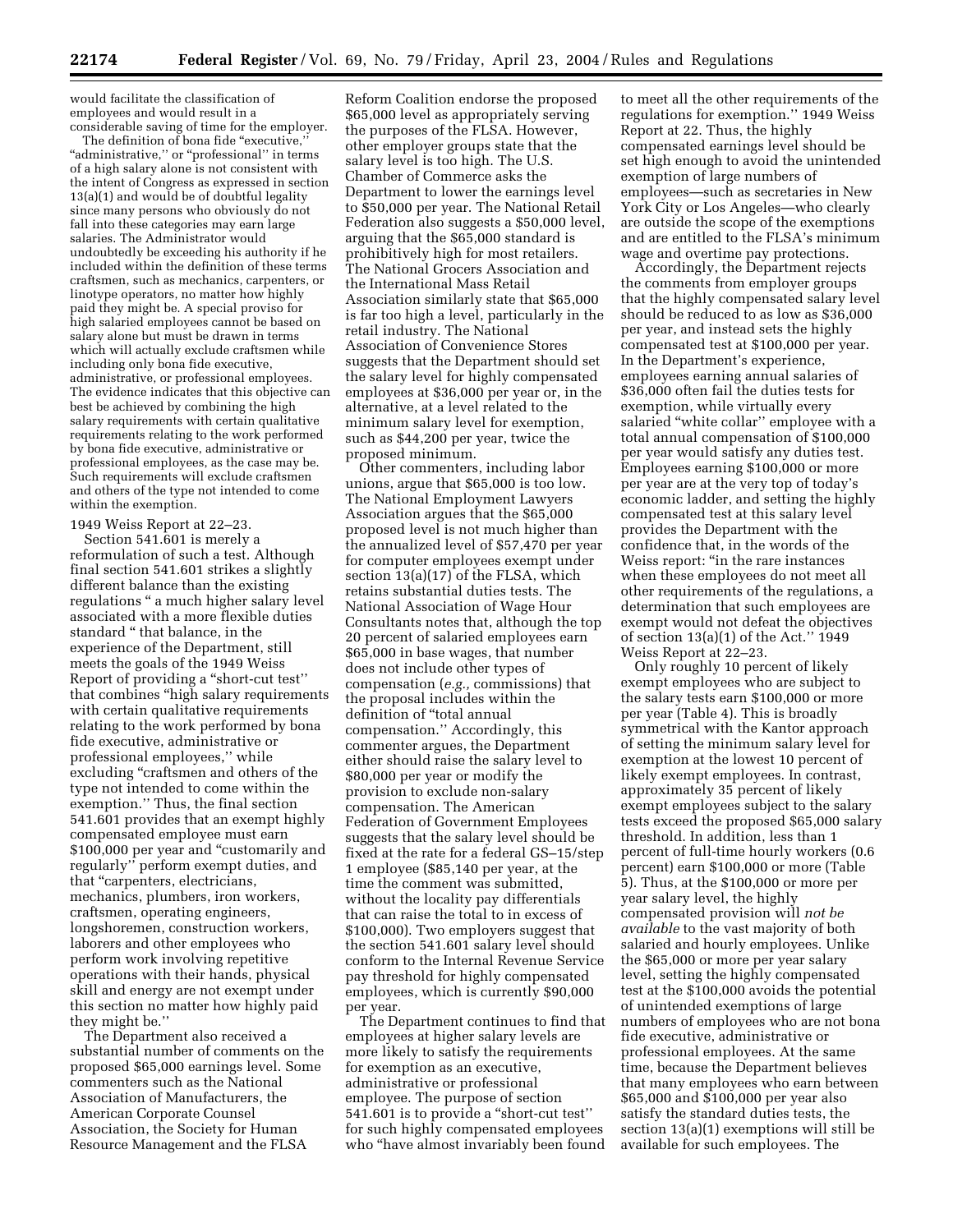Department believes this \$100,000 level is also necessary to address commenters' concerns regarding the associated duties test, the possibility that workers in high-wage regions and industries could inappropriately lose overtime protection, and the effect of future inflation. The Department recognizes that the duties test for highly compensated employees in final section 541.601 is less stringent than the existing "short" duties tests associated with the existing special provisions for ''high salaried'' employees (29 CFR 541.119, 541.214, 541.315). But this change is more than sufficiently off-set by the \$87,000 per year increase in the highly compensated level. Under the existing regulations, a ''high salaried executive'' earns only \$13,000 annually, which is approximately 60 percent higher than the minimum salary level of \$8,060. Under the final rule, a highly compensated employee must earn \$100,000 per year, which is more than 400 percent higher than the final minimum salary level of \$23,660 annually.17

A number of commenters question the definition of ''total annual compensation'' and the mechanics of applying the highly compensated test. *First,* a number of commenters are concerned that the requirement that an employee must be "guaranteed" the total annual compensation amount would be interpreted as creating an employment contract for an employee who otherwise would be an at-will employee. Because the Department did not intend this result, we have deleted the word ''guaranteed.''

*Second,* several commenters, including the Morgan, Lewis & Bockius law firm, the Securities Industry Association and the HR Policy Association, suggest that employers should be permitted to prorate the total annual compensation amount if an employee uses leave without pay, such as under the Family and Medical Leave Act. The Department does not believe that such deductions are appropriate. The test for highly compensated employees is intended to provide an alternative, simplified method of testing a select group of employees for exemption. We believe that the test for highly compensated employees should remain straightforward and easy to administer by maintaining a single, overall compensation figure applicable to every employee. Determining the variety of reasons that might qualify for deduction, such as for a medical leave of absence, a military leave of absence, or an educational leave of absence, and establishing rules about the lengths of time such absences must cover before deductions could be made, would unnecessarily complicate this rule.

*Third,* because the final rule increases the compensation level significantly, from \$65,000 to \$100,000, the Department agrees with comments that the definition of ''total annual compensation'' should include commissions, nondiscretionary bonuses and other nondiscretionary compensation earned during a 52-week period, even if such compensation is not 'paid out to the employee as due on at least a monthly basis'' as proposed in subsection 541.601(b)(1). Numerous commenters state that such payments often are paid on a quarterly or less frequent basis. Accordingly, we have deleted this requirement from the final rule. However, we have not adopted comments suggesting that discretionary bonuses should be included in ''total annual compensation'' because there is not enough information in the record on the frequency, size and types of such payments. The Department also does not agree with comments that the costs of employee benefits, such as payments for medical insurance and matching 401(k) pension plan payments, should be included in computing total annual compensation. The inclusion of such costs in the calculations for testing highly compensated employees would make the test administratively unwieldy.

*Fourth,* final subsection 541.601(b)(1) contains a new safeguard against possible abuses that are of concern to some commenters, including the AFL– CIO: the ''total annual compensation'' must include at least \$455 per week paid on a salary or fee basis. This change will ensure that highly compensated employees will receive at least the same base salary throughout the year as required for exempt employees under the standard tests, while still allowing highly compensated employees to receive additional income in the form of commissions and nondiscretionary bonuses. As explained below, the salary basis requirement is a valuable and easily applied criterion that is a hallmark of exempt status. Accordingly, the Department has

modified the final subsection 541.601(b)(1) to provide:

''Total annual compensation'' must include at least \$455 per week paid on a salary or fee basis. Total annual compensation may also include commissions, nondiscretionary bonuses and other nondiscretionary compensation earned during a 52-week period. Total annual compensation does not include board, lodging and other facilities as defined in § 541.606, and does not include payments for medical insurance, payments for life insurance, contributions to retirement plans and the cost of other fringe benefits.

*Fifth*, the final rule also continues to permit a catch-up payment at the end of the year. Such a catch-up payment is necessary because, according to some commenters, many highly compensated employees receive commissions, profit sharing and other incentive pay that may not be calculated or paid by the end of the year. However, some commenters state that it would be difficult to compute the amount of any such payment due by the first pay period following the end of the year, as required by proposed section 541.601(b)(2). They emphasize that it takes some time after the close of the year to compute the amounts of any commissions or bonuses that are due, such as those based on total sales or profits. Thus, for example, the Mortgage Bankers Association, the Consumer Bankers Association and the Consumer Mortgage Coalition suggest that employers be allowed one month to make the catch-up payment. The Department recognizes that an employer may need some time after the close of the year to make calculations and determine the amount of any catch-up payment that is due. Accordingly, we have clarified that such a payment may be made during the last pay period of the year or within one month after the close of the year. The final rule also provides that a similar, but prorated, catch-up payment may be made within one month after termination of employment for employees whose employment ends before the end of the 52-week period. Finally, the final rule clarifies that any such payments made after the end of the year may only be counted once, toward the ''total annual compensation'' for the preceding year. To ensure appropriate evidence is maintained of such catch-up payments, employers may want to document and advise the employee of the purpose of the payment, although this is not a requirement of the final rule.

Finally, some commenters suggest applying the highly compensated test to outside sales and computer employees. Outside sales employees have never been subject to a salary level or a salary

<sup>17</sup> In addition, the final compensation level of \$100,000 for highly compensated employees is almost twice the highest salary level that the AFL– CIO advocates as necessary to update the salary level associated with the existing ''short'' duties tests. The AFL–CIO did not suggest an alternative salary level for section 541.601, likely because of its strong objections to this section as a whole. However, the AFL–CIO suggests that the salary level associated with the existing "short" duties test should be increased either to \$855 per week (\$44,460 annually) if based on inflation or to \$980 per week (\$50,960 annually) if based on the Kantor Report.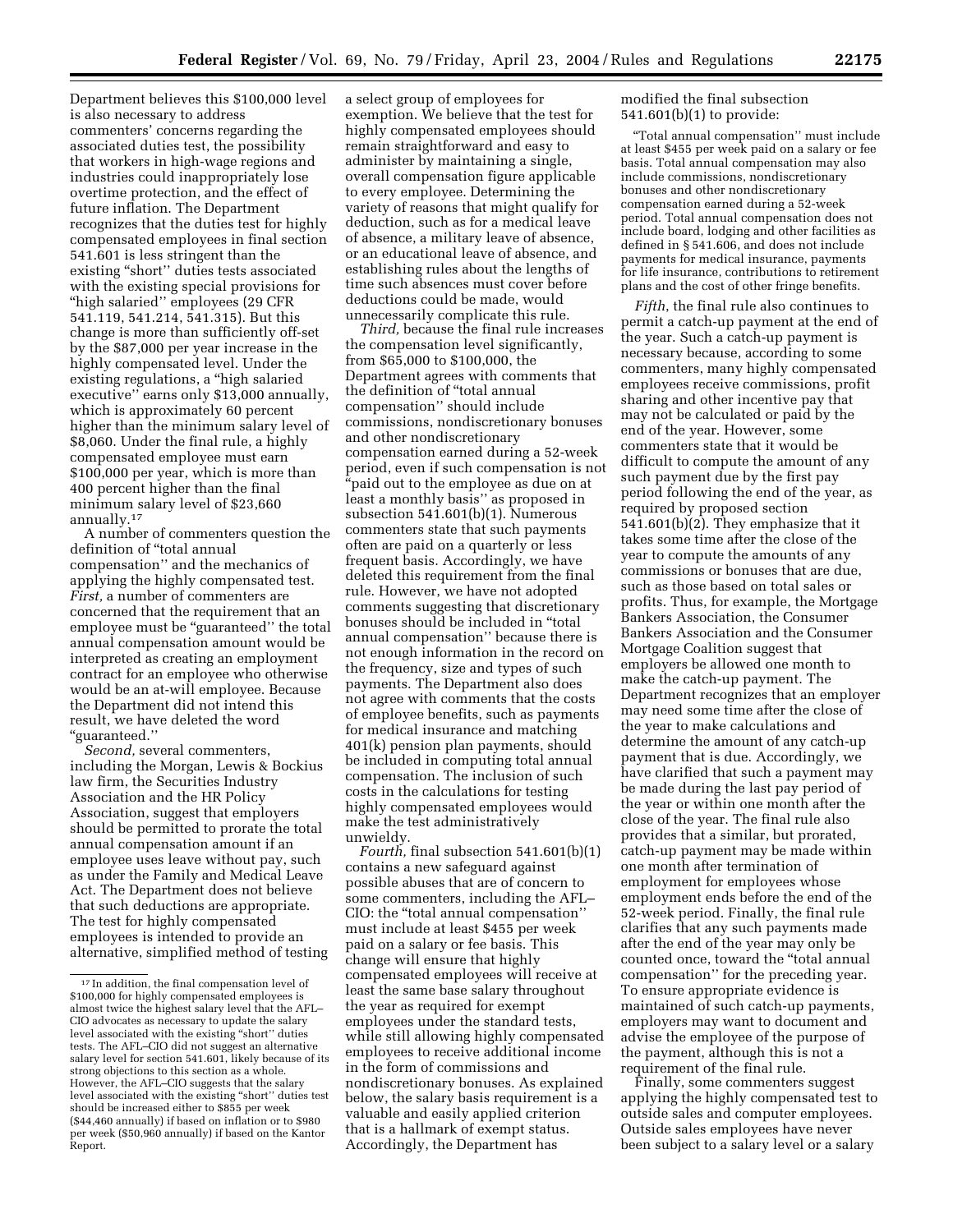basis test as a requirement for exemption, and the Department did not propose to add these requirements. Since outside sales employees are not subject to the standard salary level test, it would not be appropriate to apply the highly compensated test to these employees. We have not applied the highly compensated test to computer employees because, as explained under subpart E, Congress has already created special compensation provisions for this industry in section 13(a)(17) of the Act.

#### Section 541.602 Salary Basis

In its proposal, the Department retained the requirement that, to qualify for the executive, administrative or professional exemption, an employee must be paid on a "salary basis." Proposed section 541.602(a) set forth the general rules for determining whether an employee is paid on a salary basis, which were retained virtually unchanged from the existing regulation. Under this subsection (a), an employee must regularly receive a ''predetermined amount'' of salary, on a weekly or less frequent basis, that is ''not subject to reduction because of variations in the quality or quantity of the work performed.'' With a few identified exceptions, the employee "must receive the full salary for any week in which the employee performs any work without regard to the number of days or hours worked.'' Subsection (a) also provides that an ''employee is not paid on a salary basis if deductions from the employee's predetermined compensation are made for absences occasioned by the employer or by the operating requirements of the business. If the employee is ready, willing and able to work, deductions may not be made for time when work is not available.'' Exempt employees, however, "need not be paid for any workweek in which they perform no work.''

Proposed subsection (b) included several exceptions to the salary basis rules that are in the existing regulations. An employer may make deductions from the guaranteed pay: when the employee is ''absent from work for a full day for personal reasons, other than sickness or disability''; for absences of a full day or more due to sickness or disability, if taken in accordance with a bona fide plan, policy or practice providing wage replacement benefits; for any hours not worked in the initial and final weeks of employment; for hours taken as unpaid FMLA leave; as offsets for amounts received by an employee for jury or witness fees or military pay; or for penalties imposed in good faith for ''infractions of safety rules of major significance.'' The proposed

subsection (b) also added a new exception to the salary basis rule for deductions for ''unpaid disciplinary suspensions of a full day or more imposed in good faith for infractions of workplace conduct rules,'' such as rules prohibiting sexual harassment or workplace violence. Such suspensions must be imposed ''pursuant to a written policy applied uniformly to all workers.

The Department's final rule retains both the requirement that an exempt employee must be paid on a "salary basis'' and the exceptions to this rule specified in the proposal, with only a few minor modifications. We have changed the phrase "a full day or more" to read ''one or more full days'' throughout section 541.602 to clarify that certain deductions can only be made for full day increments. In addition, the final rule modifies the text of the new disciplinary deduction exception to indicate more clearly that the disciplinary policy must be applicable to all employees.

A number of commenters, such as the Fisher & Phillips law firm, the National Association of Convenience Stores and the American Bakers Association, urge the Department to abandon the salary basis test entirely, arguing that this requirement serves as a barrier to the appropriate classification of exempt employees. These comments note that the explanation in the proposal that payment on a salary basis is the *quid pro quo* for an exempt employee not receiving overtime pay reflects an inappropriate regulation of the compensation of an otherwise exempt employee.

In contrast, commenters such as the AFL–CIO and the Goldstein, Demchak, Baller, Borgen & Dardarian law firm view the salary basis requirement as a hallmark of exempt status. In fact, many commenters such as the New York State Public Employees Federation, the National Employment Lawyers Association, and the National Employment Law Project, request that the salary basis test be tightened.

After considering the salary basis test in light of its historical context and judicial acceptance, the Department has decided that it should be retained. As early as 1940, the Department noted that there was ''surprisingly wide agreement'' among employers and employees ''that a salary qualification in the definition of the term 'executive' is a valuable and easily applied index to the 'bona fide' character of the employment. \* \* \* '' 1940 Stein Report at 19. The basis of that agreement was that ''[t]he term 'executive' implies a certain prestige, status, and importance''

that is captured by a salary test. *Id.* Also, because "executive" employees are denied the protection of the Act, "[i]t must be assumed that they enjoy compensatory privileges," including a salary "substantially higher" than the minimum wages guaranteed under the Act. *Id.* The 1940 Stein Report recommended a salary test for executives that would be satisfied if the ''employee is guaranteed a net compensation of not less than \$30 a week '*free and clear*.' '' *Id.* at 23 (emphasis added). The Report concluded that the inclusion of a salary test was vital in defining administrative and professional employees as well. *Id.*  at 26 (''[A] salary criterion constitutes the best and most easily applied test of the employer's good faith in claiming that the person whose exemption is desired is actually of such importance to the firm that he is properly describable as an employee employed in a bona fide administrative capacity''); *id.* at 36 ([I]n order to avoid disputes, to assist in the effective enforcement of the act and to prevent abuse, it appears essential \* \* \* to include a salary test in the definition [of professional]'').

Based on the 1940 Stein Report's recommendation, the Department promulgated regulations providing that an exempt executive must be ''compensated for his services *on a salary basis* at not less than \$30 per week.'' 29 CFR 541(e) (1940 Supp.). The regulations required that exempt administrative and professional employees (except physicians and attorneys) must be paid ''*on a salary or fee basis* at a rate of not less than \$200 per month.'' 29 CFR 541.2(a) (administrative), 541.3(b) (professional) (emphasis added).

In 1944, the Wage and Hour Division issued Release No. A–9, which addressed the meaning of "salary basis." The Release stated that an employee will be considered to be paid on a salary basis if ''under his employment agreement he regularly receives each pay period, on a weekly, biweekly, semi-monthly, monthly or annual basis, a predetermined amount constituting all or part of his compensation, which amount is not subject to reduction because of variations in the number of hours worked or in the quantity or quality of the work performed during the pay period.'' Release No. A–9 (Aug. 24, 1944), *reprinted in* Wage & Hour Manual (BNA) 719 (cum. ed. 1944– 1945). The Release further explained that because ''bona fide executive, administrative, and professional employees are normally allowed some latitude with respect to the time spent at work,'' such employees should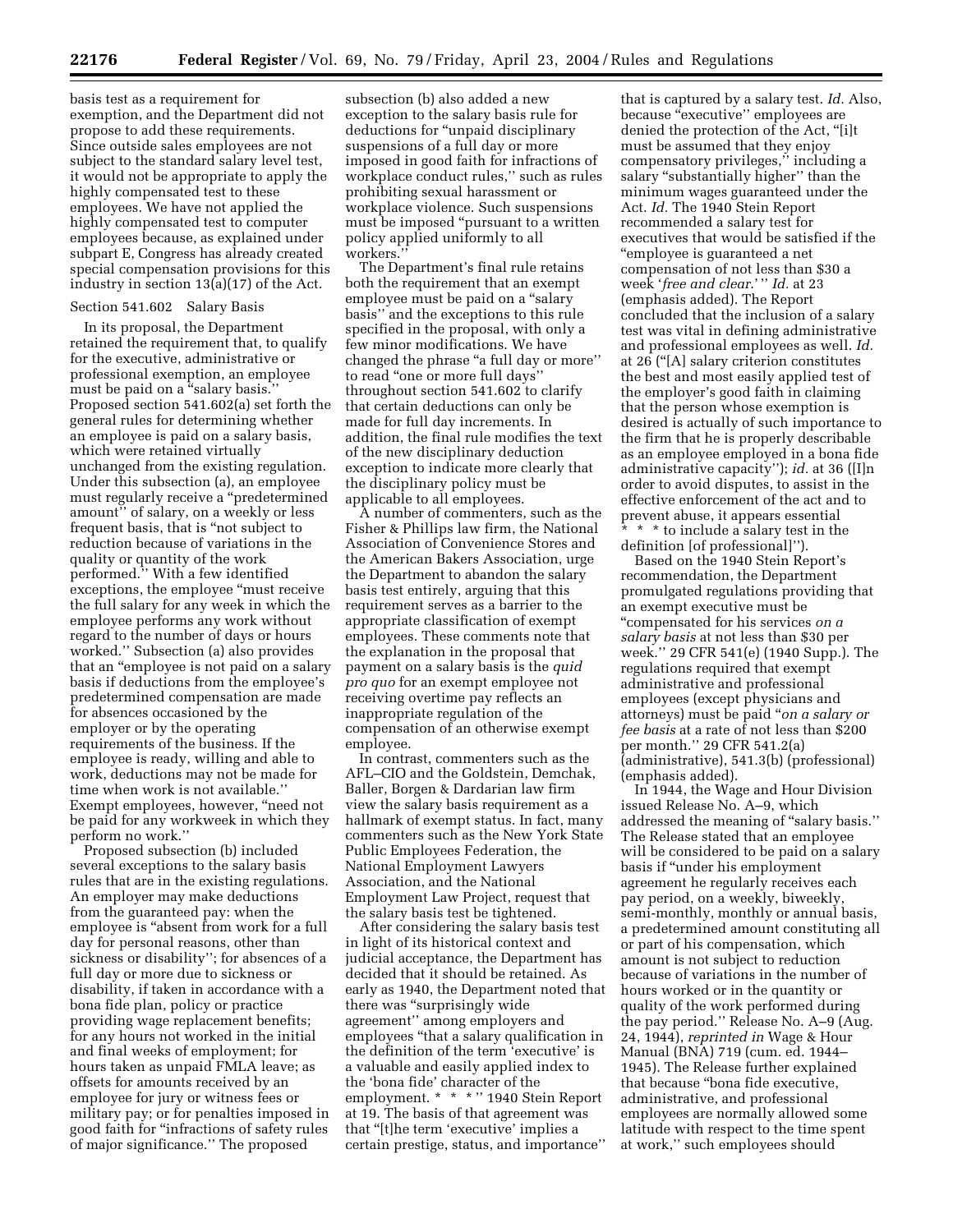generally be free to go home early or occasionally take a day off without reduction in pay. *Id.* 

After hearings conducted in 1947, the Wage and Hour Division recommended retention of the salary basis test in the 1949 Weiss Report, stating:

The evidence at the hearing showed clearly that bona fide executive, administrative, and professional employees are almost universally paid on a salary or fee basis. Compensation on a salary basis appears to have been almost universally recognized as the only method of payment consistent with the status implied by the term ''bona fide'' executive. Similarly, payment on a salary (or fee) basis is one of the recognized attributes of administrative and professional employment.

1949 Weiss Report at 24. Based on the Weiss Report recommendations, the Department issued revised Part 541 regulations in 1949 that retained the salary basis test. 29 CFR 541.1(f), 541.2(e), 541.3(e) (1949 Supp.). Shortly thereafter, the Department published the first version of 29 CFR 541.118 (1949 Supp.) in a new Subpart B, entitled ''Interpretations.'' Section 541.118(a) provided as follows:

An employee will be considered to be paid on a salary basis within the meaning of the regulations in Subpart A of this part, if under his employment agreement he regularly receives each pay period on a weekly, or less frequent basis, a predetermined amount constituting all or part of his compensation, which amount is not subject to reduction because of variations in the number of hours worked in the workweek or in the quality or quantity of the work performed. The employee must receive his full salary for any week in which he performs any work without regard to the number of days or hours worked.

In 1954, the Administrator issued a revised section 541.118(a) that retained the salary basis test, but added a number of exceptions to the rule. In 1958, the Wage and Hour Division again conducted hearings for the purpose of determining whether the salary levels should be changed. Although the resulting 1958 Kantor Report related primarily to the salary levels, it reiterated that salary is a "mark of [the] status'' of an exempt employee, and reaffirmed the criterion's importance as an enforcement tool, noting that the Department had ''found no satisfactory substitute for the salary tests.'' 1958 Kantor Report at 2–3. Since 1954, the salary basis test has remained unchanged.

The Department thus has determined over the course of many years that executive, administrative and professional employees are nearly universally paid on a salary basis. This practice reflects the widely-held

understanding that employees with the requisite status to be bona fide executives, administrators or professionals have discretion to manage their time. Such employees are not paid by the hour or task, but for the general value of services performed. *See Kinney*  v. *District of Columbia*, 994 F.2d 6, 11 (D.C. Cir. 1993); *Brock* v. *Claridge Hotel & Casino*, 846 F.2d 180, 184 (3d Cir.), *cert. denied*, 488 U.S. 925 (1988). There is nothing in this rulemaking record that contradicts the Department's longstanding view. The comments accusing the Department of improperly regulating the wages of exempt employees miss the mark. The *quid pro quo* referenced in the proposal was simply a way to explain that payment on a salary basis reflects an employee's discretion to manage his or her time and to receive compensatory privileges commensurate with exempt status.

Many commenters, including the FLSA Reform Coalition, the Fisher & Phillips law firm, the U.S. Chamber of Commerce, the HR Policy Association and the Oklahoma Office of Personnel Management, support the proposed new exception to the salary basis rule for ''unpaid disciplinary suspensions of a full day or more imposed in good faith for infractions of workplace conduct rules.'' These commenters note that this additional exception will permit employers to apply the same progressive disciplinary rules to both exempt and nonexempt employees, and is needed in light of federal and state laws requiring employers to take appropriate remedial action to address employee misconduct. A number of commenters ask the Department to construe the term ''workplace misconduct'' more broadly to include off-site, off-duty conduct. The National Association of Manufacturers suggests that the term should be clarified, at a minimum, to refer to the standards of conduct imposed by state and federal anti-discrimination laws.

In contrast, commenters such as the AFL–CIO, the Communications Workers of America, the New York State Public Employees Federation and the National Employment Law Project oppose the new exception, arguing that the current rule properly recognizes that receiving a salary includes not being subject to disciplinary deductions of less than a week. These commenters argue that employers have other ways to discipline exempt employees without violating the salary basis test.

The final rule includes the exception to the salary basis requirement for deductions from pay due to suspensions for infractions of workplace conduct rules. The Department believes that this is a common-sense change that will

permit employers to hold exempt employees to the same standards of conduct as that required of their nonexempt workforce. At the same time, as one commenter notes, it will avoid harsh treatment of exempt employees in the form of a full-week suspension when a shorter suspension would be appropriate. It also takes into account, as the comments of Representative Norwood, Representative Ballenger and the American Bakers Association recognize, that a growing number of laws governing the workplace have placed increased responsibility and risk of liability on employers for their exempt employees' conduct. *See Burlington Industries, Inc.* v. *Ellerth*, 524 U.S. 742 (1998); *Faragher* v. *City of Boca Raton*, 524 U.S. 775 (1998) (liability for sexual harassment by supervisory employees may be imputed to the employer where employer fails to take prompt and effective remedial action). At the same time, the Department does not intend that the term ''workplace conduct'' be construed expansively. As the term indicates, it refers to conduct, not performance or attendance, issues. Moreover, consistent with the examples included in the regulatory provision, it refers to serious workplace misconduct like sexual harassment, violence, drug or alcohol violations, or violations of state or federal laws. Although we believe that this additional exception to the general no-deduction rule is warranted (as was the exception added in 1954 for infractions of safety rules of major significance), it should be construed narrowly so as not to undermine the essential guarantees of the salary basis test. *See Mueller* v. *Reich*, 54 F.3d 438 (7th Cir. 1995). However, the fact that the employee misconduct occurred off the employer's property should not preclude an employer from imposing a disciplinary suspension, as long as the employer has a *bona fide* workplace conduct rule that covers such off-site conduct.

Commenters such as the FLSA Reform Coalition, the Fisher & Phillips law firm and the National Association of Chain Drug Stores urge the Department to delete the proposed requirement that any pay deductions for workplace conduct violations must be imposed pursuant to a ''written policy applied uniformly to all workers.'' These commenters question the need for the policy to be in writing, and are concerned that the uniform application requirement would breed litigation and diminish employer flexibility to take individual circumstances into account. The American Corporate Counsel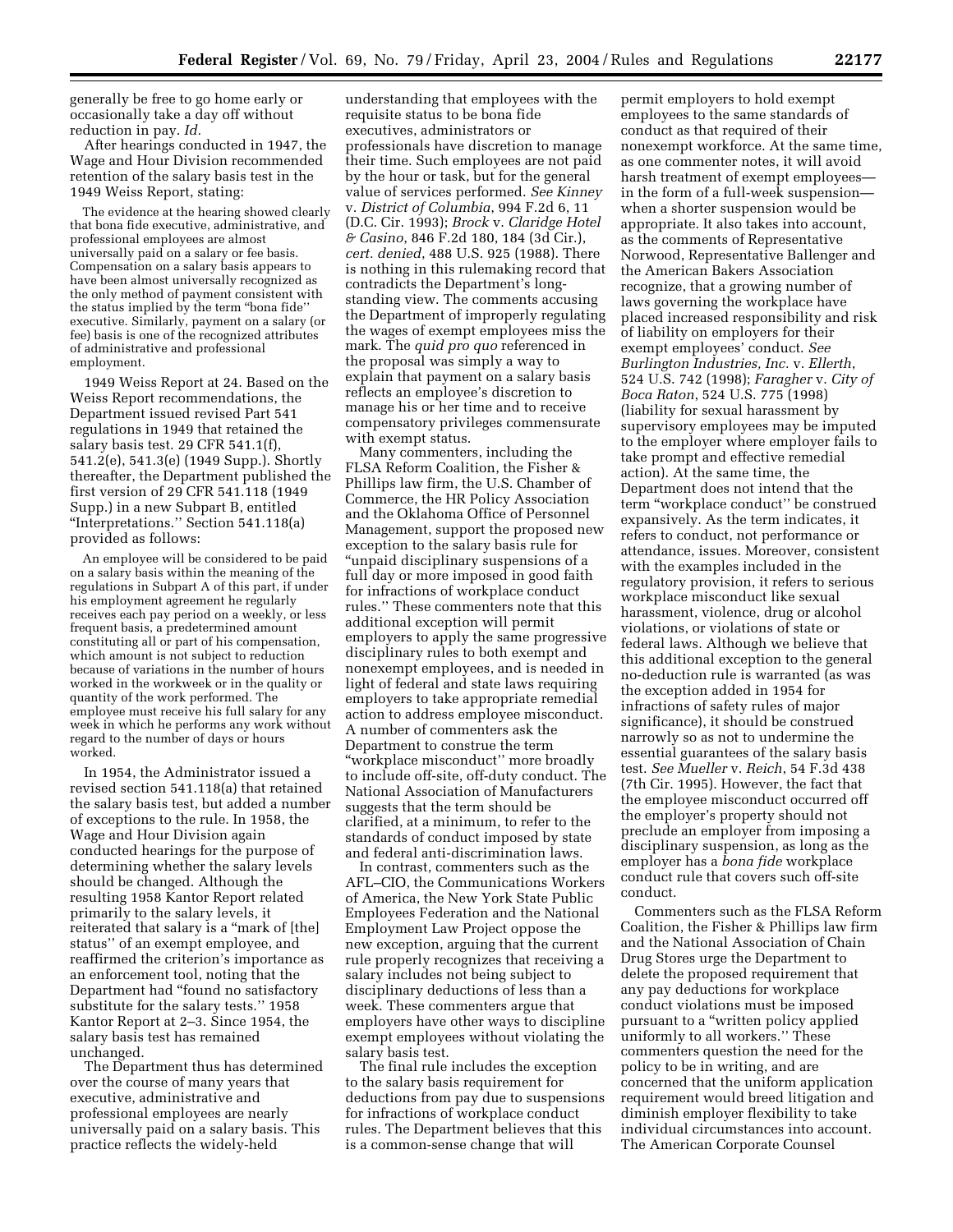Association notes that it ''would not object if the present draft were further modified to condition full-day docking on the employer either adopting a written policy notifying employees of the potential for a suspension without pay as a disciplinary measure or providing the employee with written notice of a finding of job-related misconduct.'' The Department has decided to retain the requirement that the policy be in writing, on the assumption that most employers would put (or already have) significant conduct rules in writing, and to deter misuse of this exception. This provision is a new exception to the salary basis test, and the Department does not believe restricting this new exception to written disciplinary policies will lead to changes in current employer practices regarding such policies. However, the written policy need not include an exhaustive list of specific violations that could result in a suspension, or a definitive declaration of when a suspension will be imposed. The written policy should be sufficient to put employees on notice that they could be subject to an unpaid disciplinary suspension. We have clarified the regulatory language to provide that the written policy must be "applicable to all employees,'' which should not preclude an employer from making case-by-case disciplinary determinations. Thus, for example, the "written policy" requirement for this exception would be satisfied by a sexual harassment policy, distributed generally to employees, that warns employees that violations of the policy will result in disciplinary action up to and including suspension or termination.

Commenters raise a number of other issues related to deductions from salary. *First*, in response to comments from the National Association of Convenience Stores and the Fisher & Phillips law firm, we have changed the phrase "of a full day or more" to "one or more full days'' in sections 541.602(b)(1), (2) and (5), to clarify that a deduction of one and one-half days, for example, is impermissible.

*Second*, commenters, such as the National Association of Chain Drug Stores, the U.S. Chamber of Commerce, the HR Policy Association and the National Retail Federation, suggest that partial day deductions be permitted for any leave requested by an employee, including for sickness or rehabilitation, or for disciplinary suspensions. We believe that partial day deductions generally are inconsistent with the salary basis requirement, and should continue to be permitted only for infractions of safety rules of major

significance, for leave under the Family and Medical Leave Act, or in the first and last weeks of employment.

*Third*, several commenters, such as the Morgan, Lewis & Bockius law firm, suggest an additional exception to the general no-docking rule: payments in the nature of restitution, fines, settlements or judgments an employer must make based on the misconduct of an employee. Such an additional exception, in our view, would be inappropriate and unwarranted because it would grant employers unfettered discretion to dock large amounts from the salaries of exempt employees in questionable circumstances (judgments against employers because of discriminatory employment actions taken by an exempt employee, for example). The new disciplinary deduction exception only allows deductions for unpaid suspensions of one or more days—not fines, settlements or judgments which could arguably be blamed on an exempt employee.

*Fourth*, the U.S. Chamber of Commerce and a few other commenters request that the Department expand proposed section 541.602 (b)(7) to include employee absences under an employer's family or medical leave policy. Subsection (b)(7) provides an exception from the no-deduction rule for weeks in which an exempt employee takes unpaid leave under the Family and Medical Leave Act (FMLA). This exception was mandated by Congress when it passed the FMLA in 1993. 29 U.S.C. 2612(c) (''Where an employee is otherwise exempt under regulations issued by the Secretary pursuant to section 13(a)(1) of the Fair Labor Standards Act of 1938, \* \* \* the compliance of an employer with this title by providing unpaid leave shall not affect the exempt status of the employee.  $* * *$ "). There is no basis to enlarge the statutory exception. We also would note that deductions may be made for absences of one or more full days occasioned by sickness under section 541.602(b)(2).

*Fifth*, several commenters, including the National Association of Manufacturers and the American Corporate Counsel Association, urge the Department expressly to recognize that compensation shortages resulting from payroll system errors may not constitute impermissible ''dockings.'' We do not believe it is appropriate to provide such a general rule in the context of this rulemaking. Whether payroll system errors constitute impermissible ''dockings'' depends on the facts of the particular case, including the frequency of the errors, whether the errors are caused by employee data entry or the

computer system, whether the employer promptly corrects the errors, and the feasibility of correcting the payroll system programming to eliminate the errors.

*Sixth*, a few commenters, such as the National Association of Chain Drug Stores and the National Council of Chain Restaurants, suggest that employers should be able to recover leave and salary advances from an employee's final pay. Recovery of salary advances would not affect an employee's exempt status, because it is not a deduction based on variations in the quality or quantity of the work performed. Recovery of partial-day leave advances, however, essentially are deductions for personal absences and would constitute an impermissible deduction. Whether recovery for a fullday leave is permissible depends on whether such a leave is covered by one of the section 541.602(b) exceptions.

*Seventh*, the New York State Public Employees Federation requests that if the Department retains the disciplinary deduction provision, it should eliminate the current pay-docking rule applicable to public employers. The public accountability rationale for the public employer pay-docking rule (section 541.709) continues to be valid, however, and is not affected by the new exception for disciplinary suspensions.

*Finally*, a number of commenters, including the Society for Human Resource Management, the National Association of Chain Drug Stores, the National Council of Chain Restaurants and the National Retail Federation, ask the Department to confirm that certain payroll and record keeping practices continue to be permissible under the new rules. We agree that employers, without affecting their employees' exempt status, may take deductions from accrued leave accounts; may require exempt employees to record and track hours; may require exempt employees to work a specified schedule; and may implement across-the-board changes in schedule under certain circumstances. *See, e.g., Webster* v. *Public School Employees of Washington, Inc.*, 247 F.3d 910 (9th Cir. 2001) (accrued leave accounts); *Douglas*  v. *Argo-Tech Corp.*, 113 F.3d 67 (6th Cir. 1997) (record and track hours); *Aaron* v. *City of Wichita*, *Kansas*, 54 F.3d 652 (10th Cir.) (accrued leave accounts, record and track hours), *cert. denied*, 516 U.S. 965 (1995); *Graziano* v. *The Society of the New York Hospital*, 1997 WL 639026 (S.D.N.Y. 1997) (accrued leave accounts); Wage and Hour Opinion Letter of 2/23/98, 1998 WL 852696 (across-the-board changes in schedule); Wage and Hour Opinion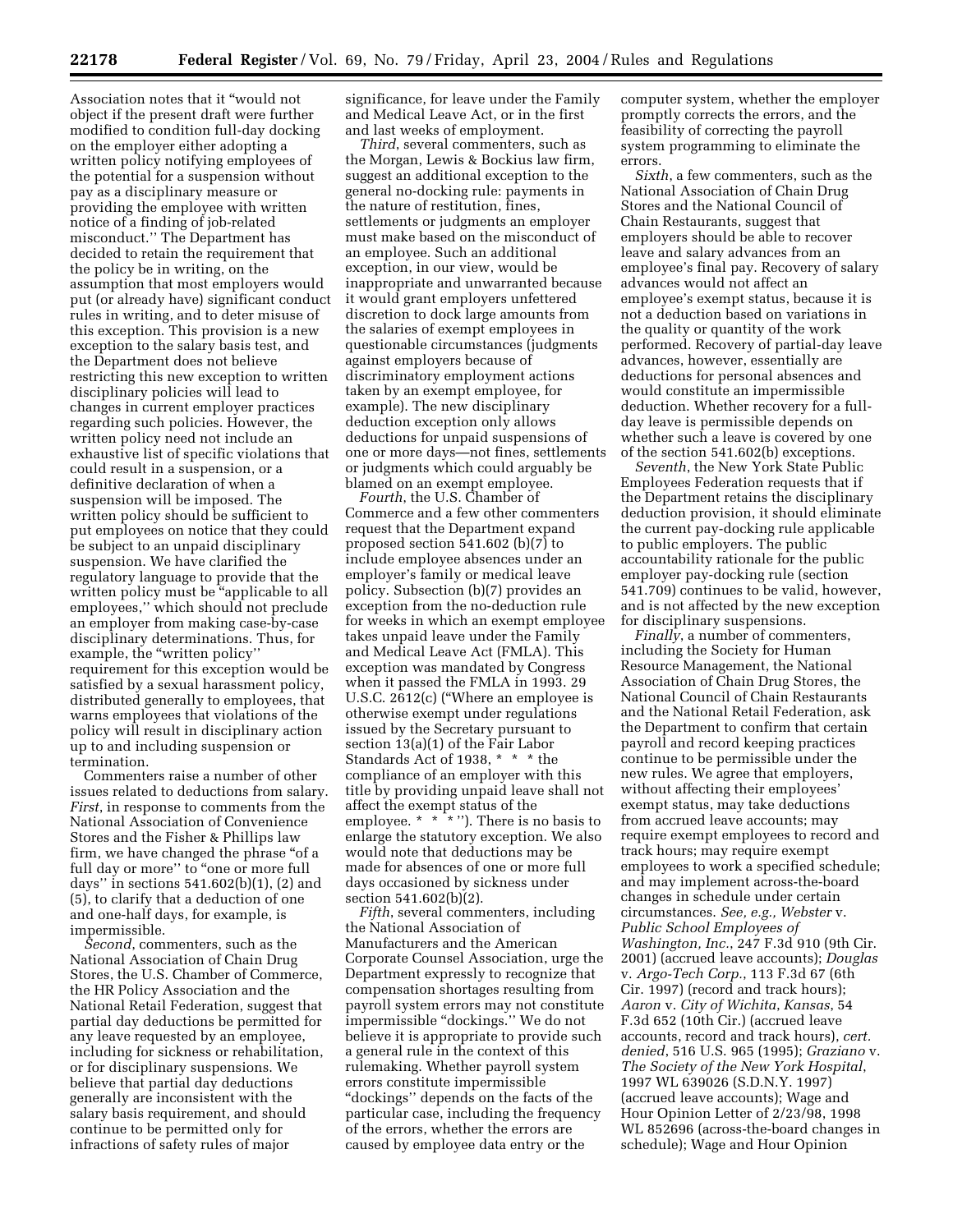Letter of 4/15/95 (accrued leave accounts); Wage and Hour Opinion Letter of 3/30/94, 1994 WL 1004763 (accrued leave accounts); and Wage and Hour Opinion Letter of 4/14/92, 1992 WL 845095 (accrued leave accounts).

#### Section 541.603 Effect of Improper Deductions From Salary

Proposed section 541.603 discussed the effect of improper deductions from salary and established a new "safe harbor'' rule. Subsection (a) of the proposal set forth the general rule that: ''An employer who makes improper deductions from salary shall lose the exemption if the facts demonstrate that the employer has a pattern and practice of not paying employees on a salary basis. A pattern and practice of making improper deductions demonstrates that the employer did not intend to pay employees in the job classification on a salary basis.'' Factors for determining whether an employer had such a "pattern and practice" listed in this subsection included: The "number of improper deductions; the time period during which the employer made improper deductions; the number and geographic location of employees whose salary was improperly reduced; the number and geographic location of managers responsible for taking the improper deductions; the size of the employer; whether the employer has a written policy prohibiting improper deductions; and whether the employer corrected the improper pay deductions.'' Proposed subsection (a) also provided that ''isolated or inadvertent'' deductions would not result in loss of the exemption. Proposed section 541.603(b) further provided: ''If the facts demonstrate that the employer has a policy of not paying on a salary basis, the exemption is lost during the time period in which improper deductions were made for employees in the same job classification working for the same managers responsible for the improper deductions. Employees in different job classifications who work for different managers do not lose their status as exempt employees.'' Finally, proposed section 541.603(c) included a new "safe harbor'' provision: ''If an employer has a written policy prohibiting improper pay deductions as provided in § 541.602, notifies employees of that policy and reimburses employees for any improper deductions, such employer would not lose the exemption for any employees unless the employer repeatedly and willfully violates that policy or continues to make improper deductions after receiving employee complaints.''

The final rule makes a number of substantive changes to the proposed section 541.603. We have modified the first two sentences of subsection (a) to better clarify that the effect of improper deductions depends upon whether the facts demonstrate that the employer intended to pay employees on a salary basis, and to substitute the phrase "actual practice" of making improper deductions for the ''pattern and practice'' language in proposed subsection (a). The final subsection (a) makes four changes in the factors to consider when determining whether an employer has an actual practice of making improper deductions: (1) Adding consideration of ''the number of employee infractions warranting discipline'' as compared to the number of deductions made; (2) modifying the written policy factor to state, ''whether the employer has a clearly communicated policy *permitting or*  prohibiting improper deductions'' (3) deleting the "size of employer" factor; and (4) deleting the ''whether the employer corrected the improper deductions'' factor. The final rule moves the language regarding isolated or inadvertent improper deductions to subsection (c), and inserts language, developed from the existing regulations, requiring an employer to reimburse employees for isolated or inadvertent improper deductions. The "safe harbor" provision, found in final section 541.603(d), substitutes "clearly communicated policy'' for the proposed "written policy"; adds that the policy must include a complaint mechanism; deletes the term "repeatedly"; clarifies that the safe harbor is not available if the employer ''willfully violates the policy by continuing to make improper deductions after receiving employee complaints''; and clarifies that if an employer fails to reimburse employees for any improper deductions or continues to make improper deductions after receiving employee complaints, the exemption is lost during the time period in which the improper deductions were made for employees in the same job classification working for the same manager responsible for the actual improper deductions.

Proposed subsection 541.603(a) contained the general rule regarding the effect of improper deductions from salary on the exempt status of employees: ''An employer who makes improper deductions from salary shall lose the exemption if the facts demonstrate that the employer has a pattern and practice of not paying employees on a salary basis.'' Many commenters, including the FLSA

Reform Coalition, the National Association of Manufacturers, the U.S. Chamber of Commerce and the AFL– CIO, express concern that the phrase ''pattern and practice of not paying employees on a salary basis'' in proposed subsection 541.603(a) was ambiguous and would engender litigation and perhaps result in unintended consequences. The final rule clarifies that the central inquiry to determine whether an employer who makes improper deductions will lose the exemption is whether ''the facts demonstrate that the employer did not intend to pay employees on a salary basis.'' The final subsection (a) replaces the proposed ''pattern and practice'' language with the phrase "actual" practice,'' and also states that an ''actual practice of making improper deductions demonstrates that the employer did not intend to pay employees on a salary basis." The phrase "pattern and practice'' is a legal term of art in other employment law contexts which we had no intent to incorporate into these regulations. These changes should provide better guidance to the regulated community.

Most commenters support the listed factors in subsection (a) for determining when an employer has an actual practice of making improper deductions. Responding to comments submitted by the Fisher & Phillips law firm and the National Association of Convenience Stores, the final rule states that the number of improper deductions should be considered ''particularly as compared to the number of employee infractions warranting discipline.'' The Second Circuit in *Yourman* v. *Giuliani,*  229 F.3d 124, 130 (2nd Cir. 2000), *cert. denied,* 532 U.S. 923 (2001), provided the following useful comparison: an employer that regularly docks the pay of managers who come to work five hours late has more of an ''actual practice'' of improper deduction than does an employer that only sporadically docks the pay of managers who come to work five minutes late, even though the penalties imposed by this second employer could far outnumber the penalties imposed by the first. Thus, it is the *ratio* of deductions to infractions that is most informative, rather than simply the number of deductions, because the total number of deductions is significantly influenced by the size of the employer. In light of this change, we have also deleted the size of the employer as a relevant factor in final subsection (a), as we did not intend that this section be applied differently depending on the size of the employer, and have deleted ''whether the employer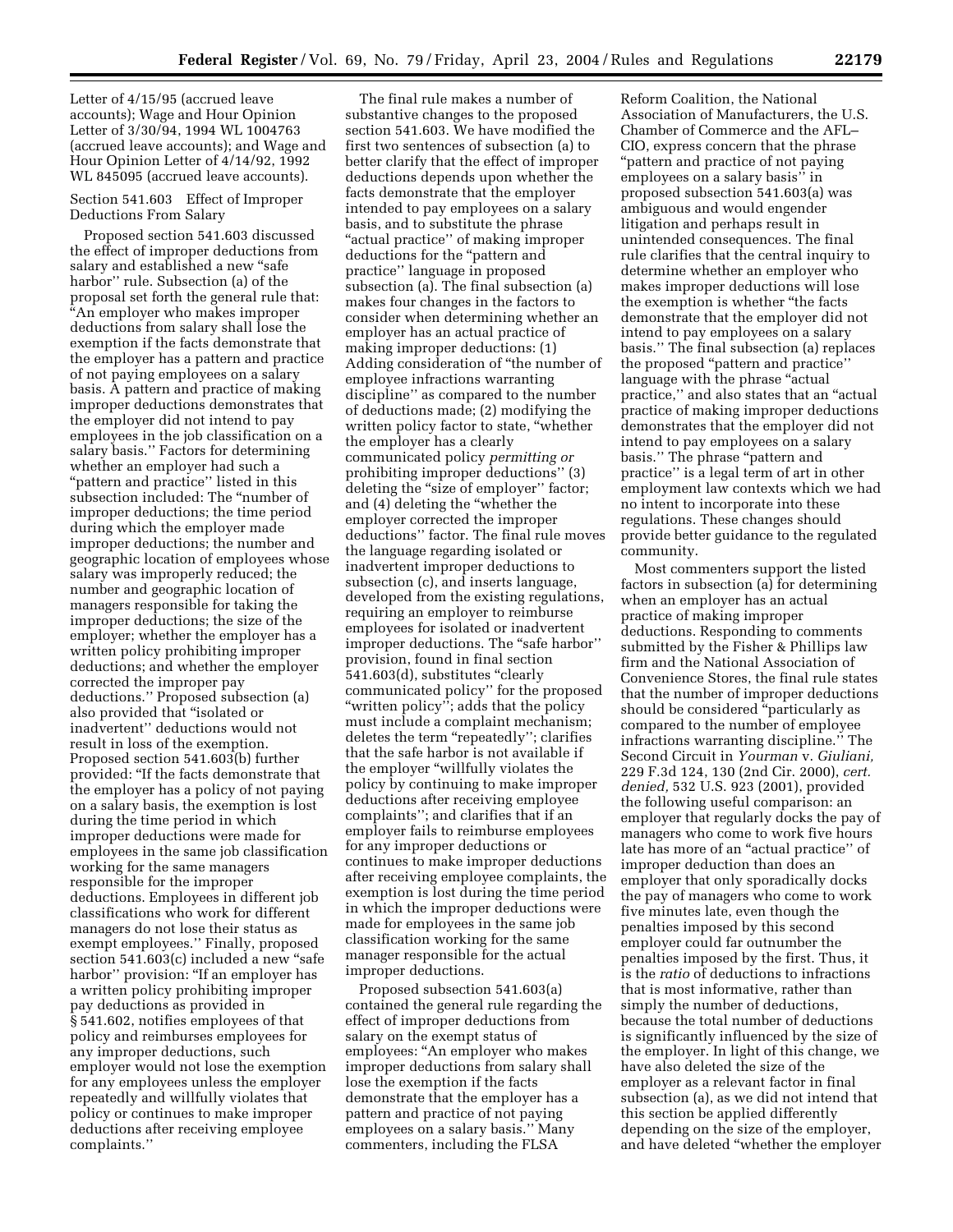has corrected the improper pay deductions'' as a relevant factor in determining whether an employer has an actual practice of improper pay deductions. We have modified the written policy factor to state: ''Whether the employer has a clearly communicated policy permitting or prohibiting improper deductions'' because, as discussed below under subsection 541.603(d), the U.S. Small Business Administration Office of Advocacy and other commenters state that the written policy factor may be prejudicial to small businesses.

Final subsection 541.603(b), as in the proposal, addresses which employees will lose the exemption, and for what time period, if an employer has an actual practice of making improper deductions. The proposal provided that the exemption would be lost ''during the time period in which improper deductions were made for employees in the same job classification working for the same managers responsible for the improper deductions.'' The comments express strongly contrasting views on whether proposed section 541.603(b) should be retained or modified either to mitigate the impact on employers or to expand the circumstances in which employees would lose their exempt status. Commenters such as the Federal Wage Hour Consultants, the Society for Human Resource Management and the National Association of Chain Drug Stores support the proposal as resolving many of the misunderstandings that exist under the existing regulations and current case law. Other commenters, however, including the FLSA Reform Coalition, the U.S. Chamber of Commerce, the National Council of Chain Restaurants, the National Retail Federation, the HR Policy Association, and the County of Culpeper, Virginia, suggest that improper deductions should affect only the exempt status of the individual employees actually subjected to the impermissible pay deductions. These commenters argue that the possibility that employees who have never experienced a salary reduction could also lose their exempt status was first raised by the decision in *Abshire* v. *County of Kern, California,*  908 F.2d 483 (9th Cir. 1990), *cert. denied,* 498 U.S. 1068 (1991), and has led to extensive litigation thereafter. The HR Policy Association states that the Supreme Court in *Auer* v. *Robbins,* 519 U.S. 452 (1997), ''did not rectify the central flaw in the current interpretation: that a few deductions made against a couple of employees arguably converts whole classes of employees to nonexempt.''

In contrast, commenters such as the AFL–CIO, the McInroy & Rigby law firm, the National Employment Law Project, the Goldstein, Demchak, Baller, Borgen & Dardarian law firm and the National Employment Lawyers Association urge the Department to modify the proposed provision to state that employees will lose their exempt status if they are subject to an employment policy permitting impermissible deductions, even absent any actual deductions. These comments note that the Supreme Court in *Auer*  deferred to the Department's view, as expressed in its legal briefs to the Court, that employees should lose their exempt status if there is either an actual practice of making impermissible deductions or an employment policy that creates a significant likelihood of such deductions.

After giving this complex issue careful consideration, the Department has decided to retain in final subsection 541.603(b) the proposed approach that an employer who has an actual practice of making improper deductions will lose the exemption during the time period in which the improper deductions were made for employees in the same job classification working for the same managers responsible for the actual improper deductions. The final regulation also retains the language that employees in different job classifications or who work for different managers do not lose their status as exempt employees. Any other approach, on the one hand, would provide a windfall to employees who have not even arguably been harmed by a ''policy'' that a manager has never applied and may never intend to apply, but on the other hand, would fail to recognize that some employees may reasonably believe that they would be subject to the same types of impermissible deductions made from the pay of similarly situated employees.

The final rule represents a departure from the Department's position in *Auer*  v. *Robbins,* 519 U.S. 452 (1997). In *Auer,*  the Supreme Court, deferring to arguments made in an *amicus* brief filed by the Department, found that the existing salary basis test operated to deny exempt status when ''there is either an actual practice of making such deductions or an employment policy that creates a 'significant likelihood' of such deductions.'' *Id.* at 461. In deferring to the Department, the Supreme Court stated:

Because the salary-basis test is a creature of the Secretary's own regulations, his interpretation of it is, under our jurisprudence, controlling unless "plainly

erroneous or inconsistent with the regulation.''

\* \* \* \* \*

Petitioners complain that the Secretary's interpretation comes to us in the form of a legal brief; but that does not, in the circumstances of this case, make it unworthy of deference.

*Id.* at 461–62 (citations omitted). Thus, in *Auer,* the Supreme Court relied on arguments made in the Department's *amicus* brief interpreting ambiguous regulations existing at the time of the decision. The ''significant likelihood'' test is not found in the FLSA itself or anywhere in the existing Part 541 regulations. Moreover, nothing in *Auer*  prohibits the Department from making changes to the salary basis regulations after appropriate notice and comment rulemaking. *See Keys* v. *Barnhart,* 347 F.3d 990, 993 (7th Cir. 2003).

We are concerned with those employees who actually suffer harm as a result of salary basis violations and want to ensure that those employees receive sufficient back pay awards and other appropriate relief. We disagree, however, with those comments arguing that only employees who suffered an actual deduction should lose their exempt status. An exempt employee who has not suffered an actual deduction nonetheless may be harmed by an employer docking the pay of a similarly situated co-worker. An exempt employee in the same job classification working for the same manager responsible for making improper deductions, for example, may choose not to leave work early for a parentteacher conference for fear that her pay will be reduced, and thus is also suffering harm as a result of the manager's improper practices. Because exempt employees in the same job classification working for the same managers responsible for the actual improper deductions may reasonably believe that their salary will also be docked, such employees have also suffered harm and therefore should also lose their exempt status. The Department's construction best furthers the purposes of the section 13(a)(1) exemptions because it realistically assesses whether an employer intends to pay employees on a salary basis. For the same reasons, final subsection (a) provides that ''whether the employer has a clearly communicated policy permitting or prohibiting improper deductions'' is one factor to consider when determining whether the employer has an actual practice of not paying employees on a salary basis.

A number of commenters, such as the FLSA Reform Coalition, the U.S. Chamber of Commerce and the National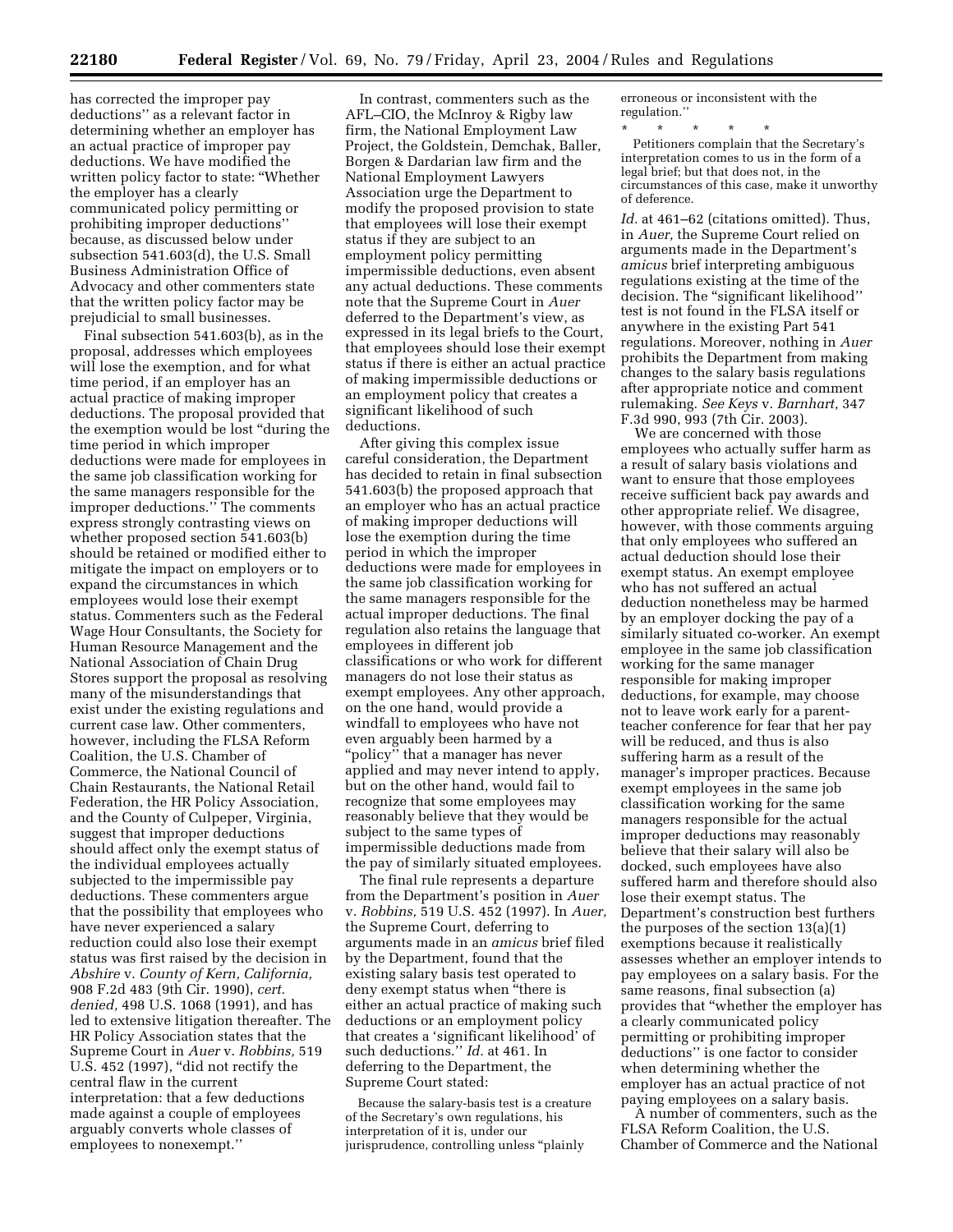Employment Lawyers Association, ask the Department to clarify how section 541.603(b) would apply if deductions result from a corporate-wide policy or the advice a manager receives from the human resources department. We believe that final section 541.603 calls for a case-by-case factual inquiry. Thus, for example, under final subsection 541.603(a), a corporate-wide policy permitting improper deductions is some evidence that an employer has an actual practice of not paying employees on a salary basis, but not sufficient evidence by itself to cause the exemption to be lost if a manager has never used that policy to make any actual deductions from the pay of other employees. Moreover, in such a circumstance, the existence of a clearly communicated policy prohibiting such improper deductions would weigh against the conclusion that an actual practice exists.

Final subsection (c) contains language taken from proposed subsection 541.603(a) and the existing ''window of correction'' in current subsection 541.118(a)(6) regarding the effect of "isolated" or "inadvertent" improper deductions. Some commenters request additional clarification regarding the meaning of these terms. Inadvertent deductions are those taken unintentionally, for example, as a result of a clerical or time-keeping error. *See, e.g., Jones* v. *Northwest Telemarketing, Inc.,* 2000 WL 568352, at \*3 (D. Or. 2000); *Reeves* v. *Alliant Techsystems, Inc.,* 77 F. Supp. 2d 242, 251 (D.R.I. 1999). *See also Furlong* v. *Johnson Controls World Services, Inc.,* 97 F. Supp. 2d 1312, 1317 (S.D. Fla. 2000) (partial day deductions, made pursuant to the employer's mistaken belief that the employee's absences were covered by the Family and Medical Leave Act's statutory exemption to the salary basis test due to the employee's representations and actions, are considered inadvertent). Whether deductions are ''isolated'' is determined by reference to the factors set forth in final subsection 541.603(a). Other commenters object to the proposed "isolated or inadvertent" language because the proposal did not require employees to be reimbursed for the improper deductions that are isolated or inadvertent.

The AFL–CIO, for example, states that the ''underlying purpose of the window of correction is *not* simply to ensure that an employer does not lose the FLSA exemption because of inadvertent or isolated incidents of improper pay deductions, but rather to provide a means for an employer who has demonstrated an objective intention to pay its employees on a salary basis to

remedy improper deductions and avoid further liability.'' We agree with commenters who state that employees whose salary has been improperly docked should be reimbursed, even if the improper deductions were isolated or inadvertent. Thus, final subsection (c) provides: ''Improper deductions that are either isolated or inadvertent will not result in loss of the exemption for any employees subject to such improper deductions, if the employer reimburses the employees for such improper deductions.'' The Department continues to adhere to current law that reimbursement does not have to be made immediately upon the discovery that an improper deduction was made. *See*, *e.g.*, *Moore* v. *Hannon Food Service,* Inc., 317 F.3d 489, 498 (5th Cir.), *cert. denied,* 124 S. Ct. 76 (2003) (reimbursement made five days before trial held sufficient because reimbursement ''may be made at any time'').

The existing "window of correction" is not a model of clarity. It has been difficult for the Department to administer, been the source of considerable litigation, and produced divergent interpretations in the courts of appeals. Most notably, federal courts have reached different conclusions regarding the interpretation and application of existing section  $541.118(a)(6)$ , "or is made for reasons other than lack of work.'' *Compare Moore* v. *Hannon Food Service, Inc.,*  317 F.3d 489 (5th Cir.), *cert. denied,* 124 S. Ct. 76 (2003), with *Takacs* v. *Hahn Automotive Corp.,* 246 F.3d 776 (6th Cir.), *cert. denied,* 534 U.S. 889 (2001), *Whetsel* v. *Network Property Services, L.L.C.,* 246 F.3d 897 (7th Cir. 2001), *Yourman* v. *Giuliani,* 229 F.3d 124 (2nd Cir. 2000), *cert. denied,* 532 U.S. 923 (2001), and *Klem* v. *County of Santa Clara,* 208 F.3d 1085 (9th Cir. 2000).

There is no need to resolve the conflict between these cases for purposes of the final rule because of the changes made in this subsection (c) and the new safe harbor provision in final subsection (d). Under final subsection (c), isolated and inadvertent improper deductions do not result in loss of the exemption if the employer reimburses the employee for such improper deductions. Further, as discussed below, for other actual improper deductions, employers can preserve the exemption by taking advantage of the safe harbor provision. The safe harbor provision applies regardless of the reason for the improper deduction whether improper deductions were made for lack of work or for reasons other than lack of work. For the reasons discussed below, the Department

believes that the new "safe harbor" is the best approach going forward. However, we recognize that some cases, based on events arising before the effective date of these revisions, will be governed by the prior version of the ''window of correction.'' This final rule is not intended to govern those cases in any way, or to express a view regarding the correct interpretation of the prior version of the ''window of correction.'' Instead, we intend only to adopt a different approach going forward for the reasons stated herein.

Many commenters, including the National Association of Manufacturers, the Society for Human Resource Management, the Federal Wage Hour Consultants, the American Health Care Association and the American Bakers Association, generally support the proposed safe harbor provision, moved to subsection (d) in the final rule. These commenters state that the proposal was an ''excellent common sense approach'' that promoted proactive steps by employers to protect employees without risking liability and resolved a conflict in the case law. Other commenters, however, while supporting the goal of the proposed safe harbor, believe it to be confusing and suggest modifications. The American Corporate Counsel Association, for example, notes that the interplay between sections 541.603(a), (b) and (c) ''is not immediately obvious to trained professionals responsible for securing compliance.'' The U.S. Chamber of Commerce (Chamber) comments that the phrase "repeatedly and willfully'' in the proposed provision was vague, and the Chamber supports the construction of the ''window of correction'' in *Moore* v. *Hannon Food Service, Inc.,* 317 F.3d 489 (5th Cir.), *cert. denied,* 124 S. Ct. 76 (2003). The Chamber also argues that the proposal only provides an incentive for employers to adopt policies prohibiting improper deductions, but not to take corrective action; believes that the requirement for a written policy was impractical; and suggests eliminating the provision denying use of the safe harbor to employers that make improper deductions after receiving employee complaints. The U.S. Small Business Administration Office of Advocacy also objects to the written policy requirement as excluding some small businesses. The National Association of Manufacturers objects to the elimination of the phrase ''for reasons other than lack of work'' in the existing regulations.

Commenters such as the AFL–CIO, the National Employment Lawyers Association, the National Employment Law Project and the Public Justice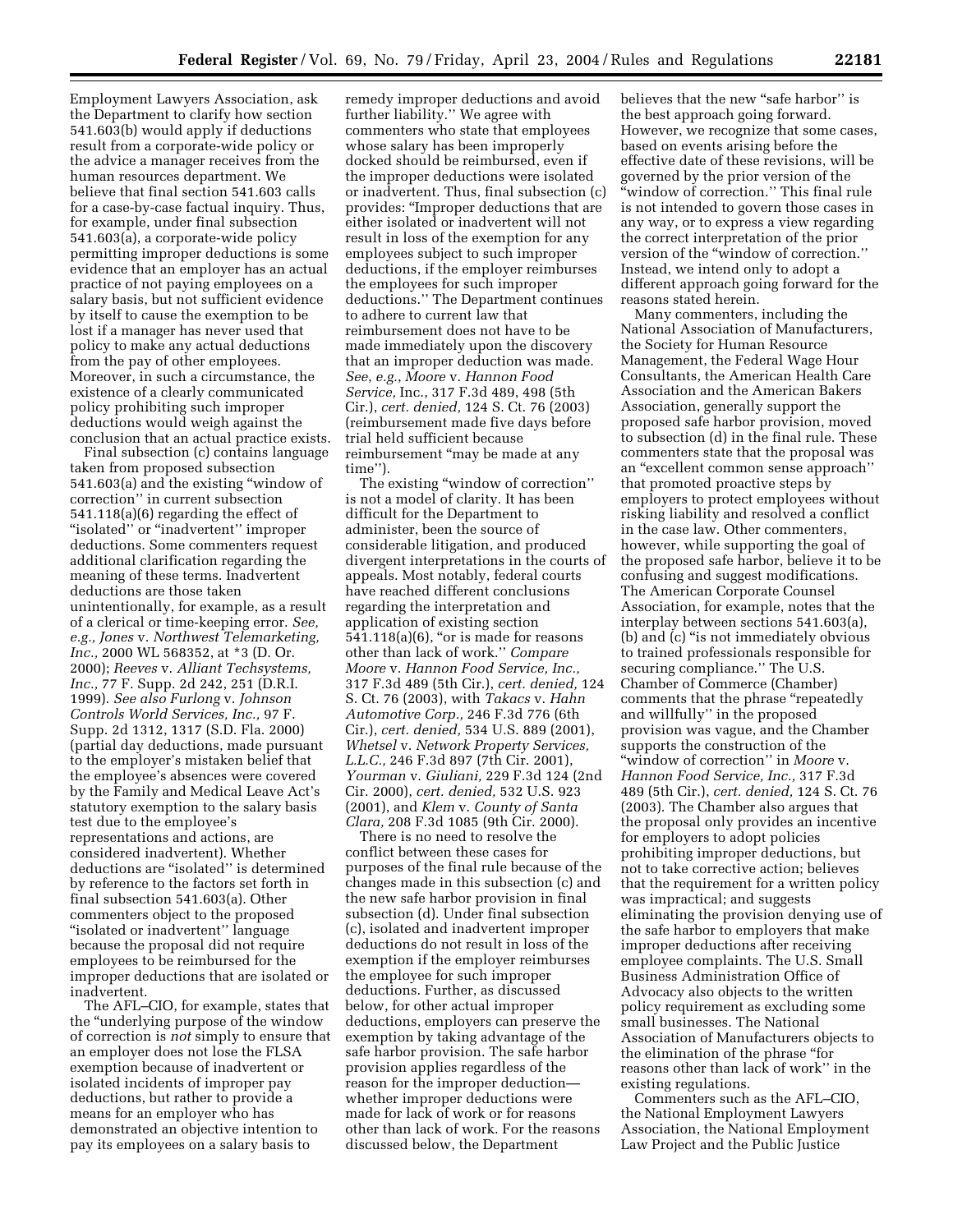Center oppose the proposed safe harbor provision, arguing that it eviscerated the salary basis requirement by permitting an employer to avoid overtime liability even after making numerous impermissible deductions.

After careful consideration of the comments and case law, the Department continues to believe that the proposed safe harbor provision is an appropriate mechanism to encourage employers to adopt and communicate employment policies prohibiting improper pay deductions, while continuing to ensure that employees whose pay is reduced in violation of the salary basis test are made whole. Thus, the final rule retains the proposed language with several changes. In our view, this provision achieves the goals, supported by many comments, of both encouraging employers to adopt ''proactive management practices'' that demonstrate the employers' intent to pay on a salary basis, and correcting violative payroll practices. *Cf. Kolstad* v. *American Dental Ass'n,* 527 U.S. 526, 545 (1999) (Title VII of the Civil Rights Act is intended to promote prevention and remediation). In addition, employees will benefit from this additional notification of their rights under the FLSA and the complaint procedures. We intend this safe harbor provision to apply, for example, where an employer has a clearly communicated policy prohibiting improper deductions, but a manager engages in an actual practice (neither isolated nor inadvertent) of making improper deductions. In this situation, regardless of the reasons for the deductions, the exemption would not be lost for any employees if, after receiving and investigating an employee complaint, the employer reimburses the employees for the improper deductions and makes a good faith commitment to comply in the future. We believe it furthers the purposes of the FLSA to permit the employer who has a clearly communicated policy prohibiting improper pay deductions and a mechanism for employee complaints, to reimburse the affected employees for the impermissible deductions and take good faith measures to prevent improper deductions in the future. This is generally consistent with trends in employment law. An employer, for example, that has promulgated a policy against sexual harassment and takes corrective action upon receipt of a complaint of harassment may avoid liability. *See Faragher* v. *City of Boca Raton,* 524 U.S. 775 (1998), and *Burlington Industries, Inc.* v. *Ellerth,*  524 U.S. 742 (1998). Consistent with

final subsection 541.603(b), final subsection (c) also provides that, if an employer fails to reimburse employees for any improper deductions or continues to make improper deductions after receiving employee complaints, ''the exemption is lost during the time period in which the improper deductions were made for employees in the same job classification working for the same managers responsible for the actual improper deductions.''

The comments raise several additional issues. *First*, as previously noted, some commenters object to the requirement that an employer have a written policy in order to utilize the safe harbor. The U.S. Small Business Administration Office of Advocacy, for example, notes that small business representatives express concern that the safe harbor's requirement for a preexisting written policy "may exclude some small businesses which do not produce written compliance materials in the ordinary course of business.'' The U.S. Chamber of Commerce similarly heard concerns from its small business members that the requirement for a written policy would be impractical. It suggests that "[w]hile employers seek to comply with the law, the safe harbor seems geared to those already sufficiently versed in the law and is likely to be of little effect to less sophisticated employers.'' Other commenters, such as the American Health Care Association, the American Corporate Counsel Association, and the National Association of Manufacturers, believe that adopting a written policy is an essential part of the employer's responsibility. We intend the safe harbor to be available to employers of all sizes. Thus, although a written policy is the best evidence of the employer's good faith efforts to comply with the Part 541 regulations, we have concluded, consistent with an employer's obligation under *Farragher*  and *Ellerth*, that a written policy is not essential. However, the policy must have been communicated to employees prior to the actual impermissible deduction. Thus, final subsection (d) provides that the safe harbor is available to employers with a "clearly communicated policy'' prohibiting improper pay deductions. To protect against possible abuses, final subsection (d) adds the requirement that the clearly communicated policy must include a ''complaint mechanism.'' Final subsection (d) also states that the "clearly communicated" standard may be met, for example, by "providing a copy of the policy to employees at the time of hire, publishing the policy in an

employee handbook or publishing the policy on the employer's Intranet.'' For small businesses, the "clearly" communicated policy'' could be a statement to employees that the employer intends to pay the employees on a salary basis and will not make deductions from salary that are prohibited under the Fair Labor Standards Act; such a statement would also need to include information regarding how the employees could complain about improper deductions, such as reporting the improper deduction to a manager or to an employee responsible for payroll. To further assist small businesses, the Department intends to publish a model safe harbor policy that would comply with final subsection 541.603(d).

*Second,* some commenters, such as the HR Policy Association and the National Employment Lawyers Association, support a requirement in the subsection (d) safe harbor provision that the employer must ''promise to comply'' in the future. Although other commenters oppose such a requirement, we believe that this promise is inherent in adopting the required employment policy and the duty to cease making improper deductions after receiving employee complaints. Thus, the Department has included as an explicit requirement for the safe harbor rule in final subsection (d) that the employer make a good faith commitment to comply in the future. There may be many ways that an employer could make and evidence its ''good faith commitment'' to comply in the future including, but not limited to: adopting or re-publishing to employees its policy prohibiting improper pay deductions; posting a notice including such a commitment on an employee bulletin board or employer Intranet; providing training to managers and supervisors; reprimanding or training the manager who has taken the improper deduction; or establishing a telephone number for employee complaints.

*Third,* to avoid confusion that some commenters noted with the ''actual practice'' determination under final subsection (a), we have changed the phrase ''repeatedly and willfully'' to "willfully," and defined "willfully" as continuing to make improper deductions after receiving employee complaints. This definition of ''willfully'' is consistent with *McLaughlin* v. *Richland Shoe,* 486 U.S. 128, 133–35 (1988) (''willfulness'' means that ''the employer either knew or showed reckless disregard for the matter of whether its conduct was prohibited by the statute''). Thus, as stated above, an employer with a clearly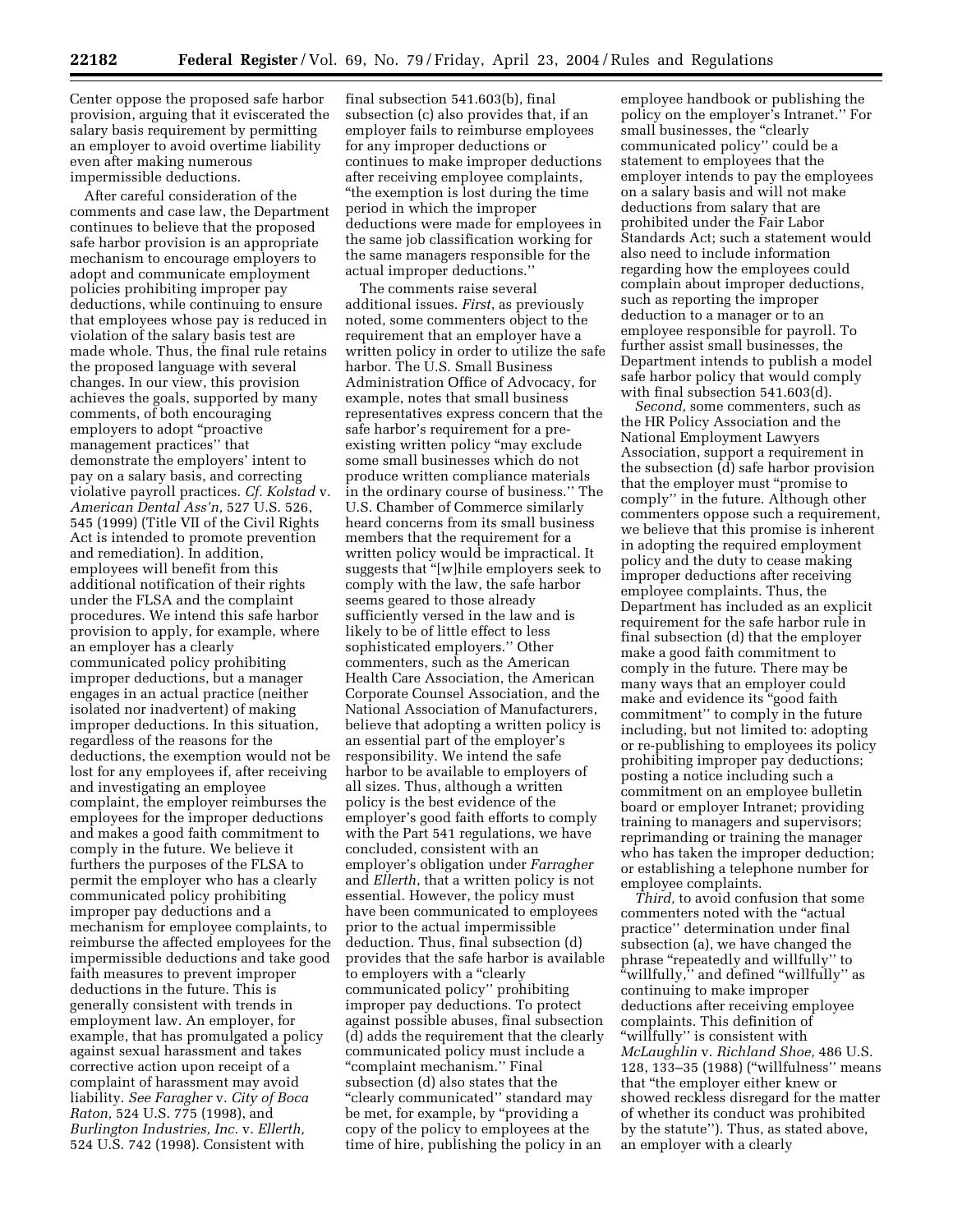communicated policy that prohibits improper pay deductions and includes a complaint mechanism will not lose the exemption for any employee if the employer reimburses employees for the improper deductions after receiving employee complaints and makes a good faith commitment to comply in the future. This rule applies, moreover, regardless of the reasons for the improper pay deductions. The safe harbor is available both for improper deductions made because there is no work available and for improper deductions made for reasons other than lack of work. If the employer fails to reimburse the employees for improper deductions or continues to make improper deductions after receiving employee complaints, final subsection (d) clarifies that ''the exemption is lost during the time period in which the improper deductions were made for employees in the same job classification working for the same managers responsible for the actual improper deductions.''

*Fourth,* the HR Policy Association, the U.S. Chamber of Commerce, the National Association of Chain Drug Stores and others ask the Department to allow employers a reasonable amount of time to investigate after receiving an employee complaint to determine whether the deductions were improper, to take action to halt any improper deductions, and to correct any improper deductions. We have not changed the text of the regulation in response to this suggestion because the Department views it as self-evident that, before reimbursing the employee or taking other corrective action, an employer will need a reasonable amount of time to investigate an employee's complaint that an improper deduction was made. The amount of time it will take to complete the investigation will depend upon the particular circumstances, but employers should begin such investigations promptly. The mere fact that other employee complaints are received by the employer before timely completion of the investigation should not, by itself, defeat the safe harbor.

Finally, a number of commenters, such as the Food Marketing Institute, ask the Department to clarify the burdens of proof. We do not intend to modify the burdens that courts currently apply. *See Schaefer* v. *Indiana Michigan Power Co.*, 358 F.3d 394 (6th Cir. 2004) (employer has the burden to show employee was paid on a salary basis); *Yourman* v. *Giuliani*, 229 F.3d 124 (2nd Cir. 2000) (employee has the burden to show actual practice of impermissible deductions), *cert. denied*, 532 U.S. 923 (2001).

Section 541.604 Minimum Guarantee Plus Extras

Under proposed section 541.604, an exempt employee may receive additional compensation beyond the minimum amount that is paid as a guaranteed salary. For example, an employee may receive, in addition to the guaranteed minimum paid on a salary basis, extra compensation from commissions on sales or a percentage of the profits. An exempt employee may also receive additional compensation for extra hours worked beyond the regular workweek, such as half-time pay, straight time pay, or a flat sum. Proposed section 541.604(b) provided that an exempt employee's salary may be computed on an hourly, daily or shift basis, if the employee is given a guarantee of at least the minimum weekly required amount paid on a salary basis regardless of the number of hours, days or shifts worked, and ''a reasonable relationship exists between the guaranteed amount and the amount actually earned.'' The reasonable relationship requirement is satisfied where the weekly guarantee is "roughly equivalent'' to the employee's actual usual earnings. Thus, for example, the proposal stated that where an employee is guaranteed at least \$500 per week, and the employee normally works four or five shifts per week and is paid \$150 per shift, the reasonable relationship requirement is satisfied.

The final rule does not make any substantive changes to the proposed rule, but does make a number of clarifying changes. The reasonable relationship requirement incorporates in the regulation Wage and Hour's longstanding interpretation of the existing salary basis regulation, which is set forth in the agency's Field Operations Handbook and in opinion letters. The courts also have upheld the reasonable relationship requirement. *See, e.g.*, *Brock* v. *Claridge Hotel & Casino,* 846 F.2d 180, 182–83 (3rd Cir.) (salary basis requirement not met where employees are paid by the hour and the guarantee is ''nothing more than an illusion''), *cert. denied,* 488 U.S. 925 (1988). Some commenters, although not a significant number, object to the reasonable relationship requirement or question the clarity of the regulatory text, while others ask for additional specificity about the various types of additional compensation that may be paid above and beyond the guaranteed salary. The Department has made minor wording changes in response to the comments to clarify this provision.

The National Association of Manufacturers (NAM) suggests that the Department list the range of compensation options, such as cash overtime in any increment, compensatory time off, and shift or holiday differentials, that employers may provide in addition to the guaranteed salary without violating the salary basis requirement. NAM gave the specific example of an employer who allows an exempt worker to take a day off as a reward for hours worked on a weekend outside the employee's normal schedule. The proposed regulation provided some examples and stated that additional compensation ''may be paid on any basis.'' We agree that the examples described above would not violate the salary basis test. However, we have not and could not include in the regulations every method employers might use to provide employees with extra compensation for work beyond their regular workweek. Thus, we have added only one of the examples NAM suggests regarding compensatory time off.

The National Technical Services Association states that it was unclear whether the reasonable relationship requirement applies in all cases to employees who receive a salary and additional compensation. We have clarified that this requirement applies only when an employee's actual pay is computed on an hourly, daily or shift basis. Thus, for example, if an employee receives a guaranteed salary plus a commission on each sale or a percentage of the employer's profits, the reasonable relationship requirement does not apply. Such an employee's pay will understandably vary widely from one week to the next, and the employee's actual compensation is not computed based upon the employee's hours, days or shifts of work.

A few commenters, including the National Association of Convenience Stores, the Fisher & Phillips law firm and the American Council of Engineering Companies, advocate the elimination of the reasonable relationship test. They question whether it was appropriate for the Department to require a reasonable relationship between the guaranteed salary and the employee's actual usual compensation when the payments are based on the employee's quantity of work, when the Department does not have such a requirement for salaries plus commissions or other similar compensation. They state that, so long as the employee also is guaranteed compensation of not less than the minimum required amount, it ought to be irrelevant how an employee's pay is computed. Moreover, they state that the terms "reasonable relationship" and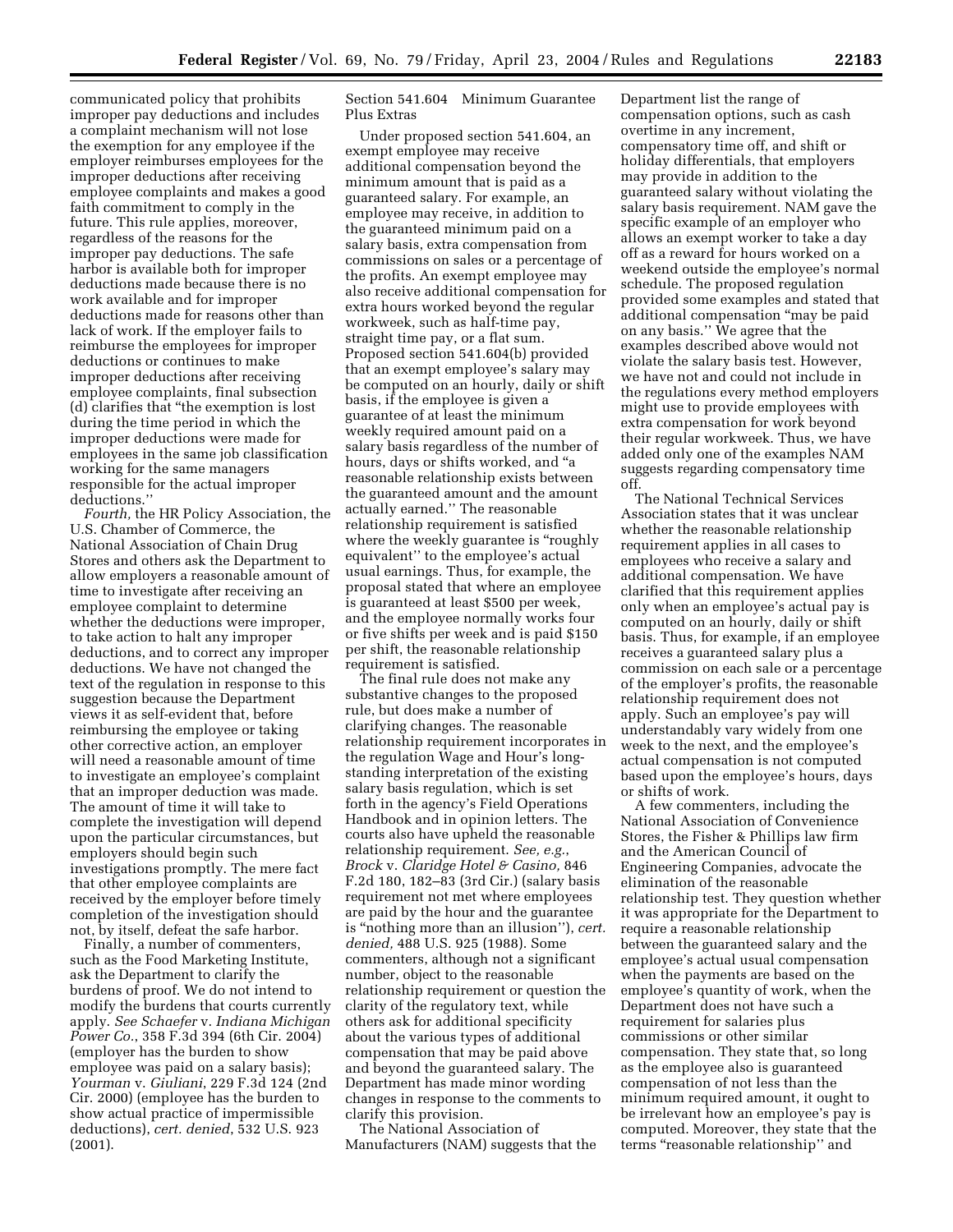''roughly equivalent'' are uncertain and will be subject to litigation. Fisher & Phillips also states that the first sentence of proposed section 541.604(a) is ambiguous because it suggests that the extra compensation must somehow be paid consistent with the salary basis requirements. The Department does not agree with the comments suggesting the elimination of the reasonable relationship requirement. If it were eliminated, an employer could establish a pay system that calculated exempt employees' pay based directly upon the number of hours they work multiplied by a set hourly rate of pay; employees could routinely receive weekly pay of \$1,500 or more and yet be guaranteed only the minimum required \$455 (thus effectively allowing the employer to dock the employees for partial day absences). Such a pay system would be inconsistent with the salary basis concept and the salary guarantee would be nothing more than an illusion. We believe that the proposed regulation provided clear guidance about the reasonable relationship requirement. The Department has never suggested a particular percentage requirement in prior opinion letters, and this issue has rarely arisen in litigation over the years. The proposed rule clarified these terms by stating that an employee who is guaranteed compensation of ''at least \$500 for any week in which the employee performs any work, and who normally works four or five shifts each week, may be paid \$150 per shift consistent with the salary basis requirement.'' Therefore, we have not made any changes to the proposal in this regard. However, we have modified the introductory sentence to clarify that the extra compensation does not have to be paid on a salary basis.

One commenter states that the ''minimum guarantee plus extras'' concept allows too much flexibility and essentially allows an employer to circumvent the prohibition against docking for absences due to a lack of work. The commenter gives the example of registered nurses whose average pay is \$30 per hour, who would earn the guaranteed minimum in two shifts. The commenter believes that the entire balance of the workweek could be compensated as ''extra compensation.'' Thus, the commenter expresses concern that a nurse could be paid for all additional shifts on a straight time basis, with no overtime, and if the hospital had a lack of work, the nurse might not receive more than the two shifts required to earn the minimum guarantee. This commenter views such a system as effectively converting a

nurse into an hourly employee not paid overtime, or a salaried employee whose pay was reduced due to variations in the quantity of work performed. However, under the final rule, if an employee is compensated on an hourly basis, or on a shift basis, there must be a reasonable relationship between the amount guaranteed per week and the amount the employee typically earns per week. Thus, if a nurse whose actual compensation is determined on a shift or hourly basis usually earns \$1,200 per week, the amount guaranteed must be roughly equivalent to \$1,200; the employer could not guarantee such an employee only the minimum salary required by the regulation.

Another commenter states that allowing an exempt employee to be paid based on an hourly computation is inconsistent with the general requirement that exempt employees must be paid on a salary basis. This comment does not take account of the fact that the employees affected by the reasonable relationship requirement must receive a salary guarantee that applies in any week in which they perform any work. The tolerance for computing their actual pay on an hourly, shift or daily basis is for computation purposes only; it does not negate the fact that such employees must receive a salary guarantee that will be in effect any time the employer does not provide sufficient hours or shifts for them to reach the guarantee. We believe that the reasonable relationship requirement, which has been a Wage and Hour Division policy for at least 30 years (see FOH § 22b03), ensures that the salary guarantee for such employees is a meaningful guarantee rather than a mere illusion.

#### Section 541.605 Fee Basis

Proposed section 541.605 simplified the fee basis provision in the current rule, but made no substantive change. Thus, the proposed rule provided that administrative and professional employees may be paid on a fee basis, rather than a salary basis: "An employee may be paid on a 'fee basis' within the meaning of these regulations if the employee is paid an agreed sum for a single job regardless of the time required for its completion.'' Generally, a ''fee'' is paid for a unique job. ''Payments based on the number of hours or days worked and not on the accomplishment of a given single task are not considered payments on a fee basis.''

The final rule does not make any changes to the proposed rule. Very few comments were submitted on this provision. The Fisher & Phillips law firm notes that the Sixth Circuit in

*Elwell* v. *University Hospitals Home Care Services,* 276 F.3d 832 (6th Cir. 2002), held that a compensation plan that combines fee payments and hourly pay does not qualify as a fee basis because it ties compensation, at least in part, to the number of hours or days worked and not on the accomplishment of a given single task. It asks the Department to amend the rule to permit combining the payment of a fee with additional, non-fee-based compensation. The Department has decided not to change the long-standing fee basis rule because the only appellate decision that addresses this issue accepted the "feeonly'' requirement, and Fisher & Phillips conceded that this is an ''arcane and rarely-used'' provision. We continue to believe that payment of a fee is best understood to preclude payment of additional sums based on the number of days or hours worked. Another commenter asks the Department to revise the rule to eliminate the necessity for ''employers to track hours on a project or assignment in order to determine the exempt status of employees.'' However, as in the current rule, the final rule reasonably prescribes that in determining the adequacy of a fee payment, reference should be made to a standard workweek of 40 hours. Thus, "[t]o determine whether the fee payment meets the minimum amount of salary required for exemption under these regulations, the amount paid to the employee will be tested by determining the time worked on the job and whether the fee payment is at a rate that would amount to at least \$455 per week if the employee worked 40 hours.''

Section 541.606 Board, Lodging or Other Facilities

Proposed section 541.606 defined the terms, ''board, lodging or other facilities.'' The Department did not receive substantive comments on this section, and has made no changes in the final rule.

#### *Subpart H, Definitions and Miscellaneous Provisions*

#### Section 541.700 Primary Duty

Proposed section 541.700 defined the term "primary duty" as "the principal, main, major or most important duty that the employee performs.'' The proposed rule stated that a determination of an employee's primary duty ''must be based on all the facts in a particular case,'' and set forth four nonexclusive factors to consider: ''the relative importance of the exempt duties as compared with other types of duties; the amount of time spent performing exempt work; the employee's relative freedom from direct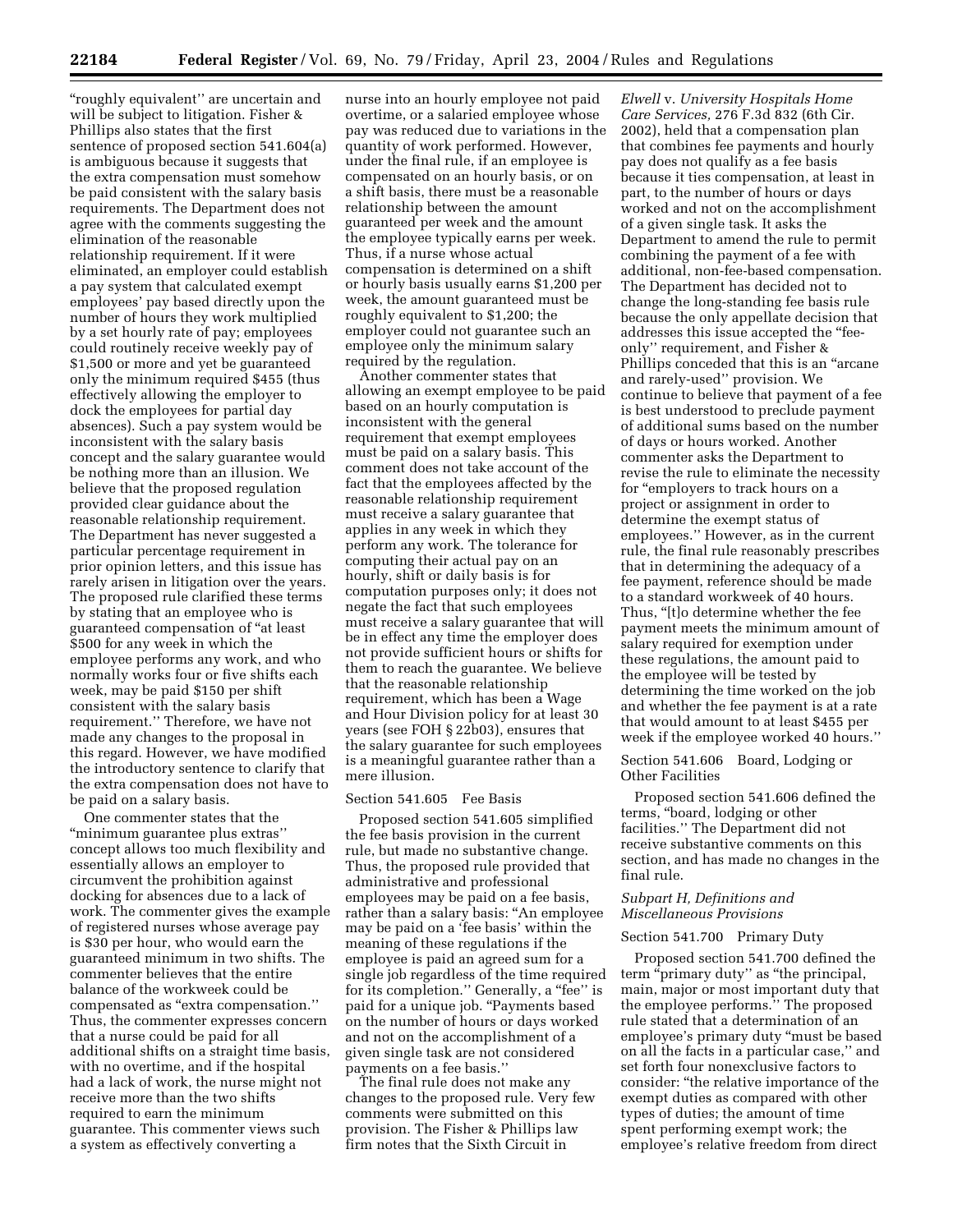supervision; and the relationship between the employee's salary and the wages paid to other employees for the same kind of nonexempt work.'' The proposed rule also provided that exempt employees are not required to spend over 50 percent of their time performing exempt work. However, because the amount of time spent performing exempt work "can be a useful guide," employees who spend over 50 percent of their time performing exempt work ''will be considered to have a primary duty of performing exempt work.'' The section contained an example illustrating the circumstances in which employees spending less than 50 percent of their time performing exempt work can meet the primary duty test, and stated that the fact an employer has ''well-defined operating policies or procedures should not by itself defeat an employee's exempt status.''

Section 541.700 of the final rule retains essentially the same principles as the proposed rule, but has been reorganized and supplemented with additional language and a second example to clarify the "primary duty" concept. Section 541.700(a) now sets forth the general principles regarding the "primary duty" requirement. The basic definition of ''primary duty,'' as the ''principal, main, major or most important duty that the employee performs,'' is unchanged. However, the final rule reinserts language from existing section 541.304 that the words ''primary duty'' places the ''major emphasis on the character of the employee's job as a whole.'' The final section 541.700(b) discusses in more detail the factor of the amount of time an employee spends performing exempt work. With only minor changes from the proposed rule, subsection (b) states that the ''amount of time spent performing exempt work can be a useful guide in determining whether exempt work is the primary duty of an employee. Thus, employees who spend more than 50 percent of their time performing exempt work will generally satisfy the primary duty requirement.'' In addition, subsection (b) now includes language reinserted from existing section 541.103 with some editorial changes that: "Time alone, however, is not the sole test, and nothing in this section requires that exempt employees spend more than 50 percent of their time performing exempt work. Employees who do not spend more than 50 percent of their time performing exempt duties may nonetheless meet the primary duty requirement if the other factors support such a conclusion.'' The final section 541.700(c) contains two examples

applying the factors listed in subsection (a). The first example is modified from the proposed rule by deleting the proposed language ''handling customer complaints'' and substituting the phrase "managing the budget." As explained elsewhere in this preamble, handling customer complaints may be exempt or nonexempt work depending on the facts of a particular case. Thus, ''managing the budget'' is used as a better example of clearly exempt work. The second, new example states: "However, if such assistant managers are closely supervised and earn little more than the nonexempt employees, the assistant managers generally would not satisfy the primary duty requirement.'' Finally, the sentence in the proposed rule regarding operating policies or procedures has been deleted here because it seems relevant only to the administrative exemption and is addressed in that subpart of the final regulations.

Most of the commenters support the clarifying changes to the definition of "primary duty" in section 541.700. For example, the HR Policy Association, the U.S. Chamber of Commerce, the National Restaurant Association, and the National Association of Manufacturers welcome clarification of the primary duty concept, particularly with respect to the amount of time spent performing exempt work, and found section 541.700 simpler to apply and more reflective of the current workplace. The National Association of Federal Wage Hour Consultants states that: '' 'Primary Duty' is currently one of the most misunderstood sections of the regulations. Too often enforcement personnel, the business community and its representatives confuse 'primary' with a 'mechanical' percentage test, *i.e.*, 50-plus percent.''

Some commenters object to the definition of ''primary duty'' in section 541.700 as the ''principal, main, major or most important duty that the employee performs.'' Commenters such as the National Employment Lawyers Association, for example, argue that terms such as ''most important'' are vague, expand the primary duty analysis "far beyond its current bounds," and would lead to increased litigation.

This language is the first time the Department has attempted to include a short, general statement defining the term "primary" in the regulations, but it is not a change in current law. Numerous federal courts, relying primarily on dictionary definitions, have defined the term "primary" to mean "most important," "principal" or ''chief.'' *See, e.g., Mellas* v. *City of Puyallup,* 1999 WL 841240, at \*2 (9th

Cir. 1999) (''most important'' duty); *Dalheim* v. *KDFW–TV,* 918 F.2d 1220, 1227 (5th Cir. 1990) (''[T]he essence of the test is to determine the employee's chief or principal duty \* \* \* [T]he employee's primary duty will usually be what she does that is of principal value to the employer''); *Donovan* v. *Burger King Corp.,* 675 F.2d 516, 521 (2nd Cir. 1982) (primary duty defined as the employee's ''principal responsibilities'' that are ''most important or critical to the success'' of the employer); *Donovan*  v. *Burger King Corp.,* 672 F.2d 221, 226 (1st Cir. 1982) (primary duty defined as the "principal" or "chief" duty, rather than ''over one-half'') (internal quotation marks omitted). Because the Department relied on these cases, the existing regulations, and dictionary definitions to formulate the general definition of ''primary,'' the commenters' concerns are without merit.

The major comments expressing opposition to proposed section 541.700 view the primary duty definition to be a major departure from a purported existing "bright-line" test in the current regulations requiring exempt employees to spend more than 50 percent of their time performing exempt work. The American Federation of Government Employees (AFGE), for example, states that proposed section 541.700 was ''essentially, the destruction of the most crucial test in the entire FLSA exemption area.'' The AFGE, like other commenters objecting to this section, believes that the current primary duty test ''provides an absolutely essential 'bright line' for exemption analysis: 50% of an employee's actual job performance must be engaged in exempt activities.'' Abandonment of this ''bright-line test,'' such commenters assert, will result in increased confusion and litigation. The National Employment Lawyers Association similarly states: "If the definition of 'primary duty' is to have meaning as a limit on the exemptions, it must contain a time component that has more effect than being one of five enumerated factors to consider.''

After careful consideration, the Department must reject these objections. These comments fail to take account of the existing regulations and federal case law. Comments objecting to section 541.700 are simply wrong in asserting that the current law defines ''primary duty'' by a bright-line 50 percent test. The existing section 541.103 has for decades provided that ''it may be taken *as a good rule of thumb* that primary duty means the major part, or over 50 percent, of the employee's time'' but that ''[t]ime alone, however, is not the sole test.'' Thus, section 22c02 of the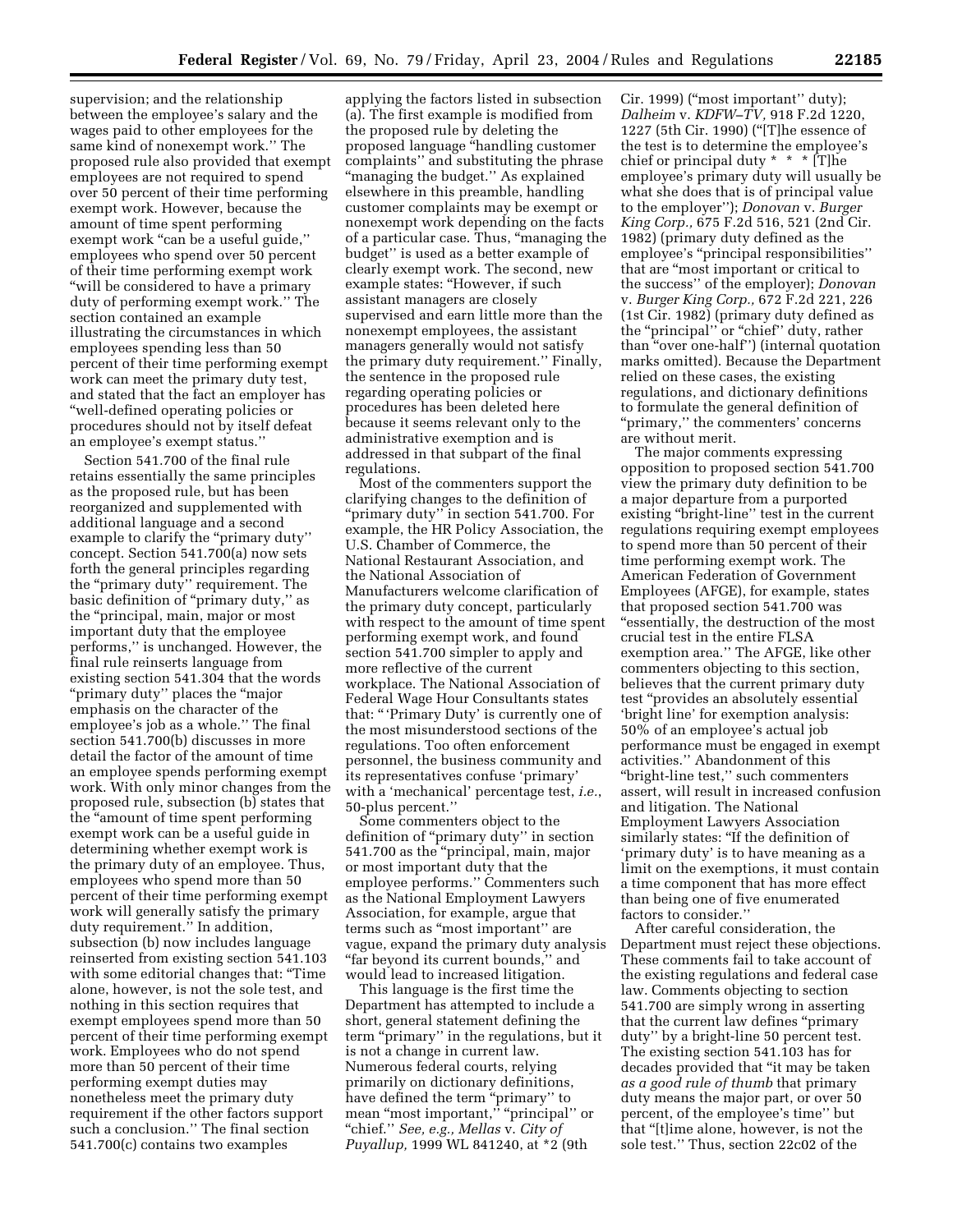Wage and Hour Field Operations Handbook states that ''the 50% test is not a hard-and-fast rule but rather a flexible rule of thumb. In many cases, an exempt employee may spend less than 50% of his time in managerial duties but still have management as his primary duty.'' Federal courts also recognize that the current regulations establish a 50 percent "rule of thumb"not a "bright-line" test. Federal courts have found many employees exempt who spent less than 50 percent of their time performing exempt work. *See, e.g., Jones* v. *Virginia Oil Co.,* 2003 WL 21699882, at \*4 (4th Cir. 2003) (management found to be the ''primary duty'' of employee who spent 75 to 80 percent of her time on basic line-worker tasks); *Murray* v. *Stuckey's, Inc.,* 939 F.2d 614, 618–20 (8th Cir. 1991) (manager met the "primary duty" test despite spending 65 to 90 percent of his time in non-management duties), *cert. denied,* 502 U.S. 1073 (1992); *Glefke* v. *K.F.C. Take Home Food Co.,* 1993 WL 521993, at \*4–5 (E.D. Mich. 1993) (employee found exempt despite assertion that she spent less than 20 percent of time on managerial duties because ''the percentage of time is not determinative of the primary duty question, rather, it is the collective weight of the four factors''); *Stein* v. *J.C. Penney Co.,* 557 F. Supp. 398, 404–05 (W.D. Tenn. 1983) (employee spending 70 to 80 percent of his time on nonmanagerial work held exempt because the "overall nature of the job" is determinative, not "the precise percentage of time involved in a particular type of work'').

Adopting a strict 50-percent rule for the first time would not be appropriate, as evidenced by the comments discussed in the *Structure and Organization* section above, because of the difficulties of tracking the amount of time spent on exempt tasks. An inflexible 50-percent rule has the same flaws as an inflexible 20-percent rule. Such a rule would require employers to perform a moment-by-moment examination of an exempt employee's specific daily and weekly tasks, thus imposing significant new monitoring requirements (and, indirectly, new recordkeeping burdens).

Other commenters objecting to section 541.700, such as the International Federation of Professional & Technical Engineers, assert that section 541.700 adopts an ''Alice in Wonderland'' approach. They assert that this section creates an ''outcome-oriented double standard'' because it provides that employees who spend more than 50 percent of their time performing exempt work generally satisfy the primary duty

test, while employees spending less than 50 percent do not necessarily fail the test.

But what the commenters call an "Alice in Wonderland" double standard actually appears in the current Part 541 regulations. For decades, current section 541.103 has created a presumption of exempt status for employees crossing the 50-percent threshold while recognizing no presumption of nonexempt status for those who do not cross the threshold. The existing section 541.103 states:

Thus, an employee who spends over 50 percent of his time in management would have management as his primary duty. Time alone, however, is not the sole test, and in situations where the employee does not spend over 50 percent of his time in managerial duties, he might nevertheless have management as his primary duty if the other pertinent factors support such a conclusion.

*See also Auer* v. *Robbins,* 65 F.3d 702, 712 (8th Cir. 1995) (''if an employee spends less than 50% of his time on managerial duties, he is not presumed to have a primary duty of nonmanagement''), *aff'd on another issue,* 519 U.S. 452 (1997). The final rule retains this current language with only minor editorial changes.

The final rule lists the same four nonexclusive factors as the proposal for determining the primary duty of an employee: (1) The relative importance of the exempt duties as compared with other types of duties; (2) the amount of time spent performing exempt work; (3) the employee's relative freedom from direct supervision; and (4) the relationship between the employee's salary and the wages paid to other employees for the same kind of nonexempt work. The time spent performing exempt work has always been, and will continue to be, just one factor for determining primary duty. Spending more than 50 percent of the time performing exempt work has been, and will continue to be, indicative of exempt status. Spending less than 50 percent of the time performing exempt work has never been, and will not be, dispositive of nonexempt status.

Several commenters request clarification as to whether the determination of an employee's primary duty is made by looking to a single duty or many duties. The Morgan, Lewis & Bockius law firm, for example, suggests that the Department change ''primary duty" to "primary duties," in order to reduce the perception that any single task, rather than the aggregate of job tasks, defines an employee's primary duty. In contrast, the AFL–CIO asserts

that the term is properly considered in the singular.

The current law is actually somewhere in the middle of these two viewpoints. Although "primary duty" is generally singular, an employee's primary duty can encompass multiple tasks. Thus, for example, an employee would have ''management'' as his primary duty if he performed tasks such as preparing budgets, negotiating contracts, planning the work, and reporting on performance. As stated in the 1949 Weiss Report at 61, the search for an employee's primary duty is a search for the "character of the employee's job as a whole.'' Thus, both the current and final regulations "call for a holistic approach to determining an employee's primary duty," not "dayby-day scrutiny of the tasks of managerial or administrative employees.'' *Counts* v. *South Carolina Electric & Gas Co.,* 317 F.3d 453, 456 (4th Cir. 2003) (''Nothing in the FLSA compels any particular time frame for determining an employee's primary duty''). To clarify this ''holistic approach,'' the Department has reinserted in subsection (a) the language from current 541.304 that the determination of an employee's primary duty must be based on all the facts in a particular case ''*with the major emphasis on the character of the employee's job as a whole.*''

The Department considered but has not incorporated in the final rule other various proposals to add, delete or modify section 541.700. For example, because the Department does not intend to eliminate the amount of time spent on exempt tasks as a factor for determining primary duty, we reject the suggestion of the Morgan, Lewis & Bockius law firm and others to remove the language stating that time is a "useful guide." The Smith Currie law firm proposes adding "in the discretion" of the employer'' to the definition of primary duty. However, the primary duty determination is based on all the facts and circumstances of each case, not upon the "discretion" of the employer. Similarly, the National Association of Chain Drug Stores (NACDS) proposes allowing employers the opportunity, as they have under the Americans with Disabilities Act, to create a ''rebuttable presumption'' regarding an employee's primary duty by identifying the principal duties of the employee in a job description. NACDS suggests adding "as determined or expressed by the employer in any agreement, job status form, job offer, job description or other document created by the employer in good faith and acknowledged by the employee verbally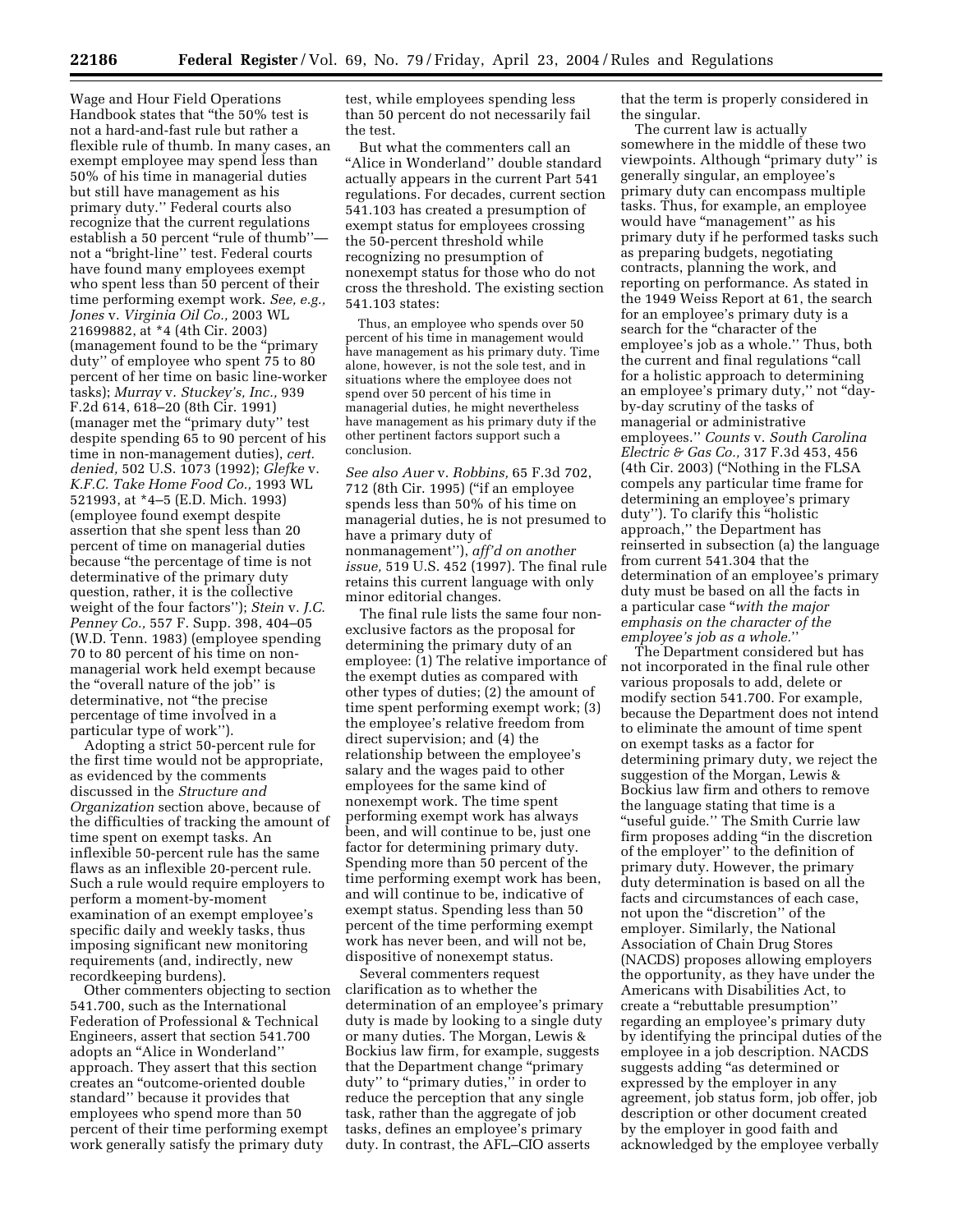or in writing.'' The Department recognizes that such documents or agreements may be of some evidentiary value. However, the work actually performed by an employee—not any description or agreement—controls the determination of the employee's primary duty. *See* 1949 Weiss Report at 86 (rejecting proposal to permit employer and employee to reach agreement as to whether exemptions apply); 1940 Stein Report at 25 (''a title alone is of little or no assistance in determining the true importance of an employee to the employer. Titles can be had cheaply and are of no determinative value''). The Food Marketing Institute comments that the definition should explicitly state that employees, such as managers in retail establishments, ''should not be subject to arbitrary calculations of the time they spend performing manual labor. \* \* \*'' As set forth in the cases cited above, and in the examples in the final rule, the Department has made clear that managers may perform exempt work less than 50 percent of the time and nevertheless have a primary duty of management, depending upon the collective weight of the factors. Final section 541.106 also provides that an employee's managerial duties can be performed concurrently with nonexempt tasks. No further clarification of this point is necessary. Finally, the Fisher & Phillips law firm seeks modification of the wage comparison factor to reflect that exempt employees are frequently eligible for other forms of compensation not widely available to nonexempt employees. Because final section 541.700(a) already provides that all the facts and circumstances of each case are relevant, such facts may be taken into account in determining primary duty without further changes in this section.

#### Section 541.701 Customarily and Regularly

Proposed section 541.701 defined the phrase ''customarily and regularly'' to mean ''a frequency that must be greater than occasional but which, of course, may be less than constant. Tasks or work performed 'customarily and regularly' includes work normally and recurrently performed every workweek; it does not include isolated or one-time tasks.''

The final section 541.701 retains the proposed language without change.

The Department received a few comments on section 541.701 that the ''every workweek'' requirement in section 541.701 does not reflect that some exempt tasks may not be performed every week or only once each

week. The Grocery Manufacturers of America (GMA), for example, states that this language is ambiguous and does not take into account that certain activities, such as lengthy preparation and presentation time that often goes into significant sales efforts, may not take place ''recurrently'' within a given week. GMA proposes that the term "customarily and regularly" should mean ''duties performed at least once in each workweek.'' Similarly, the McInroy & Rigby law firm and the Miller Canfield law firm seek clarification of the ''workweek-by-workweek'' timeframe and its application in determining exempt activities.

The Department does not believe any changes to section 541.701 are necessary. A similar definition of the term ''customarily and regularly'' has appeared for decades in section 541.107(b) of the existing regulations, and case law does not indicate significant difficulties with applying the definition. The term "customarily and regularly'' requires a case-by-case determination, based on all the facts and circumstances, over a time period of sufficient duration to exclude anomalies. *See, e.g.,* Wage and Hour Opinion of August 20, 1992, 1992 WL 845098 (analysis should be ''over a significant time span, especially in smaller organizations \* \* \* to eliminate the possibility of significant cycles in work requirements and to support that there are sufficient exempt duties on a week-in-week-out basis to support the exemption claimed''); Wage and Hour Field Operations Handbook, section 22c00(d) (''The determination as to whether an employee customarily and regularly supervises other employees \* \* \* depends on all the facts and circumstances''). Nothing in this section requires that, to meet the definition of ''customarily and regularly,'' a task be performed more than once a week or that a task be performed each and every workweek.

#### Section 541.702 Exempt and Nonexempt Work

Proposed section 541.702 stated, ''The term 'exempt work' means all work described in §§ 541.100, 541.101, 541.102, 541.200, 541.206, 541.300, 541.301, 541.302, 541.303, 541.304, 541.400 and 541.500, and the activities directly and closely related to such work. All other work is considered 'nonexempt.' '' The final rule deletes the inadvertent reference to a non-existent section 541.206 and the reference to the now-deleted ''sole charge'' exemption in proposed section 541.102. The Department received no significant

comments on this section, and thus has made no other changes.

Section 541.703 Directly and Closely Related

Proposed section 541.703 defined the phrase ''directly and closely related'' to mean ''tasks that are related to exempt duties and that contribute to or facilitate performance of exempt work.'' Subsection (a) further explains that "directly and closely related" work ''may include physical tasks and menial tasks that arise out of exempt duties, and the routine work without which the exempt employee's more important work cannot be performed properly. Work 'directly and closely related' to the performance of exempt duties may also include recordkeeping; monitoring and adjusting machinery; taking notes; using the computer to create documents or presentations; opening the mail for the purpose of reading it and making decisions; and using a photocopier or fax machine. Work is not 'directly and closely related' if the work is remotely related or completely unrelated to exempt duties.'' Proposed section 541.703(b) set forth 10 examples to illustrate the type of work that is and is not normally considered as directly and closely related to exempt work.

The final section 541.703 retains the proposed language without change.

The AFL–CIO comments that under the proposed section, "it is hard to imagine any type of nonexempt work failing to qualify as 'directly and closely related.'"

The Department notes that the explanation of the phrase ''directly and closely related'' in final section 541.703(a) is taken from the current sections 541.108 and 541.202, including the specific language concerning what is not "directly and closely related" to which the AFL–CIO objected. *See*  current 29 CFR 541.202(d) (''These 'directly and closely related' duties are distinguishable from \* \* \* *those which are remotely related or completely unrelated to the more important tasks*'') (emphasis added). Similarly, the notion that ''directly and closely related'' work contributes to or facilitates the performance of exempt work is a longstanding and common sense concept reflected in the current rule. *See* current 29 CFR 541.202(c). The Department did not intend any substantive change to the meaning of the phrase "directly and closely related'' and intends that the term be interpreted in accordance with the long-standing meaning under the current rule. *See Harrison* v. *Preston Trucking Co.,* 201 F. Supp. 654, 658–59  $(D. Md. 1962)$  ("The test is not whether the work is essential to the proper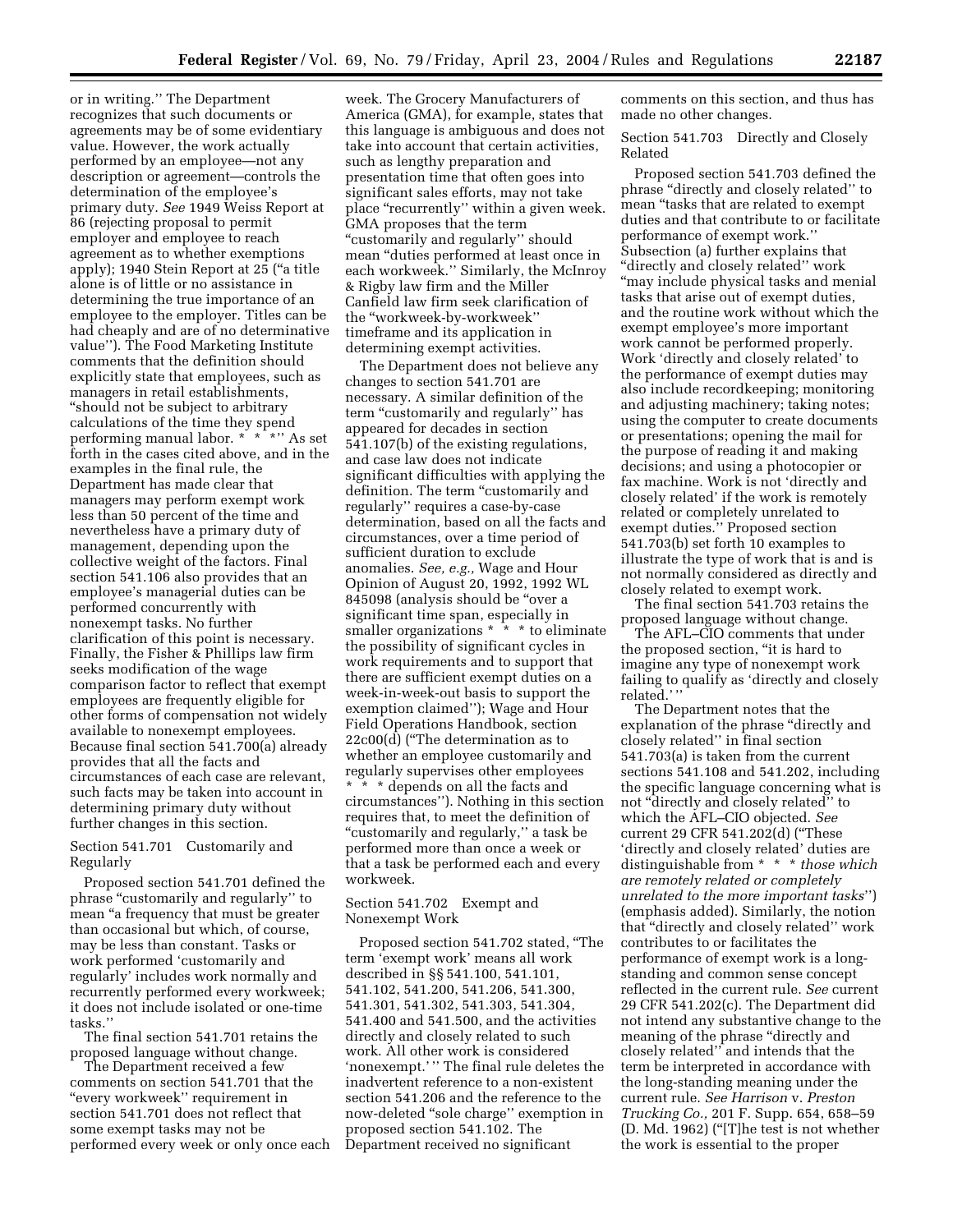performance of the more important work, but whether it is related'').

The International Association of Fire Fighters comments, without offering any specific suggestions, that the Department should add examples to the section concerning what is not "directly" and closely related'' to exempt work. Other commenters make specific suggestions for additional tasks and examples including, among others, computer employees performing software debugging and other tasks (Contract Services Association), therapists or counselors participating in outdoor activities with patients as part of a treatment program (FLSA Reform Coalition) and financial consultants engaging in activities related to acquiring customers (Securities Industry Association).

The Department has retained the proposed rule without any additions. The question of whether work is "directly and closely related" to the performance of exempt work is ''one of fact depending upon the particular situation involved.'' *See* 1949 Weiss Report at 30. The final rule provides 10 representative examples to assist in illustrating the ''directly and closely related'' concept. Each of the examples is taken directly from the current rule. In the interest of streamlining the regulations, the proposed and final rule consolidated the most salient examples. Given the fact-intensive nature of the inquiry, the Department believes that, similar to the approach taken in the current rule, providing guiding principles and these specific illustrative examples best enables a determination of what is and is not ''directly and closely related.'' The Department believes final section 541.703 is straightforward and amply offers guiding principles that readily can be applied.

#### Section 541.704 Use of Manuals

Subpart H of the final regulations moves regulatory language on the use of manuals from proposed section 541.204, regarding the administrative exemption, to a new section 541.704 because the section is equally applicable to the other section 13(a)(1) exemptions. Final section 541.704 makes a number of minor editorial changes to the proposed language, none of which are intended as substantive. Final section 541.704 states:

The use of manuals, guidelines or other established procedures containing or relating to highly technical, scientific, legal, financial or other similarly complex matters that can be understood or interpreted only by those with advanced or specialized knowledge or skills does not preclude exemption under

section 13(a)(1) of the Act or the regulations in this part. Such manuals and procedures provide guidance in addressing difficult or novel circumstances and thus use of such reference material would not affect an employee's exempt status. The section 13(a)(1) exemptions are not available, however, for employees who simply apply well-established techniques or procedures described in manuals or other sources within closely prescribed limits to determine the correct response to an inquiry or set of circumstances.

Some commenters object to the language in proposed subsections 541.204(b) and (c) regarding the use of manuals, although most commenters are supportive of the proposed language. One commenter suggests that the Department eliminate the phrase ''very difficult or novel circumstances'' so as not to exclude from the exemptions a highly skilled employee who must rely on or comply with manuals in other routine circumstances. Other commenters suggest that the regulations should distinguish manuals used to apply prescribed skills and knowledge in recurring and routine situations from manuals that simply set forth the bounds within which discretion and independent judgment are to be exercised with substantial leeway. These commenters state that the regulations should reinforce the idea that sharply-constrained authority to make day-to-day decisions within a narrow range of options will not satisfy the tests for exemption.

The Department has retained the provision on manuals in final section 541.704, with only minor wording changes. The proposal appropriately differentiated between manuals that dictate how an employee must apply prescribed skills in recurring and routine situations, and manuals that provide guidance involving highly complex information pertinent to difficult or novel circumstances. The provision adopted by the Department is consistent with existing case law. The employee in *McAllister* v. *Transamerica Occidental Life Insurance Co.,* 325 F.3d 997 (8th Cir. 2003), for example, was a claims coordinator responsible for handling the most complex death and disability insurance claims independently, including the complex and large dollar cases involving contestable claims, fraud and disappearances. The employee oversaw the investigation of claims, reviewed investigation files and determined if further investigation was necessary. The court found the employee to be an exempt administrator even though she relied upon a claims manual. The court quoted a statement made in the introduction to the manual itself, stating

that the manual could not be written in sufficient detail to cover all facets of claims handling and that a large percentage of the work could not be guided by the manual. The court held the employee was exempt because the manual gave her authority to decide whether to pursue a fraudulent claim investigation and she had significant settlement authority. She did not merely apply specific, well-established guidance or constraining standards. *See also Haywood* v. *North American Van Lines, Inc.,* 121 F.3d 1066, 1073 (7th Cir. 1997) (employee administratively exempt even though she followed established procedures because the guidelines gave employees latitude in negotiating a settlement, including advising employees to use ''common sense''); *Dymond* v. *United States Postal Service,* 670 F.2d 93 (8th Cir. 1982) (finding postal inspectors exempt even though some of their duties required them to follow a field manual that contained detailed procedures and standards). *Compare Brock* v. *National Health Corp.,* 667 F. Supp. 557, 566 (M.D. Tenn. 1987) (''staff accountants'' utilizing two major reference manuals not exempt as administrative employees where they simply "tabulated numbers by merely following the prescribed steps set out in a manual''). *See also Ale* v. *Tennessee Valley Authority,* 269 F.3d 680, 686 (6th Cir. 2001) (training officer not exempt administrative employee where employee simply applied knowledge in following prescribed procedures and determining whether specified standards were met under Administrative Orders); *Cooke* v. *General Dynamics Corp.,* 993 F. Supp. 56, 65 (D. Conn. 1997) (citing section 541.207(c)(2)'s preclusion of administrative exemption to ''an inspector who must follow 'wellestablished techniques and procedures which may have been cataloged and described in manuals or other sources' '').

Final section 541.704 is intended to avoid the absurd result, noted by several commenters, reached in *Hashop* v. *Rockwell Space Operations Co.,* 867 F. Supp. 1287 (S.D. Tex. 1994). The plaintiffs in the *Rockwell Space Operations* case were instructors who trained ''Space Shuttle ground control personnel during simulated missions.'' *Id.* at 1291. The plaintiffs were responsible for assisting in development of the script for the simulated missions, running the simulation, and debriefing Mission Control on whether the trainees handled simulated anomalies correctly. *Id.* at 1292. The plaintiffs had college degrees in electrical engineering,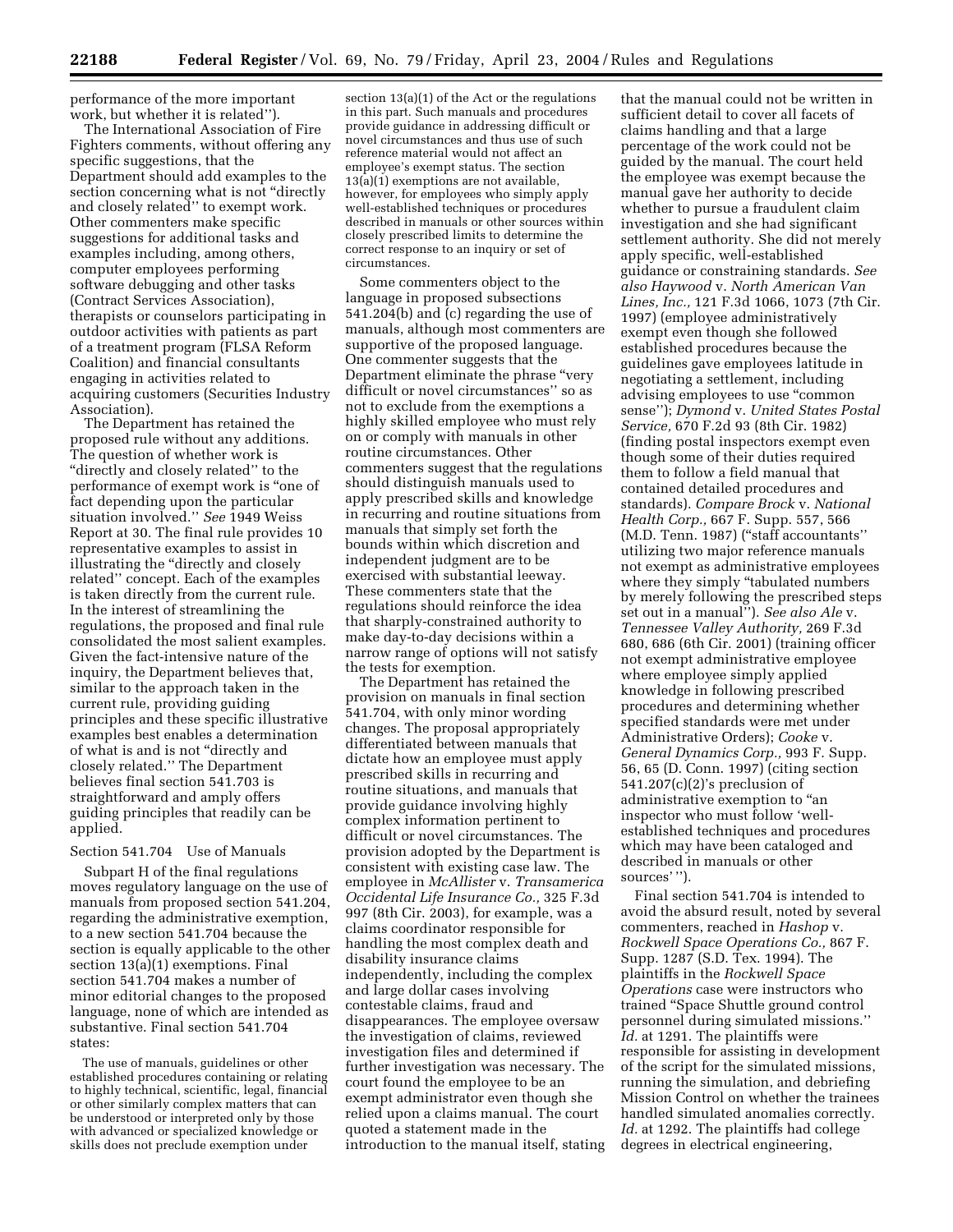mathematics or physics. *Id.* at 1296. Nonetheless, the court found the plaintiffs were not exempt professionals because the appropriate responses to simulated Space Shuttle malfunctions were contained in a manual. *Id.* at 1298. In the Department's view, the reliance by an engineer or physicist on a manual outlining appropriate responses to a Space Shuttle emergency (or a problem in a nuclear reactor, as another example) should not transform a learned professional scientist into a nonexempt technician.

The Department believes that the discussion of company manuals in the final rule is consistent with the weight of existing case law. The *Rockwell Space Operations* case appears to be an anomaly which has not been followed by other courts. In addition, final section 541.704 properly distinguishes between manuals that provide specific directions on routine and recurring circumstances and those that provide general guidance on addressing openended or novel circumstances.

Section 541.705 Trainees (Proposed § 541.704)

Proposed section 541.704 stated that the exemptions are not available to ''employees training for employment in an executive, administrative, professional, outside sales or computer employee capacity who are not actually performing the duties of an executive, administrative, professional, outside sales or computer employee.''

Proposed section 541.704 has been renumbered to 541.705 in the final regulation, but the proposed language is adopted without change.

The U.S. Chamber of Commerce (Chamber) suggests that this section should be modified to allow employees in bona fide executive training programs to qualify under the exemptions. The Chamber argues that the ''principal'' duty of those in such training programs is not the varied nonexempt tasks they may perform, but rather, it is receiving the skills and knowledge necessary to assume managerial and/or executive roles. Furthermore, the Chamber states, the ''primary duty'' of such trainees is substantially different from nonexempt employees.

The Department has no statutory authority to provide exemptions for management trainees who do not perform exempt duties and therefore must reject the Chamber's request to expand proposed section 541.704. *See*  Wage and Hour Opinion of August 26, 1976, 1976 WL 41748; 1949 Weiss Report at 47–48. Employees, including trainees, who do not "actually perform' the duties of an exempt executive,

administrative, professional, outside sales or computer employee cannot be considered exempt. *See* Wage and Hour Opinion of March 7, 1994, 1994 WL 1004555; *Dole* v. *Papa Gino's of America, Inc.,* 712 F. Supp. 1038, 1042 (D. Mass. 1989) (associate managers performing "crew member" work to ''learn by doing'' were nonexempt trainees).

Other comments request additional clarification of the definition of ''trainee,'' ask whether trainees who would become exempt upon completion of their training should be exempt while in training, and ask whether "interns" are trainees.

The Department does not believe further clarification is necessary because section 541.705 is relatively straightforward. The inquiry in all cases simply involves determining whether or not the employee is "actually performing the duties of'' an executive, administrative, professional, outside sales or computer employee. The Department recognizes that there may be formalized, bona fide executive or management training programs that involve employees ''actually performing'' exempt work, but other training programs can involve performance of significant nonexempt work. For example, an employee in a management training program of a restaurant who spends the first month of the program washing dishes and the second month of the program cooking does not have a primary duty of management. Accordingly, it is not appropriate to adopt a blanket exemption for all "trainees."

Section 541.706 Emergencies (Proposed § 541.705)

Proposed section 541.705(a) provided that an "exempt employee will not lose the exemption by performing work of a normally nonexempt nature because of the existence of an emergency. Thus, when emergencies arise that threaten the safety of employees, a cessation of operations or serious damage to the employer's property, any work performed in an effort to prevent such results is considered exempt work.'' Proposed section 541.705(b) stated that an "'emergency' does not include occurrences that are not beyond control or for which the employer can reasonably provide in the normal course of business. Emergencies generally occur only rarely, and are events that the employer cannot reasonably anticipate.'' Proposed section 541.705(c) set forth four illustrative examples to assist in distinguishing exempt emergency work from routine work that would not be considered exempt.

Proposed section 541.705 has been renumbered as 541.706, but the final rule retains the proposed language without change.

Comments from the Printing Industries of America and the Kullman Firm ask that the Department specifically include labor strikes and lockouts in this provision. Other comments, including those from the Miller Canfield law firm, suggest additional examples involving emergencies that endanger the public safety.

In light of the clear guiding principles set forth in proposed section 541.705, the Department sees no reason to change the language of the final provision. The Department agrees with Miller Canfield that emergencies arising out of an employer's business and affecting the public health or welfare can qualify as emergencies under this section, applying the same standards as emergencies that affect the safety of employees or customers. The main purpose of this provision is to provide a measure of common sense and flexibility in the regulations to allow for real emergencies "of the kind for which no provision can practicably be made by the employer in advance of their occurrence.'' *See* 1949 Weiss Report at 42. The Department also recognizes that, depending upon the circumstances, a labor strike may qualify as an emergency for some short time period, although all the facts must be considered in order to determine the length of the ''emergency'' situation. *See Dunlop* v. *Western Union Telegraph Co.,*  22 Wage & Hour Cas. (BNA) 859 (D.N.J. 1976).

The list of situations in which exempt employees could perform nonexempt work without loss of the exemption is not meant to be exhaustive. Other such instances of exempt employees performing nonexempt work under unanticipated circumstances without loss of the exemption could arise on a case-by-case basis. In addition, it continues to be the Department's position that nonexempt work cannot routinely be assigned to exempt employees solely for the convenience of an employer without calling into question the application of the exemption to that employee.

#### Section 541.707 Occasional Tasks (Proposed § 541.706)

Proposed section 541.706 provided that occasional, infrequently recurring tasks, ''that cannot practicably be performed by nonexempt employees, but are the means for an exempt employee to properly carry out exempt functions and responsibilities, are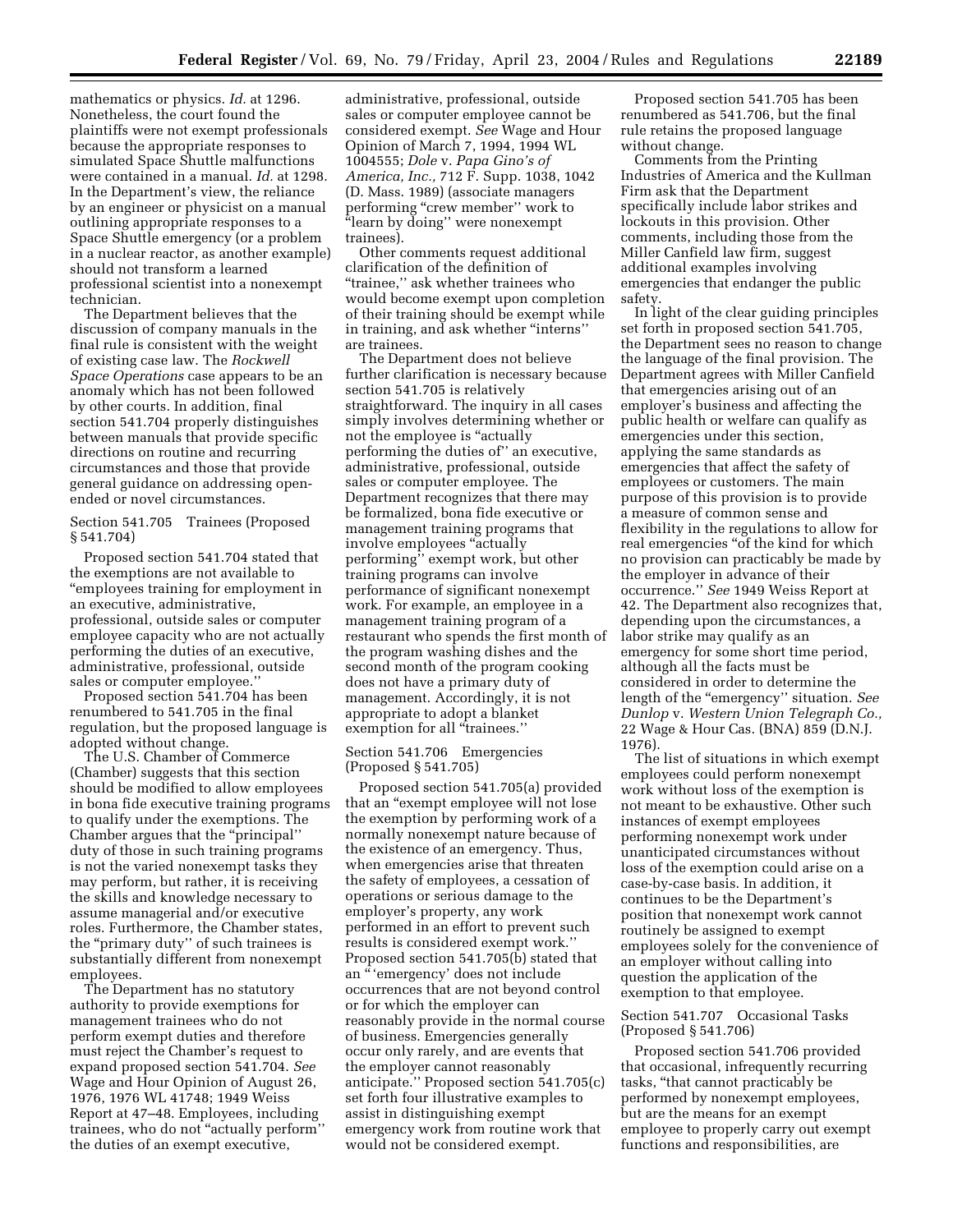considered exempt work.'' To determine whether such work is exempt work, proposed section 541.706 set forth the following factors: "whether the same work is performed by any of the executive's subordinates; practicability of delegating the work to a nonexempt employee; whether the executive performs the task frequently or occasionally; and existence of an industry practice for the executive to perform the task.''

Proposed section 541.706 has been renumbered to 541.707. Since this section is equally applicable to all the exemptions, the final section 541.707 deletes the inadvertent references to "executives" throughout and instead refers to "exempt employees."

Various commenters state that the regulations should take into account that exempt employees may choose, consistent with the nature of the employer's establishment and its operational requirements at a particular time, to perform nonexempt work necessary to accomplish the employee's primary duty. The Department believes that this issue has been adequately addressed in final section 541.106 (concurrent duties), and no changes are necessary here.

Section 541.708 Combination Exemptions (Proposed § 541.707)

Proposed section 541.707 provided that employees ''who perform a combination of exempt duties as set forth in these regulations for executive, administrative, professional, outside sales and computer employees may qualify for exemption. Thus, for example, an employee who works 40 percent of the time performing exempt administrative duties and another 40 percent of the time performing exempt executive duties may qualify for exemption. In other words, work that is exempt under one section of this part will not defeat the exemption under any other section.''

Proposed section 541.707 has been renumbered as section 541.708. The final rule modifies the second sentence of section 541.708 to read: ''Thus, for example, an employee whose primary duty involves a combination of exempt administrative and exempt executive work may qualify for exemption.''

The final rule retains the allowance for "tacking," or combining exempt work which may fall under different subparts of Part 541, while responding to comments raising concerns about the interplay of "primary duty" with the example set forth in proposed section 541.707. The FLSA Reform Coalition and the American Insurance Association, for example, point out that the example in the proposed section suggests that an employee who works 40 percent of the time performing exempt administrative duties would be nonexempt absent the additional time spent on executive duties. The Department agrees with these concerns, and also agrees that such a suggestion in the proposal is contrary to the definition of ''primary duty'' in section 541.700. Under section 541.700, such an employee would be an exempt administrator, even without the executive duties, if his or her administrative tasks constituted the employee's primary duty, regardless of the amount of time spent on them. Accordingly, the Department has changed the second sentence of the proposed section as follows, to clarify the intent and interplay of final section 541.708 with the primary duty concept of section 541.700: ''Thus, for example, an employee whose primary duty involves a combination of exempt administrative and exempt executive work may qualify for exemption.'' The Department's clarification responds to similar comments by the HR Policy Association, the Society for Human Resource Management, the Food Marketing Institute, the National Council of Agricultural Employers and the Public Sector FLSA Coalition.

Section 541.709 Motion Picture Producing Industry (Proposed § 541.708)

Proposed section 541.708 provided an exception to the salary basis requirements for otherwise exempt executive, administrative, and professional employees in the motion picture producing industry. Generally, so long as such employees are earning a base rate of at least \$650 a week based on a six-day workweek, employers may classify them as exempt even though they work partial workweeks and are paid a daily rate, rather than a weekly salary.

Proposed section 541.708 has been renumbered as section 541.709. The final section 541.709 retains the proposed language, except for a single clarifying correction in grammar (changing ''under subparts B, C and D of this part" to "under subparts B, C or D of this part''). The final rule also adjusts the \$650 figure to \$695, consistent with the increased minimum salary level for exemption.

The Department received only a few comments on this section. However, the Akin, Gump, Strauss, Hauer & Feld law firm argues, on behalf of a number of entertainment technology companies, that the rationale for section 541.709 is the project-based nature of the motion

picture industry, one in which otherwise exempt employees are hired for finite periods of time and often work partial workweeks. Since the same ''peculiar employment circumstances'' existing in the motion picture producing industry also exist throughout much of the entertainment industry, the firm states, section 541.709 should be expanded to cover the ''entertainment industry'' generally. The commenter suggests that the definition of the entertainment industry in the Employee Retirement Income Security Act (ERISA) could be adopted for purposes of section 541.709.

In adopting the exception for the motion picture producing industry in 1953, the Department agreed with the Association of Motion Picture Producers that given the ''peculiar employment conditions'' of the industry, the producers are not able to economically employ needed specialists on a constant basis, but must frequently employ such employees for partial workweeks. Accordingly, the industry developed over the years ''methods of compensation which reflect this pattern of operations.'' *See* 18 FR 2881 (May 19, 1953); 18 FR 3930 (July 7, 1953).

Without further information and consideration of particular employment circumstances, the Department cannot extend the exception to the entire entertainment industry as suggested. The Department is not unaware, however, that technological advances in the past half century make it more likely that, on a case-by-case basis, the rationale underlying section 541.709 might be applied more broadly depending upon the specific facts. In that regard, the Department issued an opinion letter in 1963 extending the exception to employees of producers of television films and videotapes, noting, ''the production of T.V. films and videotapes encompasses the same employment practices and conditions which characterize the production of motion pictures.'' Wage and Hour Opinion of October 29, 1963; *see also*  Wage and Hour Field Operations Handbook, section 22b09 (adopting this extension to television and videotapes).

An additional commenter argues for the elimination of the "exemption" for production assistants and postproduction assistants. This commenter misunderstands that section 541.709 relates only to an exception from the salary basis requirements for *otherwise exempt* employees in the industry.

Section 541.710 Employees of Public Agencies (Proposed § 541.709)

Proposed section 541.709(a) provided that an ''employee of a public agency